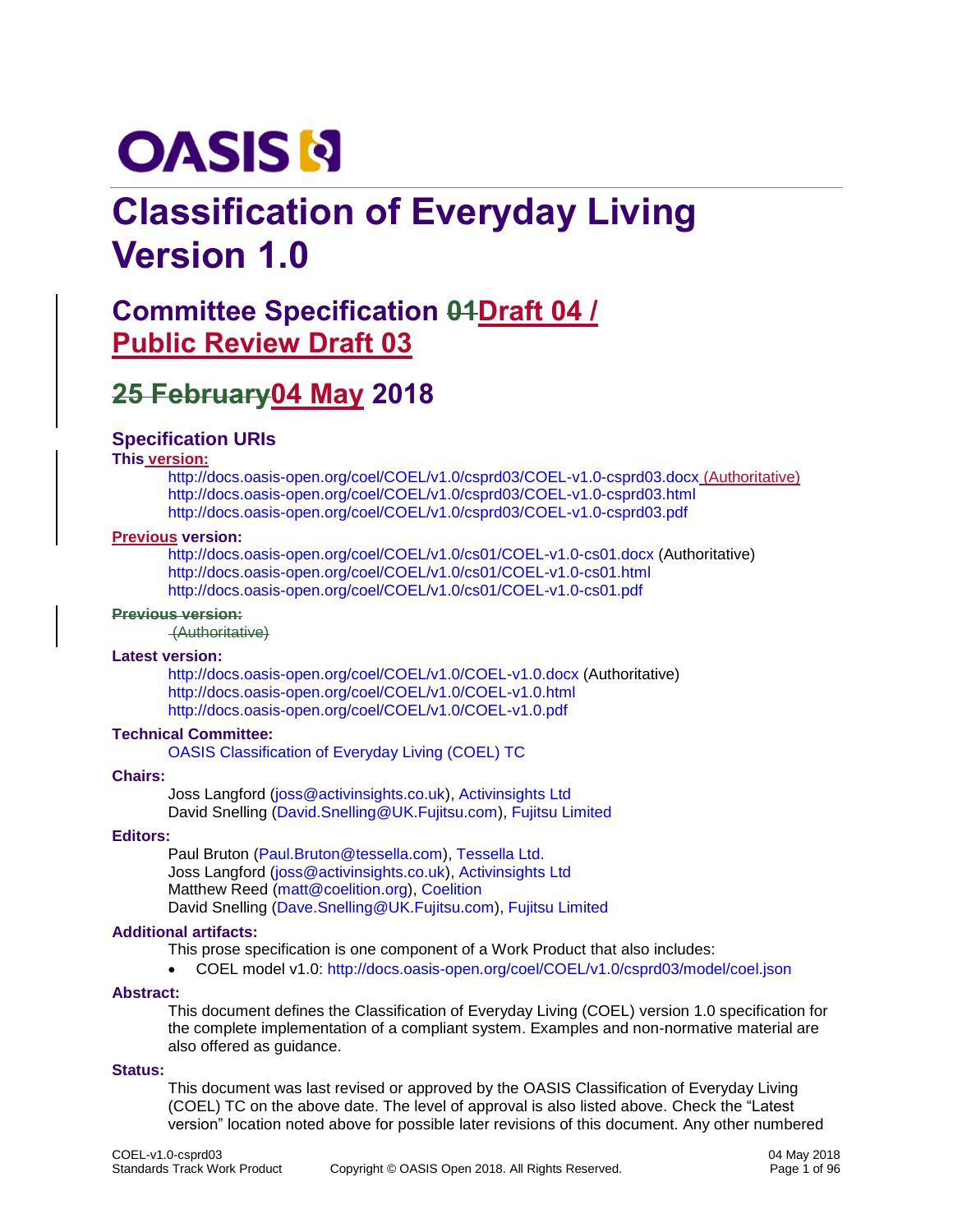Versions and other technical work produced by the Technical Committee (TC) are listed at [https://www.oasis-open.org/committees/tc\\_home.php?wg\\_abbrev=coel#technical.](https://www.oasis-open.org/committees/tc_home.php?wg_abbrev=coel#technical)

TC members should send comments on this specification to the TC's email list. Others should send comments to the TC's public comment list, after subscribing to it by following the instructions at the ["Send A Comment](https://www.oasis-open.org/committees/comments/index.php?wg_abbrev=coel) button on the TC's web page at [https://www.oasis](https://www.oasis-open.org/committees/coel/)[open.org/committees/coel/.](https://www.oasis-open.org/committees/coel/)

This specification is provided under the [RF on RAND Terms](https://www.oasis-open.org/policies-guidelines/ipr#RF-on-RAND-Mode) Mode of the [OASIS IPR Policy,](https://www.oasis-open.org/policies-guidelines/ipr) the mode chosen when the Technical Committee was established. For information on whether any patents have been disclosed that may be essential to implementing this specification, and any offers of patent licensing terms, please refer to the Intellectual Property Rights section of the TC's web page [\(https://www.oasis-open.org/committees/coel/ipr.php\)](https://www.oasis-open.org/committees/coel/ipr.php).

Note that any machine-readable content [\(Computer Language Definitions\)](https://www.oasis-open.org/policies-guidelines/tc-process#wpComponentsCompLang) declared Normative for this Work Product is provided in separate plain text files. In the event of a discrepancy between any such plain text file and display content in the Work Product's prose narrative document(s), the content in the separate plain text file prevails.

#### **Citation format:**

When referencing this specification the following citation format should be used:

#### **[COEL-COEL-v1.0]**

*Classification of Everyday Living Version 1.0*. Edited by Paul Bruton, Joss Langford, Matthew Reed, and David Snelling. 25 February04 May 2018. OASIS Committee Specification 04-Draft 04 / Public Review Draft 03. [http://docs.oasis-open.org/coel/COEL/v1.0/csprd03/COEL-v1.0](http://docs.oasis-open.org/coel/COEL/v1.0/csprd03/COEL-v1.0-csprd03.html) [csprd03.html.](http://docs.oasis-open.org/coel/COEL/v1.0/csprd03/COEL-v1.0-csprd03.html) Latest version: [http://docs.oasis-open.org/coel/COEL/v1.0/COEL-v1.0.html.](http://docs.oasis-open.org/coel/COEL/v1.0/COEL-v1.0.html)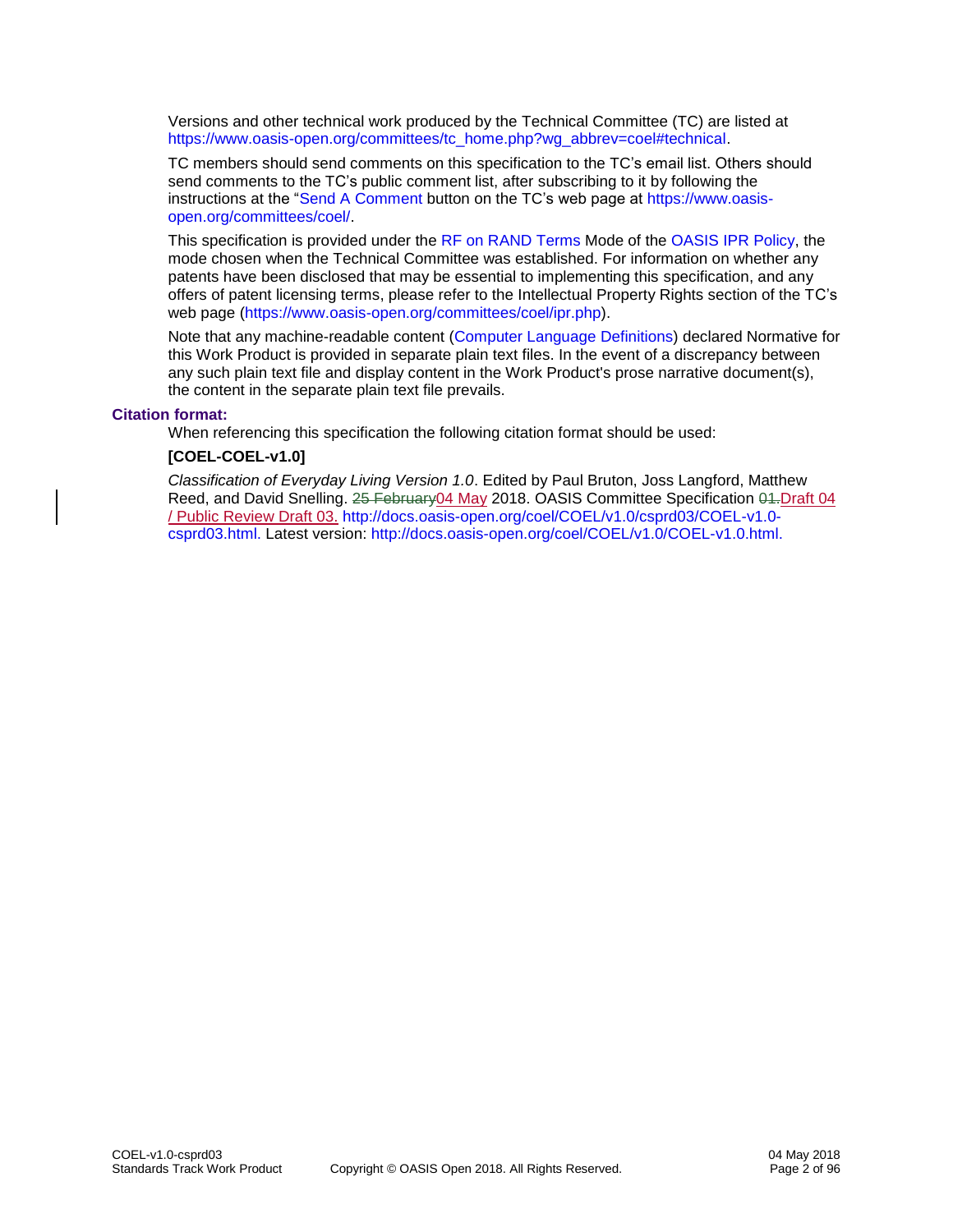# **Notices**

Copyright © OASIS Open 2018. All Rights Reserved.

All capitalized terms in the following text have the meanings assigned to them in the OASIS Intellectual Property Rights Policy (the "OASIS IPR Policy"). The full [Policy](https://www.oasis-open.org/policies-guidelines/ipr) may be found at the OASIS website.

This document and translations of it may be copied and furnished to others, and derivative works that comment on or otherwise explain it or assist in its implementation may be prepared, copied, published, and distributed, in whole or in part, without restriction of any kind, provided that the above copyright notice and this section are included on all such copies and derivative works. However, this document itself may not be modified in any way, including by removing the copyright notice or references to OASIS, except as needed for the purpose of developing any document or deliverable produced by an OASIS Technical Committee (in which case the rules applicable to copyrights, as set forth in the OASIS IPR Policy, must be followed) or as required to translate it into languages other than English.

The limited permissions granted above are perpetual and will not be revoked by OASIS or its successors or assigns.

This document and the information contained herein is provided on an "AS IS" basis and OASIS DISCLAIMS ALL WARRANTIES, EXPRESS OR IMPLIED, INCLUDING BUT NOT LIMITED TO ANY WARRANTY THAT THE USE OF THE INFORMATION HEREIN WILL NOT INFRINGE ANY OWNERSHIP RIGHTS OR ANY IMPLIED WARRANTIES OF MERCHANTABILITY OR FITNESS FOR A PARTICULAR PURPOSE.

OASIS requests that any OASIS Party or any other party that believes it has patent claims that would necessarily be infringed by implementations of this OASIS Committee Specification or OASIS Standard, to notify OASIS TC Administrator and provide an indication of its willingness to grant patent licenses to such patent claims in a manner consistent with the IPR Mode of the OASIS Technical Committee that produced this specification.

OASIS invites any party to contact the OASIS TC Administrator if it is aware of a claim of ownership of any patent claims that would necessarily be infringed by implementations of this specification by a patent holder that is not willing to provide a license to such patent claims in a manner consistent with the IPR Mode of the OASIS Technical Committee that produced this specification. OASIS may include such claims on its website, but disclaims any obligation to do so.

OASIS takes no position regarding the validity or scope of any intellectual property or other rights that might be claimed to pertain to the implementation or use of the technology described in this document or the extent to which any license under such rights might or might not be available; neither does it represent that it has made any effort to identify any such rights. Information on OASIS' procedures with respect to rights in any document or deliverable produced by an OASIS Technical Committee can be found on the OASIS website. Copies of claims of rights made available for publication and any assurances of licenses to be made available, or the result of an attempt made to obtain a general license or permission for the use of such proprietary rights by implementers or users of this OASIS Committee Specification or OASIS Standard, can be obtained from the OASIS TC Administrator. OASIS makes no representation that any information or list of intellectual property rights will at any time be complete, or that any claims in such list are, in fact, Essential Claims.

The name "OASIS" is a trademark of [OASIS,](https://www.oasis-open.org/) the owner and developer of this specification, and should be used only to refer to the organization and its official outputs. OASIS welcomes reference to, and implementation and use of, specifications, while reserving the right to enforce its marks against misleading uses. Please see<https://www.oasis-open.org/policies-guidelines/trademark> for above guidance.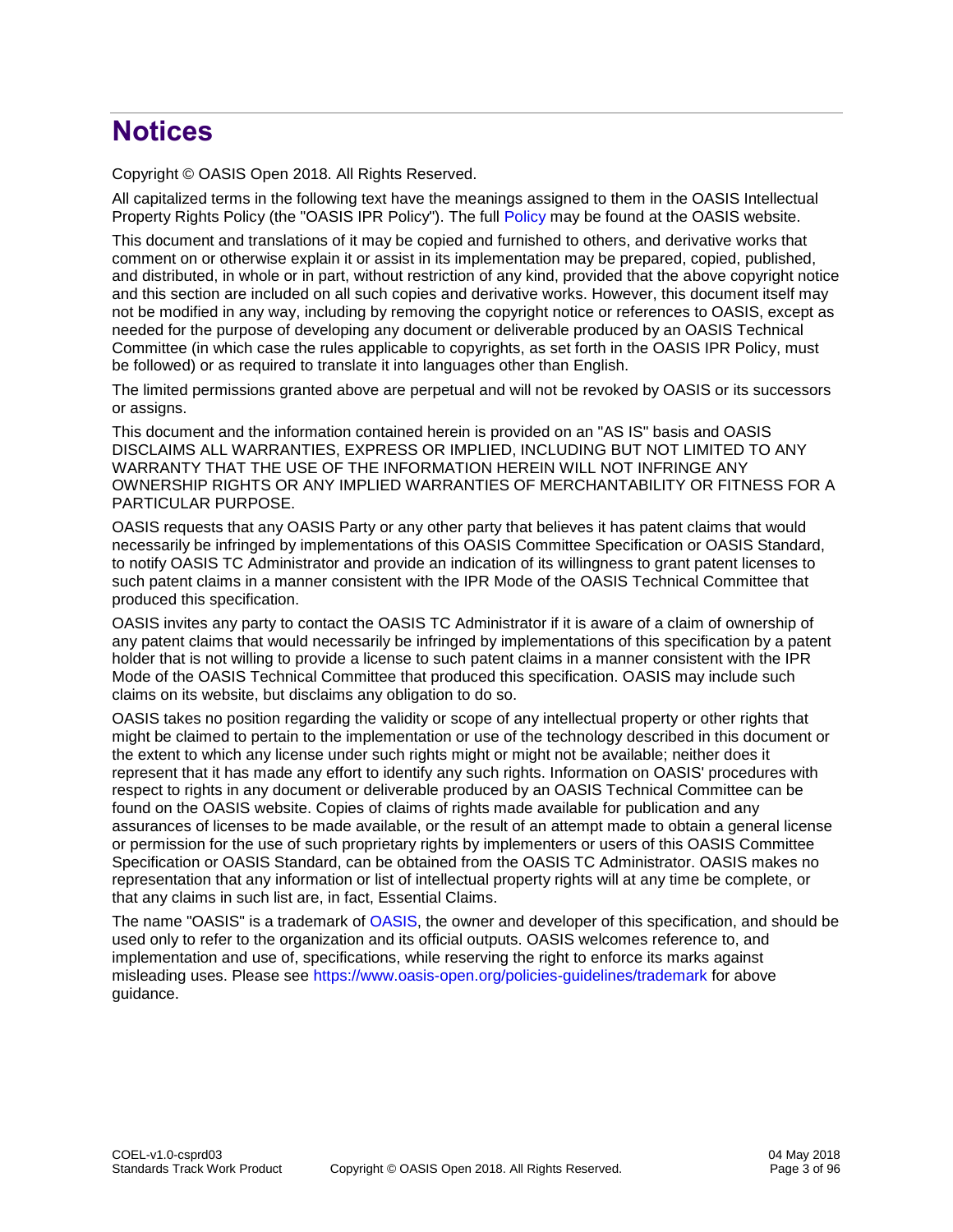# **Table of Contents**

| $\mathbf{1}$ |                                                                                                   |  |
|--------------|---------------------------------------------------------------------------------------------------|--|
|              |                                                                                                   |  |
|              |                                                                                                   |  |
|              |                                                                                                   |  |
|              |                                                                                                   |  |
|              |                                                                                                   |  |
|              |                                                                                                   |  |
|              |                                                                                                   |  |
|              |                                                                                                   |  |
|              |                                                                                                   |  |
| 2            |                                                                                                   |  |
|              |                                                                                                   |  |
|              |                                                                                                   |  |
|              |                                                                                                   |  |
|              |                                                                                                   |  |
|              |                                                                                                   |  |
|              |                                                                                                   |  |
|              |                                                                                                   |  |
|              |                                                                                                   |  |
|              |                                                                                                   |  |
|              |                                                                                                   |  |
|              |                                                                                                   |  |
|              |                                                                                                   |  |
|              |                                                                                                   |  |
|              |                                                                                                   |  |
|              |                                                                                                   |  |
| 3            |                                                                                                   |  |
|              |                                                                                                   |  |
|              |                                                                                                   |  |
|              |                                                                                                   |  |
|              |                                                                                                   |  |
|              |                                                                                                   |  |
|              |                                                                                                   |  |
|              |                                                                                                   |  |
|              |                                                                                                   |  |
|              |                                                                                                   |  |
|              |                                                                                                   |  |
|              |                                                                                                   |  |
|              |                                                                                                   |  |
|              | 3.2.11 Retrieve Consumer list, request Segment Data, forget Consumer & retrieve Consumer list .24 |  |
| 4            |                                                                                                   |  |
|              |                                                                                                   |  |
|              |                                                                                                   |  |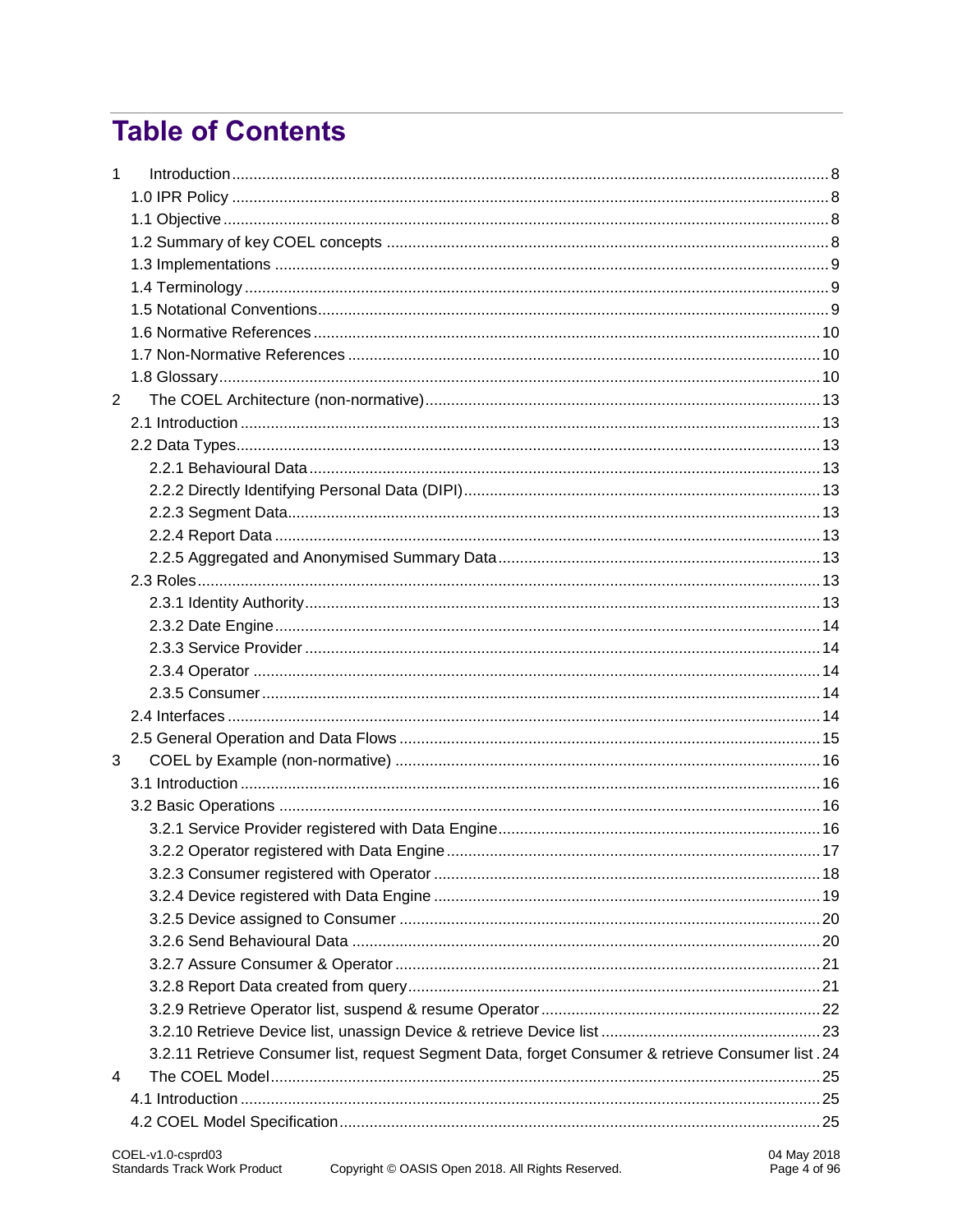| 5 |  |
|---|--|
|   |  |
|   |  |
|   |  |
|   |  |
|   |  |
|   |  |
|   |  |
|   |  |
|   |  |
|   |  |
|   |  |
|   |  |
|   |  |
|   |  |
| 6 |  |
|   |  |
|   |  |
|   |  |
|   |  |
| 7 |  |
|   |  |
|   |  |
|   |  |
|   |  |
|   |  |
|   |  |
|   |  |
|   |  |
|   |  |
|   |  |
|   |  |
|   |  |
|   |  |
|   |  |
|   |  |
|   |  |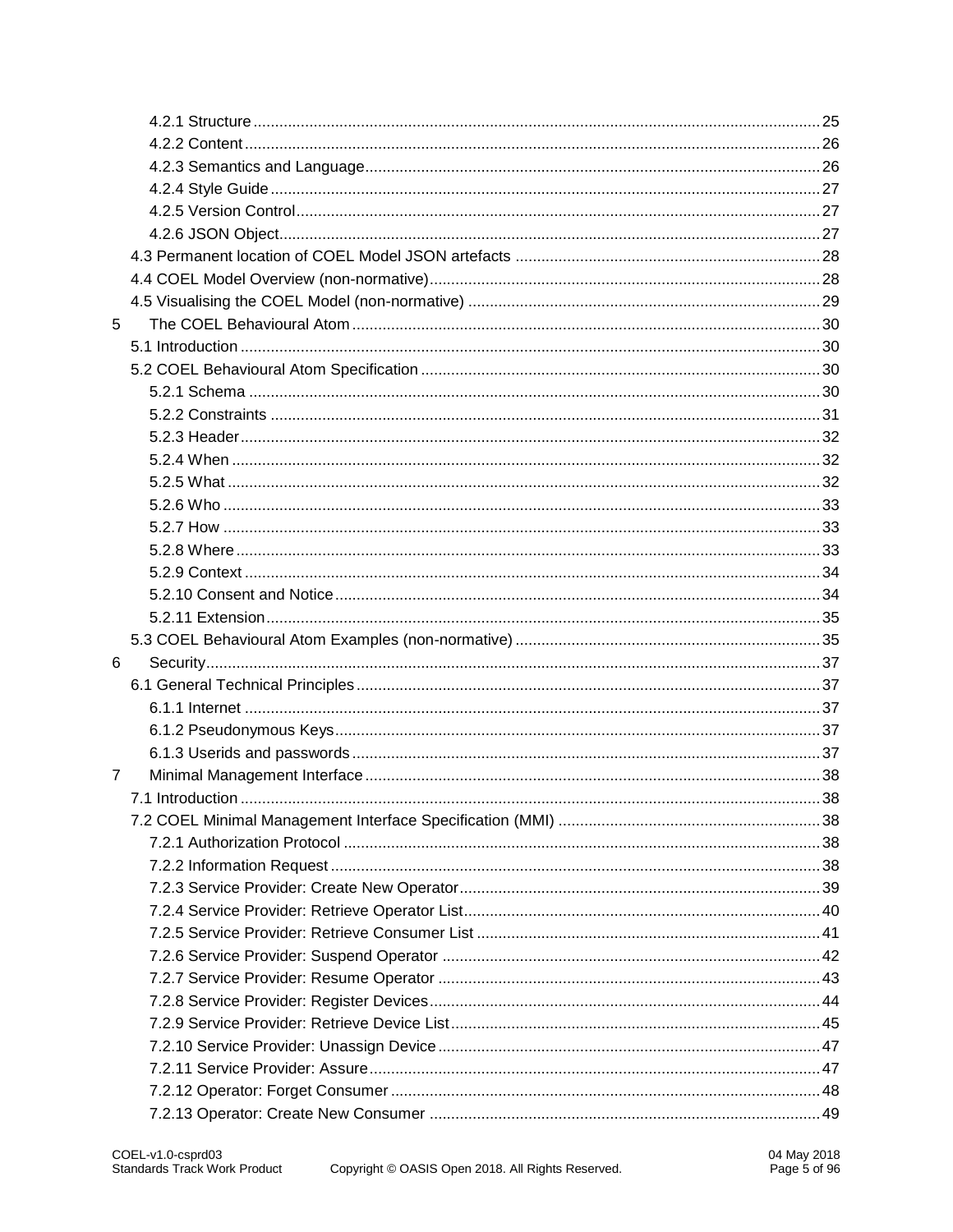| 8  |                   |             |
|----|-------------------|-------------|
|    |                   |             |
|    |                   |             |
|    |                   |             |
|    |                   |             |
| 9  |                   |             |
|    |                   |             |
|    |                   |             |
|    |                   |             |
|    |                   |             |
|    |                   |             |
|    |                   |             |
|    |                   |             |
|    |                   |             |
|    |                   |             |
|    |                   |             |
| 10 |                   |             |
|    |                   |             |
|    |                   |             |
|    |                   |             |
|    |                   |             |
|    |                   |             |
|    |                   |             |
|    |                   |             |
| 11 |                   |             |
|    |                   |             |
|    |                   |             |
|    |                   |             |
|    |                   |             |
|    |                   |             |
|    |                   |             |
|    |                   |             |
|    |                   |             |
|    |                   |             |
|    |                   |             |
|    |                   |             |
|    |                   |             |
|    |                   |             |
|    |                   |             |
|    |                   |             |
| 12 |                   |             |
| 13 |                   |             |
|    |                   |             |
|    |                   |             |
|    |                   |             |
|    | COEL-v1.0-csprd03 | 04 May 2018 |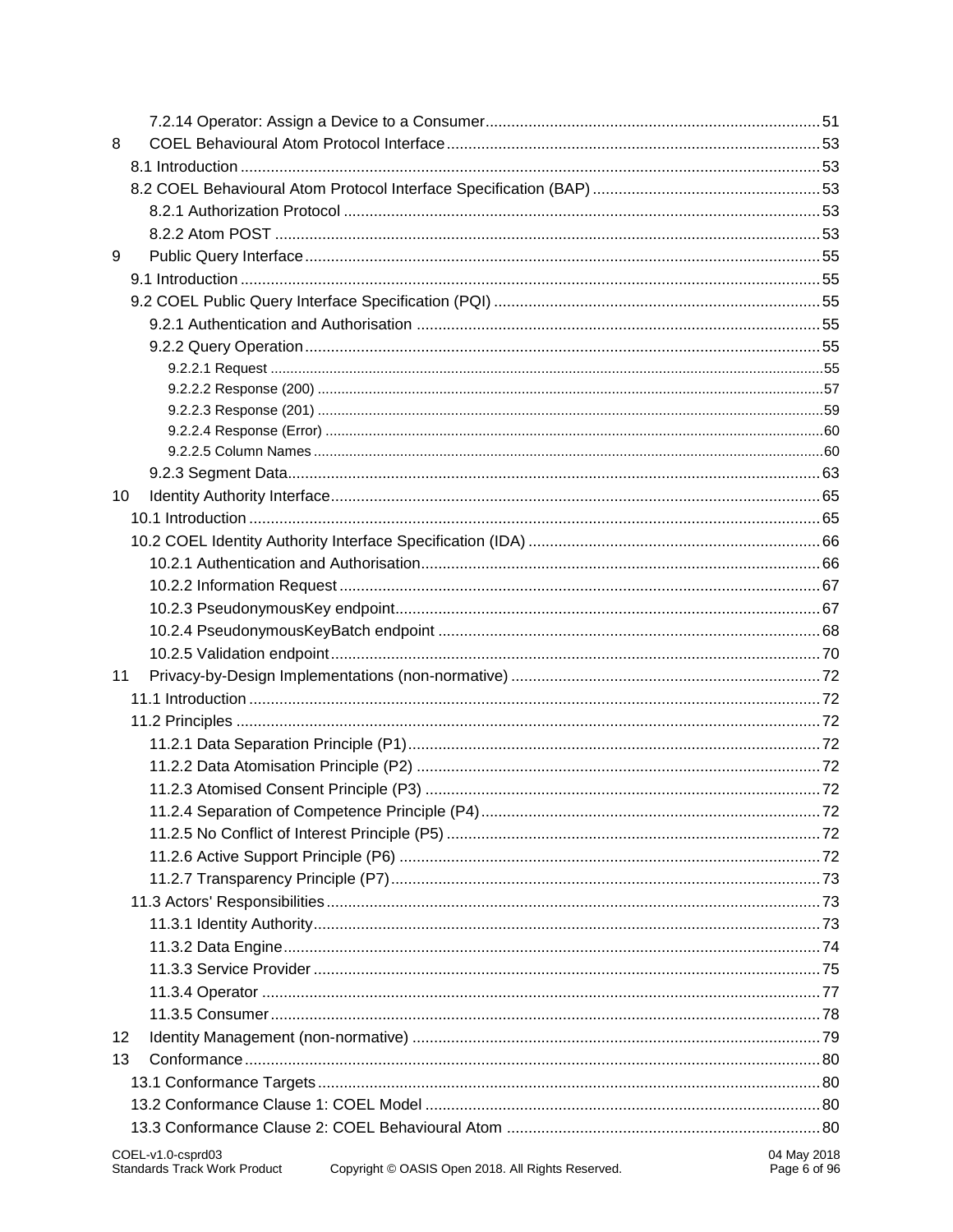# **Table of Figures**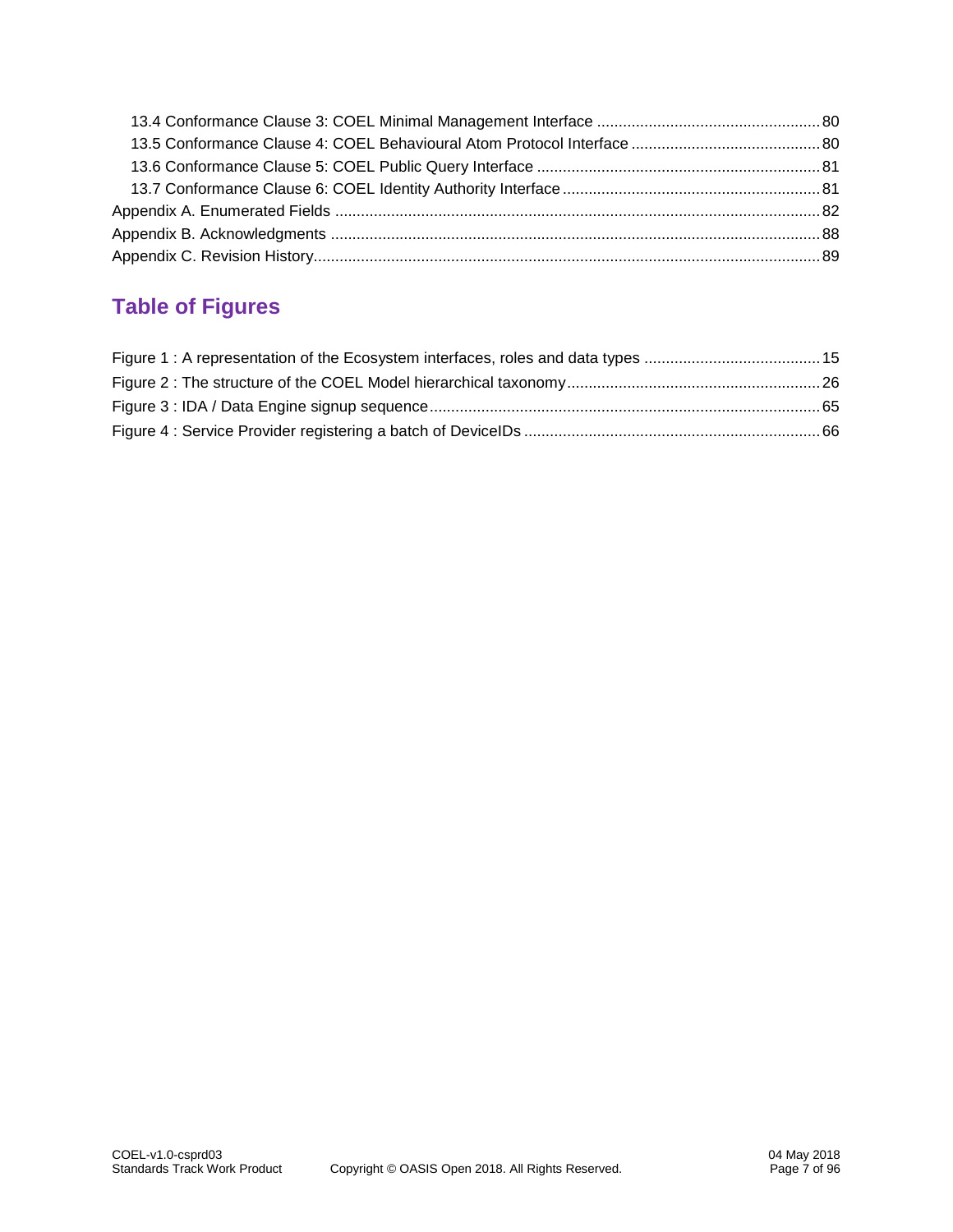# <span id="page-7-0"></span>**1 Introduction**

# <span id="page-7-1"></span>**1.0 IPR Policy**

This specification is provided under the [RF on RAND Terms](https://www.oasis-open.org/policies-guidelines/ipr#RF-on-RAND-Mode) Mode of the [OASIS IPR Policy,](https://www.oasis-open.org/policies-guidelines/ipr) the mode chosen when the Technical Committee was established. For information on whether any patents have been disclosed that may be essential to implementing this specification, and any offers of patent licensing terms, please refer to the Intellectual Property Rights section of the TC's web page [\(https://www.oasis](https://www.oasis-open.org/committees/coel/ipr.php)[open.org/committees/coel/ipr.php\)](https://www.oasis-open.org/committees/coel/ipr.php).

# <span id="page-7-2"></span>**1.1 Objective**

The COEL Specification provides a clear and robust framework for implementing a distributed system capable of capturing data relating to an individual as discrete events. It facilitates a privacy-by-design approach for personalised digital services, IoT applications where devices are collecting information about identifiable individuals and the coding of behavioural attributes in identity solutions.

The COEL Specification contains an extensive and detailed taxonomy of human behaviour. The taxonomy allows data from different systems to be encoded in a common format, preserving the meaning of the data across different applications. This ability to integrate universally at the data level, rather than just the technology level, is known as semantic harmonisation and provides full data portability. The communication protocols needed to support system interoperability across a wide range of implementations are also included.

Central to the specification is the separation of static and dynamic personal data. Static data are those pieces of information about an individual that do not change or change very slowly or infrequently which are often used as direct identifiers. Dynamic data are those that describe the sequence of behaviours of an individual over time. This separation of data types provides many advantages for both privacy and security; it is known as pseudonymisation. The COEL Specification provides the means to achieve this separation of data as it is collected rather than as a later operation (pseudonymisation at source).

# <span id="page-7-3"></span>**1.2 Summary of key COEL concepts**

The overall approach is motivated by a desire to create **an international standard for collecting and handling personal data** that provides both privacy for consumers and opportunities for enterprise. This aspiration was born from a recognition that the digitisation of commercial and social transactions is dissolving the boundary between the physical and virtual worlds and the digital data trail of choices that people leave behind them not only **enables personalised services, but also poses a potential privacy challenge**. For further background on these concepts see **[Data to Life]**.

The COEL Specification is built on the systematic application of the idea that the events of everyday life can be treated as **Behavioural Atoms**. Although an uncountable number of events happen in the lives of billions of people around the world each day, only a very limited number of types of elemental behaviour make up everyday life. What makes an individual human's life unique is not a huge range of types of Behavioural Atom, but the infinitely diverse ways humans string these Atoms together into the rituals and habits of daily life. On the whole, quality of life is not determined primarily by exceptional, one-off events such as marriage or births, but instead by the fine-textured fabric of everyday life.

Based on insights that the authors of the specification have gained through practically implementing a Behavioural Atom approach, the specification is built around a sharply definition of an Atom: **'a transient event, relating to an individual, that can be objectively recorded by a person or device'**. In a digitised world, these Atoms are normally digitised at source and recorded by networked devices and user interfaces.

A useful structure for recording a Behavioural Atom makes use of the following six pieces of information about the event:

• **What** type of event was recorded?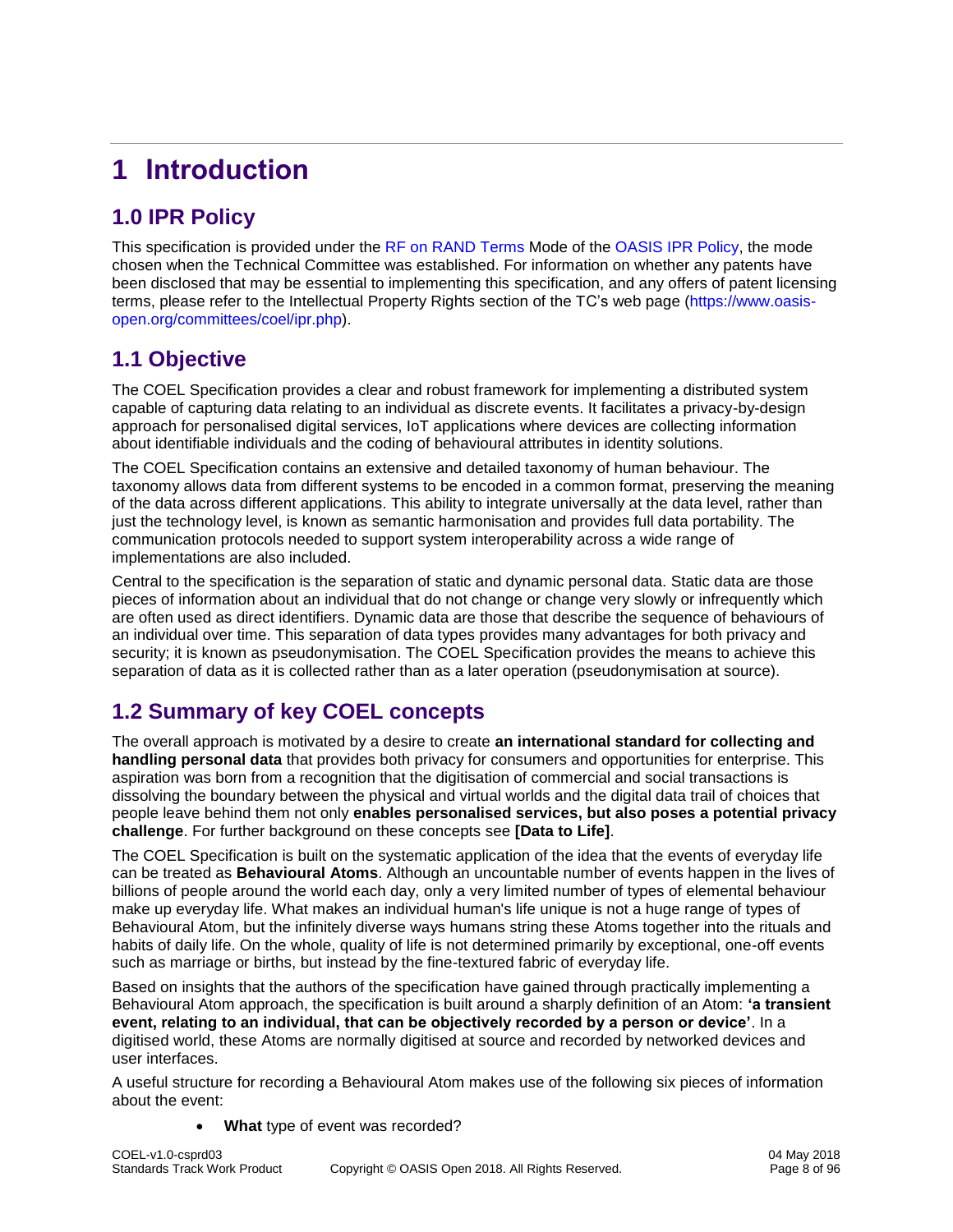- **When** did the event begin and what was its duration?
- **How** was the event recorded?
- **Why** was the event recorded, or which event preceded it?
- **Who** was the event associated with?
- **Where** did the event happen?

Using this method, it is possible to create a practical implementation that can effectively guarantee that each and **every Behavioural Atom ever generated is unique**. A large collection of Behavioural Atoms simultaneously shows some of the advantages of unstructured data (it can be queried in an open-ended manner) and the advantages of highly structured data. It is an example of a **micro-structured** form of data.

The ambition of recording daily life in detail seems like an impossibly complex task, but the Behavioural Atom approach described here can be used to build a useful picture very quickly. It deliberately ignores the issue of **why people do things** (psychology) in order to build up a simple picture of **what people do** (observational science) to provide a new way of looking at human activities.

The best insight & knowledge about human behaviour patterns comes when **multiple information sources are brought together**, which is one reason why the **COEL Specification is designed for interoperability and data portability**. With a tool as powerful as this, providers of services need to ensure that people are protected and feel confident to use it in an **open, transparent and auditable manner**.

# <span id="page-8-0"></span>**1.3 Implementations**

A wide range of different services and processes can qualify as implementations of the COEL Specification. Examples include, but are not limited to:

- A **Data Engine** could use the COEL Specification to structure and manage the dynamic personal data it is set up to receive and process;
- A **Personal Data Store** could use the COEL Specification to structure the dynamic personal data it is designed to manage;
- A **Personal Electronic Device** could use the COEL Specification to communicate the personal event data that it can output;
- An **Internet of Things (IoT) Device** which interacts with identifiable individuals could use the COEL Specification to communicate the personal event data that it can output;
- An **Identity Authority** could use the COEL Specification to deliver and check unique pseudonymised keys;
- A **Data Portability Exchange** could use the COEL Specification to translate personal data stored in another format into compliant Behavioural Atom data;
- A **User Interface** could use the COEL Specification to code and interpret interactions with an individual;
- A **Customer Relationship Manager (CRM)** could use the COEL Specification to code, store and analyse interactions with an individual.

# <span id="page-8-1"></span>**1.4 Terminology**

A set of key normative definitions are presented in the Glossary in section 1.8. Several novel terms are used to describe activities that are associated with use of the COEL Specification.

Sections marked "non-normative" in the section title are informative only and not subject to conformance clauses. When a section has been marked as informative, all subsections of that section are also informative and not subject to conformance clauses. All examples, figures and introduction sections are informative only.

# <span id="page-8-2"></span>**1.5 Notational Conventions**

The key words "MUST", "MUST NOT", "REQUIRED", "SHALL", "SHALL NOT", "SHOULD", "SHOULD NOT", "RECOMMENDED", "MAY", and "OPTIONAL" in this document are to be interpreted as described in [RFC2119]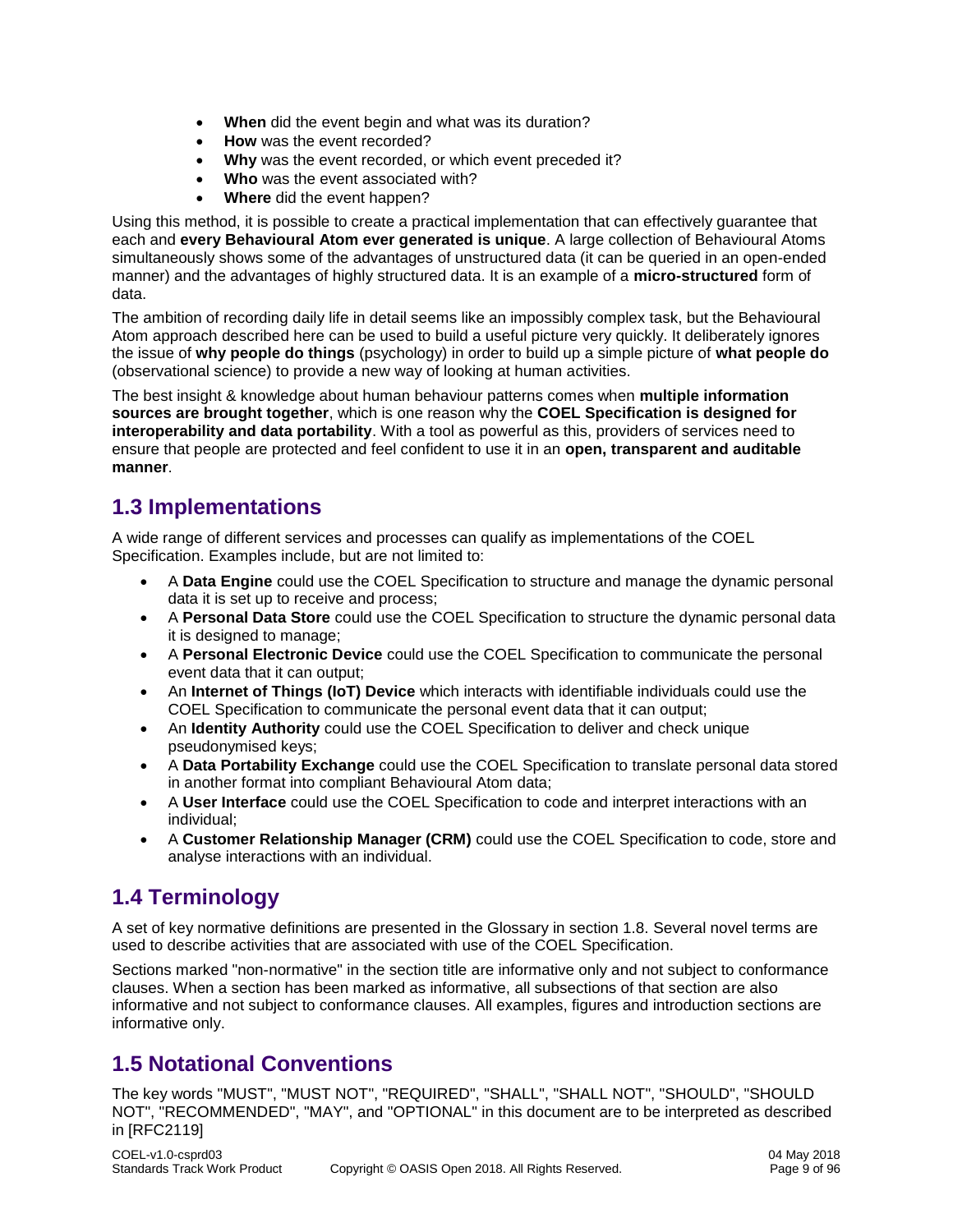# <span id="page-9-0"></span>**1.6 Normative References**

| [KI-CR-v1.0.0] | Kantara CISWG Consent Receipt.<br>https://kantarainitiative.org/confluence/display/infosharing/Consent+Receipt+Spe<br>cification                                                                                                  |
|----------------|-----------------------------------------------------------------------------------------------------------------------------------------------------------------------------------------------------------------------------------|
| [RFC2119]      | Bradner, S., "Key words for use in RFCs to Indicate Requirement Levels", BCP<br>14, RFC 2119, March 1997. http://www.ietf.org/rfc/rfc2119.txt                                                                                     |
| [RFC2616]      | Fielding, R., Gettys, J., Mogul, J., Frystyk, H., Masinter, L., Leach, P., and T.<br>Berners-Lee, "Hypertext Transfer Protocol -- HTTP/1.1", RFC 2616, DOI<br>10.17487/RFC2616, June 1999. http://www.rfc-editor.org/info/rfc2616 |
| [ISO3166]      | ISO 3166 Country codes. http://www.iso.org/iso/country_codes                                                                                                                                                                      |
| [ISO/IEC 5218] | Codes for the representation of human sexes, December 2004.<br>http://www.iso.org/iso/catalogue_detail.htm?csnumber=36266                                                                                                         |
| [RFC3339]      | Klyne, G., Newman, C., "Date and Time on the Internet: Timestamps", RFC<br>3339, July 2002. http://www.ietf.org/rfc/rfc3339.txt                                                                                                   |
| [RFC3986]      | Berners-Lee, T., Fielding, R., and L. Masinter, "Uniform Resource Identifier<br>(URI): Generic Syntax", STD 66, RFC 3986, DOI 10.17487/RFC3986, January<br>2005. http://www.rfc-editor.org/info/rfc3986                           |
| [RFC4122]      | Leach, P., Mealling, M., Salz, R., "A Universally Unique Identifier (UUID) URN<br>Namespace", RFC 4122, July 2005. http://www.ietf.org/html/rfc4122                                                                               |
| [RFC4627]      | D. Crockford, The application/json Media Type for JavaScript Object Notation<br>(JSON), July 2006. http://www.ietf.org/rfc/rfc4627.txt                                                                                            |
| [RFC5246]      | Dierks, T. and E. Rescorla, "The Transport Layer Security (TLS) Protocol Version<br>1.2", RFC 5246, August 2008. http://www.ietf.org/rfc/rfc5246.txt                                                                              |
| [RFC7617]      | J. Reschke, Ed., "The 'Basic' HTTP Authentication Scheme", RFC 7617,<br>September 2015. http://www.ietf.org/rfc/rfc7617.txt                                                                                                       |

# <span id="page-9-1"></span>**1.7 Non-Normative References**

| [Coelition]    | http://www.coelition.org                                                                                                                                                                      |
|----------------|-----------------------------------------------------------------------------------------------------------------------------------------------------------------------------------------------|
| [Data to Life] | Reed, M. & Langford, J. (2013). Data to Life. Coelition, London. ISBN 978-<br>0957609402                                                                                                      |
| [App-CR-V.9.3] | Kantara CISWG Consent Receipt Example Purpose Categories. Latest version:<br>http://kantarainitiative.org/confluence/display/infosharing/Appendix+CR+-<br>+V.9.3+-+Example+Purpose+Categories |
| [Weather]      | OpenWeatherMap, Weather Condition Codes. Latest version:<br>http://openweathermap.org/weather-conditions                                                                                      |
| [what3words]   | http://what3words.com/about/                                                                                                                                                                  |

# <span id="page-9-2"></span>**1.8 Glossary**

The following terms are used throughout this specification and have the following definitions when used in context of this document.

| Term                                                | <b>Definition</b>                                                                                                                     |
|-----------------------------------------------------|---------------------------------------------------------------------------------------------------------------------------------------|
| <b>Architecture</b>                                 | Synonymous with COEL Architecture in this document.                                                                                   |
| Atom                                                | Synonymous with COEL Behavioural Atom in this document.                                                                               |
| Aggregated and<br>Anonymised<br><b>Summary Data</b> | Non-personal data developed, by suitable techniques, from the analysis of<br>Behavioural Data for the purposes of providing services. |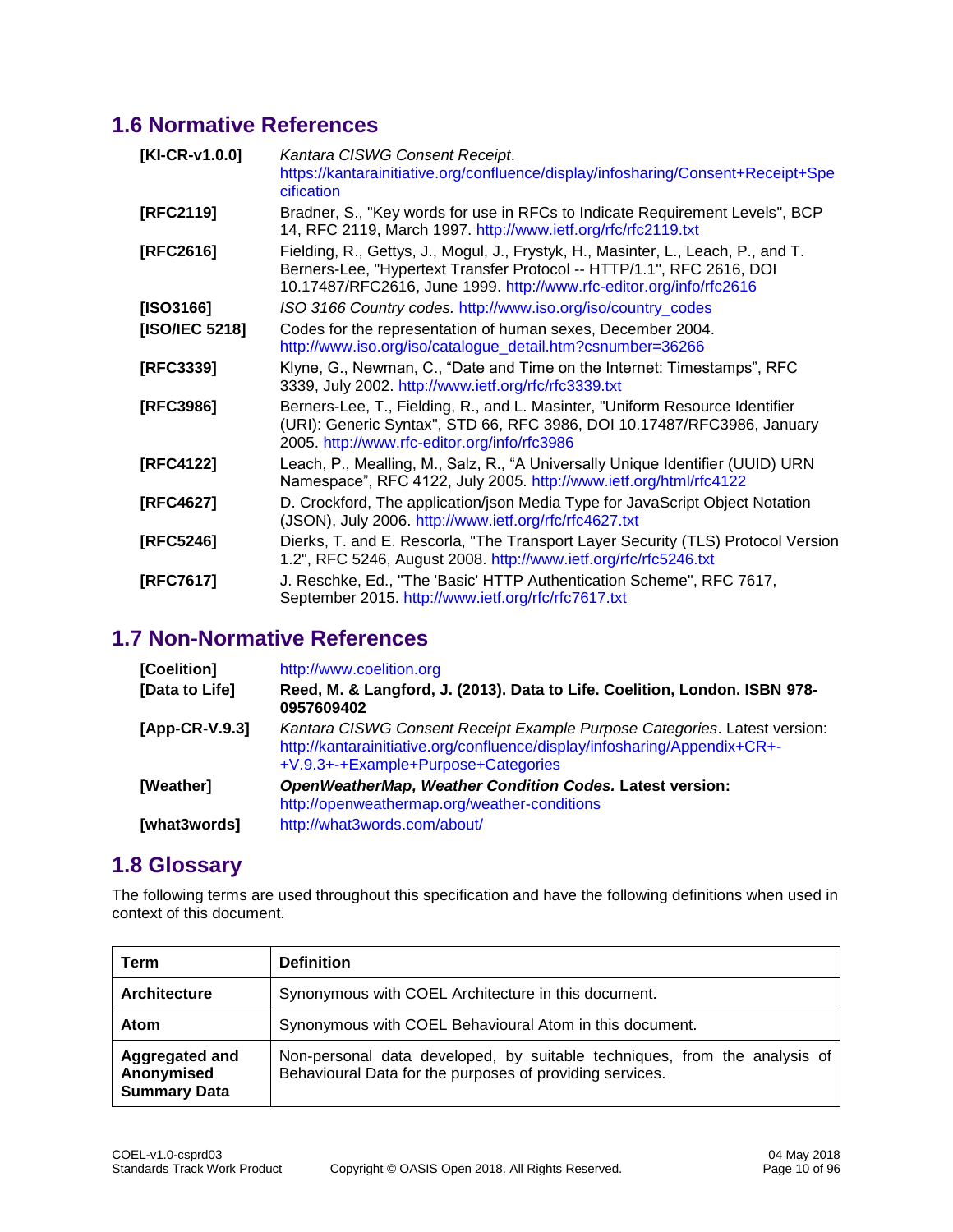| <b>Associated</b><br><b>Service Provider</b>                                | Associated Service Providers have agreed access to data within a Data Engine<br>that has been specified and collected by another Service Provider. They can<br>provide services back to the originating Service Provider or link to an Operator.                                                                                                                                                                                                           |  |  |
|-----------------------------------------------------------------------------|------------------------------------------------------------------------------------------------------------------------------------------------------------------------------------------------------------------------------------------------------------------------------------------------------------------------------------------------------------------------------------------------------------------------------------------------------------|--|--|
| <b>BasicAuth</b>                                                            | The underlying connection is protected by transport level security (TLS)<br>[RFC5246] and the client uses HTTP Basic Authentication [RFC7617] for<br>authentication and authorisation.                                                                                                                                                                                                                                                                     |  |  |
| <b>Behavioural Data</b>                                                     | Behavioural Data is dynamic personal data describing an individual's activities,<br>i.e. what they have been observed to do or recorded themselves.                                                                                                                                                                                                                                                                                                        |  |  |
| <b>Class</b>                                                                | The second layer of the COEL Model taxonomy.                                                                                                                                                                                                                                                                                                                                                                                                               |  |  |
| <b>Cluster</b>                                                              | The highest and least granular level of the COEL Model taxonomy.                                                                                                                                                                                                                                                                                                                                                                                           |  |  |
| <b>Consumer</b>                                                             | The generic reference to any individual whose personal data is processed within<br>the Architecture, often referred to as the data subject in regulatory documents<br>and contexts. They might be patients in a healthcare system, citizens in a state<br>setting, users of data management platforms as well as consumers of a<br>commercial digital service.                                                                                             |  |  |
| <b>ConsumerID</b>                                                           | An IDA unique Pseudonymous Key assigned to a single Consumer. A<br>Consumer can have multiple ConsumerIDs from different Service Providers and<br>multiple profiles with the same Service Provider.                                                                                                                                                                                                                                                        |  |  |
| <b>COEL Architecture</b>                                                    | The complete embodiment of all roles and interactions described by the COEL<br>Specification, also referred to as just 'Architecture' in this document.                                                                                                                                                                                                                                                                                                    |  |  |
| <b>COEL Behavioural</b><br>Atom                                             | A transient event, relating to an individual, that can be objectively recorded by a<br>person or device. This is the fundamental data type defined and used extensively<br>throughout the COEL Specification. Any type of life event can be coded into a<br>COEL Behavioural Atom using, as a minimum, a COEL Model code, a unique<br>ConsumerID (or DeviceID) and a DateTime. Also referred to as just 'Atom' and<br>'Behavioural Atom' in this document. |  |  |
| <b>COEL Model</b>                                                           | The hierarchical taxonomy of decreasing granularity capable of describing all<br>human events. It includes the data structure, content and version control.                                                                                                                                                                                                                                                                                                |  |  |
| <b>COEL</b><br><b>Specification</b>                                         | This document and the specifications described within it.                                                                                                                                                                                                                                                                                                                                                                                                  |  |  |
| <b>Data Engine</b>                                                          | The role of a Data Engine is to receive, store and process Behavioural Atoms.<br>The Data Engine provides data services to Service Providers.                                                                                                                                                                                                                                                                                                              |  |  |
| <b>DateTime</b>                                                             | A string formatted as a date-time according to [RFC_3339]. Used to represent<br>the time of an event within the Architecture.                                                                                                                                                                                                                                                                                                                              |  |  |
| <b>Device</b>                                                               | Any digital system capable of authoring information about an individual.                                                                                                                                                                                                                                                                                                                                                                                   |  |  |
| <b>DeviceID</b>                                                             | An IDA unique Pseudonymous Key for a particular Consumer Device.                                                                                                                                                                                                                                                                                                                                                                                           |  |  |
| <b>Directly Identifying</b><br><b>Personal</b><br><b>Information (DIPI)</b> | Static or slow-changing data needed to deliver services to a Consumer<br>including, for example: name, date of birth, contact information,<br>medical/insurance numbers and payment details. DIPI is information that would<br>be generally known as PII (Personally Identifying Information) in some<br>regulatory contexts.                                                                                                                              |  |  |
| <b>Ecosystem</b>                                                            | The Ecosystem is defined as the extended set of organisations and individual<br>who interact for their mutual benefit via the medium of the COEL Specification<br>and under appropriate voluntarily entered into legal agreements.                                                                                                                                                                                                                         |  |  |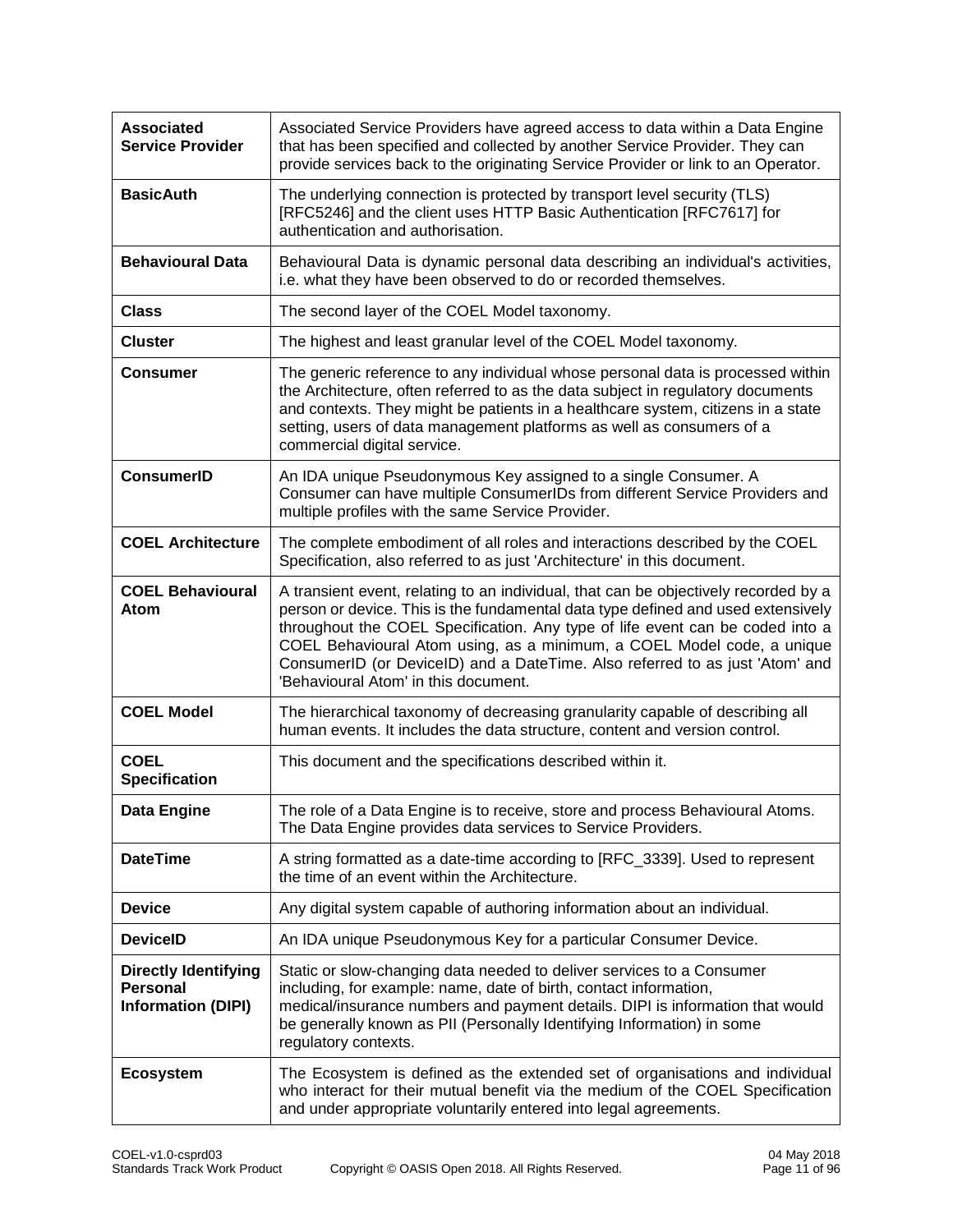| <b>Element</b>                               | The fourth and most granular layer of the COEL Model taxonomy.                                                                                                                                                                                                                                                                                                                |  |
|----------------------------------------------|-------------------------------------------------------------------------------------------------------------------------------------------------------------------------------------------------------------------------------------------------------------------------------------------------------------------------------------------------------------------------------|--|
| <b>Hardware</b><br><b>Developer</b>          | Hardware Developers design and manufacture hardware (such as Internet of<br>Things devices) which are compliant with the COEL Specification for use by<br>Service Providers and Operators.                                                                                                                                                                                    |  |
| <b>Identical Atoms</b>                       | Two Atoms are said to be identical if they contain the same fields and values of<br>those fields are exactly the same. In particular, values that differ in case or<br>numeric syntax and not the same. For example, "Home" and "home" are<br>different, and "42.0" and "42" are different.                                                                                   |  |
| <b>Identity Authority</b><br>(IDA)           | The role of an Identity Authority is to issue and check the unique<br>Pseudonymous Keys that ensure interoperability, universality and security of the<br>Architecture.                                                                                                                                                                                                       |  |
| <b>No Auth</b>                               | The underlying connection is protected by server side authenticated transport<br>level security (TLS) [RFC5246], but the TLS connection is anonymous from the<br>client side and therefore no authentication nor authorisation is needed.                                                                                                                                     |  |
| Operator                                     | The role of an Operator is to manage and administer the relationship with the<br>Consumer. The Operator holds the Directly Identifying Personal Information<br>(DIPI) needed to engage with the Consumer and represents the Consumer<br>within the Architecture.                                                                                                              |  |
| OperatorID                                   | An IDA unique Pseudonymous Key for a particular Operator.                                                                                                                                                                                                                                                                                                                     |  |
| <b>Pseudonymous</b><br><b>Key</b>            | A string formatted as a UUID as defined in [RFC_4122, Section 3] that uniquely<br>identifies pseudonymously, an entity or profile in the Architecture. Unique<br>Pseudonymous Keys are generated by the Identity Authority for use within the<br>Architecture to provide unique codes for the data and transaction of Consumers,<br>Devices, Operators and Service Providers. |  |
| <b>Report Data</b>                           | Personal data developed from the querying or analysis of Behavioural Data for<br>the purposes of providing services.                                                                                                                                                                                                                                                          |  |
| <b>Segment Data</b>                          | Year of birth, gender, home time zone (GMT+/-x) and home latitude to single<br>degree resolution.                                                                                                                                                                                                                                                                             |  |
| <b>Service</b><br><b>Embodiment</b>          | A Service Embodiment is an instance of a specific service that uses the<br>Architecture as defined by the Service Provider.                                                                                                                                                                                                                                                   |  |
| <b>Service Provider</b>                      | The role of a Service Provider is to specify the purposes and types of data to be<br>processed in Service Embodiment. The Service Provider is the link between the<br>Operator and the Data Engine.                                                                                                                                                                           |  |
| <b>ServiceProviderID</b>                     | An IDA unique Pseudonymous Key for a particular Service Provider.                                                                                                                                                                                                                                                                                                             |  |
| <b>SubClass</b>                              | The third layer of the COEL Model taxonomy.                                                                                                                                                                                                                                                                                                                                   |  |
| <b>Technical Service</b><br><b>Developer</b> | Technical Service Developers create tools, infrastructure and software for<br>managing data or services within the Architecture. They do not directly manage<br>services or personal data. They include: app developers for Service Providers,<br>development agencies that create Service Provider or Data Engine or other<br>infrastructure.                                |  |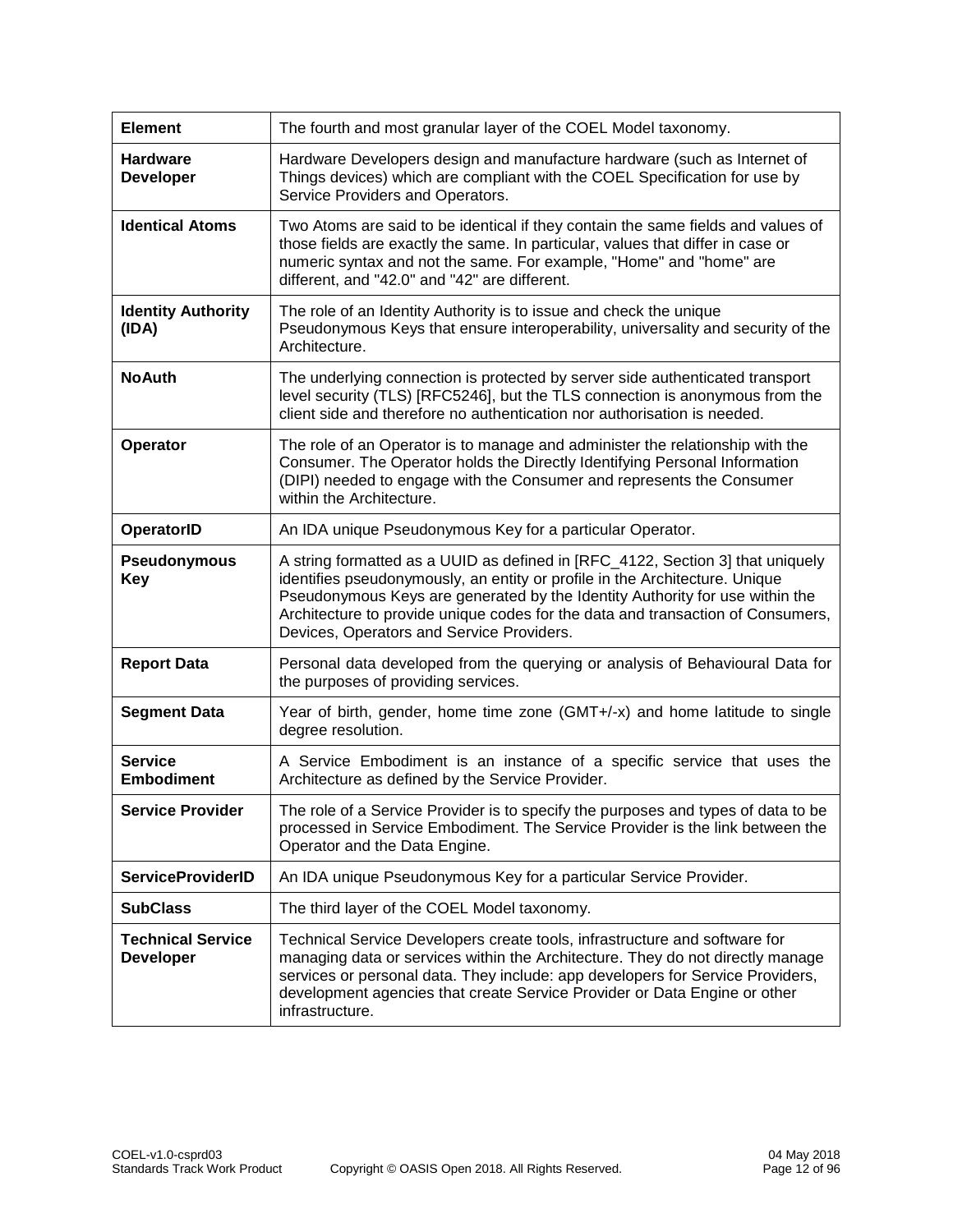# <span id="page-12-0"></span>**2 The COEL Architecture (non-normative)**

# <span id="page-12-1"></span>**2.1 Introduction**

The COEL Specification is structured around a number of well-defined **roles** and defines the **interfaces** between these roles.

This approach is supported by a strict definition of, and separation of, **data types**. The most significant separation is between the static personal data needed to establish a service and the dynamic personal data (Behavioural Data) that allows a service to be created, managed and personalised.

# <span id="page-12-2"></span>**2.2 Data Types**

# <span id="page-12-3"></span>**2.2.1 Behavioural Data**

Behavioural Data is dynamic personal data describing an individual person's activities, i.e. what they have been observed to do, or recorded themselves. Any type of activity or life event can be coded using the hierarchical taxonomy of the COEL Model. A single instance or event is known as a COEL Behavioural Atom (Atom) that codes a specific human event relating to one individual in time. These Atoms are small blocks of self-describing, micro-structured data that can also code the duration of events, how they were observed, where they occurred, the context and the purposes for which they can be used.

# <span id="page-12-4"></span>**2.2.2 Directly Identifying Personal Data (DIPI)**

Directly Identifying Personal Data (DIPI) is the static or slow-changing data needed to establish services for a Consumer including, for example: name, date of birth, contact information, medical/insurance numbers and payment details. DIPI specifically excludes all event-based information (Behavioural Data / Atoms). DIPI is information that would be generally known as PII (Personally Identifying Information) in some regulatory contexts.

# <span id="page-12-5"></span>**2.2.3 Segment Data**

The Segment Data is the only static personal data that can be accessed throughout the Architecture, it comprises 4 items: year of birth, gender, home time zone (GMT +/- x) and home latitude to single degree resolution.

# <span id="page-12-6"></span>**2.2.4 Report Data**

Report Data is personal data developed from the querying or analysis of Behavioural Data for the purposes of providing services.

# <span id="page-12-7"></span>**2.2.5 Aggregated and Anonymised Summary Data**

Aggregated and Anonymised Summary Data is non-personal data developed, by suitable techniques, from the analysis of Behavioural Data for the purposes of providing services.

# <span id="page-12-8"></span>**2.3 Roles**

# <span id="page-12-9"></span>**2.3.1 Identity Authority**

The role of an Identity Authority is to issue and check the unique Pseudonymous Keys that ensure interoperability, universality and security of the Architecture. It oversees the effective, open running of the Architecture and administers the operation of the Identity Authority service.

In a privacy-by-design implementation of the COEL Specification, the Identity Authority does not take on any other role in the Ecosystem and cannot gain profit or commercial advantage through its role.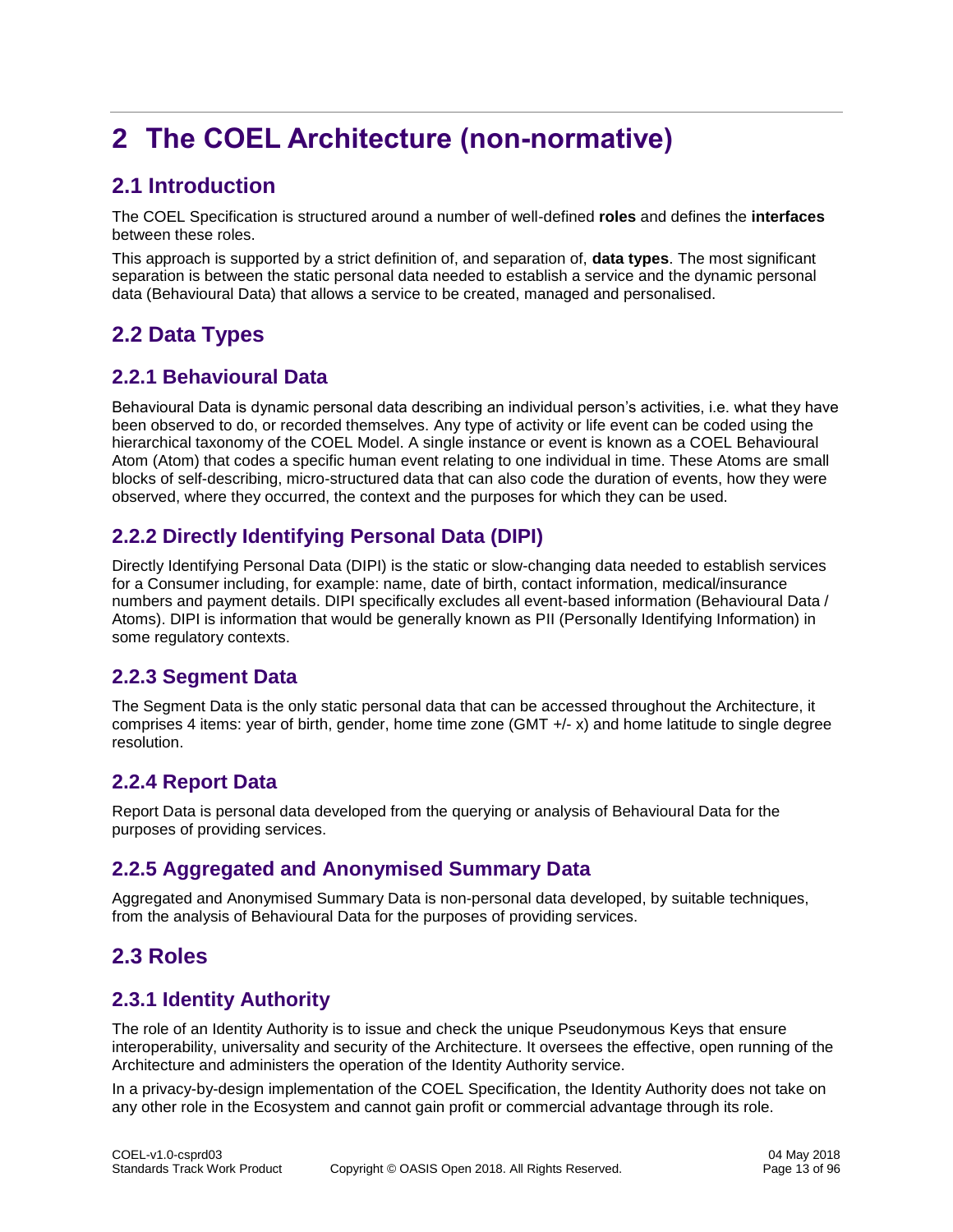# <span id="page-13-0"></span>**2.3.2 Date Engine**

The role of a Data Engine is to receive, store and process Behavioural Atoms. A Data Engine provides data services to Service Providers. These data services can be in the form of queries that create Report Data or Aggregated and Anonymised Summary Data.

A Data Engine can exist in a centralised form (as an organisation providing consumer services), a distributed private form (personal data store) or a distributed public form (ledger).

The Segment Data is the maximal static personal data that a Data Engine can request for the purposes of categorising and anonymising Behavioural Atoms.

In a privacy-by-design implementation, a Data Engine will not take on the roles of Service Provider or Operator. This ensures static personal data and the dynamic personal data are held by different actors, delivering increased data security and a separation of powers. In most jurisdictions and implementations, the Data Engine role is a data processing role that is conducted on behalf of the Service Provider.

## <span id="page-13-1"></span>**2.3.3 Service Provider**

The role of a Service Provider is to specify the purposes and types of data to be processed in a Service Embodiment. A Service Provider is the link between an Operator and a Data Engine.

Service Providers can query the Behavioural Data held by a Data Engine to develop personalised services for Consumers based on their individual behavioural preference. These services are then delivered via the Operator. Service Providers will often be consumer-facing brands.

An Associated Service Provider is a Service Provider that has access to data collected by another Service Provider to provide a service to a Consumer or Service Provider.

In a privacy-by-design implementation, the Service Provider role and Operator role can be conducted by the same organisation but neither will hold the dynamic personal data (Behavioural Atoms). In most jurisdictions and implementations, the Service Provider role will be a data controller role.

## <span id="page-13-2"></span>**2.3.4 Operator**

The role of an Operator is to manage and administer the relationship with the Consumer. The Operator holds the Directly Identifying Personal Information (DIPI) needed to engage with the Consumer and represents the Consumer within the Architecture.

An Operator might be an independent app, exist within a Service Provider or be an independent organisation. Operators only receive information from their Consumers and their Service Provider.

In most jurisdictions and implementations, the Operator role will be a data controller role.

## <span id="page-13-3"></span>**2.3.5 Consumer**

The Consumer is any individual human being, whose personal data is processed within the Architecture, often referred to as the data subject in regulatory texts. They might be patients in a healthcare system, citizens in a state setting, users of data management platforms as well as consumers of a commercial digital service. All Devices are associated with one or more Consumers.

# <span id="page-13-4"></span>**2.4 Interfaces**

There are four interfaces described in the COEL Specification. One is hosted by the Identity Authority:

• The Identity Authority Interface (IDA) allows the allocation of Pseudonymous Keys.

The remaining three interfaces are hosted by a Data Engine:

- The Minimal Management Interface (MMI) allows Service Providers and Operators to manage Consumers and Devices within a Service Embodiment;
- The Behavioural Atom Protocol Interface (BAP) is the mechanism to send Behavioural Data to the Data Engine;
- The Public Query Interface (PQI) returns Report Data from queries of Behavioural Data and Segment Data held by the Data Engine.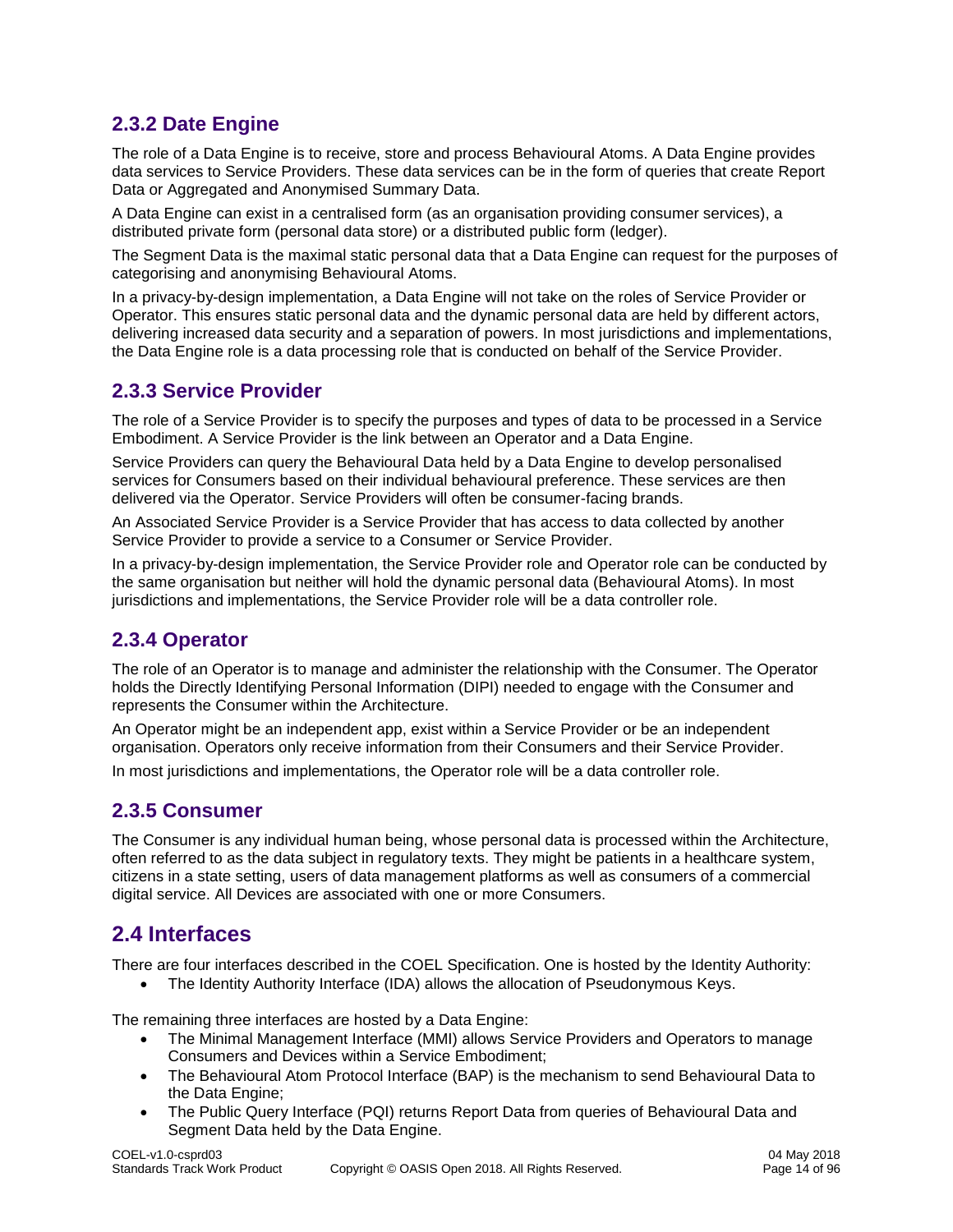The relationships between the interfaces, roles and data types are shown in Figure 1.



<span id="page-14-1"></span>*Figure 1 : A representation of the Ecosystem interfaces, roles and data types*

# <span id="page-14-0"></span>**2.5 General Operation and Data Flows**

The Identity Authority issues a unique Pseudonymous Key to the Operator when the Consumer is enrolled. Once this has been registered with the Data Engine it becomes the ConsumerID and replaces the DIPI in transactions other than those between the Operator and Consumer. In IoT implementations, a unique Pseudonymous Key is assigned to the Device (DeviceID) and registered to a Consumer in the Data Engine.

In normal operation the Behavioural Data will stay with the Data Engine unless the Service Provider needs to provide non-standard services or the Consumer makes a specific data request.

The Segment Data is sent directly to a Data Engine by the Operator when the Consumer is first registered and can be recalled by the Service Provider.

The Service Provider can also use the Identity Authority service for management purposes and to request keys.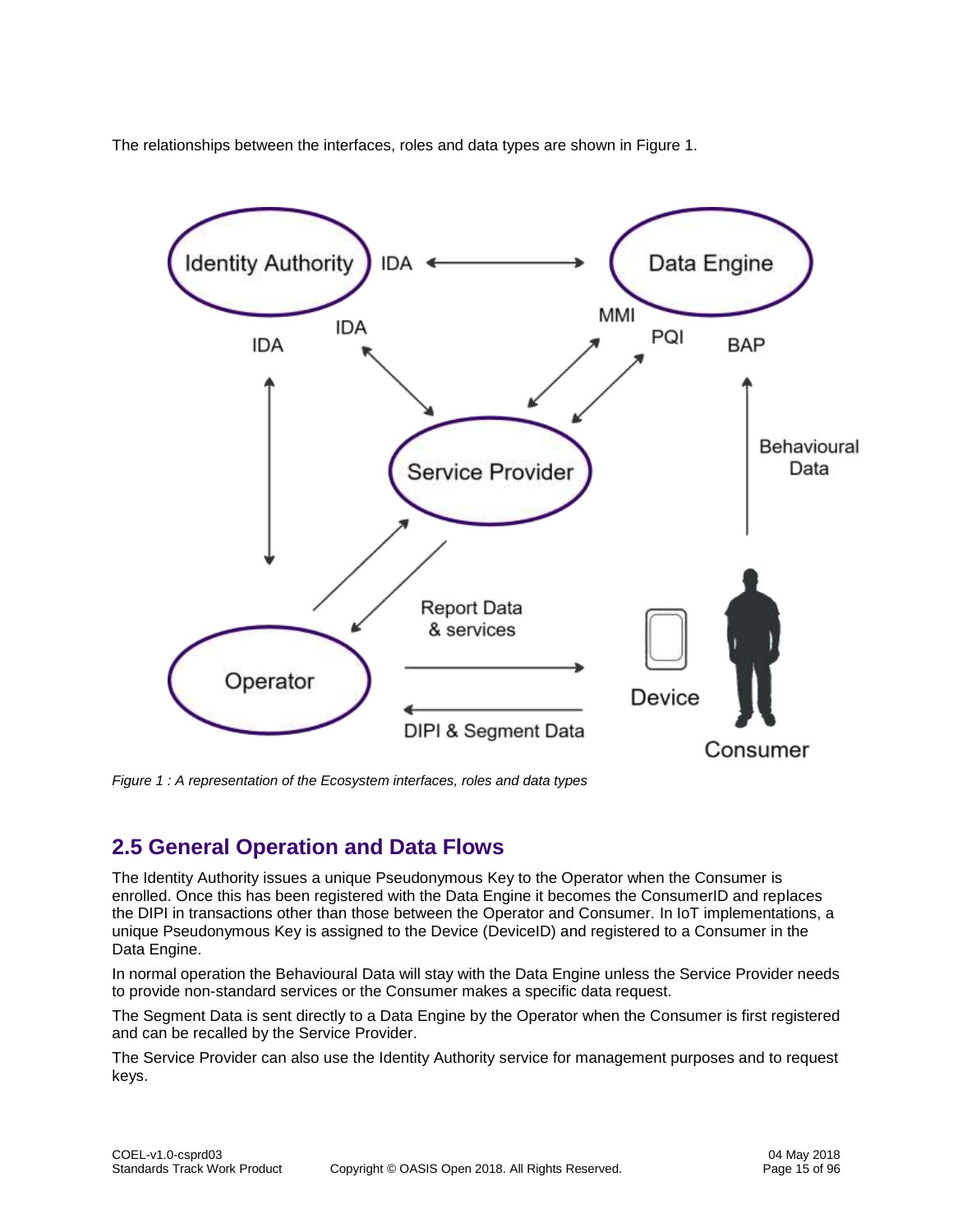# <span id="page-15-0"></span>**3 COEL by Example (non-normative)**

# <span id="page-15-1"></span>**3.1 Introduction**

This section shows a sequence of operations to demonstrate the technical embodiment of the Architecture that has been described.

# <span id="page-15-2"></span>**3.2 Basic Operations**

# <span id="page-15-3"></span>**3.2.1 Service Provider registered with Data Engine**

#### **a) Check the status of the IDA**

GET <IdentityAuthorityURI>/home

#### Response from IDA:

```
{
  "IdentityAuthorityURI": "<IdentityAuthorityURI>",
  "ServerTime": 1507789656,
  "IdentityAuthorityStatus": "Up",
  "CoelSpecificationVersion": [1,0]
}
```
#### **b) IDA creates new Data Engine (Validator)**

(Out of bounds of this specification.)

```
Header Authorization: Basic base64'IDAadmin_ID':'password'
POST <IdentityAuthorityURI>/users
{
  "Name": "Data Engine 1",
   "Username": "DE1@example.com",
  "Role": "Validator"
}
```
Response from IDA:

```
{
   "Id": "99a23518-0ca7-4e7a-9fec-2c0180a2dee0",
   "Name": "Data Engine 1",
   "Username": "DE1@example.com",
   "Role": "Validator",
   "Password": 
"am5HdEFtdnBPSHdLNTJMcTRKUllub2NESTVRUG9JdjhTQko0NFZmMEtGSTFxMXc3Qk91dUl3YlJFa
G9qc3R0RHZnS2FnNzFiVFdkcXRuWGZYamhSTE9qN3dTZGJtdEM2T2FxV1pRcndUM05TUEVWd0lJUFg
xVVNjTkpKem4yZ2Q=",
   "Enabled": true
}
```
Data Engine now has a 'DE\_IDA\_ID' & 'password' for IDA access.

## **c) Data Engine creates credentials for validation**

(Out of bounds of this specification.)

```
Header Authorization: Basic base64'DE_IDA_ID':'password'
POST <IdentityAuthorityURI>/users/99a23518-0ca7-4e7a-9fec-
2c0180a2dee0/api-credentials
```
Response from IDA:

```
{
  "Id": "95cb43f9-9b49-42ac-bd0b-f99c828f2d52",
  "Role": "Validator",
```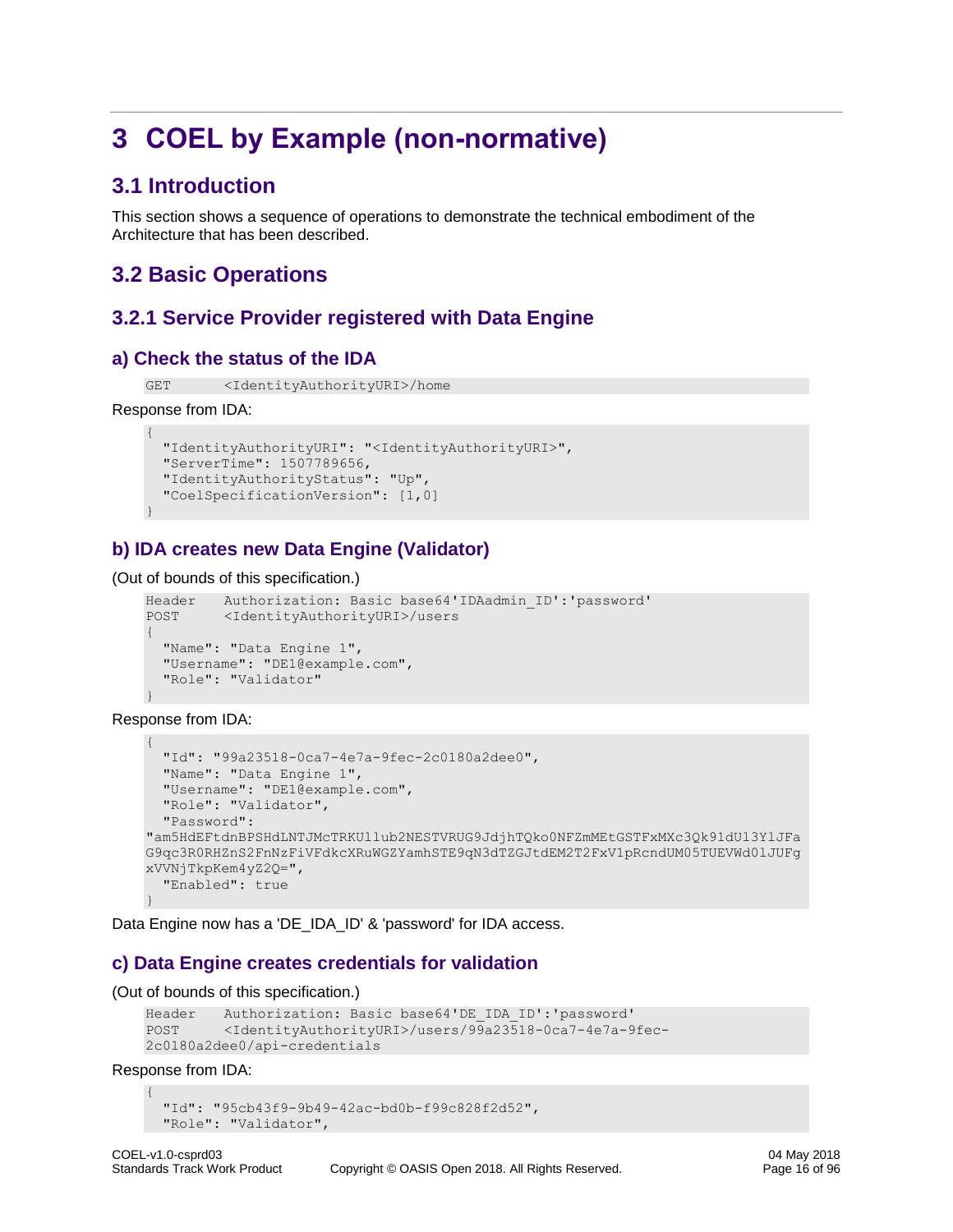```
 "Password": 
"cE1uandDT1lRYmhYM1JTZ2dydUpVM3BGbUVlUTAyaDJXeWp2TzI5S3VBS1NBWmZiTjB6ZmdXWWo2V
21rTWs5YTNSVVN0UDRwTXU4Y1FuVUlWblVrVkwwQUQydmN1TEFRbnF5MG52ZllRWkR2OG9zMzBCWll
5RDRwVm55MzlTOGc=",
   "Enabled": true
}
```
Data Engine now has a 'DE\_IDA\_cred' & 'password' for validating Pseudonymous Keys.

#### **d) IDA creates new Service Provider (B2B Generator)**

(Out of bounds of this specification.)

```
Header Authorization: Basic base64'IDAadmin_ID':'password'
POST <IdentityAuthorityURI>/users
{
   "Name": "Service Provider 1",
   "Username": "SP1@example.com",
   "Role": "B2BGenerator"
}
```
Response from IDA:

```
{
   "Id": "c1fcde19-5d6d-4580-983a-5918c64103a9",
   "Name": "Service Provider 1",
   "Username": "SP1@example.com",
   "Role": "B2BGenerator",
   "Password": 
"NURpejBiYVhRWThycllUNFpka2ltTEhiQUxjemt4SnFHTGxMY1U5MmNNcjhKWFVCaVZaODNPRGpyV
GJyZlJlVndyYlhRNDJpQmFLeE9PSmdxVEwzVTJXN25UdHpoZ3I0c0FRNFZrUjZzUnpneGtkZXAyajJ
PTlZaVlZLWkZoeTk=",
   "Enabled": true
}
```
Service Provider now has a 'SP\_IDA\_ID' & 'password' for IDA access. The ID returned here is also the Service Provider's unique identifier in the Service Embodiment.

#### **e) Data Engine registers Service Provider**

(Out of bounds of this specification.)

Service Provider gains 'SP\_DE\_ID' & 'password' to access Data Engine.

# <span id="page-16-0"></span>**3.2.2 Operator registered with Data Engine**

#### **a) Service Provider creates Operator with IDA**

(Out of bounds of this specification.)

```
Header Authorization: Basic base64'SP_IDA_ID':'password'
POST <IdentityAuthorityURI>/users/c1fcde19-5d6d-4580-983a-
5918c64103a9/operator
```
#### Response from IDA:

```
{
   "OperatorID": "63a91646-f160-4578-a89a-2bdb9e821e27",
   "TimeStamp": "2017-10-12T08:12:14.5328496Z",
   "Signature": 
"kl3u/y4C2ENrYqFfytIFPn1+O4vaDMbNeuUhFRdwzobMv4tDuQekvZrN28LBAs5ihMrFKXPWLcafE
Z1WyrZs1bRoYz97PlqmuU8RLInuubNBu28O/xQvWhkG4FxUCkRPUe2URwEpDgC+1URypBR0UtZjw9I
3YwrjFI4X+MRm240=",
  "Password": 
"SGlCMG9lQm04RjFLYUdoVXhESEhkVkx4a1YwWW8wYnBPWEs4Sm5zY1poanlwOWNOaDRucjk5T2l2e
mNNSk12WEhJUks2YTRyUm42aWczNzFtTTdDUUM1WlNFY09yVndKa2Vwc2NRZ2VzRFJua2hOaW56WjZ
wZ3NSQlkyRDR2eDk="
}
```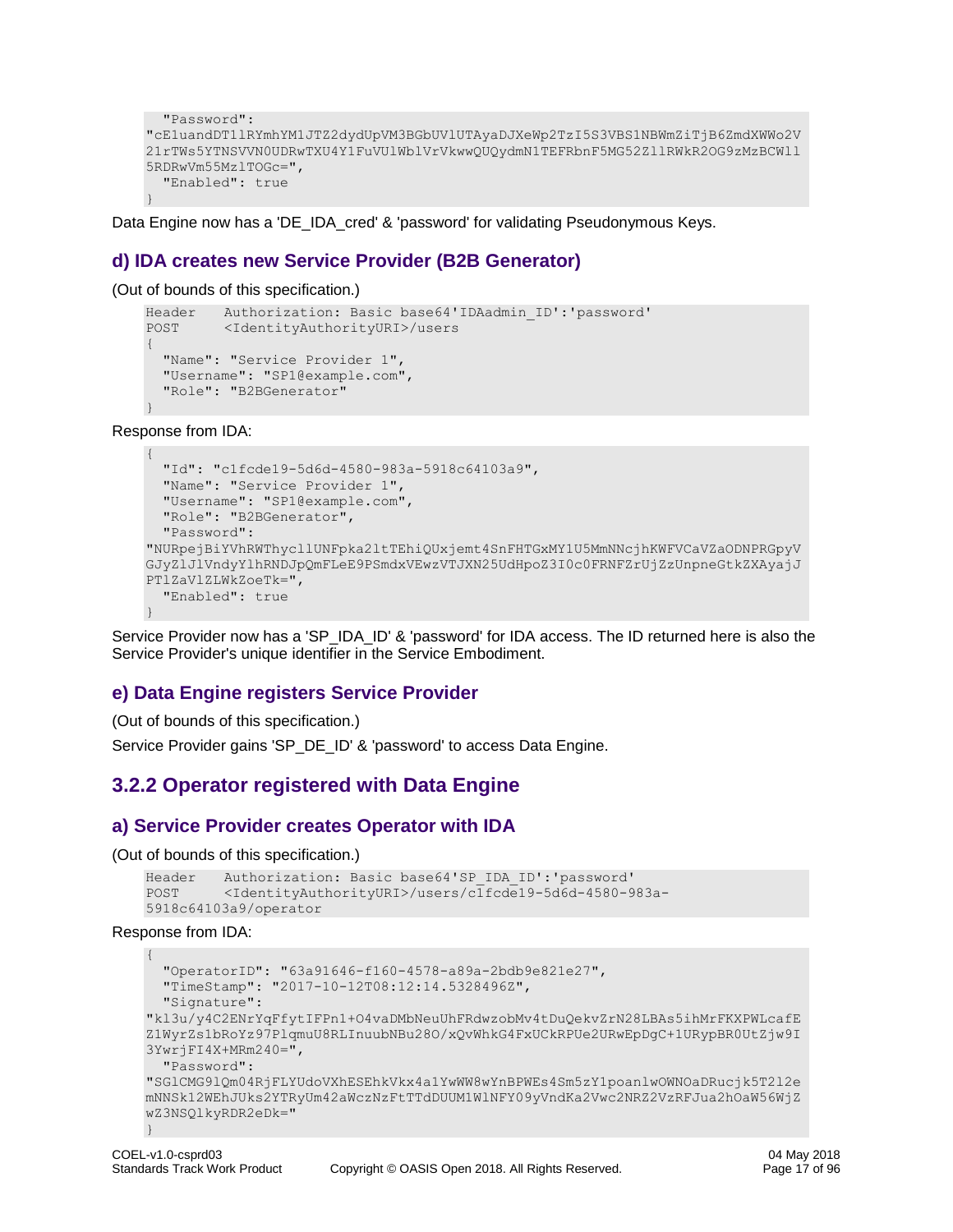#### **b) Service Provider registers Operator with Data Engine**

```
Header Authorization: Basic base64'SP_DE_ID':'password'
POST <ManagementURI>/service-provider/operator
{
   "OperatorID": "63a91646-f160-4578-a89a-2bdb9e821e27",
   "TimeStamp": "2017-10-12T08:12:14.5328496Z",
  "Signature": 
"kl3u/y4C2ENrYqFfytIFPn1+O4vaDMbNeuUhFRdwzobMv4tDuQekvZrN28LBAs5ihMrFKXPWLcafE
Z1WyrZs1bRoYz97PlqmuU8RLInuubNBu28O/xQvWhkG4FxUCkRPUe2URwEpDgC+1URypBR0UtZjw9I
3YwrjFI4X+MRm240="
}
```
#### **c) Data Engine validates the Operator Pseudonymous Key with IDA**

```
Header Authorization: Basic base64'DE_IDA_cred':'password'
POST <IdentityAuthorityURI>/validation
{
   "PseudonymousKey": "63a91646-f160-4578-a89a-2bdb9e821e27",
  "TimeStamp": "2017-10-12T08:12:14.5328496Z",
  "Signature": 
"kl3u/y4C2ENrYqFfytIFPn1+O4vaDMbNeuUhFRdwzobMv4tDuQekvZrN28LBAs5ihMrFKXPWLcafE
Z1WyrZs1bRoYz97PlqmuU8RLInuubNBu28O/xQvWhkG4FxUCkRPUe2URwEpDgC+1URypBR0UtZjw9I
3YwrjFI4X+MRm240="
}
```
Operator now has a 'OP\_IDA\_cred' & 'password' for generating Pseudonymous Keys. The ID returned here is also the Operator's unique identifier in the Service Embodiment.

# <span id="page-17-0"></span>**3.2.3 Consumer registered with Operator**

#### **a) Operator requests Consumer Pseudonymous Key from IDA**

```
Header Authorization: Basic base64'OP_IDA_cred':'password'
POST <IdentityAuthorityURI>/pseudonymouskey
```
Response from IDA:

```
{
   "PseudonymousKey": "f7b0ce76-30a8-4544-aa2e-9667f6228ae5",
   "TimeStamp": "2017-10-12T10:33:43.8601264Z",
   "Signature": 
"o0nMAAme2J1h3vjB2a1Qif04who43R3W06kEOK3jyygm85+3MssGzey+I/by3aFujTAFDQNmTt8aI
FYUosG32hnrmOPiNqBFeqEJM8LSOS5uOTbRGu+g1N1vmIbJpknC47nSfF2OFW3ujD8G+1+tNCJg11i
aLdsemFBdsnmgM2w="
}
```
#### **b) Operator registers Operator with Data Engine**

```
POST <ManagementURI>/operator/consumer
{
   "OperatorID": "63a91646-f160-4578-a89a-2bdb9e821e27",
   "ConsumerID": "f7b0ce76-30a8-4544-aa2e-9667f6228ae5",
   "TimeStamp": "2017-10-12T10:33:43.8601264Z",
   "Signature": 
"o0nMAAme2J1h3vjB2a1Qif04who43R3W06kEOK3jyygm85+3MssGzey+I/by3aFujTAFDQNmTt8aI
FYUosG32hnrmOPiNqBFeqEJM8LSOS5uOTbRGu+g1N1vmIbJpknC47nSfF2OFW3ujD8G+1+tNCJg11i
aLdsemFBdsnmgM2w=",
   "SegmentData": {
    "ResidentTimeZone": "+03:00",
    "ResidentLatitude": 51,
     "Gender": 2,
     "YearOfBirth": 1993
   }
}
```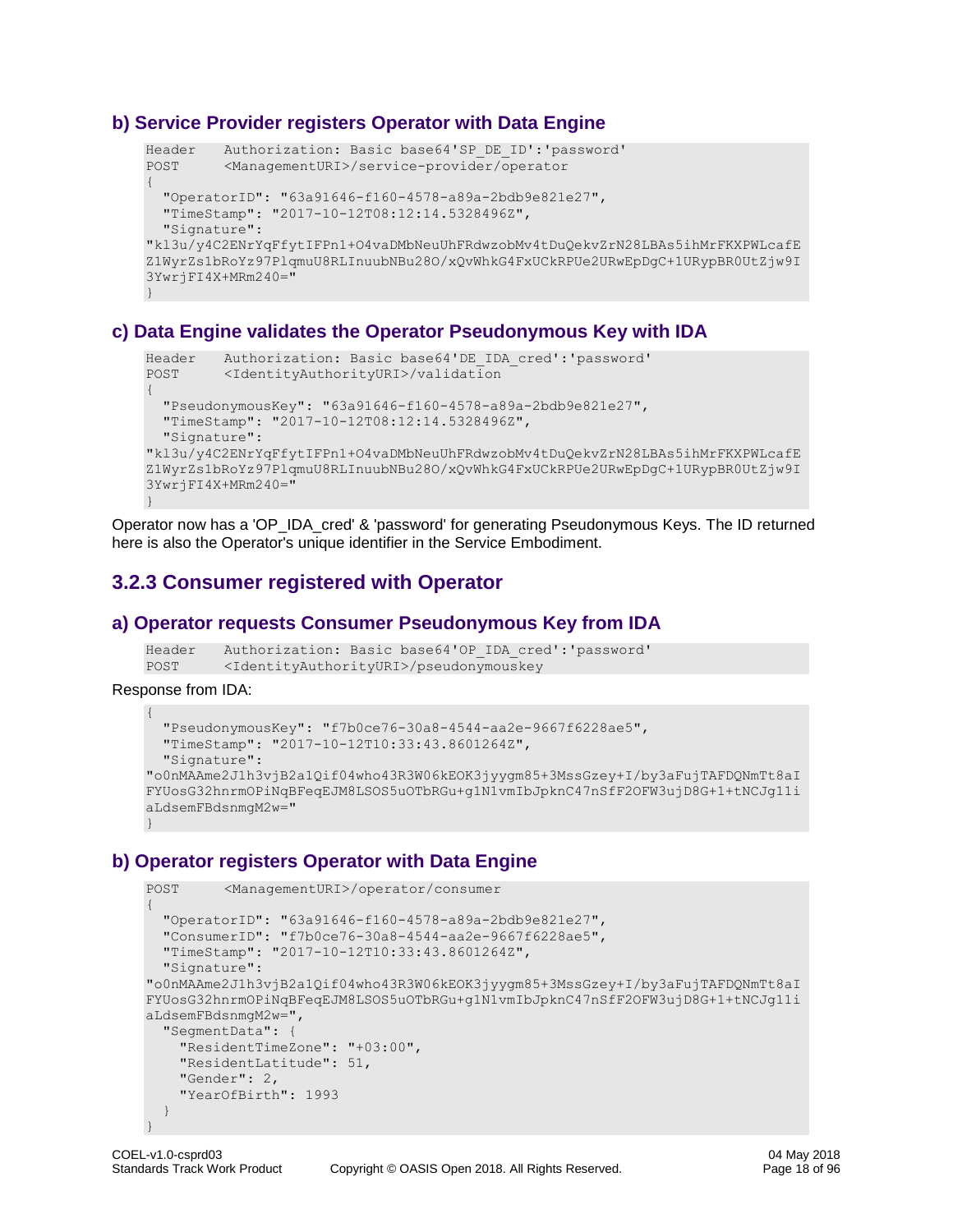#### **c) Data Engine validates the Consumer Pseudonymous Key with IDA**

```
Header Authorization: Basic base64'DE_IDA_cred':'password'
POST <IdentityAuthorityURI>/validation
{
   "PseudonymousKey": " f7b0ce76-30a8-4544-aa2e-9667f6228ae5",
   "TimeStamp": "2017-10-12T10:33:43.8601264Z",
  "Signature": 
"o0nMAAme2J1h3vjB2a1Qif04who43R3W06kEOK3jyygm85+3MssGzey+I/by3aFujTAFDQNmTt8aI
FYUosG32hnrmOPiNqBFeqEJM8LSOS5uOTbRGu+g1N1vmIbJpknC47nSfF2OFW3ujD8G+1+tNCJg11i
aLdsemFBdsnmgM2w="
}
```
# <span id="page-18-0"></span>**3.2.4 Device registered with Data Engine**

#### **a) Service Provider creates credentials for generating Pseudonymous Keys**

(Out of bounds of this specification.)

```
Header Authorization: Basic base64'SP_IDA_ID':'password'
POST <IdentityAuthorityURI>/users/c1fcde19-5d6d-4580-983a-
5918c64103a9/api-credentials
```
Response from IDA:

```
{
   "Id": "13d654ff-2423-4d0e-9a91-388cc28a0d0e",
   "Role": "Generator",
   "Password": 
"OVpkZDdkaFowaVg0YzFZZTlJM0hka2VoQ1J0QVRYTkhTWmdaeHlQc2k0cnhORkRSSFdZR2lyRzJKd
3Vwa0lGOThKM0NuNWc2cVJ0NE81YWNsUURObUJiaEI3RkJOb1JEQ1RyYnZwQTU0U0M4MG5WZzBXZ1o
0ZnZoV1h1WXBsZmk=",
   "Enabled": true
}
```
Service Provider now has a 'SP\_IDA\_cred' & 'password' for generating Pseudonymous Keys.

#### **b) Service Provider requests Pseudonymous Key Batch from IDA**

```
Header Authorization: Basic base64'SP_IDA_cred':'password'
POST <IdentityAuthorityURI>/pseudonymouskeybatch
{
  "Size" : 3}
```
Response from IDA:

```
{
   "PseudonymousKeys": [
    "a01216b7-9a6f-4eb2-ad68-7b6f968f897d",
     "e77bcf3f-d37e-40df-9096-79f2c3b3266f",
    "0b7e6a10-9407-4feb-b143-7b84ad2bb2c6"
\Box "TimeStamp": "2017-10-12T16:46:26.2080914Z",
  "Signature": 
"f6vXD7MfuddvNHm/5+gAgkHOO0fAnjExOGbMlT7hD/GKABeDzoH3p7CLls8gaS5ukSfnMx5IyW0ix
IBgl9hl4eqTK0pOVQ2abO4rcFcz8TaXnA2sLhDSP1l14okMc6/z3BEclZ4u3sAZbvHXOMzOSG9LkS5
aO33hBguAyqINn0Q="
}
```
#### **c) Service Provider registers Devices with Data Engine**

```
Header Authorization: Basic base64'SP_DE_ID':'password'
POST <ManagementURI>/service-provider/registerDevices
{
   "DeviceIDs": [
    "a01216b7-9a6f-4eb2-ad68-7b6f968f897d",
```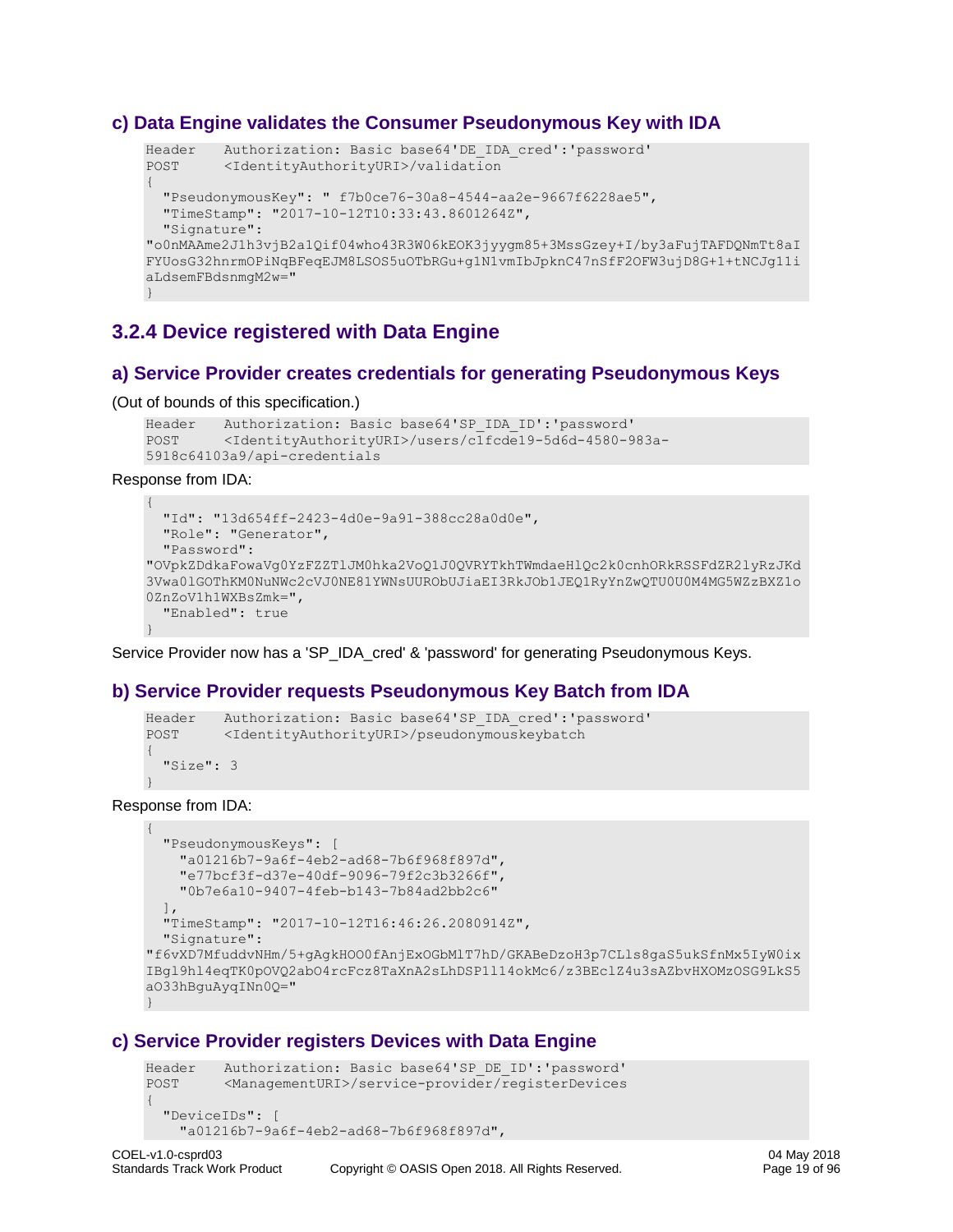```
 "e77bcf3f-d37e-40df-9096-79f2c3b3266f",
     "0b7e6a10-9407-4feb-b143-7b84ad2bb2c6"
  \frac{1}{2},
   "TimeStamp": "2017-10-12T16:46:26.2080914Z",
  "Signature": 
"f6vXD7MfuddvNHm/5+gAgkHOO0fAnjExOGbMlT7hD/GKABeDzoH3p7CLls8gaS5ukSfnMx5IyW0ix
IBgl9hl4eqTK0pOVQ2abO4rcFcz8TaXnA2sLhDSP1l14okMc6/z3BEclZ4u3sAZbvHXOMzOSG9LkS5
aO33hBguAyqINn0Q=",
   "DeviceType": "Personal"
}
```
#### **d) Data Engine validates the Devices with IDA**

```
Header Authorization: Basic base64'DE_IDA_cred':'password'
POST <IdentityAuthorityURI>/validation
{
   "PseudonymousKeys": [
    "a01216b7-9a6f-4eb2-ad68-7b6f968f897d",
     "e77bcf3f-d37e-40df-9096-79f2c3b3266f",
     "0b7e6a10-9407-4feb-b143-7b84ad2bb2c6"
  \frac{1}{2} "TimeStamp": "2017-10-12T16:46:26.2080914Z",
  "Signature": 
"f6vXD7MfuddvNHm/5+gAgkHOO0fAnjExOGbMlT7hD/GKABeDzoH3p7CLls8gaS5ukSfnMx5IyW0ix
IBgl9hl4eqTK0pOVQ2abO4rcFcz8TaXnA2sLhDSP1l14okMc6/z3BEclZ4u3sAZbvHXOMzOSG9LkS5
aO33hBguAyqINn0Q="
}
```
# <span id="page-19-0"></span>**3.2.5 Device assigned to Consumer**

#### **a) Operator assigns Device to Consumer with Data Engine**

```
POST <ManagementURI>/operator/device
{
   "DeviceID": "a01216b7-9a6f-4eb2-ad68-7b6f968f897d",
   "OperatorID": "63a91646-f160-4578-a89a-2bdb9e821e27",
   "ConsumerID": "f7b0ce76-30a8-4544-aa2e-9667f6228ae5"
}
```
# <span id="page-19-1"></span>**3.2.6 Send Behavioural Data**

#### **a) Atom sent with ConsumerID**

```
POST <AtomsURI>/
[{
     "Header": {"Version": [1,0,1,0]},
     "Who": {"ConsumerID": "f7b0ce76-30a8-4544-aa2e-9667f6228ae5"},
     "What": {"Cluster": 4,"Class": 4,"SubClass": 1,"Element": 4},
     "When": {"UTCOffset": -3600,"Accuracy": 0,"Time": 1507864341,"Duration": 
600}, 
     "Reliability": 70,
     "Where": {"Exactness": 2, "Postcode": "UB4 8FE"},
    "How": {"How": 9, "Reliability": 70},
     "Context": {"Social": 4}
}]
```
## **b) Atom sent with DeviceID**

```
POST <AtomsURI>/
[{
     "Header": { "Version": [1,0,1,0] },
     "Who": {"DeviceID": "a01216b7-9a6f-4eb2-ad68-7b6f968f897d"},
     "What": {"Cluster": 22,"Class": 1,"SubClass": 1,"Element": 2},
```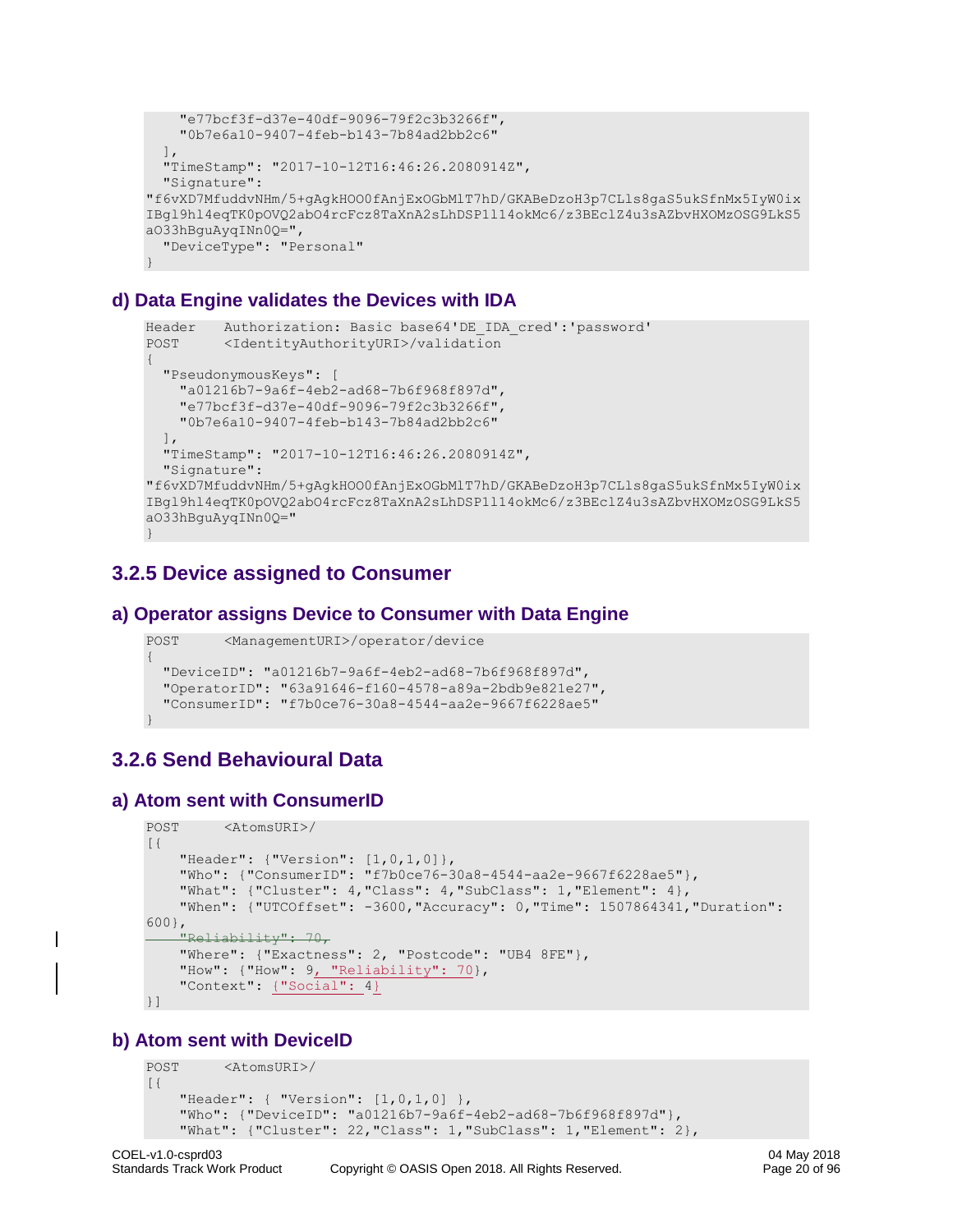```
 "When": {"UTCOffset": -3600,"Accuracy": 0,"Time": 1507875158,"Duration": 
3903},
     "Where": {"Exactness": 6,"Latitude": 51.53118159161092,"Longitude": -
0.4319647327069491},
     "How": {"How": 9},
     "Extension": {"ExtFltTag": 10003,"ExtFltValue": 26.2 }
}]
```
# <span id="page-20-0"></span>**3.2.7 Assure Consumer & Operator**

#### **a) Service Provider checks whether an Operator has registered a Consumer**

```
Header Authorization: Basic base64'SP_DE_ID':'password'
POST <ManagementURI>/service-provider/assure
{
   "ConsumerID": "f7b0ce76-30a8-4544-aa2e-9667f6228ae5",
   "OperatorID": "63a91646-f160-4578-a89a-2bdb9e821e27"
}
```
#### Response from Data Engine:

```
{
"Assured": true
}
```
# <span id="page-20-1"></span>**3.2.8 Report Data created from query**

#### **a) Service Provider queries all data for a Consumer in a time window**

```
Header Authorization: Basic base64'SP_DE_ID':'password'
POST <QueryURI>/query
{
   "ConsumerID": "f7b0ce76-30a8-4544-aa2e-9667f6228ae5",
   "Timewindow "OperatorID": "63a91646-f160-4578-a89a-2bdb9e821e27",
  "TimeWindow": {
    "StartTime": 1507334400,
    "EndTime": 1507939200
   },
   "Query": {}
}
```
Response from Data Engine:

```
+"{"QueryResult": [
   {"Time": 1507864341, 
   "Atoms" :
       {"Header": {"Version": [1,0,1,0]},
        "Who": {"ConsumerID": "f7b0ce76-30a8-4544-aa2e-9667f6228ae5"},
        "What": {"Cluster": 4,"Class": 4,"SubClass": 1,"Element": 4},
       "When": {\text{("UTCOffset": -3600-",}}"Accuracy": 0, "Time": 1507864341, "Duration": 600},
   "Reliability": 70,
     "Where": {"Exactness": 2, "Postcode": "UB4 8FE"},
       "How": {"How": 9, "Reliability": 70},
        "Context": {"Social": 4}},
},
{
            " {"Header": { "Version": [1,0,1,0] },
        "Who": {"ConsumerID": "f7b0ce76-30a8-4544-aa2e-9667f6228ae5"},
        "What": {"Cluster": 22,"Class": 1,"SubClass": 1,"Element": 2},
       "When": {\texttt{\{"UTCOffset":}\; -3600} \overline{\mathcal{F}} "Accuracy": 0,"Time": 1507875158,"Duration": 3903},
       "Where": {"Exactness": 6, "Latitude": 51.53118159161092-",
                   "Longitude": -0.4319647327069491},
```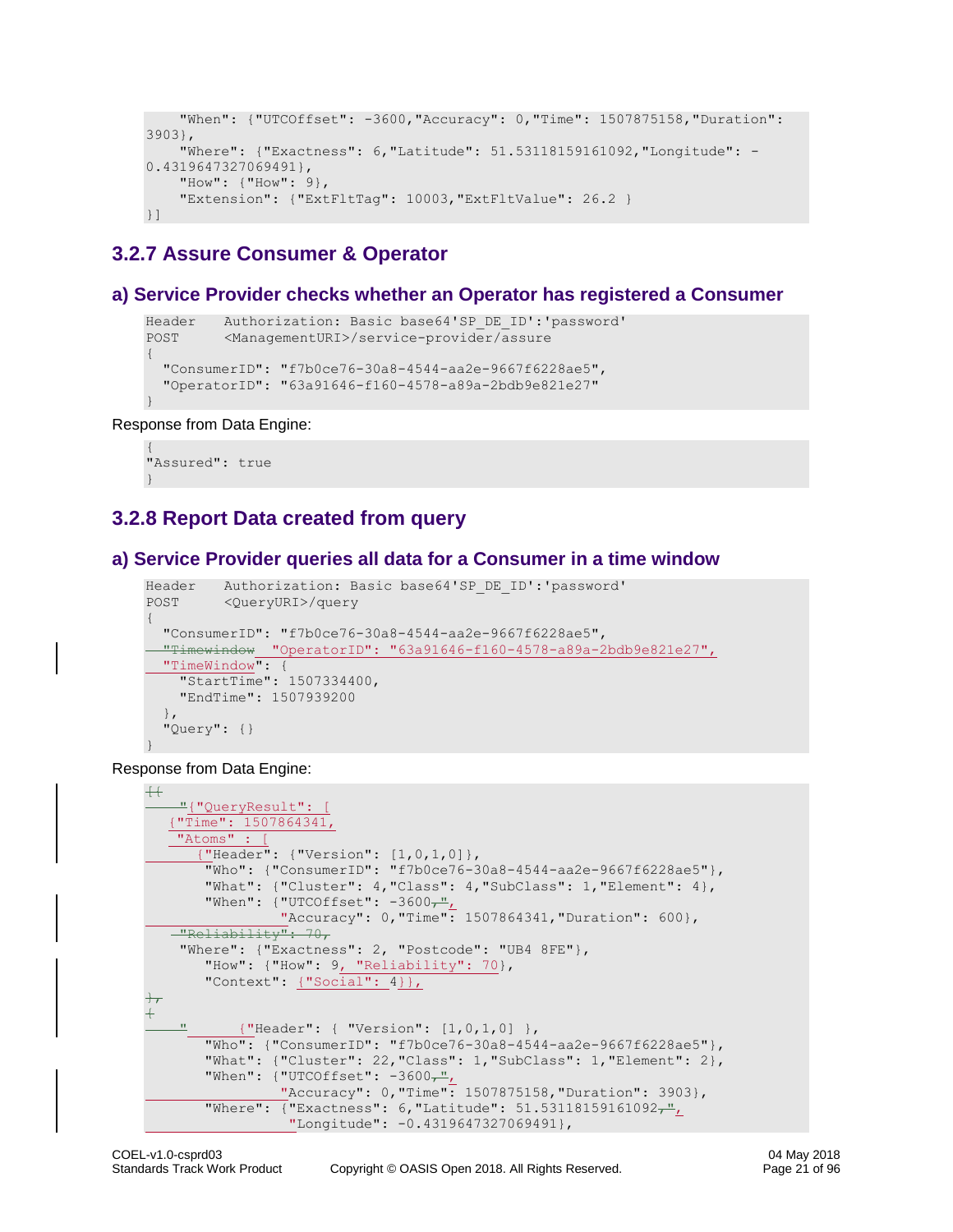```
 "How": {"How": 9},
       "Extension": {"ExtFltTag": 10003, "ExtFltValue": 26.2 +}}
\ddot{} ]}]
}
```
(The communication of results of queries from Service Provider to Operator and then Consumer are out of bounds of this specification.)

### <span id="page-21-0"></span>**3.2.9 Retrieve Operator list, suspend & resume Operator**

#### **a) Service Provider retrieves Operator list**

```
Header Authorization: Basic base64'SP_DE_ID':'password'
POST <ManagementURI>/service-provider/operators
{
   "ServiceProviderID": "c1fcde19-5d6d-4580-983a-5918c64103a9"
}
```
Response from Data Engine:

{

```
 "Operators": [{
      "OperatorID": "63a91646-f160-4578-a89a-2bdb9e821e27",
       "Suspended": false
     }]
}
```
#### **b) Service Provider suspends Operator**

```
Header Authorization: Basic base64'SP_DE_ID':'password'
POST <ManagementURI>/service-provider/suspendOperator
{
   "OperatorID": "63a91646-f160-4578-a89a-2bdb9e821e27"
}
```
#### **c) Service Provider retrieves Operator list**

```
Header Authorization: Basic base64'SP_DE_ID':'password'
POST <ManagementURI>/service-provider/operators
{
   "ServiceProviderID": "c1fcde19-5d6d-4580-983a-5918c64103a9"
}
```
Response from Data Engine:

```
{
  "Operators": [{
       "OperatorID": "63a91646-f160-4578-a89a-2bdb9e821e27",
       "Suspended": true
    }]
}
```
#### **d) Service Provider resumes Operator**

```
Header Authorization: Basic base64'SP DE ID':'password'
POST <ManagementURI>/service-provider/resumeOperator
{
   "OperatorID": "63a91646-f160-4578-a89a-2bdb9e821e27"
}
```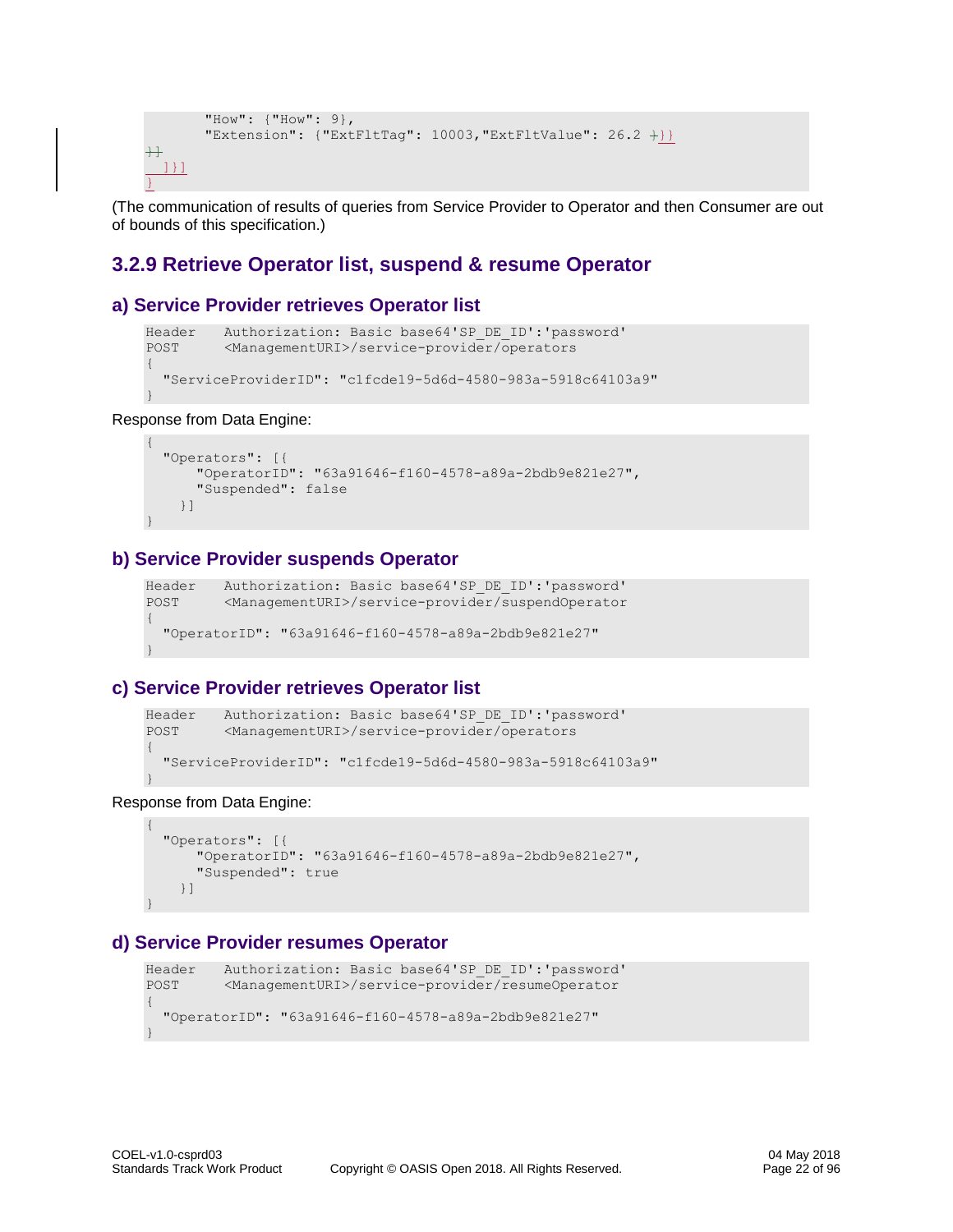## <span id="page-22-0"></span>**3.2.10 Retrieve Device list, unassign Device & retrieve Device list**

#### **a) Service Provider retrieves Device list**

```
Header Authorization: Basic base64'SP_DE_ID':'password'
POST <ManagementURI>/service-provider/devices
{
   "ServiceProviderID": "c1fcde19-5d6d-4580-983a-5918c64103a9"
}
```
#### Response from Data Engine:

{

}

{

```
 "Devices": [
    \left\{ \right. "DeviceID": "a01216b7-9a6f-4eb2-ad68-7b6f968f897d",
        "DeviceType": "Personal",
        "ConsumerIDs": ["f7b0ce76-30a8-4544-aa2e-9667f6228ae5"]
     },
     {
        "DeviceID": "e77bcf3f-d37e-40df-9096-79f2c3b3266f",
        "DeviceType": "Personal",
        "ConsumerIDs": []
     },
\left\{\begin{array}{ccc} \end{array}\right. "DeviceID": "0b7e6a10-9407-4feb-b143-7b84ad2bb2c6",
        "DeviceType": "Personal",
        "ConsumerIDs": []
   }]
```
#### **b) Service Provider unassigns a Device**

```
Header Authorization: Basic base64'SP_DE_ID':'password'
POST <ManagementURI>/service-provider/unassignDevice
{
   "DeviceID": "a01216b7-9a6f-4eb2-ad68-7b6f968f897d"
}
```
## **c) Service Provider retrieves Device list**

```
Header Authorization: Basic base64'SP_DE_ID':'password'
POST <ManagementURI>/service-provider/devices
{
   "ServiceProviderID": "c1fcde19-5d6d-4580-983a-5918c64103a9"
}
```
#### Response from Data Engine:

```
 "Devices": [
   {
     "DeviceID": "a01216b7-9a6f-4eb2-ad68-7b6f968f897d",
     "DeviceType": "Personal",
     "ConsumerIDs": []
   },
   {
     "DeviceID": "e77bcf3f-d37e-40df-9096-79f2c3b3266f",
     "DeviceType": "Personal",
     "ConsumerIDs": []
   },
   {
     "DeviceID": "0b7e6a10-9407-4feb-b143-7b84ad2bb2c6",
     "DeviceType": "Personal",
     "ConsumerIDs": []
 }]
```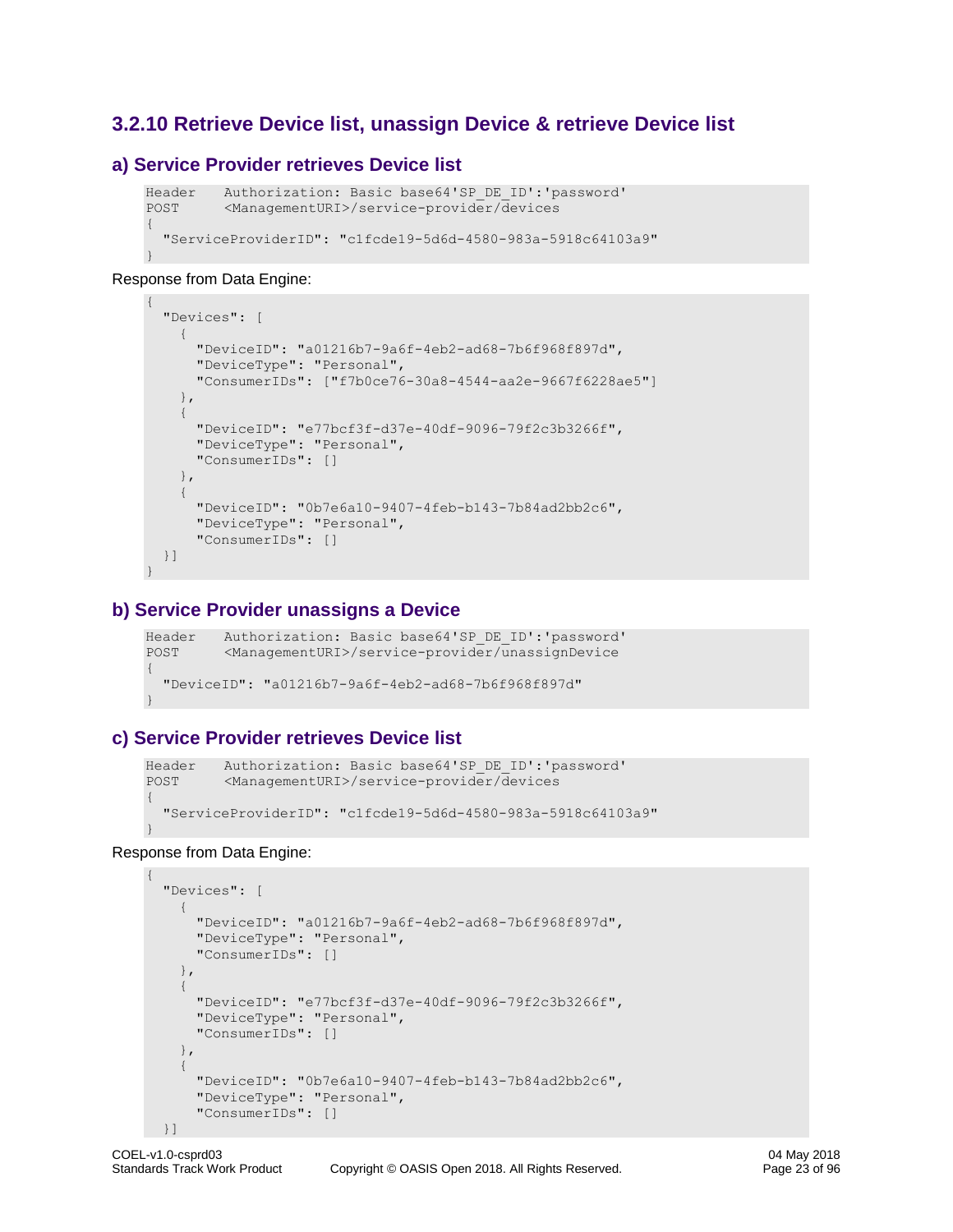# <span id="page-23-0"></span>**3.2.11 Retrieve Consumer list, request Segment Data, forget Consumer & retrieve Consumer list**

#### **a) Service Provider retrieves Consumer list**

```
Header Authorization: Basic base64'SP_DE_ID':'password'
POST <ManagementURI>/service-provider/consumers
{
   "OperatorID": "63a91646-f160-4578-a89a-2bdb9e821e27"
}
```
Response from Data Engine:

}

```
{
  "ConsumerIDs": ["f7b0ce76-30a8-4544-aa2e-9667f6228ae5"]
}
```
#### **b) Service Provider requests Segment Data**

```
Header Authorization: Basic base64'SP_DE_ID':'password'
POST <QueryURI>/segment
{
   "ConsumerID": "f7b0ce76-30a8-4544-aa2e-9667f6228ae5",
   "OperatorID": "63a91646-f160-4578-a89a-2bdb9e821e27"
}
```
#### Response from Data Engine:

```
{
  "SegmentData": {
    "ResidentTimeZone": "+03:00",
    "ResidentLatitude": 51,
    "Gender": 2,
    "YearOfBirth": 1993
   }
}
```
#### **c) Operator requests Consumer to be forgotten**

```
POST <ManagementURI>/operator/forgetConsumer
{
   "ConsumerID": " f7b0ce76-30a8-4544-aa2e-9667f6228ae5"
}
```
#### **d) Service Provider confirms forget request with Data Engine**

(Outside the bounds of this specification.)

#### **e) Service Provider retrieves Consumer list**

```
Header Authorization: Basic base64'SP_DE_ID':'password'
POST <ManagementURI>/service-provider/consumers
{
   "OperatorID": "63a91646-f160-4578-a89a-2bdb9e821e27"
}
```
#### Response from Data Engine:

```
{
   "ConsumerIDs": []
}
```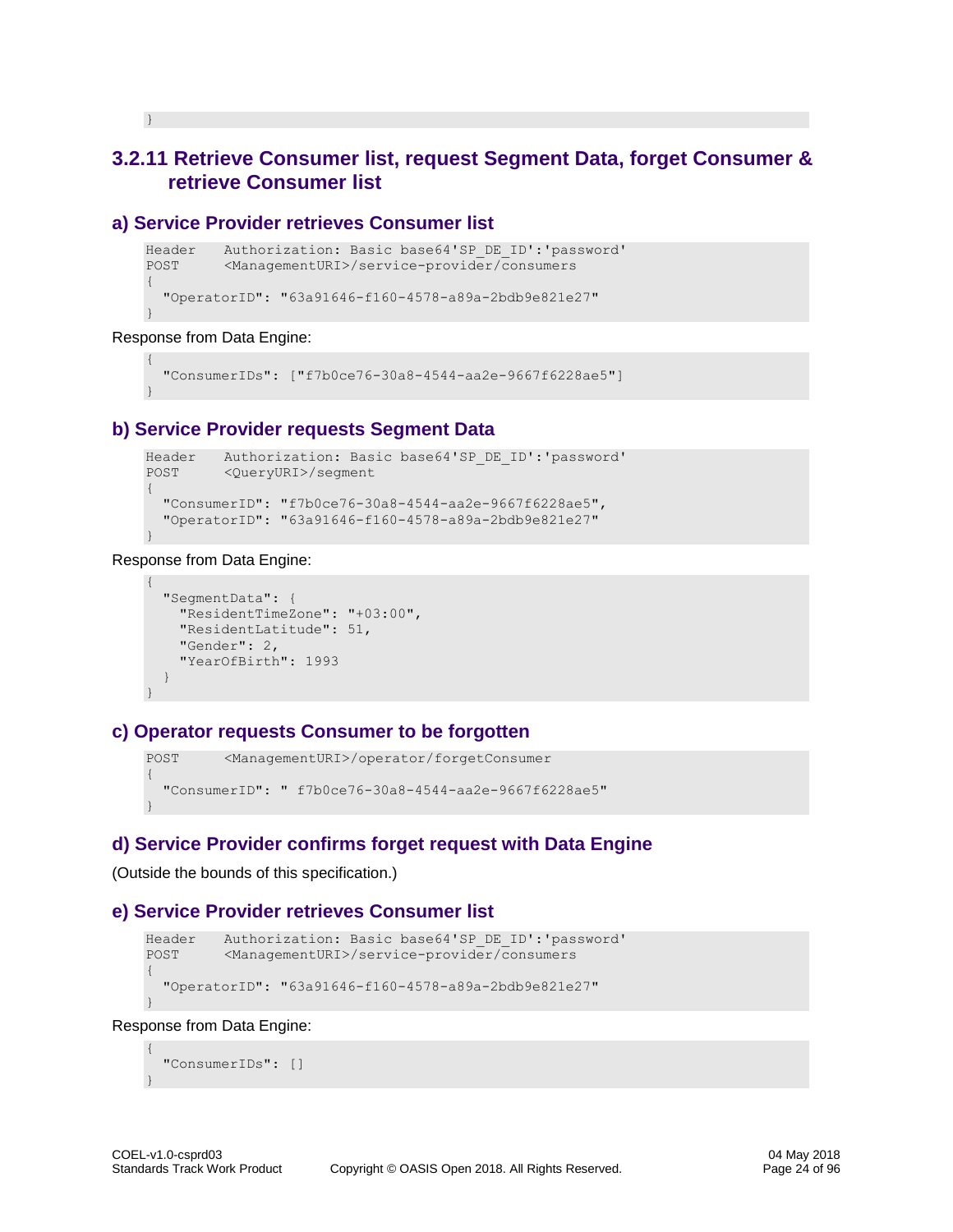# <span id="page-24-0"></span>**4 The COEL Model**

# <span id="page-24-1"></span>**4.1 Introduction**

The COEL Model is a hierarchical taxonomy of everyday human life events: it has both a nomenclature (a way of naming things) and a classification (a way to discriminate between different types of thing based on their features or attributes). The COEL Model is very compact by design. Nevertheless, it's high level **structure** and **content** represents a significant knowledge base which is held within the COEL Specification as a **JSON object**.

This first version of the COEL Model already provides codes for more than 5,000 distinct human behaviours and events. This is sufficient to describe most events in most people's lives. The taxonomy structure allows any type of activity or life event to be coded to some level of granularity. The approach to increasing both the granularity and range of events represented in future **versions** of the COEL Model is described.

The COEL Model provides the **semantic** basis for the deep interoperability and data portability of the COEL Specification. It is a comprehensive, and unambiguous tool, for referencing human life events across languages and cultures. As such it is a global asset. A COEL Model code represents a meaning; the reference approach to both **language** and **style** is described.

# <span id="page-24-2"></span>**4.2 COEL Model Specification**

# <span id="page-24-3"></span>**4.2.1 Structure**

A COEL Model MUST be constructed as a four-level hierarchy for both interoperable machine readability and ease of human understanding. The entities in the lower levels of the structure MUST be sub-types of an entity at the next higher level. Thus, the lower levels represent progressively more detailed views of life events.

The most logical way to describe the structure of the full taxonomy is from the top down. However, the fine-grained (and often most interesting) detail is at the bottom of the hierarchy, at the level of the most basic events.

At the top level of the tree there are about thirty Clusters of event categories that go together. The name of each Cluster has been chosen to be intuitive for users of the classification. Some of these Clusters inevitably have a much richer structure than others, since certain aspects of daily life contain more variation than others.

Below the level of the Clusters come three further levels: Class, SubClass and Element. This structure is shown schematically below.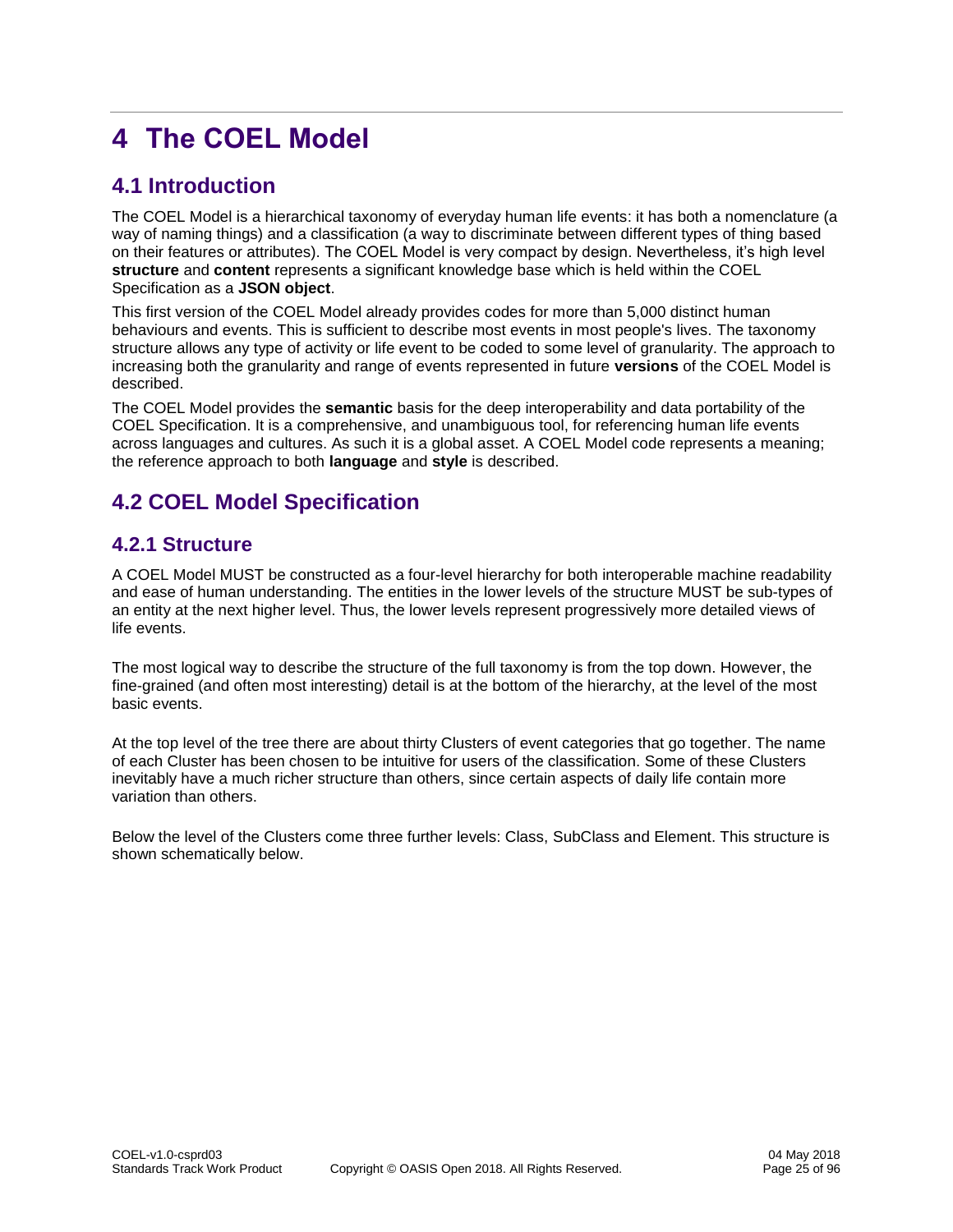

<span id="page-25-2"></span>*Figure 2 : The structure of the COEL Model hierarchical taxonomy*

In addition to the hierarchical taxonomy, a COEL Model MUST contain a version field of two numbers (major and minor).

Applications that refer to or use a COEL Model either as a knowledge base of daily human events or as a data model that embodies that knowledge base MUST reference to this document and additional artefacts.

# <span id="page-25-0"></span>**4.2.2 Content**

The content of the COEL Model is constructed according to a set of design principles which support the classification and naming of the events that form our everyday lives.

- **Granular**: beneath the important surface of individual and cultural differences, everyday human behaviour is surprisingly similar. Our daily lives are made up of a finite number of behaviours which have a natural granularity. A COEL Model SHOULD work at this granularity of events.
- **Complete**: a COEL Model SHOULD aim to classify, name and code all the observable daily behaviours that can make up an individual's life, that is, it SHOULD be Collectively Exhaustive.
- **Single-category**: category errors SHOULD be avoided and a COEL Model SHOULD only define observable human behaviours. Personal emotions / thoughts become a type of observable event only when an individual reports those emotions / thoughts, for example in conversation or a digital diary.
- **Hierarchical**: a discrete behavioural event SHOULD sit at the bottom of the logically clustered hierarchy and events that have certain similarities SHOULD be kept together.
- **Distinctive**: events at any single level (Class, Subclass, Element) within a Cluster SHOULD be clearly distinct, that is, they SHOULD be Mutually Exclusive.

The requirement for a COEL Model to be both Mutually Exclusive AND Collectively Exhaustive (MECE) is particularly demanding but valuable.

## <span id="page-25-1"></span>**4.2.3 Semantics and Language**

A COEL Model code represents a meaning and the reference descriptions for a COEL Model MUST be in the English language. The COEL Model SHALL NOT be translated by OASIS COEL-TC. Other entities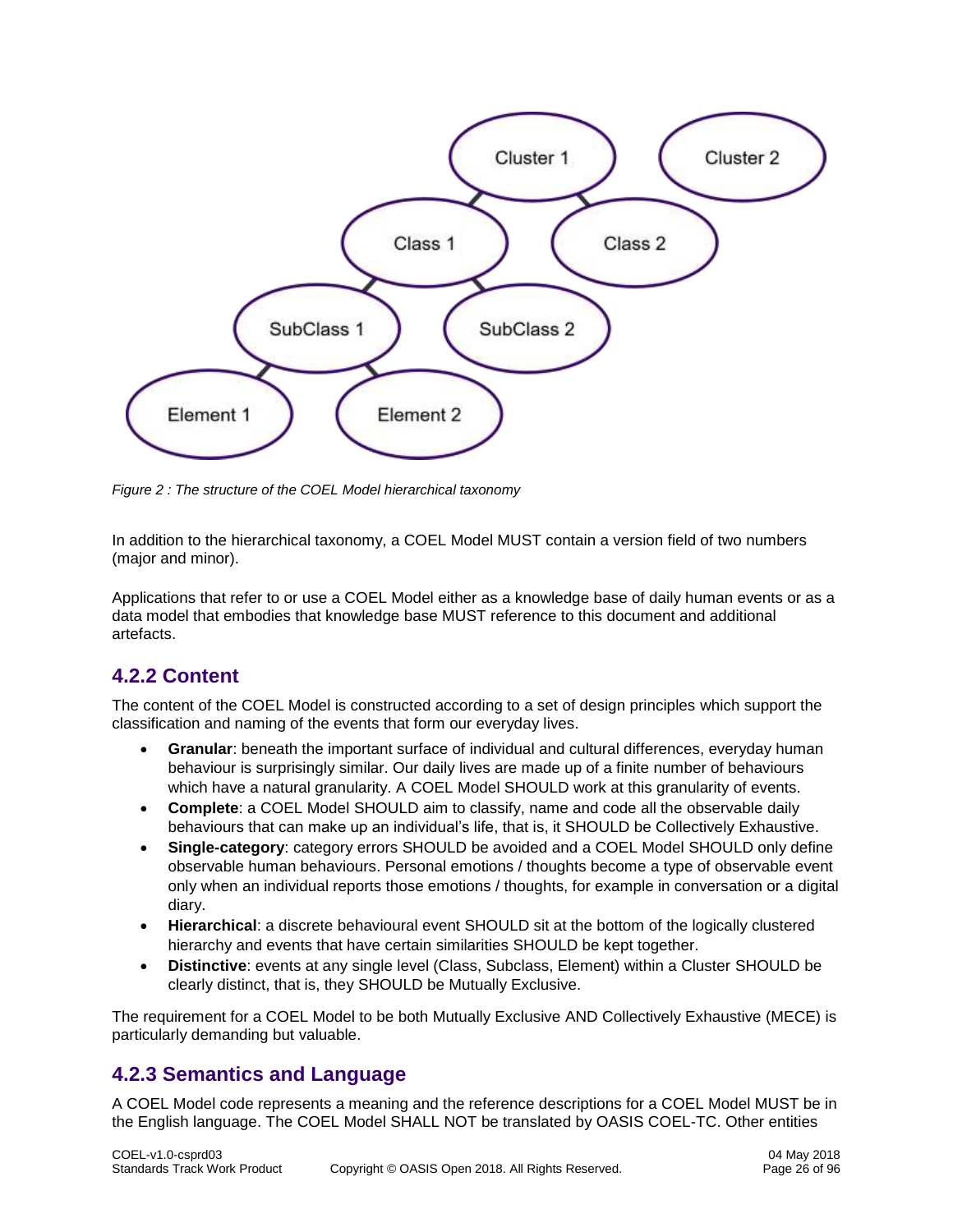MAY create translations; however, the original English language version SHALL remain the authoritative version.

Some cultural practices do not have natural English language translations. In these circumstances, the entity SHALL be described in English but the original language word MAY be added after the description.

# <span id="page-26-0"></span>**4.2.4 Style Guide**

The name of each Cluster SHOULD be chosen to be intuitive for users of the classification.

The string descriptions MUST be formatted with only the first word capitalised with no punctuation, abbreviations or trailing spaces. The Clusters MUST be single words with no spaces.

# <span id="page-26-1"></span>**4.2.5 Version Control**

The COEL Model MUST have a major and a minor version number. Any changes or addition to the COEL Model MUST be recorded with a change in the version numbers. Additions that retain backward compatibility MAY increment just the minor version number. Changes and additions that are not backwardly compatible MUST increment the major version number and reset the minor version number to zero.

When a non-backwards compatible change is made to the COEL Model, this MUST run through the full OASIS process and a new version of the COEL Specification will be released. Backwardly compatible changes MUST be agreed by the OASIS Committee.

# <span id="page-26-2"></span>**4.2.6 JSON Object**

The COEL Model exists concretely as a single digital artefact – a JSON object containing five elements that define the Version, Clusters, Classes, SubClasses and Elements.

| Key               | Type               | <b>Description</b>                                                                | <b>Required</b> |
|-------------------|--------------------|-----------------------------------------------------------------------------------|-----------------|
| Version           | Array of<br>Number | The integer version numbers [major, minor] of this<br>instance of the COEL Model. | Yes             |
| <b>Clusters</b>   | Array of Object    | The model Clusters. See below for details.                                        | Yes             |
| Classes           | Array of Object    | The model Classes. See below for details.                                         | Yes             |
| <b>SubClasses</b> | Array of Object    | The model SubClasses. See below for details.                                      | Yes             |
| Elements          | Array of Object    | The model Elements. See below for details.                                        | Yes             |

The objects in the Clusters, Classes, SubClasses and Elements arrays SHALL all have the same structure. Each activity is described fully by its Cluster, Class, SubClass, and Element code numbers. When an activity is being used as a general term (or the detail is not sufficient to describe at all four levels) the upper levels MAY be used in place of the more specialized descriptions (by providing a zero value for the lower level code numbers). See example below.

| Key             | <b>i</b> ype  | <b>Description</b>                                  | <b>Required</b> |
|-----------------|---------------|-----------------------------------------------------|-----------------|
| Name            | String        | The name of the everyday living activity.           | Yes             |
| Cluster         | Number        | The Cluster code number of the activity (integer).  | Yes             |
| <b>Class</b>    | Number        | The Class code number of the activity (integer).    | Yes             |
| <b>SubClass</b> | <b>Number</b> | The SubClass code number of the activity (integer). | Yes             |
| Element         | Number        | The Element code number of the activity (integer).  | Yes             |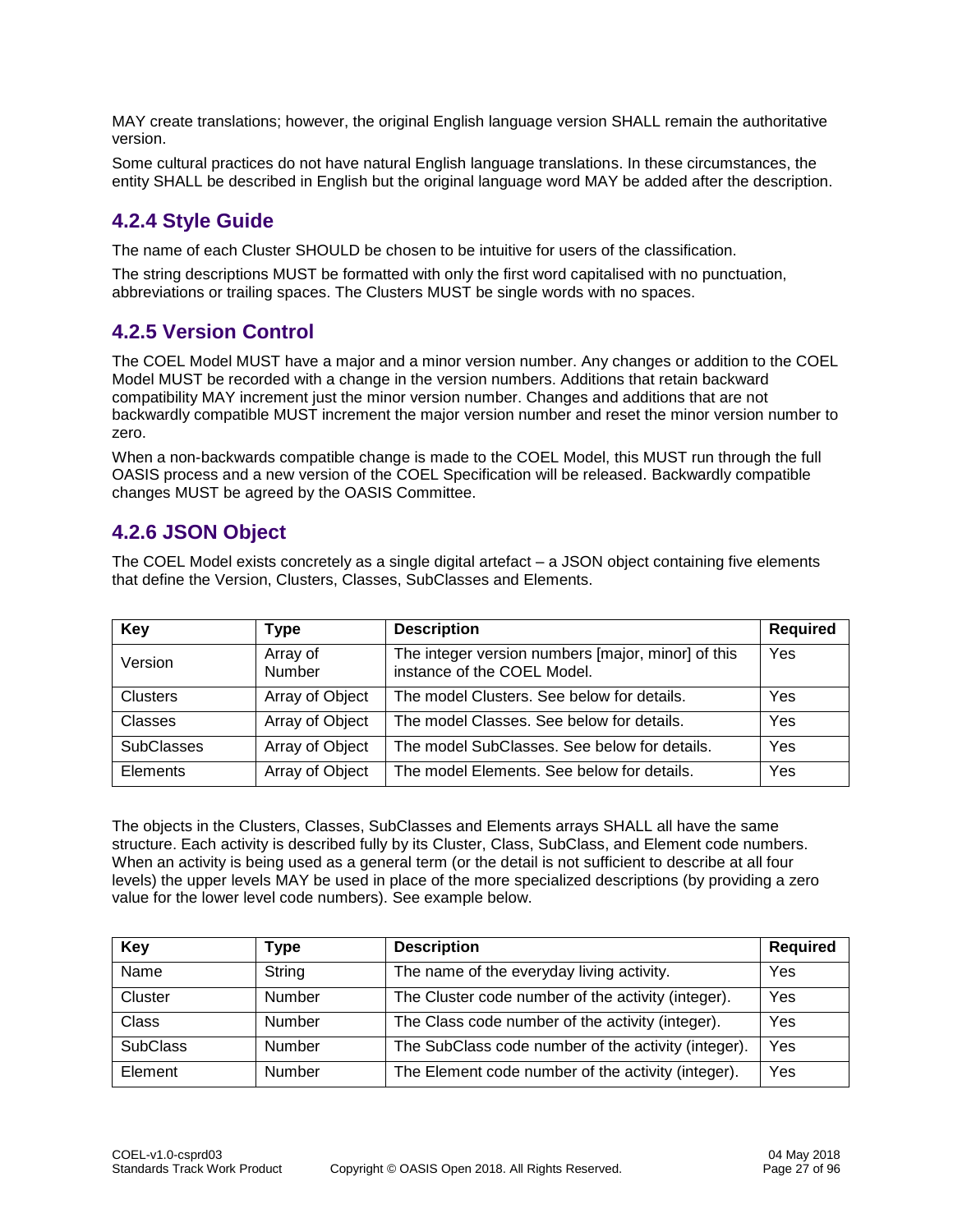## **Example**

A valid subset of the COEL Model showing two example Elements and their SubClass, Class and Cluster.

```
 {
                 "Version": [1, 0],
                 "Clusters": [{
                             "Cluster": 22,
                             "Name": "Travel",
                             "Class": 0,
                             "SubClass": 0,
                             "Element": 0
                 }],
                 "Classes": [{
                             "Cluster": 22,
                            "Name": "Non powered",
                             "Class": 1,
                             "SubClass": 0,
                             "Element": 0
                 }],
                 "SubClasses": [{
                            "Cluster": 22,
 "Name": "Travel by bike",
 "Class": 1,
                             "SubClass": 1,
                            "Element": 0
                 }],
                 "Elements": [{
                                         "Cluster": 22,
                                        "Name": "Mountain bike",
                                         "Class": 1,
                                         "SubClass": 1,
                                         "Element": 1
\}, \}, \}, \}, \}, \}, \}, \}, \}, \}, \}, \}, \}, \}, \}, \}, \}, \}, \}, \}, \}, \}, \}, \}, \}, \}, \}, \}, \}, \}, \}, \}, \}, \}, \}, \}, \},
\left\{ \begin{array}{cc} 0 & 0 & 0 \\ 0 & 0 & 0 \\ 0 & 0 & 0 \\ 0 & 0 & 0 \\ 0 & 0 & 0 \\ 0 & 0 & 0 \\ 0 & 0 & 0 \\ 0 & 0 & 0 \\ 0 & 0 & 0 \\ 0 & 0 & 0 \\ 0 & 0 & 0 \\ 0 & 0 & 0 \\ 0 & 0 & 0 & 0 \\ 0 & 0 & 0 & 0 \\ 0 & 0 & 0 & 0 \\ 0 & 0 & 0 & 0 & 0 \\ 0 & 0 & 0 & 0 & 0 \\ 0 & 0 & 0 & 0 & 0 \\ 0 & 0 & 0 & 0 & 0 & 0 \\ 0 "Cluster": 22,
                                         "Name": "Racing bike",
                                         "Class": 1,
                                         "SubClass": 1,
                                         "Element": 2
 }
 ]}
```
# <span id="page-27-0"></span>**4.3 Permanent location of COEL Model JSON artefacts**

The authoritative version of the additional artefact that accompanies this specification (COEL Model V1.0) is located by OASIS as part of the COEL Specification. As new versions of the COEL Model are agreed and new versions of the JSON artefact are formally released by OASIS, they will be added to the URI.

# <span id="page-27-1"></span>**4.4 COEL Model Overview (non-normative)**

To provide a human readable top level description of the COEL Model, the following table provides the names and longer form descriptions of the Clusters. Note that any apparent logical ambiguities that can be suggested by these top level cluster names can be resolved by moving down in the hierarchy, where the actual coherence is guaranteed by the full set of elements.

| <b>Cluster Name</b> | <b>Long Form Description</b>                                    |
|---------------------|-----------------------------------------------------------------|
| <b>Personalcare</b> | All self performed activities related to looking after yourself |
| <b>Childcare</b>    | Activities related to looking after children                    |
| <b>Adultcare</b>    | Activities related to looking after adults                      |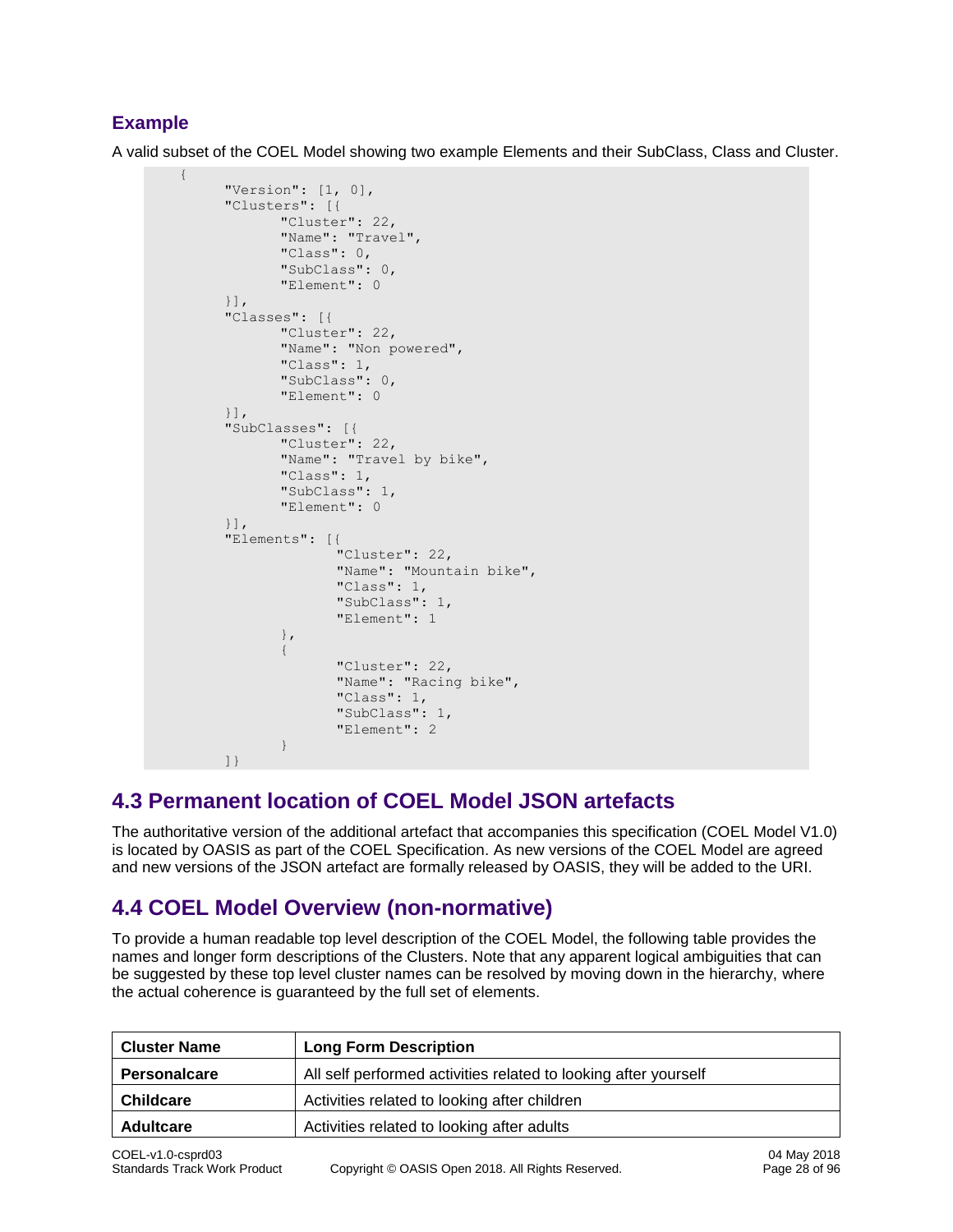| <b>Housework</b>     | Cleaning and day to day running of your dwelling                                                                  |
|----------------------|-------------------------------------------------------------------------------------------------------------------|
| <b>Maintenance</b>   | Functional upkeep of your dwelling and possessions                                                                |
| Animalcare           | Activities related to looking after animals                                                                       |
| <b>Health</b>        | Activities related to your own health                                                                             |
| <b>Medicine</b>      | The diagnosis & treatment of ailments                                                                             |
| <b>Symptoms</b>      | Specific events related to symptoms of illness                                                                    |
| Eating               | The consumption of food items                                                                                     |
| <b>Drinking</b>      | The consumption of liquid items                                                                                   |
| Cooking              | The preparation of food and drink                                                                                 |
| <b>Sleep</b>         | Activities related to preparing for sleep and the timecourse of sleep itself                                      |
| <b>Sports</b>        | Sports and predominantly physically active hobbies & pastimes                                                     |
| <b>Hobbies</b>       | Sports and hobbies using vehicles / equipment                                                                     |
| <b>Spectator</b>     | Activities related to watching sports                                                                             |
| <b>Pastimes</b>      | Participatory pastimes (non-physically active)                                                                    |
| Observer             | Spectator pastimes (non-physically active)                                                                        |
| Media                | All activities involving the use of media                                                                         |
| <b>Shopping</b>      | Activities involved in shopping for physical goods                                                                |
| <b>Service</b>       | Activities involved in shopping for services                                                                      |
| <b>Travel</b>        | Moving from one place to another for a specific purpose                                                           |
| <b>Communication</b> | All methods of socially interacting via communicating face to face, non face to<br>face and to groups & audiences |
| <b>Device</b>        | Using electronic devices                                                                                          |
| <b>Trials</b>        | Unplanned events which cause irritation or shock                                                                  |
| <b>Education</b>     | Activities involved with the process of acquiring knowledge                                                       |
| <b>Accident</b>      | Accidents and injuries related to people                                                                          |
| Lifestage            | Life defining events                                                                                              |
| Lifestyle            | Events related to lifestyle and type of person                                                                    |
| <b>Task</b>          | Generic work tasks                                                                                                |
| <b>Work</b>          | Different types of work                                                                                           |
| Mind                 | Observable manifestations of emotion                                                                              |

# <span id="page-28-0"></span>**4.5 Visualising the COEL Model (non-normative)**

As a helpful service to users of the COEL Specification, a dynamic visual representation of the latest version of the full COEL Model is provided at **[Coelition]**.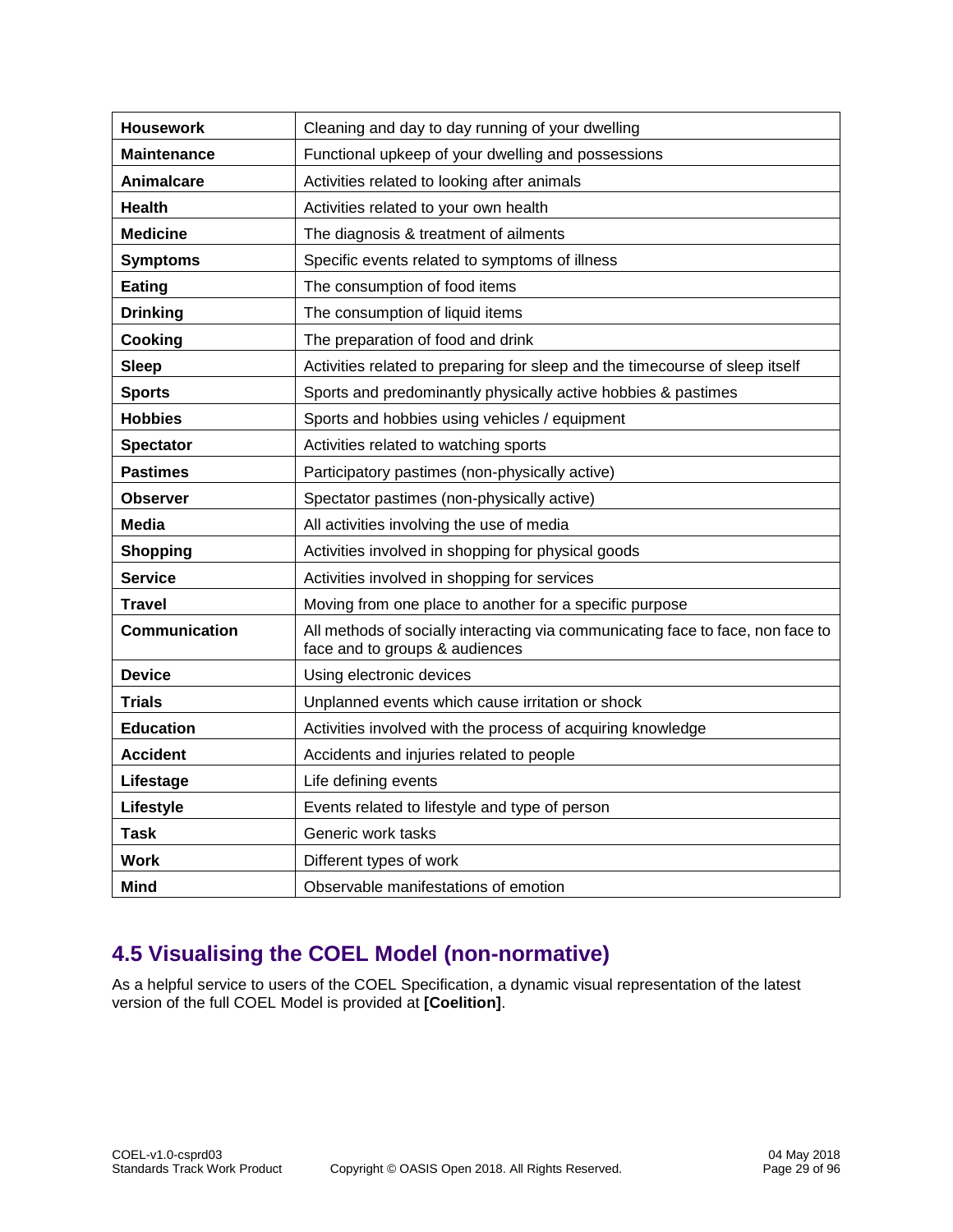# <span id="page-29-0"></span>**5 The COEL Behavioural Atom**

# <span id="page-29-1"></span>**5.1 Introduction**

The COEL Behavioural Atom is a small block of self-describing, micro-structured data that codes a specific human event relating to one individual in time. It is defined as a JSON object which can also code the duration of events, how they were observed, where they occurred, the context and the purposes for which they can be used.

# <span id="page-29-2"></span>**5.2 COEL Behavioural Atom Specification**

A COEL Behavioural Atom (Atom) is a JSON object containing four REQUIRED elements and an additional five OPTIONAL elements. Each element is itself an object. The following JSON Schema defines the structure, spelling and basic type of each element and sub-element. An Atom MUST comply with this schema, and with the additional constraints specified in the remainder of this section.

# <span id="page-29-3"></span>**5.2.1 Schema**

```
{
  "$schema": "http://json-schema.org/draft-04/schema#",
  "description": "COEL Behavioural Atom",
  "type": "object",
  "required": ["Header", "When", "What", "Who" ], 
  "additionalProperties":false,
  "properties":{
    "Header" : {
         "type": "object",
         "additionalProperties":false,
         "properties":{"Version":{"type":"array"}}},
     "When" : {
         "type": "object",
         "additionalProperties":false,
         "properties":{
             "Time":{"type":"integer"},
             "Duration":{"type":"integer"},
             "UTCOffset":{"type":"integer"},
             "Accuracy":{"type":"integer"}}},
     "What" : {
         "type": "object",
         "additionalProperties":false,
         "properties":{
             "Cluster": {"type": "integer"},
             "Class": {"type": "integer"},
             "SubClass": {"type": "integer"},
             "Element": {"type": "integer"}}},
     "Who" : {
         "type": "object",
         "additionalProperties":false,
         "properties":{
             "ConsumerID":{"type":"string"},
             "DeviceID":{"type":"string"}}},
     "How" : {
         "type": "object",
         "additionalProperties":false,
         "properties":{
```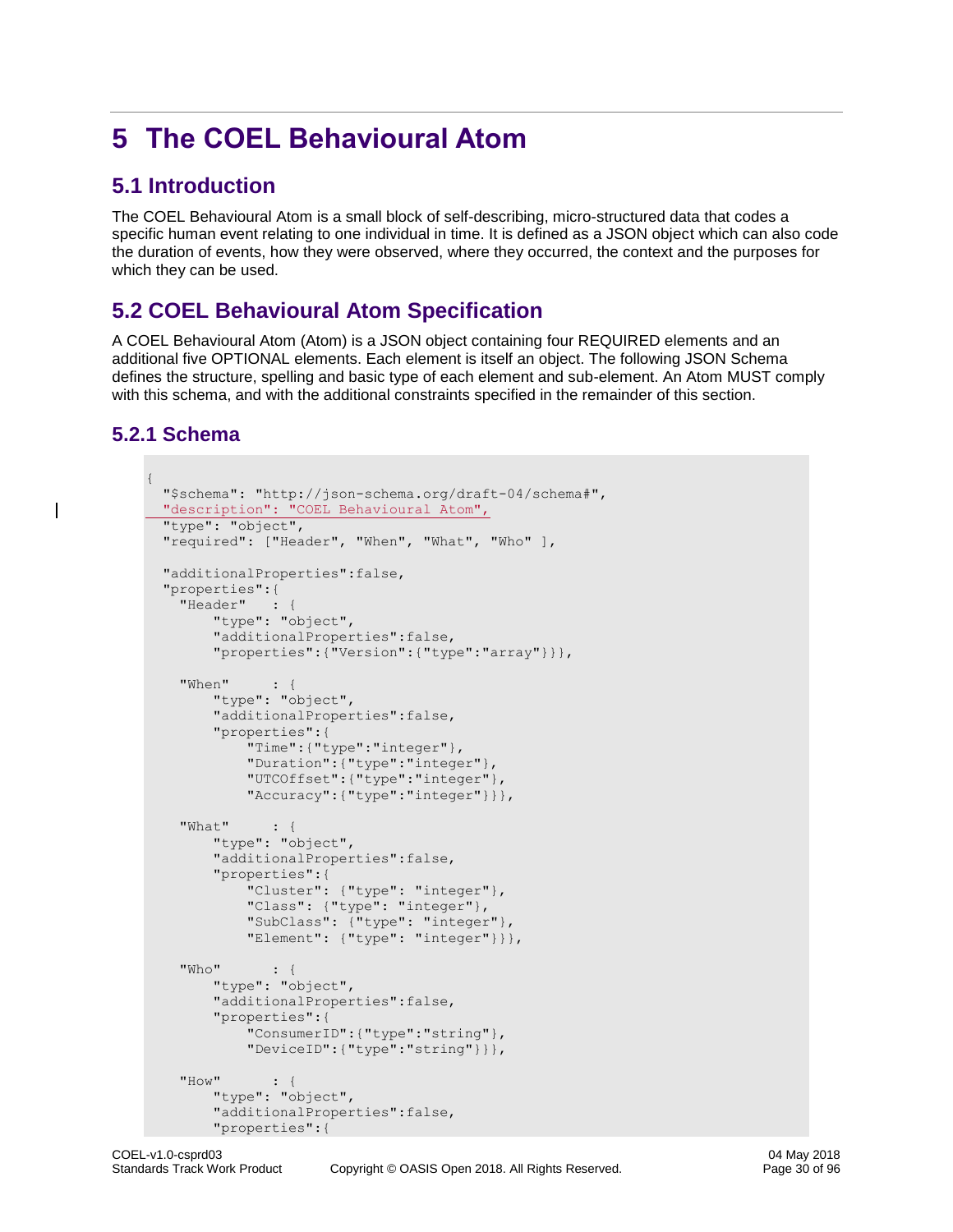```
 "How":{"type":"integer"},
         "Certainty":{"type":"integer"},
         "Reliability":{"type":"integer"}}},
 "Where" : {
     "type": "object",
     "additionalProperties":false,
     "properties":{
         "Exactness":{"type":"integer"},
         "Latitude":{"type":"number"},
         "Longitude":{"type":"number"},
         "W3W":{"type":"string"},
         "Place":{"type":"integer"},
         "Postcode":{"type":"string"}}},
 "Context" : {
     "type": "object",
     "additionalProperties":false,
     "properties":{
        .<br>"Social":{"type":"integer"},
         "Weather":{"type":"integer"},
         "ContextTag":{"type":"integer"},
         "ContextValue":{"type":"integer"}}},
 "Consent" : {
     "type": "object",
     "additionalProperties":false,
     "properties":{
         "Jurisdiction":{"type":"string"},
         "Date":{"type":"integer"},
         "RetentionPeriod":{"type":"integer"},
         "Purpose":{"type":"integer"},
         "PolicyURL":{"type":"string"},
         "RecordID":{"type":"string"},
         "RecordService":{"type":"string"}}},
 "Extension": {
     "type": "object",
     "additionalProperties":false,
     "properties":{
         "ExtIntTag":{"type":"integer"},
         "ExtIntValue":{"type":"integer"},
         "ExtFltTag":{"type":"integer"},
         "ExtFltValue":{"type":"number"},
         "ExtStrTag":{"type":"integer"},
         "ExtStrValue":{"type":"string"}}}}}
```
# <span id="page-30-0"></span>**5.2.2 Constraints**

- 1. The following elements in an Atom are REQUIRED:
	- a. Header;
	- b. When;
	- c. What;
	- d. Who;
	- e. Version (in Header);
	- f. Time (in When);
	- g. Cluster (in What).
- 2. An atom MUST contain either a DeviceID or a ConsumerID, but not both a DeviceID and a ConsumerID.
- 3. The following elements MUST appear in pairs. If an Atom contains one, it MUST also contain the other: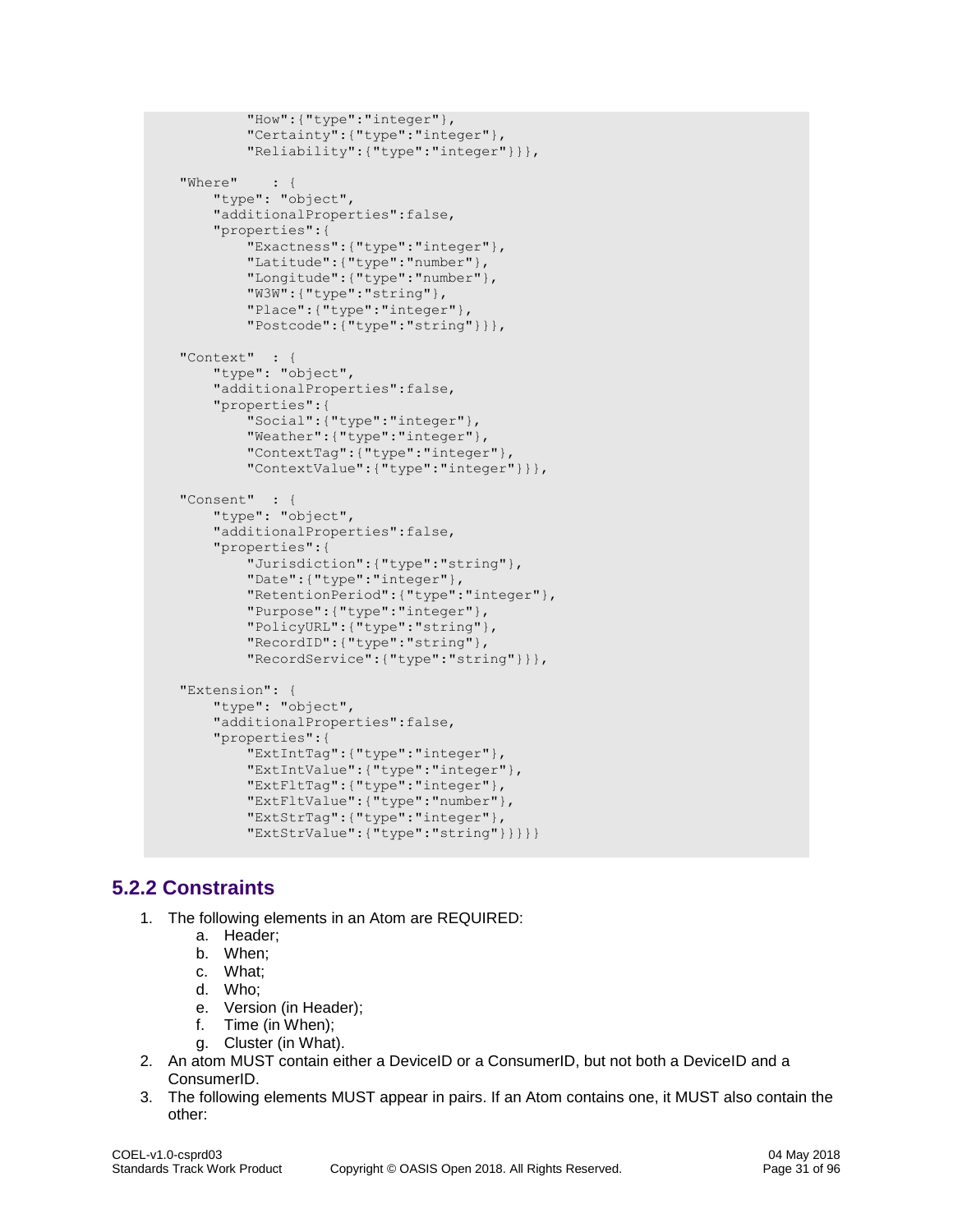- a. ContextTag, ContextValue;
- b. ExtIntTag, ExtIntValue;
- c. ExtFltTag, ExtFltValue;
- d. ExtStrTag, ExtStrValue;
- e. RecordID, RecordService.
- 4. The following constraints apply within a What element:
	- a. If Element present, SubClass MUST also be present;
	- b. If SubClass is present, Class MUST also be present.
- 5. If a Consent element is present, the following elements MUST also be present: Date, RetentionPeriod.

# <span id="page-31-0"></span>**5.2.3 Header**

| <b>Key</b> | Type               | <b>Description</b>                                                                                                    | <b>Required</b> |
|------------|--------------------|-----------------------------------------------------------------------------------------------------------------------|-----------------|
| Version    |                    | Array of integers [0,1,2,3] indicating the COEL<br>Specification and COEL Model versions used to<br>define this Atom. | Yes             |
|            | Array of<br>Number | 0 - COEL Specification major version number                                                                           |                 |
|            |                    | 1 - COEL Specification minor version number                                                                           |                 |
|            |                    | 2 - COEL Model major version number                                                                                   |                 |
|            |                    | 3 - COEL Model minor version number                                                                                   |                 |

The detailed meanings and usage scenarios for the COEL Model version numbers are provided in [section](#page-26-1)  [4.2.5.](#page-26-1)

The COEL Specification MUST have a major and a minor version number. Any changes or addition to the COEL Specification MUST be recorded with a change in the version numbers. Additions that retain backward compatibility MAY increment just the minor version number. Changes and additions that are not backwardly compatible MUST increment the major version number and reset the minor version number to zero.

# <span id="page-31-1"></span>**5.2.4 When**

Time and duration of the Atom:

| Key              | <b>Type</b> | <b>Description</b>                                                                       | <b>Required</b> |
|------------------|-------------|------------------------------------------------------------------------------------------|-----------------|
| Time             | Number      | Seconds since 1970/01/01 00:00Z (integer Unix<br>time stamp in UTC).                     | Yes             |
| <b>UTCOffset</b> | Number      | UTC Offset in integer seconds (e.g. UTC+1h =<br>3600, UTC-2h = $-7200$ ) for the sender. | No              |
| Accuracy         | Number      | Indicates accuracy of the time field (integer 0-<br>$(14)$ .                             | No.             |
| Duration         | Number      | Duration of the activity in integer seconds.                                             | No              |

The enumeration values for Accuracy SHALL be those defined in [Appendix A.](#page-81-0)

This value refers to the accuracy reported and not necessarily the actual accuracy at which the measurement was obtained.

Atoms with duration of zero MAY be used and indicate an instantaneous event (or one where the duration is less than a second). A zero duration Atom MAY also be a marker for the end of a sequence of Atoms such as in a running route, see [section 5.2.8 Where.](#page-32-2)

# <span id="page-31-2"></span>**5.2.5 What**

Activity recorded by the atom (as defined by the COEL Model in [Section 4](#page-24-0)**)**: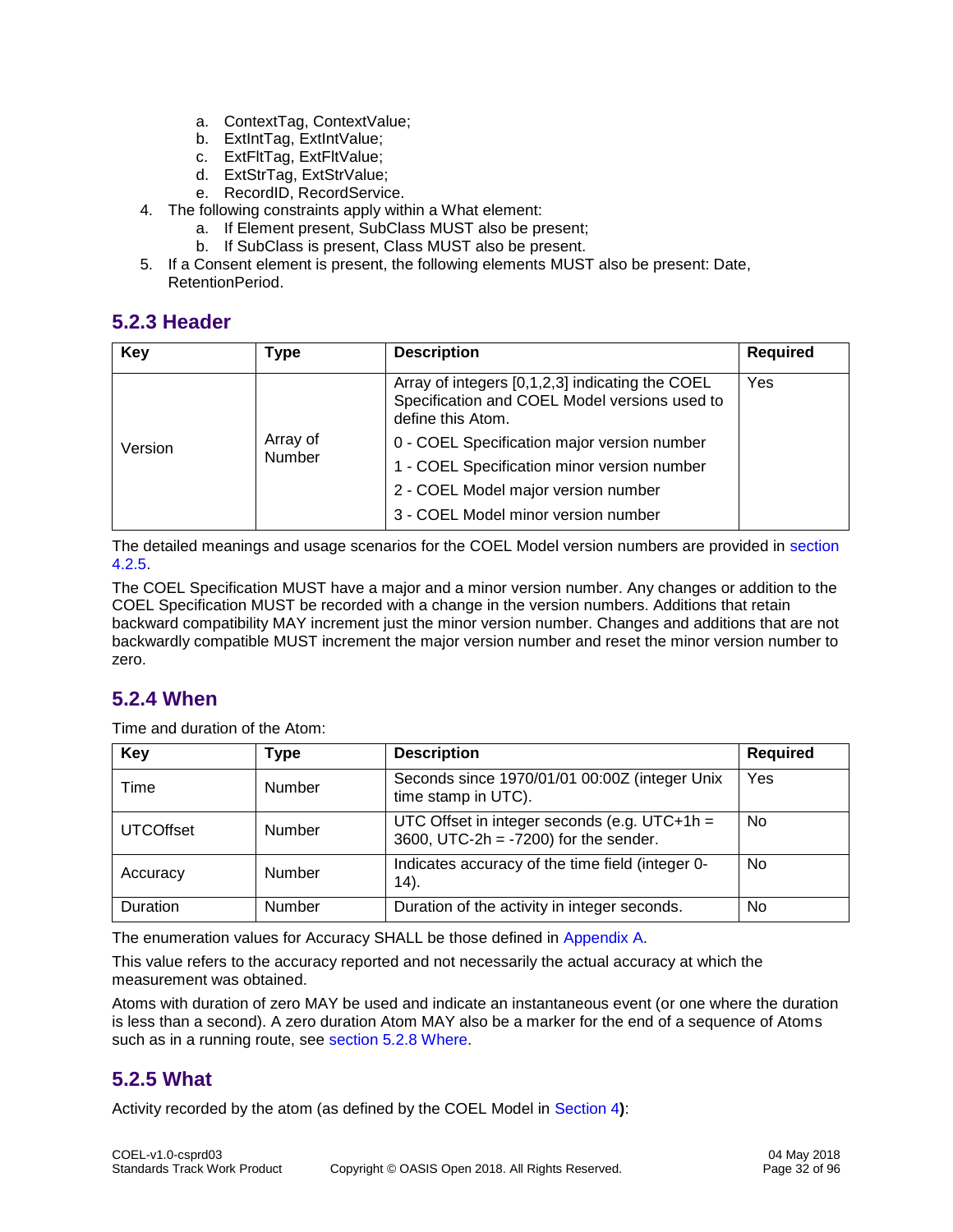| Key             | Type          | <b>Description</b>                                        | <b>Required</b>                 |
|-----------------|---------------|-----------------------------------------------------------|---------------------------------|
| Cluster         | Number        | Cluster (integer 1-99).                                   | Yes                             |
| <b>Class</b>    | <b>Number</b> | Class, if available omit otherwise (integer 1-99).        |                                 |
| <b>SubClass</b> | Number        | SubClass, if available omit otherwise (integer 1-<br>99). | See 5.2.2<br><b>Constraints</b> |
| Element         | Number        | Element, if available omit otherwise (integer 1-<br>99).  |                                 |

When appropriate event descriptions are not available in the latest version of the COEL Model, development codes MAY be used for new applications. These codes SHALL use the format 1xxxx (i.e. integers in the range 10000 to 19999). These codes MAY be used at any level of the COEL Model.

# <span id="page-32-0"></span>**5.2.6 Who**

Who the Atom relates to:

| Key        | Type   | <b>Description</b>                                                  | <b>Required</b>    |
|------------|--------|---------------------------------------------------------------------|--------------------|
| DeviceID   | String | Pseudonymous Key of a Device that is<br>registered with a Consumer. | See 5.2.2          |
| ConsumerID | String | Pseudonymous Key for the Consumer (subject,<br>user or patient).    | <b>Constraints</b> |

## <span id="page-32-1"></span>**5.2.7 How**

How the Atom was measured:

| Key         | Type   | <b>Description</b>                                                                                                                                                                  | <b>Required</b> |
|-------------|--------|-------------------------------------------------------------------------------------------------------------------------------------------------------------------------------------|-----------------|
| How         | Number | An enumerated value describing how the<br>information was provided (integer 0-11).                                                                                                  | No.             |
| Certainty   | Number | Percentage, certainty that this Atom is<br>associated with the individual indicated in the<br>Who field (integer 0-100).                                                            | No.             |
| Reliability | Number | Percentage, reliability of this Atom as a whole.<br>As a general guide, 50% is representative of a<br>normal Atom. 100% SHALL only be used for<br>correction Atoms (integer 0-100). | No.             |

The enumeration values for How SHALL be those defined in [Appendix A.](#page-81-0)

If when an Atom was posted from a Device (i.e. the DeviceID was present and the ConsumerID was not), the Certainty value (or 100 if the Certainty value was missing) MUST be divided by the number of ConsumerIDs associated with the DeviceID at the time the Atom was posted. Thus Certainty represents the probability that the Atom is associated with this Consumer.

## <span id="page-32-2"></span>**5.2.8 Where**

Where the Atom occurred:

| Key       | Type   | <b>Description</b>                                       | <b>Required</b> |
|-----------|--------|----------------------------------------------------------|-----------------|
| Exactness | Number | Format and precision of where fields (integer 0-<br>14). | No.             |
| Latitude  | Number | GPS location (double format).                            | No              |
| Longitude | Number | GPS location (double format).                            | No              |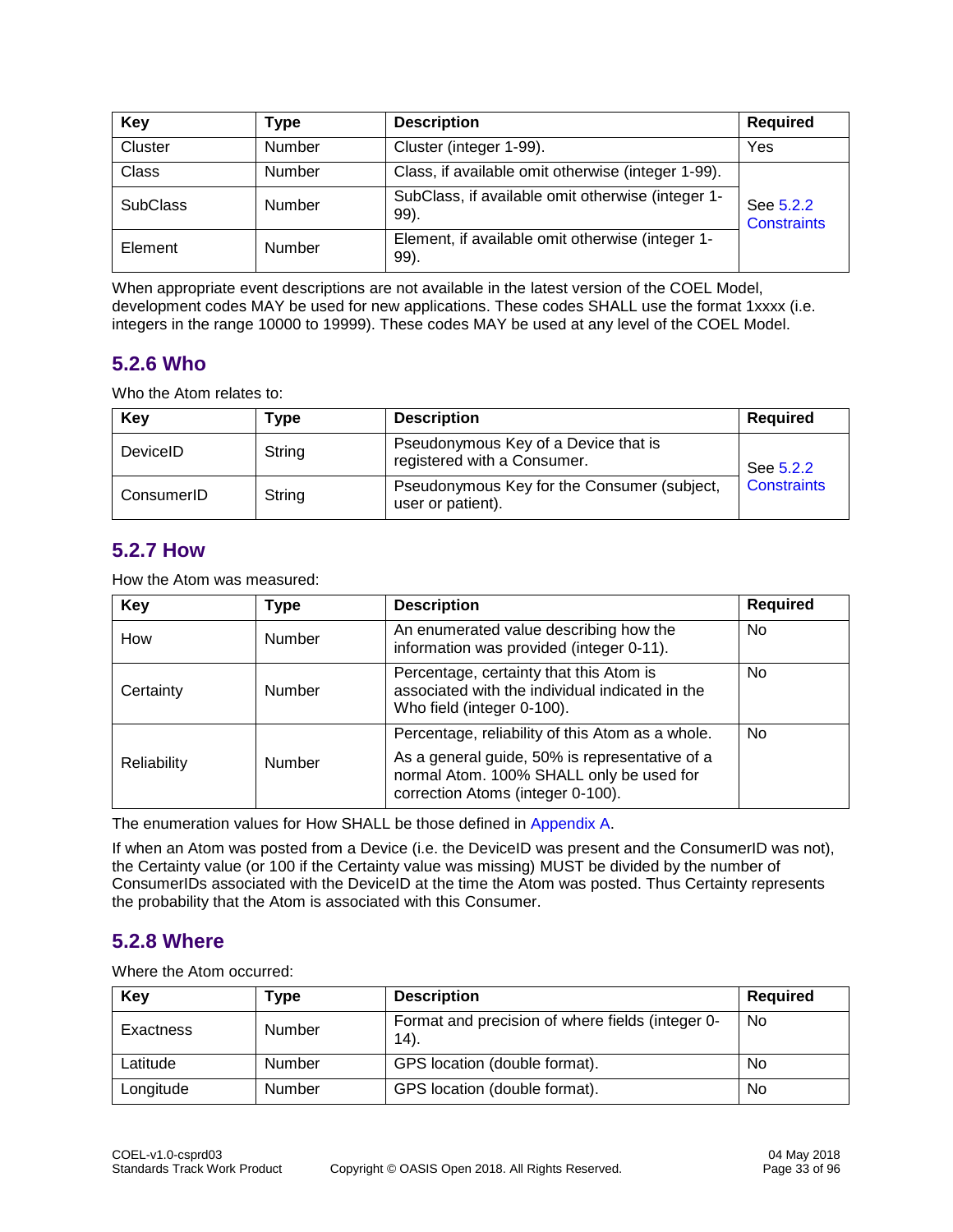| W3W      | String | what3words code (word.word.word) see<br>[what3words]. | No |
|----------|--------|-------------------------------------------------------|----|
| Place    | Number | Profane location code (integer 0-2).                  | No |
| Postcode | String | Postcode.                                             | No |

The enumeration values for Exactness and Place SHALL be those defined in [Appendix A.](#page-81-0)

When appropriate enumerated values for Place are not available in the COEL Behavioural Atom Specification, development codes MAY be used for new applications. These codes SHALL use the format 1xxxx (i.e. integers in the range 10000 to 19999).

Where journeys are being recorded the location in this field SHALL be the starting location. The displacement of the journey can be recorded in an extension field and/or the final location MAY be recorded in a subsequent Atom.

# <span id="page-33-0"></span>**5.2.9 Context**

Context of the Atom:

| Key          | <b>Type</b> | <b>Description</b>                                                                       | <b>Required</b>    |
|--------------|-------------|------------------------------------------------------------------------------------------|--------------------|
| Social       | Number      | Indicates the social context of the activity<br>$(integer 0-6).$                         | No.                |
| Weather      | Number      | Indicates the general weather conditions at the<br>time of the activity (integer 0-999). | No.                |
| ContextTag   | Number      | Context provides the ability to encode "Why"<br>information (integer).                   | See 5.2.2          |
| ContextValue | Number      | Value of Context annotation (integer).                                                   | <b>Constraints</b> |

The enumeration values for Social and Weather SHALL be those defined in [Appendix A.](#page-81-0) The enumeration values for Weather are derived from those of **[Weather]**, however the values in [Appendix A](#page-81-0) are normative for this specification.

There are no ContextTags defined in this version of the COEL Behavioural Atom Specification, but these MAY include references to previous Atoms to indicate causality or question / answer pairs to sequence interactions.

# <span id="page-33-1"></span>**5.2.10 Consent and Notice**

A summary of the notice given to or consent given by the Consumer for management purposes:

| Key                    | <b>Type</b> | <b>Description</b>                                                                                                                                                                   | <b>Required</b>    |
|------------------------|-------------|--------------------------------------------------------------------------------------------------------------------------------------------------------------------------------------|--------------------|
| Jurisdiction           | String      | The jurisdiction in which consent or notice was<br>given. Two letter country code: Alpha-2<br>representation as defined in [ISO3166].                                                | No.                |
| Date                   | Number      | The date of the consent or notice. Seconds<br>since 1970/01/01 00:00Z (integer Unix time<br>stamp in UTC).                                                                           | See 5.2.2          |
| <b>RetentionPeriod</b> | Number      | The number of integer seconds stated in the<br>consent or notice for retention or review of<br>retention.                                                                            | <b>Constraints</b> |
| Purpose                | Number      | Single purpose category for which consent or<br>notice was given. Integer enumerated field<br>defined in [App-CR-V.9.3]. Multiple Atoms MAY<br>be used to present multiple purposes. | <b>No</b>          |
| PolicyURL              | String      | The privacy policy and/or notice that applies to<br>the record (HTTP URL).                                                                                                           | No.                |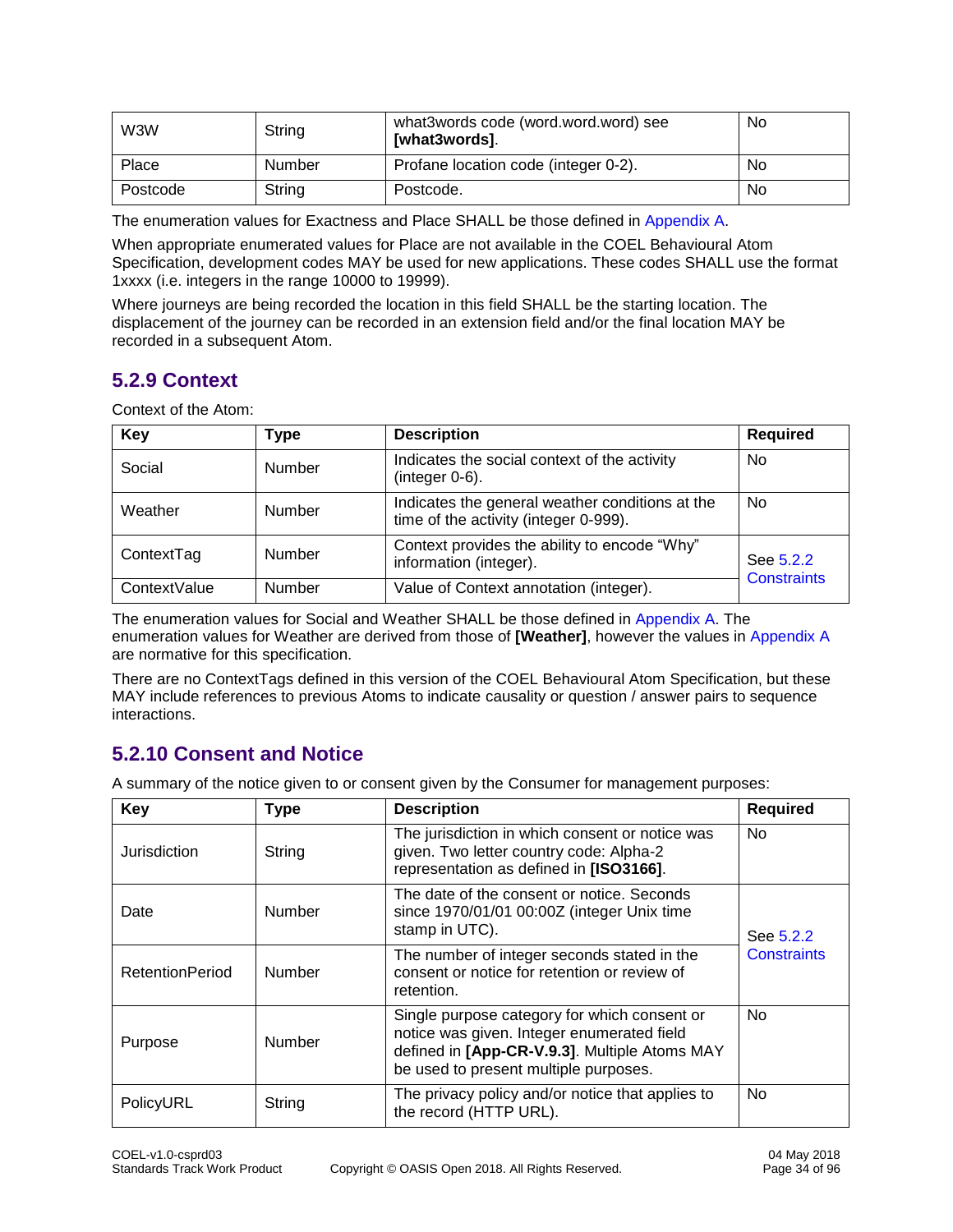| RecordID      | String | The unique identifier that represents the record.<br>MAY be a JSON Web Token and MAY be<br>another form of identifier. Any data subject<br>identifiers MUST be encrypted. | See 5.2.2<br><b>Constraints</b> |
|---------------|--------|---------------------------------------------------------------------------------------------------------------------------------------------------------------------------|---------------------------------|
| RecordService | String | The URL of the processing service providing the<br>record or the WebTokenID (HTTP URL).                                                                                   |                                 |

The object formats are defined to be compatible with **[KI-CR-v1.0.0]** where possible. The use of a consent receipt as defined by **[KI-CR-v1.0.0]** is possible by generating a "Service/Legal/Consent/Granting consent" Atom at the point of original consent agreement and including the RecordID and RecordService fields. Records of notice can be generated with a "Service/Legal/Notice" Atom in a similar way.

The enumeration values for Purpose SHALL be those defined in [Appendix A.](#page-81-0) The enumeration values for Purpose are those of **[App-CR-V.9.3]**, however [Appendix A](#page-81-0) is normative.

# <span id="page-34-0"></span>**5.2.11 Extension**

Additional information about the Atom:

| Key                | Type          | <b>Description</b>                             | <b>Required</b>    |
|--------------------|---------------|------------------------------------------------|--------------------|
| ExtintTag          | <b>Number</b> | Extension tag for integer extension (integer). | See 5.2.2          |
| <b>ExtintValue</b> | <b>Number</b> | Value of extension annotation (integer).       |                    |
| ExtFltTag          | <b>Number</b> | Extension tag for float extension (integer).   |                    |
| <b>ExtFltValue</b> | <b>Number</b> | Value of extension annotation (float).         | <b>Constraints</b> |
| ExtStrTag          | <b>Number</b> | Extension tag for string extension (integer).  |                    |
| <b>ExtStrValue</b> | String        | Value of extension annotation.                 |                    |

The tags and values SHALL be those defined in [Appendix A](#page-81-0) (values can be either integer or float depending on the precision available/needed).

When appropriate Extension tags are not available in the COEL Behavioural Atom Specification, development codes MAY be used for new applications. These codes SHALL use the format 1xxxx (i.e. integers in the range 10000 to 19999).

# <span id="page-34-1"></span>**5.3 COEL Behavioural Atom Examples (non-normative)**

The following is an example Behavioural Atom for the activity: 'Housework', 'Dishes', 'Loading and unloading the dishwasher', 'Load the dishwasher'; the time is accurate to  $+/-1$  minute; it took place at a given postcode, it was reported by the user with a 100% certainty of the 'Who' field and a general 'Reliability' of 70%, the social context was with a partner

```
{
  "Header":{ "Version":[1,0,1,0]},
  "Who":{ "ConsumerID": "5a702670-ff63-4d1d-ba9d-077dd345ab62"},
  "What":{ "Cluster":4, "Class":4, "SubClass":1, "Element":4},
  "When":{ "UTCOffset":-3600,"Accuracy":0, "Time":1433397180, 
"Duration":600},
   "Reliability": 70,
  "Where":{"Exactness":2, "Postcode": "UB4 8FE"},
   "How":{\frac{1}{2}": {"How": 9, "Reliability": 70},
   "Context": {"Social": 4}
}
```
The following is an example COEL Behavioural Atom for the activity: 'Travel', 'Non Powered', 'Travelling by bicycle', 'Racing bike'; the time is exact; it started at the given latitude and longitude, it was reported by the user, and an application specific extension indicated that 26.2 km had been travelled.

{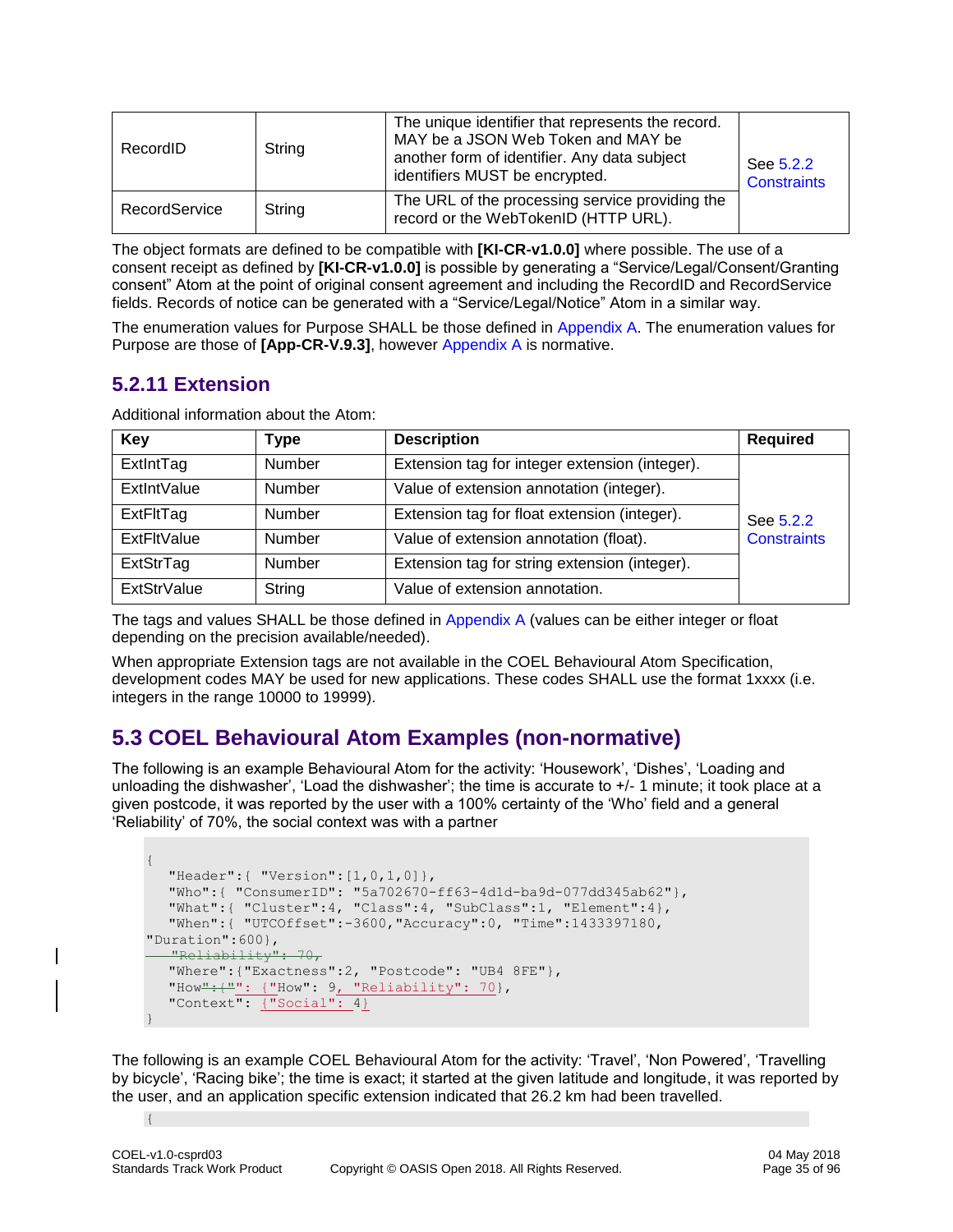```
"Header": {"Version": [1, 0, 1, 0]},
   "Who": {"ConsumerID": "5a702670-ff63-4d1d-ba9d-077dd345ab62"},
  "What": {"Cluster": 22,"Class": 1,"SubClass": 1,"Element": 2},
  "When": {"UTCOffset": -3600,"Accuracy": 0,"Time": 1433397180,"Duration": 
3903},
  "Where": {"Exactness": 6,"Latitude": 51.53118159161092,"Longitude": -
0.4319647327069491},
   "How": {"How": 9},
   "Extension": {"ExtFltTag": 10003,"ExtFltValue": 26.2}
}
```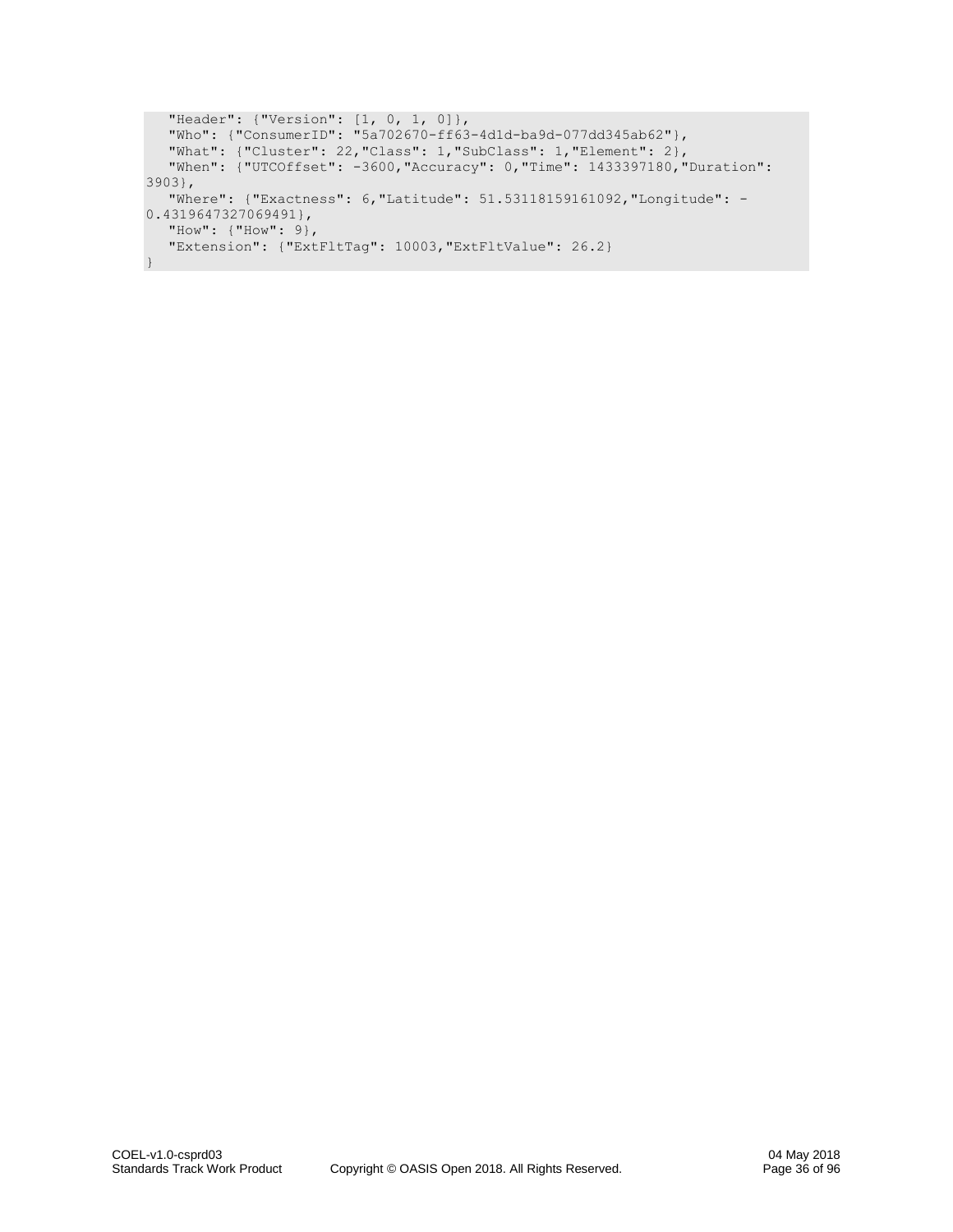# **6 Security**

# **6.1 General Technical Principles**

# **6.1.1 Internet**

SSL/TLS **[RFC5246]** SHALL be used for all internet communications within the Architecture. This creates an encrypted channel for the data (Behavioural Atoms, Report Data, Segment Data and Pseudonymous Keys) and prevents a third party from reading it in transit. It means that servers like the IDA, Data Engine and any Service Provider and Operator systems MUST use SSL/TLS certificates.

# **6.1.2 Pseudonymous Keys**

IDA generated Pseudonymous Keys SHALL be used as the userids for the roles and actors in the Architecture. These are devoid of DIPI and unique across the Architecture. Pseudonymous Keys used as ConsumerIDs need to be handled securely and carefully since they could be mis-used to pollute the Atom collection in a Data Engine, or to retrieve data about a Consumer if a Service Provider's credentials are divulged.

# **6.1.3 Userids and passwords**

Different userids MAY be used and different passwords SHALL be used for each service layer (e.g. for Operator with Identity Authority, Operator with Data Engine). These SHALL be encrypted when stored. Separate credentials SHOULD be used to access the Management Interface (MMI) and Query Interface (PQI), reducing the likelihood of getting access to both and retrieving Atoms for all of a Service Provider's Consumers.

Where the Operator is a separate entity from the Service Provider, it SHOULD use BasicAuth, as a minimum, to request/return reports from its Service Provider. These reports SHALL be pseudonymised and contain no DIPI.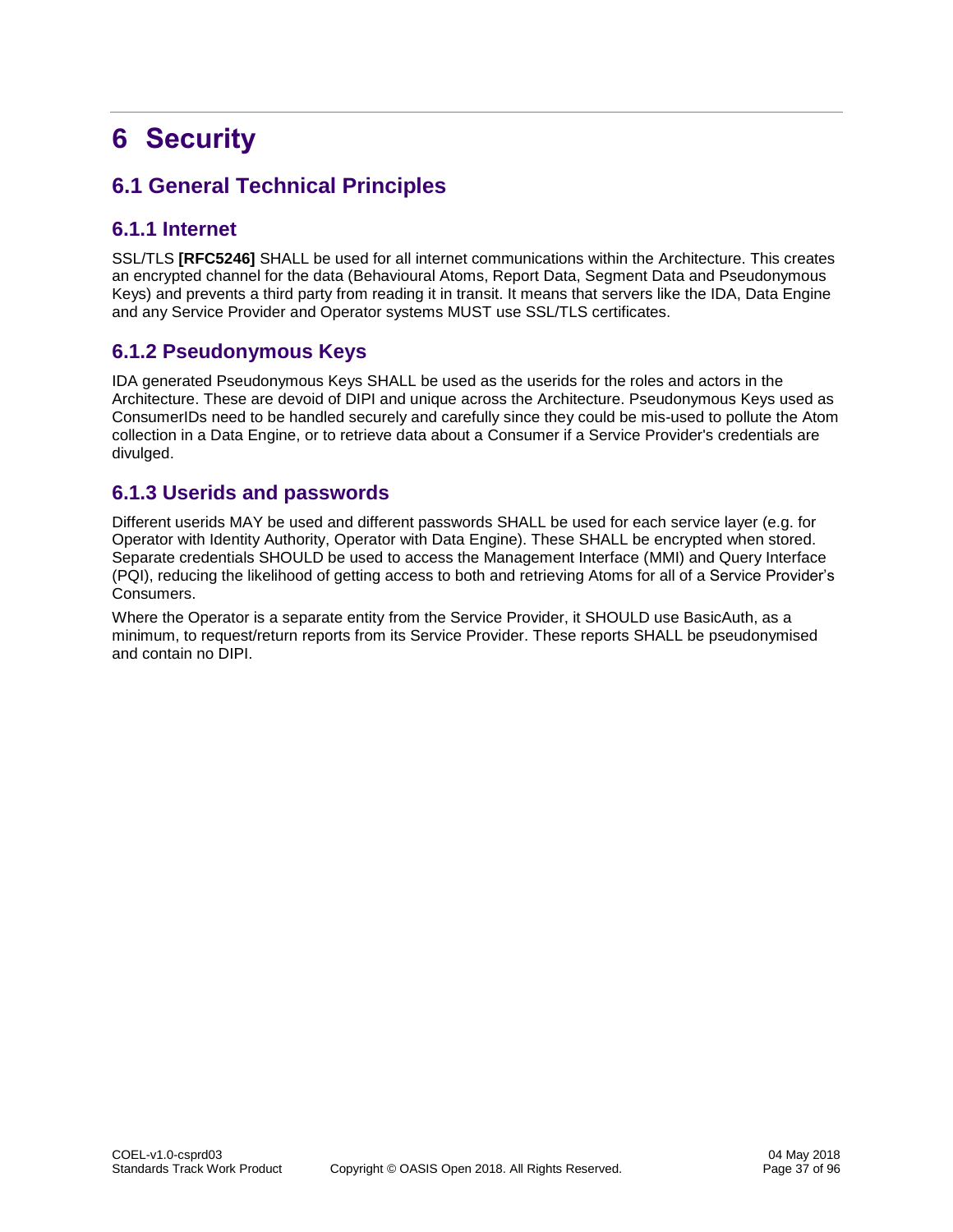# <span id="page-37-1"></span>**7 Minimal Management Interface**

# **7.1 Introduction**

This section defines the Minimal Management Interface (MMI) between a Data Engine and other roles in the Architecture. It provides an information request operation through which other actors in the Architecture discover the URLs for operations on the Data Engine. It provides operation definitions for Service Providers and Operators as follows:

- Service Provider Operations:
	- o Register a new Operator;
	- o Retrieve a list of existing Operators;
	- o Retrieve a list of Consumers associated with a given Operator;
	- o Suspend an Operator;
	- o Resume an Operator;
	- o Register Devices;
	- o Unassign Devices; and
	- o Assure a Consumer is registered with a given Operator.
- Operator Operations:
	- o Register a Consumer;
	- o Forget a Consumer; and
	- o Associate a Device with a Consumer.

There are two important aspects of managing personal data that impact on implementations, namely the 'right to be forgotten' and the requirement for data to be accurate and up-to-date. The former is addressed by the Forget Consumer operation. For the later, it is suggested that Atoms be stored with a Reliability of less than 100%, thus allowing for later updates and corrections. However, in the event of erroneous 100% Reliable Atoms and erroneous / incomplete Segment Data, the appropriate approach is to download all data for the Consumer, forget the old Consumer, register a new Consumer with a new ConsumerID and upload the corrected data and Atoms.

# **7.2 COEL Minimal Management Interface Specification (MMI)**

# **7.2.1 Authorization Protocol**

To access all Service Provider operations on the Data Engine MMI API, Service Providers MUST use the BasicAuth Protocol.

To assess all Operator operations on the Data Engine MMI API, Operators MUST use the NoAuth Protocol.

# <span id="page-37-0"></span>**7.2.2 Information Request**

Every Data Engine SHALL publish its Data Engine Home URI. Performing a GET on this URI SHALL return general information about the Data Engine as a JSON object.

| <b>Method</b> | <b>Reguest</b><br><b>Body</b> | <b>Response Status</b> | Response<br><b>Content-Type</b> | <b>Response Body</b> |
|---------------|-------------------------------|------------------------|---------------------------------|----------------------|
| GET /home     | None                          | 200 (OK)               | application/json                | JSON object          |

Elements in the response body JSON object: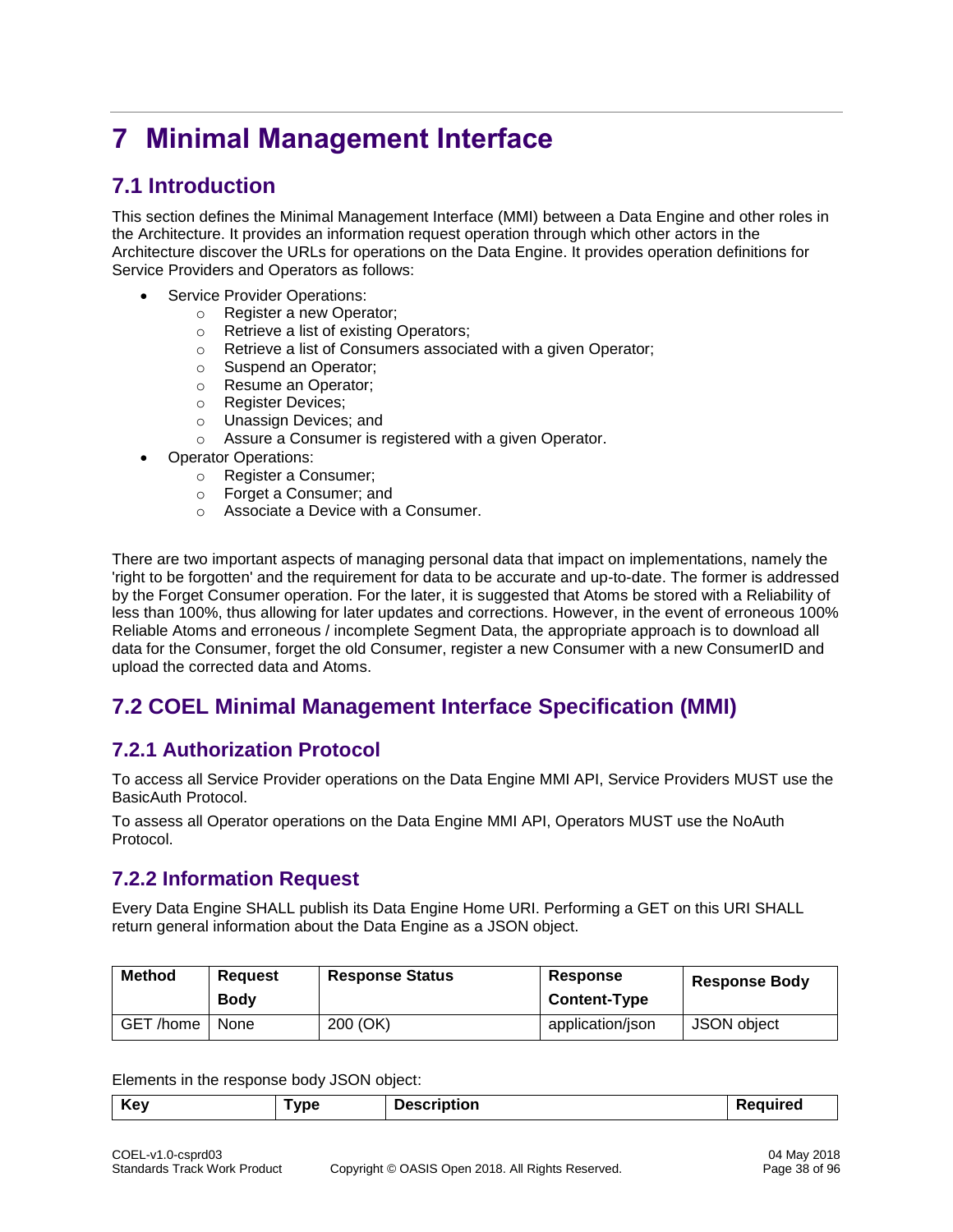| AtomsURI                     | String                    | The URI of the Atoms service encoded as a<br>string.                                                                                    | If service<br>implemented. |
|------------------------------|---------------------------|-----------------------------------------------------------------------------------------------------------------------------------------|----------------------------|
| QueryURI                     | String                    | The URI of the Query service encoded as a<br>string.                                                                                    | If service<br>implemented. |
| ManagementURI                | String                    | The URI of the Management service encoded<br>as a string.                                                                               | If service<br>implemented. |
| ServerTime                   | Number                    | Current server time in UTC as an integer Unix<br>time stamp.                                                                            | Yes                        |
| AtomsStatus                  | String                    | The current status of the Atoms service<br>encoded as a string. It MUST be one of "Up",<br>"Down", "Not implemented" or "Unknown".      | Yes                        |
| QueryStatus                  | String                    | The current status of the Query service<br>encoded as a string. It MUST be one of "Up",<br>"Down", "Not implemented" or "Unknown".      | Yes                        |
| <b>ManagementStatus</b>      | String                    | The current status of the Management service<br>encoded as a string. It MUST be one of "Up",<br>"Down", "Not implemented" or "Unknown". | Yes                        |
| CoelSpecificationVer<br>sion | Array of<br><b>Number</b> | The specification version that this data engine<br>complies with $(e.g. [1,0])$ .                                                       | <b>No</b>                  |
| CoelModelVersion             | Array of<br>Number        | The version of the COEL Model that this data<br>engine complies with (e.g. [1,0]).                                                      | No.                        |

# **Example**

### Example request message:

GET /home

### Example response message:

```
HTTP/1.1 200 OK
```

```
{"AtomsURI": "https://www.example.com/atoms",
"QueryURI": "https://www.example.com/query",
"ManagementURI": "https://www.example.com/management", 
"AtomsStatus": "Up",
"QueryStatus": "Up",
"ManagementStatus": "Up",
"ServerTime": 1470822001,
"CoelSpecificationVersion": [1,0], 
"CoelModelVersion": [1,0] }
```
# **7.2.3 Service Provider: Create New Operator**

Create a new Operator within the Data Engine and associate it with the requesting Service Provider. Completion of this operation allows the Operator to register new Consumers.

If successful, an HTTP status code of 200 *OK* MUST be returned. If unsuccessful, an HTTP error code SHOULD be returned and a JSON object MAY be returned providing some explanation of the failure.

If validation of the OperatorID fails, with a 410 (Gone) error from the IDA, an error 410 (Gone) SHOULD be returned.

If the OperatorID is already in use for another Service Provider, Operator, Consumer or Device, an error 410 (Gone) SHOULD be returned.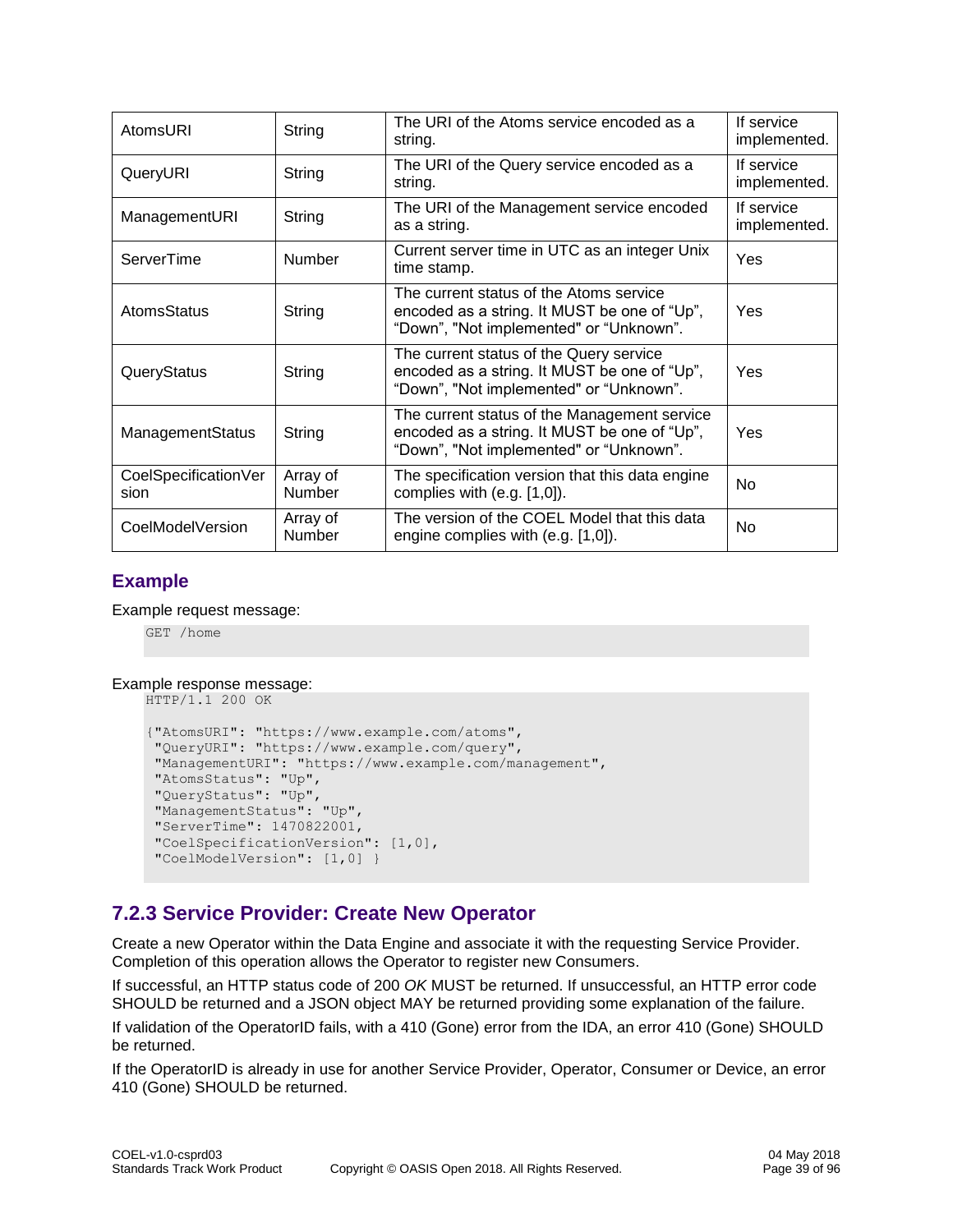| <b>Method</b>                                                       | <b>Request</b> | <b>Response Status</b> | Response            | <b>Response Body</b> |
|---------------------------------------------------------------------|----------------|------------------------|---------------------|----------------------|
|                                                                     | <b>Body</b>    |                        | <b>Content-Type</b> |                      |
| <b>POST</b>                                                         | <b>JSON</b>    | 200 (OK)               | None                | None                 |
| <managementuri>/<br/>service-provider/<br/>operator</managementuri> | Object         | 410 (Gone)             | application/json    | <b>JSON Object</b>   |

| Key        | Type   | <b>Description</b>                                                                                             | <b>Required</b> |
|------------|--------|----------------------------------------------------------------------------------------------------------------|-----------------|
| OperatorID | String | A Pseudonymous Key generated by an IDA and<br>associated with the Operator being registered.                   | Yes             |
| TimeStamp  | String | Time stamp, in DateTime format, of the<br>OperatorID indicating when the IDA created this<br>Pseudonymous Key. | Yes             |
| Signature  | String | Signature proving that an IDA created this<br>OperatorID.                                                      | Yes             |

Content of the response body JSON object:

| Key    | Type   | <b>Description</b>                                         | Reauired |
|--------|--------|------------------------------------------------------------|----------|
| Reason | String | An OPTIONAL description of why the<br>registration failed. | No       |

### **Example**

Example request message:

```
POST service-provider/operator
```

```
{"OperatorID": "00000000-0000-0000-0000-000000000000",
"TimeStamp": "2011-02-14T00:00:00",
"Signature":
"AAAAAAAAAAAAAAAAAAAAAAAAAAAAAAAAAAAAAAAAAAAAAAAAAAAAAAAAAAAAAAAAAAAAAAAAAAAAA
AAAAAAAAAAAAAAAAAAAAAAAAAAAAAAAAAAAAAAAAAAAAAAAAAAAAAAAAAAAAAAAAAAAAAAAAAAAAAA
AAAAAAAAAAAAAAAA="}
```
### Example response message:

HTTP/1.1 410 Gone {"Reason":"Operator was not valid."}

# **7.2.4 Service Provider: Retrieve Operator List**

A Service Provider uses this operation to retrieve a list of all registered Operators registered to the requesting Service Provider.

If successful, an HTTP status code of 200 *OK* MUST be returned. If unsuccessful, an HTTP error code SHOULD be returned and a JSON object MAY be returned providing some explanation of the failure.

| <b>Method</b> | Reauest     | <b>Response Status</b> | Response            | <b>Response Body</b> |
|---------------|-------------|------------------------|---------------------|----------------------|
|               | <b>Body</b> |                        | <b>Content-Type</b> |                      |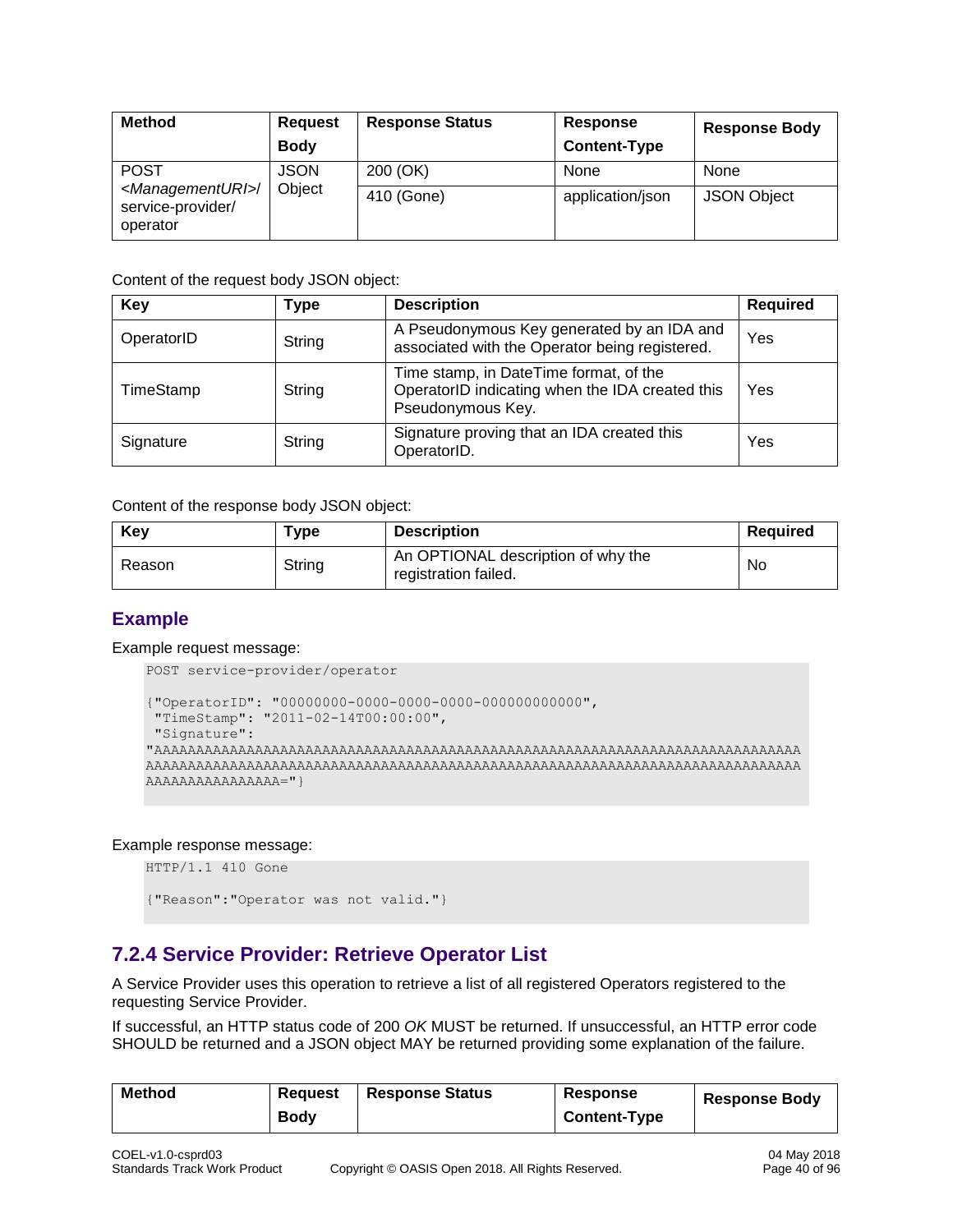| <b>POST</b>                                                          | <b>JSON</b>                   | 200 (OK)   | application/json | <b>JSON Object</b> |
|----------------------------------------------------------------------|-------------------------------|------------|------------------|--------------------|
| <managementuri>/<br/>service-<br/>provider/operators</managementuri> | Obiect<br>Service<br>Provider | Error code | application/json | <b>JSON Object</b> |

| Kev               | Type   | <b>Description</b>                                                              | Reauired |
|-------------------|--------|---------------------------------------------------------------------------------|----------|
| ServiceProviderID | String | A Pseudonymous Key, generated by an<br>IDA, of the requesting Service Provider. | Yes      |

Content of the response body JSON object for a successful request:

| Key       | Type               | <b>Description</b>                                                                                                 | Required |
|-----------|--------------------|--------------------------------------------------------------------------------------------------------------------|----------|
| Operators | Array of<br>Obiect | An array of Operator objects, one for each of the<br>Operators associated with the requesting<br>Service Provider. | Yes      |

### Content of the JSON Operator object:

| Key        | Type           | <b>Description</b>                                                               | <b>Required</b> |
|------------|----------------|----------------------------------------------------------------------------------|-----------------|
| OperatorID | Number         | A Pseudonymous Key, generated by an IDA, for<br>the requesting Service Provider. | Yes             |
| Suspended  | <b>Boolean</b> | True if the associated operator is suspended.                                    | Yes             |

Content of the response body JSON object in the case of an error:

| Key    | Type   | <b>Description</b>                                    | Reauired |
|--------|--------|-------------------------------------------------------|----------|
| Reason | String | An OPTIONAL description of why the request<br>failed. | No       |

# **Example**

### Example request message:

```
POST service-provider/operators
```

```
{"ServiceProviderID": "00000000-0000-0000-0000-000000000000"}
```
### Example response message:

HTTP/1.1 200 OK

```
{"Operators": [
    {"OperatorID": "00000000-0000-0000-0000-000000000000", "Suspended": false},
 {"OperatorID": "00000000-0000-0000-0000-000000000001", "Suspended": true},
 {"OperatorID": "00000000-0000-0000-0000-000000000002", "Suspended": true}]}
```
# **7.2.5 Service Provider: Retrieve Consumer List**

A Service Provider uses this operation to retrieve a list of all Consumers registered to a given Operator, which is in turn registered to the requesting Service Provider.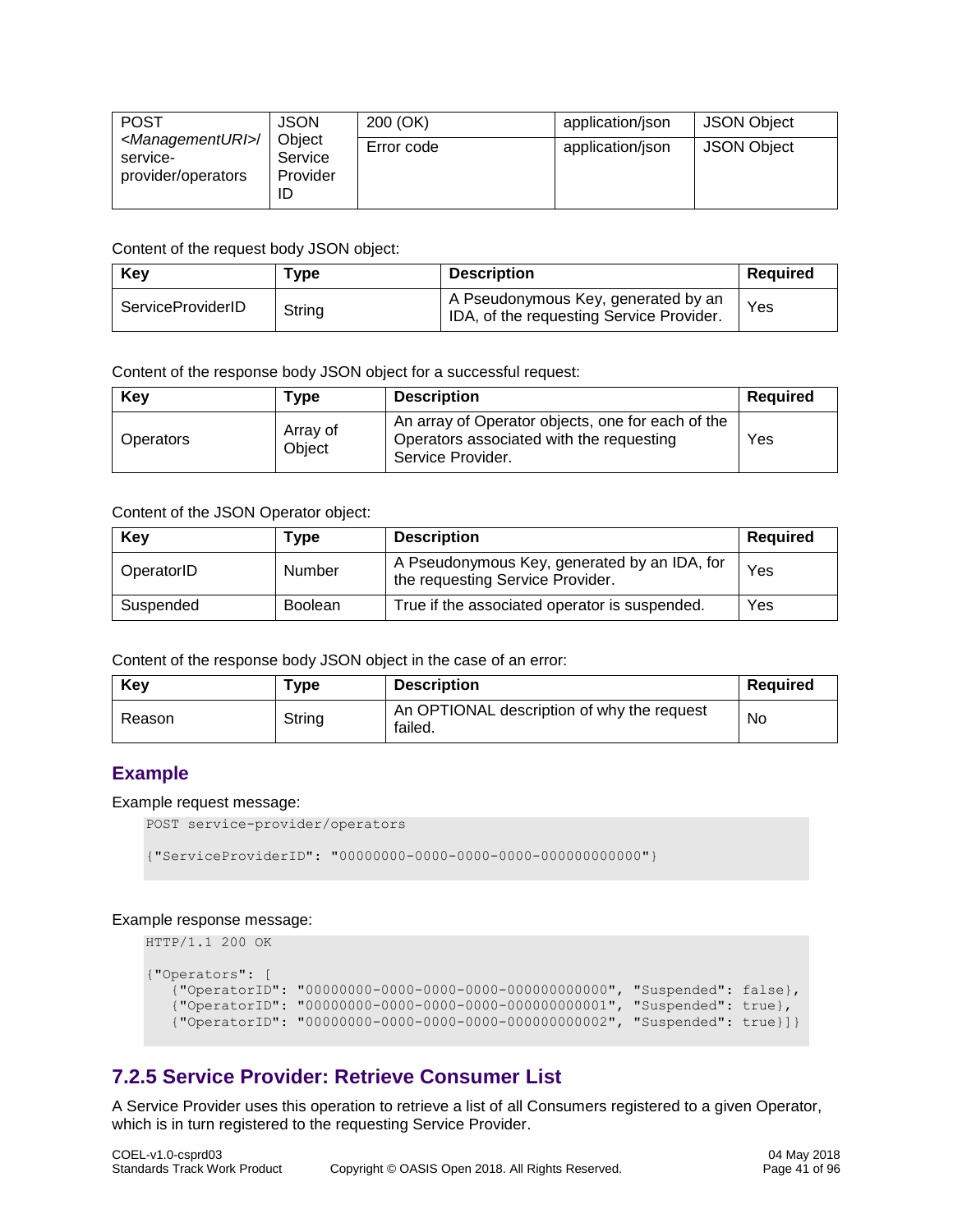If successful, an HTTP status code of 200 *OK* MUST be returned. If unsuccessful, an HTTP error code SHOULD be returned and a JSON object MAY be returned providing some explanation of the failure.

| <b>Method</b>                                                        | <b>Request</b><br><b>Body</b> | <b>Response Status</b> | Response<br><b>Content-Type</b> | <b>Response Body</b> |
|----------------------------------------------------------------------|-------------------------------|------------------------|---------------------------------|----------------------|
| <b>POST</b>                                                          | <b>JSON</b>                   | 200 (OK)               | application/json                | <b>JSON Object</b>   |
| <managementuri>/<br/>service-<br/>provider/consumers</managementuri> | Object                        | Error code             | application/json                | <b>JSON Object</b>   |

Content of the request body JSON object:

| Key        | Type   | <b>Description</b>                                                                                                            | Required |
|------------|--------|-------------------------------------------------------------------------------------------------------------------------------|----------|
| OperatorID | String | A Pseudonymous Key generated by an IDA and<br>associated with an Operator registered with the<br>requesting Service Provider. | Yes      |

Content of the response body JSON object for a successful request:

| Key         | Type               | <b>Description</b>                                                                                    | Required |
|-------------|--------------------|-------------------------------------------------------------------------------------------------------|----------|
| ConsumerIDs | Array of<br>String | An array of Pseudonymous Keys one for each of<br>the Consumers associated with the given<br>Operator. | Yes      |

Content of the response body JSON object in the case of an error:

| Key    | ™уре   | <b>Description</b>                                    | <b>Required</b> |
|--------|--------|-------------------------------------------------------|-----------------|
| Reason | String | An OPTIONAL description of why the request<br>failed. | No              |

### **Example**

Example request message:

POST service-provider/consumers

```
{"OperatorID": "00000000-0000-0000-0000-000000000000"}
```
### Example response message:

```
HTTP/1.1 200 OK
```

```
{"ConsumerIDs": [
          "00000000-0000-0000-0000-000000000000",
          "00000000-0000-0000-0000-000000000001",
          "00000000-0000-0000-0000-000000000002"]}
```
# **7.2.6 Service Provider: Suspend Operator**

Suspend the given Operator's ability to create new Consumers and assign Devices. This operation has no effect on data stored for existing Consumers. The Operator SHALL still be permitted to execute a Forget Consumer operation. Operators will be shown as assured or not independent of their suspended state. Query operations will be performed independent of the Operator's suspended state.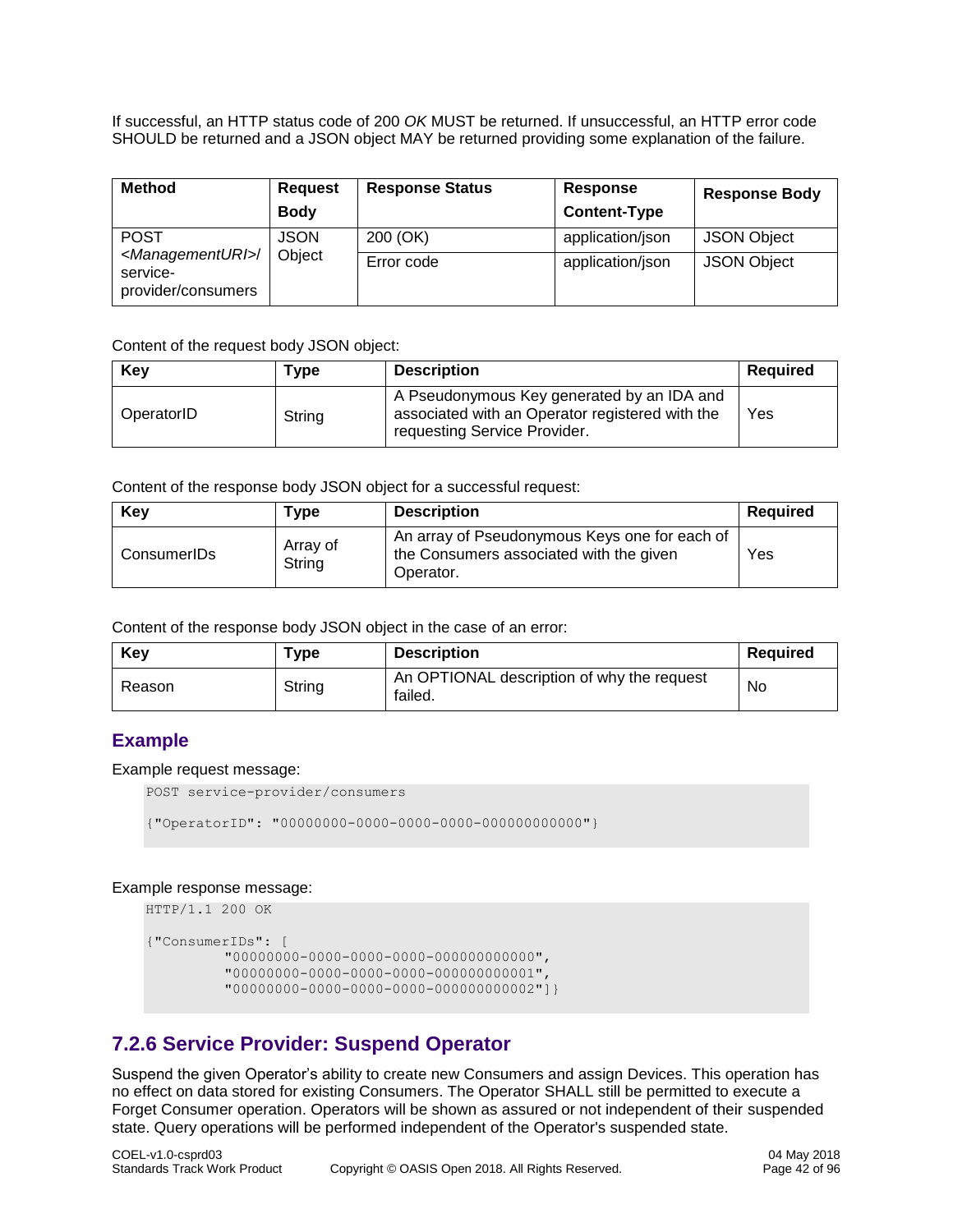If successful, an HTTP status code of 200 *OK* MUST be returned. If unsuccessful, an HTTP error code SHOULD be returned and a JSON object MAY be returned providing some explanation of the failure.

| <b>Method</b>                                                              | <b>Request</b><br><b>Body</b> | <b>Response Status</b> | Response<br><b>Content-Type</b> | Response<br><b>Body</b> |
|----------------------------------------------------------------------------|-------------------------------|------------------------|---------------------------------|-------------------------|
| <b>POST</b>                                                                | <b>JSON</b>                   | 200 (OK)               | None                            | None                    |
| <managementuri>/<br/>service-<br/>provider/suspendOperator</managementuri> | Object                        | Error code             | application/json                | <b>JSON Object</b>      |

Content of the request body JSON object:

| Key        | Type   | <b>Description</b>                                                                          | Required |
|------------|--------|---------------------------------------------------------------------------------------------|----------|
| OperatorID | String | A Pseudonymous Key generated by an IDA and<br>associated with the Operator to be suspended. | Yes      |

Content of the response body JSON object in the case of an error:

| Kev    | $\mathsf{vpe}$ | <b>Description</b>                                    | <b>Required</b> |
|--------|----------------|-------------------------------------------------------|-----------------|
| Reason | String         | An OPTIONAL description of why the request<br>failed. | <b>No</b>       |

# **Example**

### Example request message:

```
POST service-provider/suspendOperator
```

```
{"OperatorID": "00000000-0000-0000-0000-000000000000"}
```
### Example response message:

HTTP/1.1 200 OK

# **7.2.7 Service Provider: Resume Operator**

Resume the given Operator's ability to create new Consumers and assign Devices.

If successful, an HTTP status code of 200 *OK* MUST be returned. If unsuccessful, an HTTP error code SHOULD be returned and a JSON object MAY be returned providing some explanation of the failure.

| <b>Method</b>                                                             | <b>Request</b><br><b>Body</b> | <b>Response Status</b> | <b>Response</b><br><b>Content-Type</b> | Response<br><b>Body</b> |
|---------------------------------------------------------------------------|-------------------------------|------------------------|----------------------------------------|-------------------------|
| <b>POST</b>                                                               | <b>JSON</b>                   | 200 (OK)               | None                                   | None                    |
| <managementuri>/<br/>service-<br/>provider/resumeOperator</managementuri> | Object                        | Error code             | application/json                       | <b>JSON Object</b>      |

Content of the request body JSON object:

| Key<br><b>1.110 /</b><br>юе | $1 - 1 - 1$<br>Jesc<br>nonr | .<br>rero |
|-----------------------------|-----------------------------|-----------|
|-----------------------------|-----------------------------|-----------|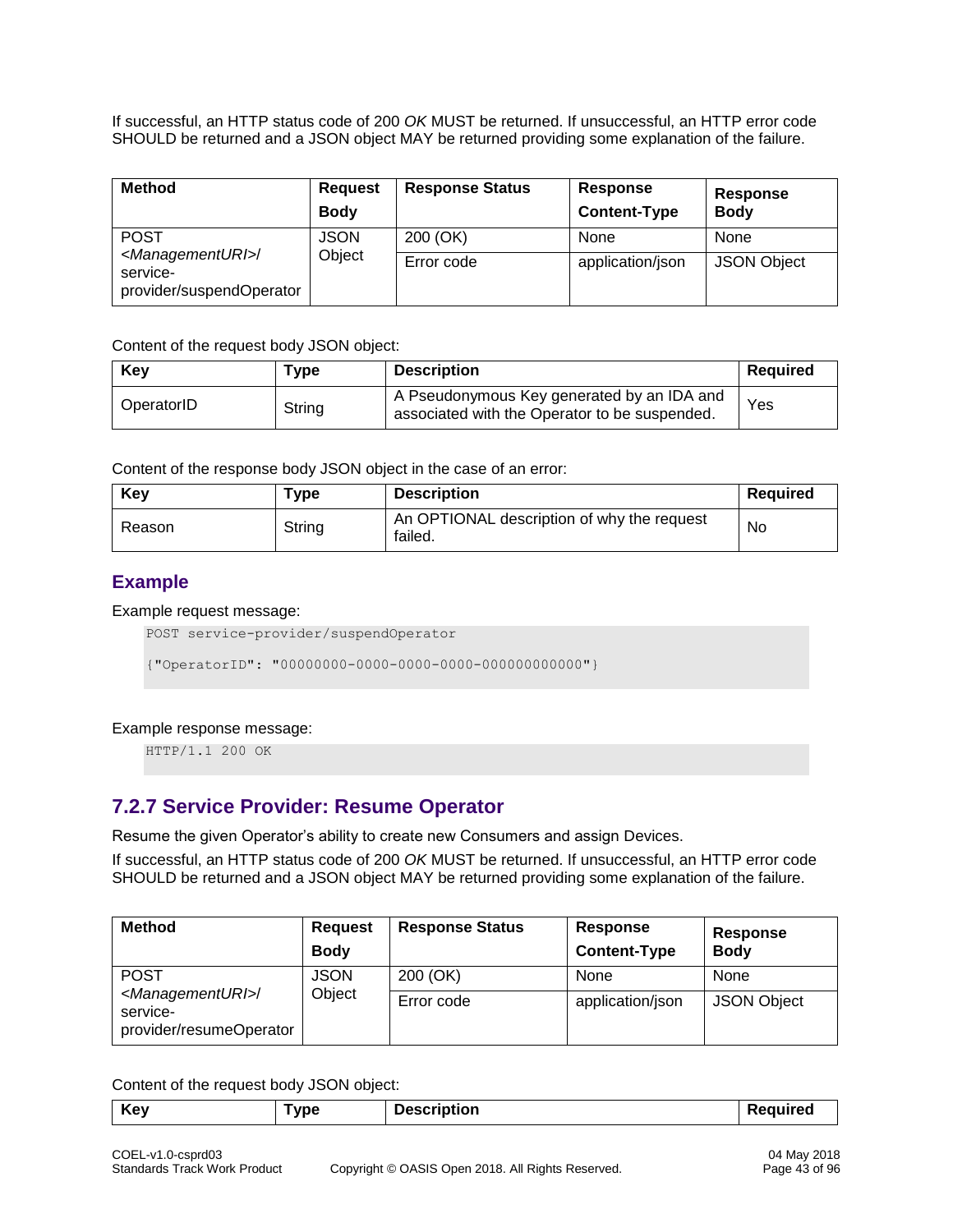| OperatorID | String | A Pseudonymous Key generated by an IDA and<br>associated with the Operator to be resumed. | Yes |
|------------|--------|-------------------------------------------------------------------------------------------|-----|
|------------|--------|-------------------------------------------------------------------------------------------|-----|

Content of the response body JSON object in the case of an error:

| Key    | ™vpe   | <b>Description</b>                                    | Required |
|--------|--------|-------------------------------------------------------|----------|
| Reason | String | An OPTIONAL description of why the request<br>failed. | No       |

### **Example**

### Example request message:

```
POST service-provider/resumeOperator
```
{"OperatorID": "00000000-0000-0000-0000-000000000000"}

### Example response message:

HTTP/1.1 200 OK

# <span id="page-43-0"></span>**7.2.8 Service Provider: Register Devices**

All Devices associated with a Service Provider are registered in advance of being assigned to a Consumer. Register Devices associates one or more Devices with Service Provider, assigns each a device type (Personal or IoT), and validates the Pseudonymous Key of the Device. A Device SHALL be registered only once. Only Operators associated with the registering Service Provider MAY assign the Device to a Consumer.

If successful, an HTTP status code of 200 *OK* MUST be returned. If unsuccessful, an HTTP error code SHOULD be returned and a JSON object MAY be returned providing some explanation of the failure.

If validation of the DeviceIDs fails, with a 410 (Gone) error from the IDA, an error 410 (Gone) SHOULD be returned.

If any of the DeviceIDs is already in use for another Service Provider, Operator, Consumer or Device, an error 410 (Gone) SHOULD be returned.

| <b>Method</b>                                                              | <b>Request</b><br><b>Body</b> | <b>Response Status</b> | Response<br><b>Content-Type</b> | <b>Response Body</b> |
|----------------------------------------------------------------------------|-------------------------------|------------------------|---------------------------------|----------------------|
| <b>POST</b>                                                                | <b>JSON</b>                   | 200 (OK)               | None                            | None                 |
| <managementuri>/<br/>service-<br/>provider/registerDevices</managementuri> | Object                        | Error code             | application/json                | <b>JSON Object</b>   |

Content of the request body JSON object:

| Key              | Type               | <b>Description</b>                                                                             | <b>Required</b> |
|------------------|--------------------|------------------------------------------------------------------------------------------------|-----------------|
| <b>DeviceIDs</b> | Array of<br>String | An array of Pseudonymous Keys associated<br>with the Devices and generated by an IDA.          | Yes             |
| TimeStamp        | String             | Time stamp, in DateTime format, indicating<br>when the IDA created these Pseudonymous<br>Keys. | Yes             |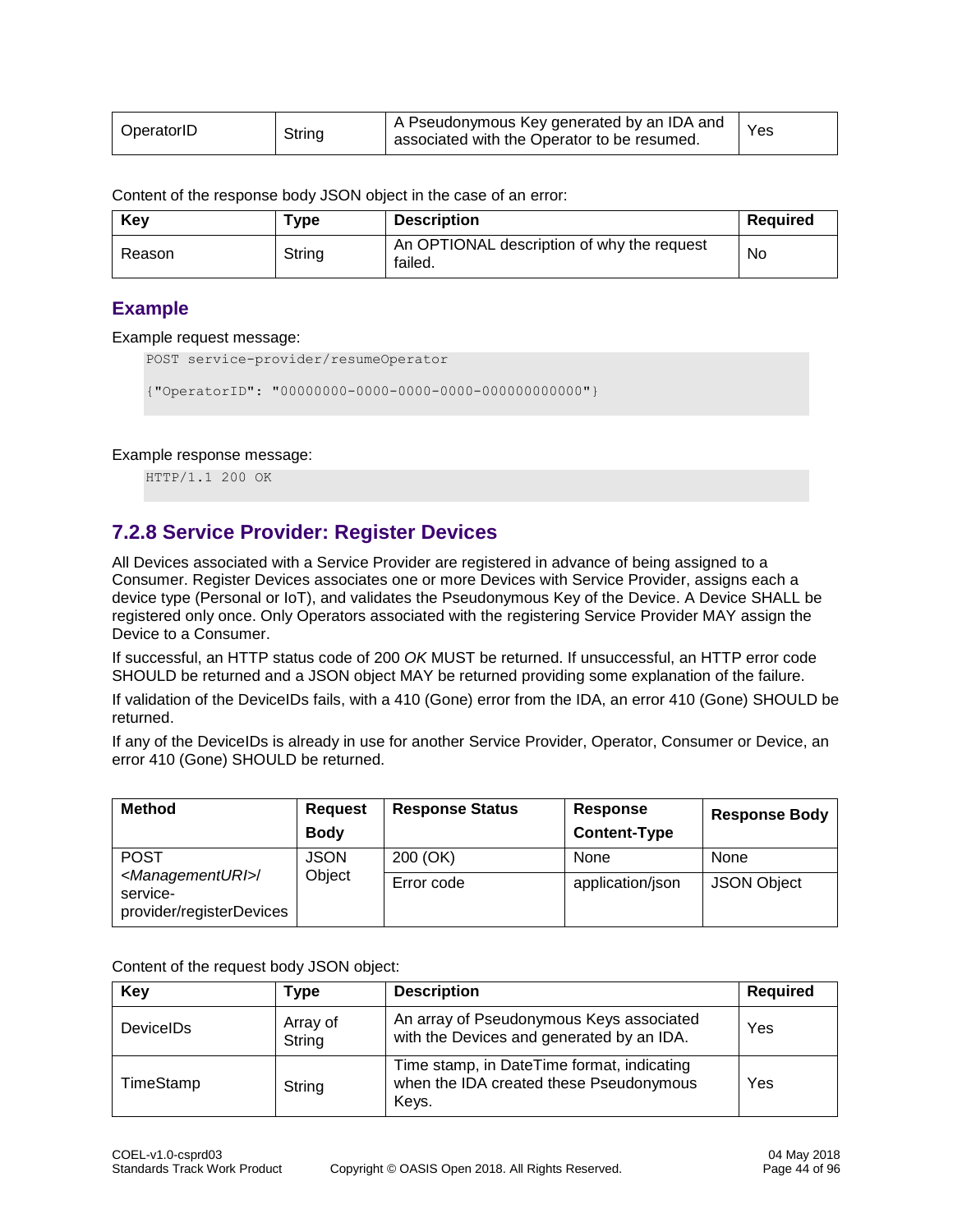| Signature  | String | Signature proving that an IDA created these<br>Pseudonymous Keys.                                                                                                                                        | Yes |
|------------|--------|----------------------------------------------------------------------------------------------------------------------------------------------------------------------------------------------------------|-----|
| DeviceType | String | A string ("Personal" or "loT") indicating that the<br>Devices are personal Devices that MAY be<br>assigned to exactly one Consumer each or IoT<br>Devices that MAY be assigned to multiple<br>Consumers. | Yes |

Content of the response body JSON object in the case of an error:

| Key    | Type   | <b>Description</b>                                    | Required |
|--------|--------|-------------------------------------------------------|----------|
| Reason | String | An OPTIONAL description of why the request<br>failed. | No       |

# **Example**

Example request message:

```
POST service-provider/registerDevices
{"DeviceIDs": ["00000000-0000-0000-0000-000000000001",
                "00000000-0000-0000-0000-000000000002",
                "00000000-0000-0000-0000-000000000003"],
"TimeStamp": "2011-02-14T00:00:00",
"Signature":
"AAAAAAAAAAAAAAAAAAAAAAAAAAAAAAAAAAAAAAAAAAAAAAAAAAAAAAAAAAAAAAAAAAAAAAAAAAAAA
AAAAAAAAAAAAAAAAAAAAAAAAAAAAAAAAAAAAAAAAAAAAAAAAAAAAAAAAAAAAAAAAAAAAAAAAAAAAAA
AAAAAAAAAAAAAAAA=",
"DeviceType": "Personal"}
```
Example response message:

HTTP/1.1 200 OK

# **7.2.9 Service Provider: Retrieve Device List**

A Service Provider uses this operation to retrieve a list of all Devices registered to the requesting Service Provider.

If successful, an HTTP status code of 200 *OK* MUST be returned. If unsuccessful, an HTTP error code SHOULD be returned and a JSON object MAY be returned providing some explanation of the failure.

| <b>Method</b>                                                      | <b>Request</b>                      | <b>Response Status</b> | Response            | <b>Response Body</b> |
|--------------------------------------------------------------------|-------------------------------------|------------------------|---------------------|----------------------|
|                                                                    | <b>Body</b>                         |                        | <b>Content-Type</b> |                      |
| <b>POST</b>                                                        | <b>JSON</b>                         | 200 (OK)               | application/json    | <b>JSON Object</b>   |
| <managementuri>/<br/>service-<br/>provider/devices</managementuri> | Object<br>Service<br>Provider<br>ID | Error code             | application/json    | <b>JSON Object</b>   |

Content of the request body JSON object:

| <b>Key</b><br>vpe | <b>Description</b> | <b>auirea</b><br>, , |
|-------------------|--------------------|----------------------|
|-------------------|--------------------|----------------------|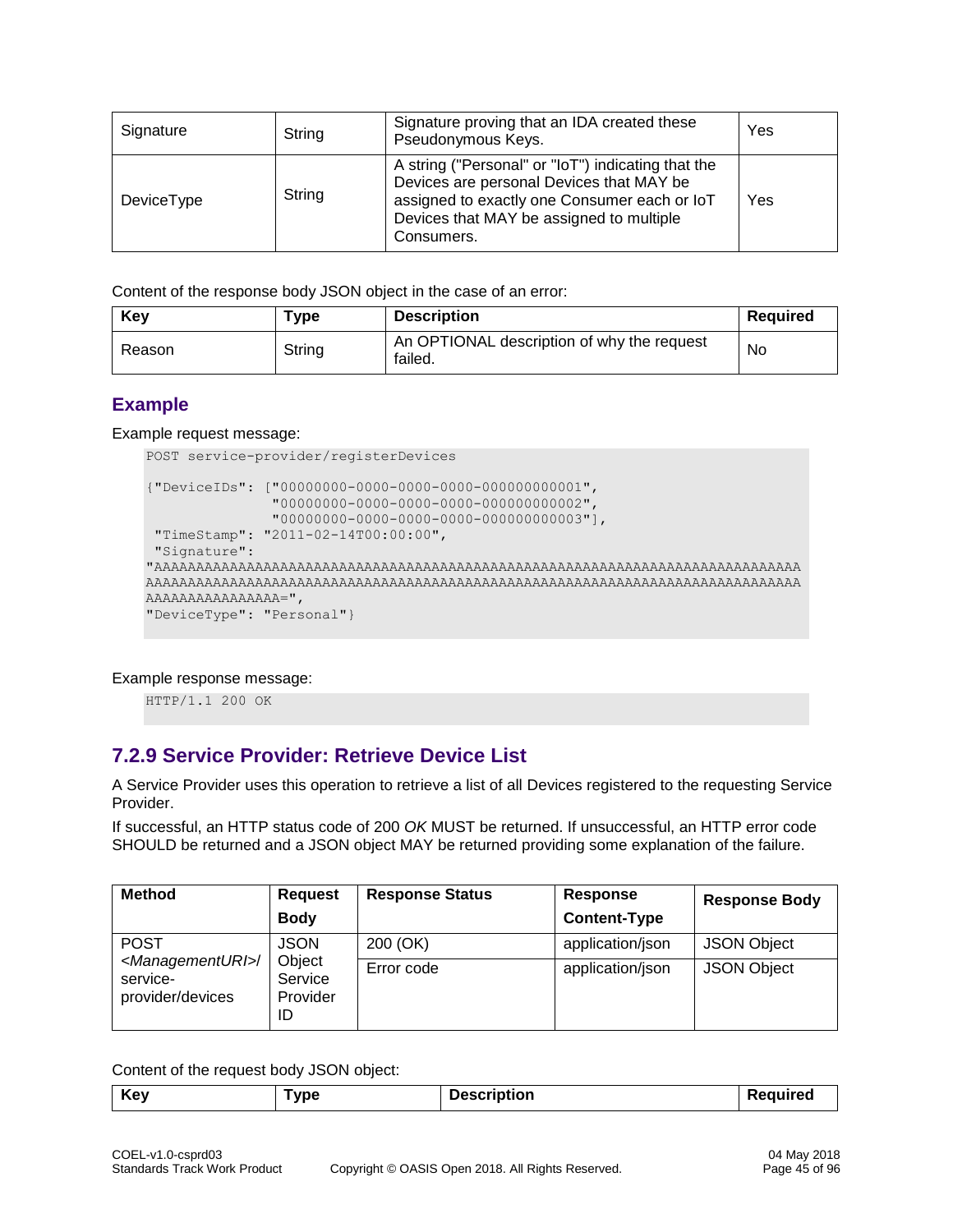| ServiceProviderID | String | A Pseudonymous Key, generated by an<br>IDA, of the requesting Service Provider. | $Y_{ES}$ |
|-------------------|--------|---------------------------------------------------------------------------------|----------|
|-------------------|--------|---------------------------------------------------------------------------------|----------|

Content of the response body JSON object for a successful request:

| Key            | Type               | <b>Description</b>                                                                                           | Required |
|----------------|--------------------|--------------------------------------------------------------------------------------------------------------|----------|
| <b>Devices</b> | Array of<br>Obiect | An array of Device objects, one for each of the<br>Devices registered by the requesting Service<br>Provider. | Yes      |

Content of the JSON Device object:

| <b>Key</b>  | Type            | <b>Description</b>                                                                                                                                                                                                                               | <b>Required</b> |
|-------------|-----------------|--------------------------------------------------------------------------------------------------------------------------------------------------------------------------------------------------------------------------------------------------|-----------------|
| DeviceID    | String          | A Pseudonymous Key generated by an IDA for<br>the requesting Service Provider representing a<br>Device.                                                                                                                                          | Yes             |
| DeviceType  | String          | A string, either "IoT" or "Personal" indicating<br>the type of Device.                                                                                                                                                                           | Yes             |
| ConsumerIDs | Array of String | An array of Pseudonymous Keys containing<br>the ConsumerID(s) of the Consumer(s)<br>assigned to the Device. Only "IoT" Devices<br>SHALL list multiple Consumers. The array<br>MAY be empty, indicating that the Device has<br>not been assigned. | Yes             |

Content of the response body JSON object in the case of an error:

| Key    | ™уре   | <b>Description</b>                                    | Required |
|--------|--------|-------------------------------------------------------|----------|
| Reason | String | An OPTIONAL description of why the request<br>failed. | No       |

# **Example**

### Example request message:

POST service-provider/devices

{"ServiceProviderID": "00000000-0000-0000-0000-000000000000"}

### Example response message:

```
HTTP/1.1 200 OK
{"Devices": [
    {"DeviceID": "00000000-0000-0000-0000-000000000000",
    "DeviceType": "IoT",
    "ConsumerIDs": []},
    {"DeviceID": "00000000-0000-0000-0000-000000000001",
 "DeviceType": "Personal",
 "ConsumerIDs": ["00000000-0000-0000-0000-000000000007"]},
    {"DeviceID": "00000000-0000-0000-0000-000000000002",
 "DeviceType": "IoT",
 "ConsumerIDs": ["00000000-0000-0000-0000-000000000008", 
                     "00000000-0000-0000-0000-000000000009"]}]
}
```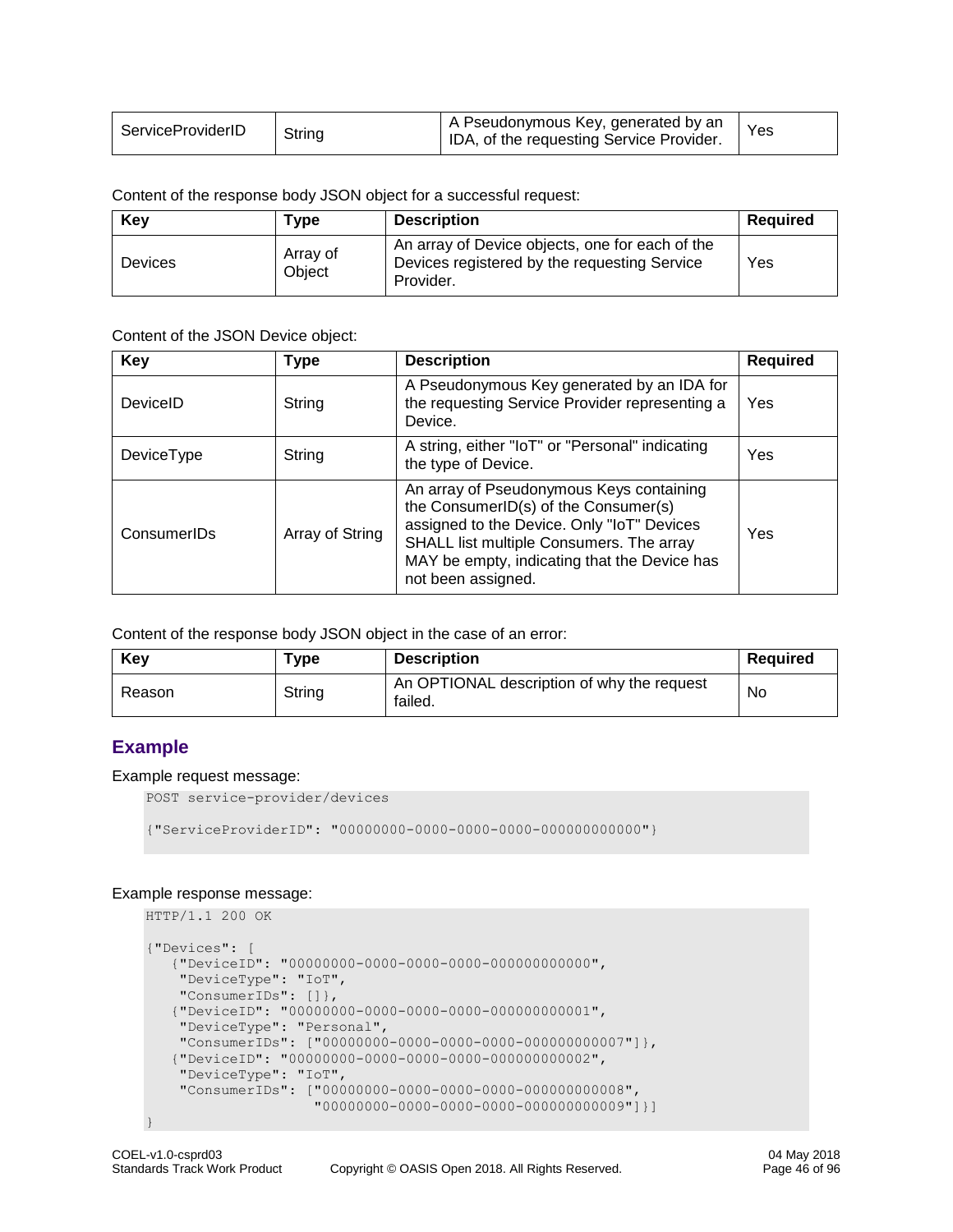# **7.2.10 Service Provider: Unassign Device**

Remove all the assignments of the Device from Consumers to which it has been assigned. Note: for IoT Devices all assigned Consumers SHALL be unassigned and the Operator might need to reassign some Consumers, if for example the Operator wished to remove only one Consumer.

If successful, an HTTP status code of 200 *OK* MUST be returned. If unsuccessful, an HTTP error code SHOULD be returned and a JSON object MAY be returned providing some explanation of the failure.

| <b>Method</b>                                                             | <b>Request</b><br><b>Body</b> | <b>Response Status</b> | Response<br><b>Content-Type</b> | <b>Response</b><br><b>Body</b> |
|---------------------------------------------------------------------------|-------------------------------|------------------------|---------------------------------|--------------------------------|
| <b>POST</b>                                                               | <b>JSON</b>                   | 200 (OK)               | None                            | None                           |
| <managementuri>/<br/>service-<br/>provider/unassignDevice</managementuri> | Object                        | Error code             | application/json                | <b>JSON Object</b>             |

Content of the request body JSON object:

| Key      | ™уре   | <b>Description</b>                                                        | Reauired |
|----------|--------|---------------------------------------------------------------------------|----------|
| DeviceID | String | A Pseudonymous Key associated with the<br>Device and generated by an IDA. | Yes      |

Content of the response body JSON object in the case of an error:

| Key    | Type   | <b>Description</b>                                    | <b>Required</b> |
|--------|--------|-------------------------------------------------------|-----------------|
| Reason | String | An OPTIONAL description of why the request<br>failed. | No              |

# **Example**

Example request message:

POST service-provider/unassignDevice

{"DeviceID": "00000000-0000-0000-0000-000000000001"}

Example response message:

HTTP/1.1 200 OK

# **7.2.11 Service Provider: Assure**

This operation provides assurance that a given Consumer is associated to a given Operator and that both are associated with the requesting Service Provider.

If successful, an HTTP status code of 200 *OK* MUST be returned. If unsuccessful, an HTTP error code SHOULD be returned and a JSON object MAY be returned providing some explanation of the failure.

| <b>Method</b> | Reguest     | <b>Response Status</b> | Response            | <b>Response Body</b> |
|---------------|-------------|------------------------|---------------------|----------------------|
|               | <b>Body</b> |                        | <b>Content-Type</b> |                      |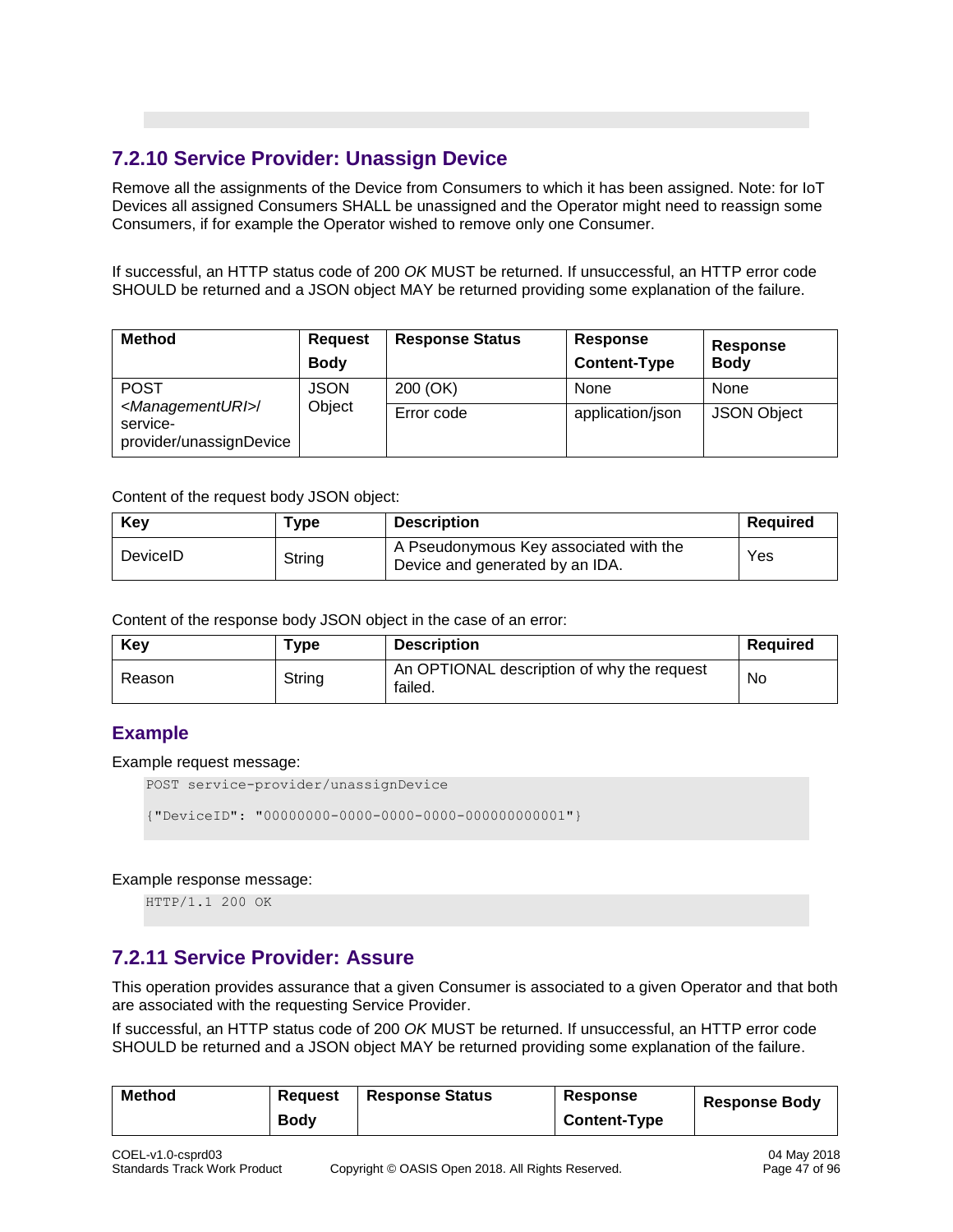| <b>POST</b>                                                       | JSON   | 200 (OK)   | application/json | <b>JSON Object</b> |
|-------------------------------------------------------------------|--------|------------|------------------|--------------------|
| <managementuri>/<br/>service-<br/>provider/assure</managementuri> | Object | Error code | application/json | <b>JSON Object</b> |

| Key        | Type   | <b>Description</b>                                                          | Required |
|------------|--------|-----------------------------------------------------------------------------|----------|
| ConsumerID | String | A Pseudonymous Key associated with the<br>Consumer and generated by an IDA. | Yes      |
| OperatorID | String | A Pseudonymous Key associated with the<br>Operator and generated by an IDA. | Yes      |

Content of the response body JSON object for a successful request:

| <b>Key</b> | Type           | <b>Description</b>                                                                                                                                                    | <b>Required</b> |
|------------|----------------|-----------------------------------------------------------------------------------------------------------------------------------------------------------------------|-----------------|
| Assured    | <b>Boolean</b> | A Boolean value that is true if the given<br>Consumer and Operator are associated with<br>each other and with the requesting Service<br>Provider and false otherwise. | Yes             |

Content of the response body JSON object in the case of an error:

| Kev    | ™уре   | <b>Description</b>                                    | Reauired |
|--------|--------|-------------------------------------------------------|----------|
| Reason | String | An OPTIONAL description of why the request<br>failed. | No       |

# **Example**

Example request message:

```
POST service-provider/assure
{"ConsumerID": "00000000-0000-0000-0000-000000000001",
```
"OperatorID": "00000000-0000-0000-0000-000000000002"}

Example response message:

HTTP/1.1 200 OK

{"Assured": true}

# **7.2.12 Operator: Forget Consumer**

Request that all data for a Consumer associated with this Operator be forgotten by the Data Engine. This operation uses the NoAuth protocol. The Data Engine MUST confirm requests with the Service Provider associated with the requesting Operator individually before proceeding as the initial request does not require authorisation. The mechanism for confirmation is out of scope of the MMI, e.g. email confirmation. The Data Engine MAY either delete all data associated with the Consumer or render that data nonpersonal. The Data Engine SHOULD keep a record of which ConsumerIDs have been forgotten (for audit purposes).

If successful, an HTTP status code of 200 *OK* MUST be returned. If unsuccessful, an HTTP error code SHOULD be returned and a JSON object MAY be returned providing some explanation of the failure.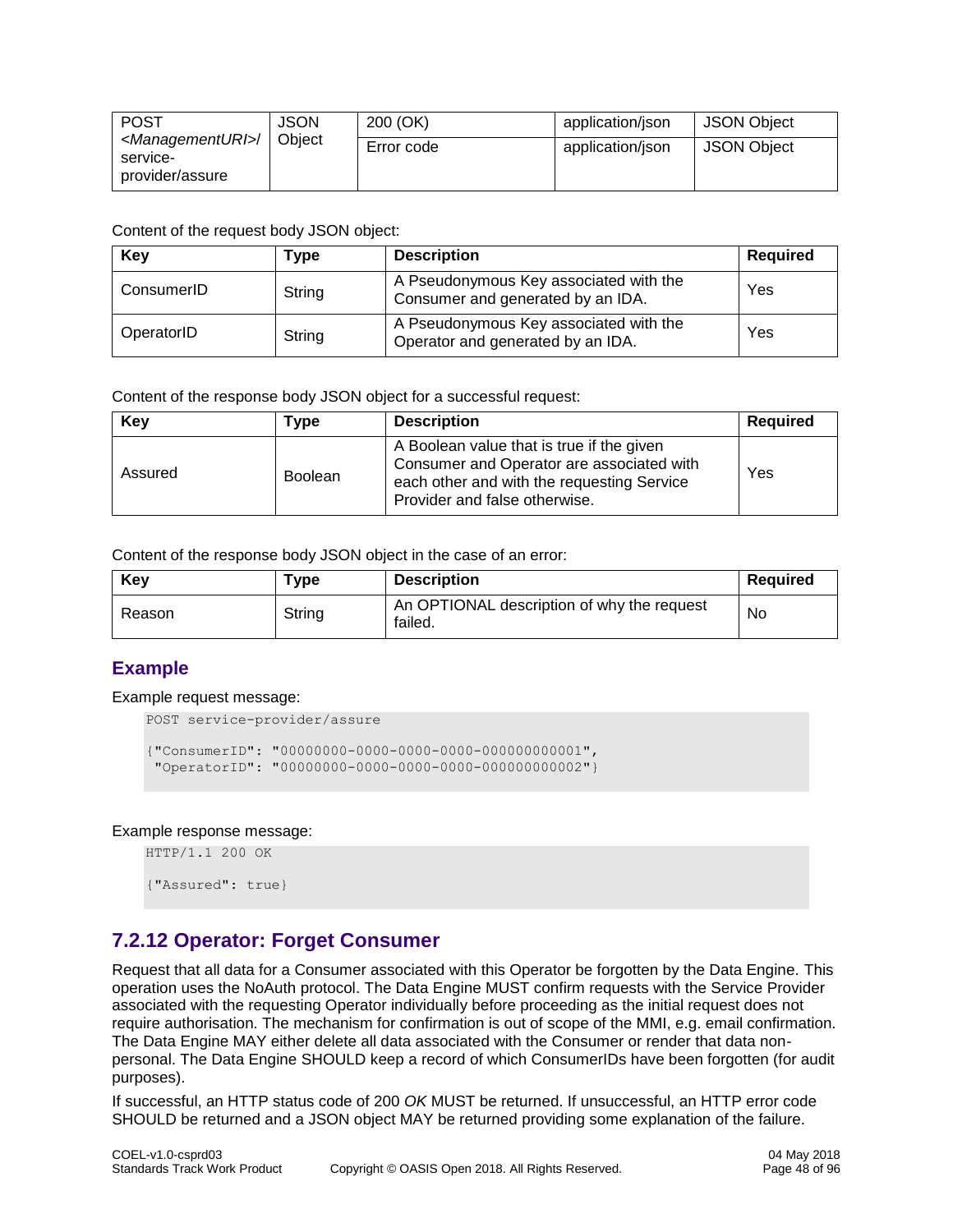| <b>Method</b>                                                               | <b>Request</b><br><b>Body</b> | <b>Response Status</b> | Response<br><b>Content-Type</b> | Response<br><b>Body</b> |
|-----------------------------------------------------------------------------|-------------------------------|------------------------|---------------------------------|-------------------------|
| <b>POST</b><br><managementuri>/<br/>operator/forgetConsumer</managementuri> | <b>JSON</b>                   | 200 (OK)               | None                            | None                    |
|                                                                             | Object                        | Error code             | application/json                | <b>JSON Object</b>      |

| Key        | ™vpe   | <b>Description</b>                                                          | <b>Required</b> |
|------------|--------|-----------------------------------------------------------------------------|-----------------|
| ConsumerID | String | A Pseudonymous Key associated with the<br>Consumer and generated by an IDA. | Yes             |

Content of the response body JSON object in the case of an error:

| Key    | Type   | <b>Description</b>                                    | Required |
|--------|--------|-------------------------------------------------------|----------|
| Reason | String | An OPTIONAL description of why the request<br>failed. | No       |

# **Example**

Example request message:

POST operator/forgetConsumer

{"ConsumerID": "00000000-0000-0000-0000-000000000001"}

Example response message:

HTTP/1.1 200 OK

# **7.2.13 Operator: Create New Consumer**

Create a new Consumer within the Data Engine and associate it with the given Operator. Completion of this operation allows Behavioural Atoms to be posted anonymously to the Data Engine and be associated with the given Consumer. This operation uses the NoAuth protocol. This operation is not permitted when an Operator is suspended.

The Segment Data can only be added when a new Consumer is created. If the Segment Data for the Consumer changes (e.g. permanent move to a new time zone) then the appropriate approach is to create a new profile with a new ConsumerID while retaining the old profile.

If successful, an HTTP status code of 200 *OK* MUST be returned. If unsuccessful, an HTTP error code SHOULD be returned and a JSON object MAY be returned providing some explanation of the failure.

If validation of the ConsumerID fails, with a 410 (Gone) error from the IDA, an error 410 (Gone) SHOULD be returned.

If the ConsumerID is already in use for another Operator, Consumer or Device, an error 410 (Gone) SHOULD be returned.

| <b>Method</b> | Reauest<br><b>Body</b> | <b>Response Status</b> | Response<br><b>Content-Type</b> | <b>Response Body</b> |
|---------------|------------------------|------------------------|---------------------------------|----------------------|
|               |                        | 200 (OK)               | None                            | None                 |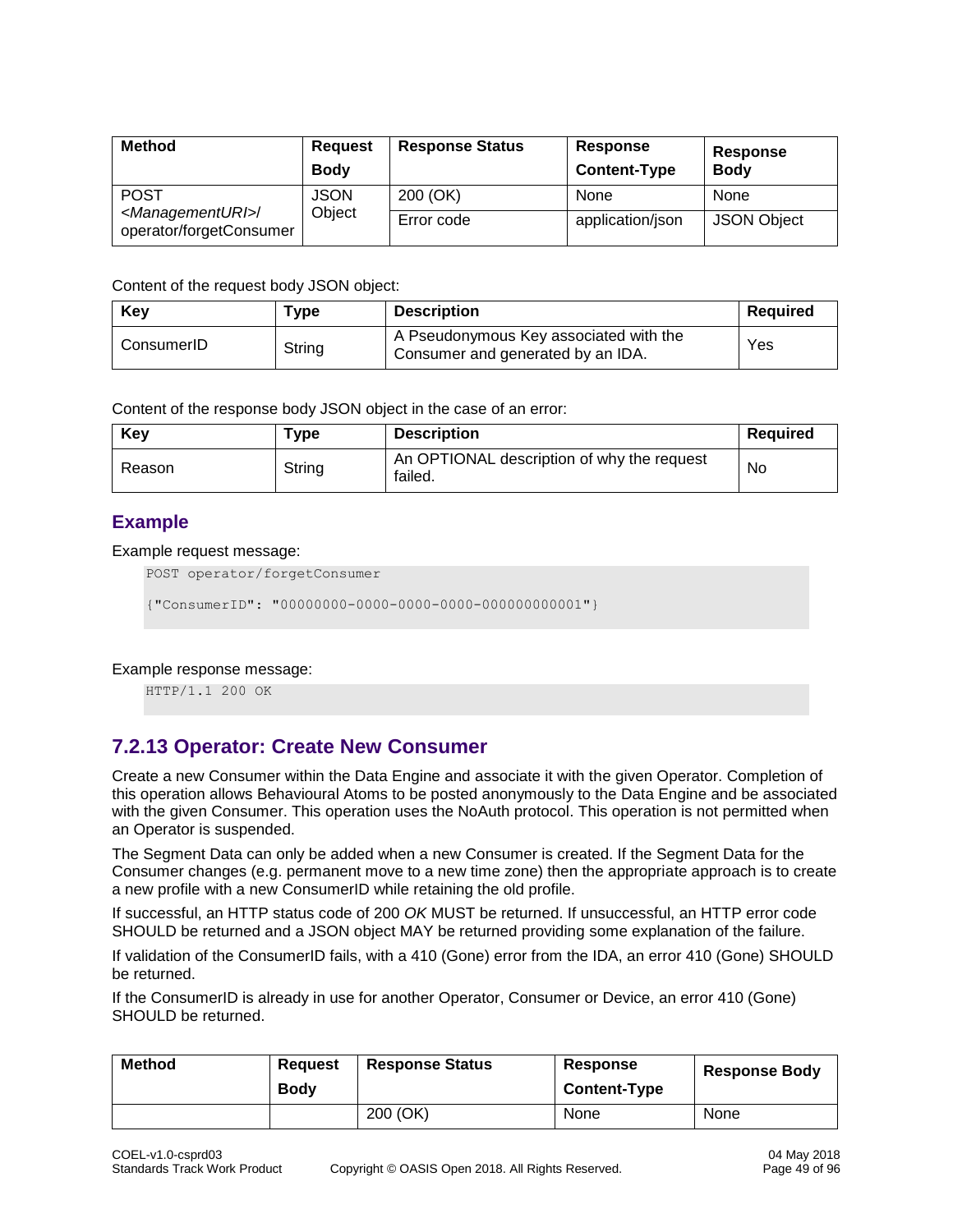| <b>POST</b>                                            | <b>JSON</b> | 410 (Gone) | application/json | <b>JSON Object</b> |
|--------------------------------------------------------|-------------|------------|------------------|--------------------|
| <managementuri>/<br/>operator/consumer</managementuri> | Object      | Error code | application/json | <b>JSON Object</b> |

| <b>Key</b>              | <b>Type</b> | <b>Description</b>                                                                                                                                                                                         | <b>Required</b> |
|-------------------------|-------------|------------------------------------------------------------------------------------------------------------------------------------------------------------------------------------------------------------|-----------------|
| OperatorID              | String      | A Pseudonymous Key associated with<br>the Operator and generated by an IDA.                                                                                                                                | Yes             |
| ConsumerID              | String      | A Pseudonymous Key associated with<br>the Consumer and generated by an<br>IDA.                                                                                                                             | Yes             |
| TimeStamp               | String      | Time stamp, in DateTime format, of the<br>ConsumerID indicating when the IDA<br>created this Pseudonymous Key.                                                                                             | Yes             |
| Signature               | String      | Signature proving that an IDA created<br>this ConsumerID.                                                                                                                                                  | Yes             |
| SegmentData             | Object      | An OPTIONAL object containing<br>(OPTIONALLY) residential time zone<br>and latitude, gender, and year of birth.<br>The field names are:<br>ResidentTimeZone; ResidentLatitude;<br>Gender; and YearOfBirth. | N <sub>o</sub>  |
| <b>ResidentTimeZone</b> | String      | The time zone in which the Consumer<br>generally resides, as a string indicating<br>+/-hh:mm from UTC (e.g "-05:00").                                                                                      | <b>No</b>       |
| <b>ResidentLatitude</b> | Number      | The latitude (rounded to an integer) at<br>which the Consumer generally resides.                                                                                                                           | No              |
| Gender                  | Number      | Integer representing the gender of the<br>Consumer, where:<br>$0 = not known$ ; $1 = male$ ; $2 = female$ ;<br>$9 = not applicable.$                                                                       | <b>No</b>       |
| YearOfBirth             | Number      | Year in which the Consumer was born<br>as an integer.                                                                                                                                                      | <b>No</b>       |

The Gender parameter SHALL have enumerated fields reserved for compliance with **[ISO/IEC 5218].**

Content of the response body JSON object in the case of an error:

| Key    | Type   | <b>Description</b>                                    | Required |
|--------|--------|-------------------------------------------------------|----------|
| Reason | String | An OPTIONAL description of why the request<br>failed. | No       |

# **Example**

### Example request message:

```
POST operator/consumer
{"OperatorID": "00000000-0000-0000-0000-000000000000",
 "ConsumerID": "00000000-0000-0000-0000-000000000000",
 "TimeStamp": "2011-02-14T00:00:00",
 "Signature":
```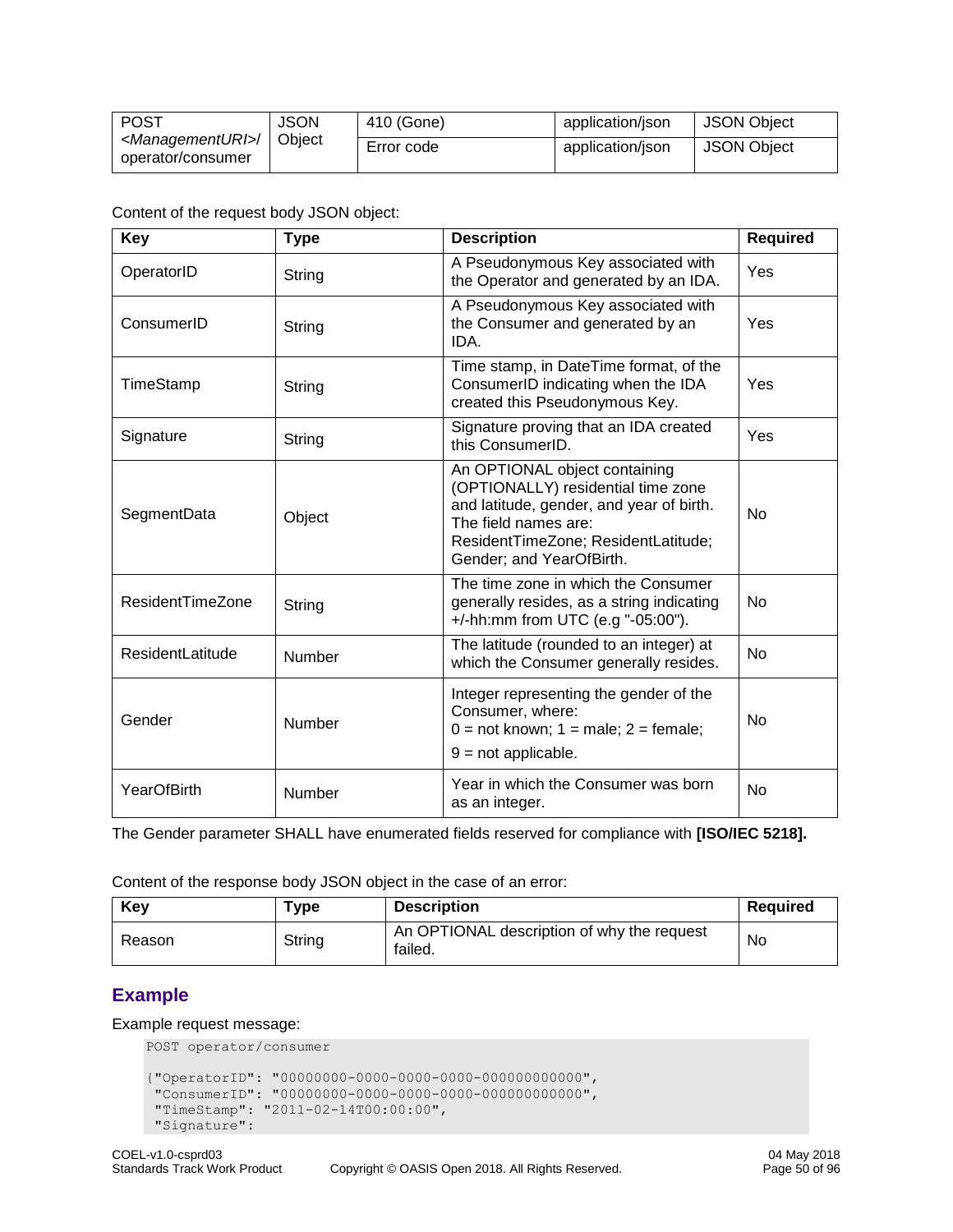```
"AAAAAAAAAAAAAAAAAAAAAAAAAAAAAAAAAAAAAAAAAAAAAAAAAAAAAAAAAAAAAAAAAAAAAAAAAAAAA
AAAAAAAAAAAAAAAAAAAAAAAAAAAAAAAAAAAAAAAAAAAAAAAAAAAAAAAAAAAAAAAAAAAAAAAAAAAAAA
AAAAAAAAAAAAAAAA=",
"SegmentData":
  {"ResidentTimeZone": "+03:00",
     "ResidentLatitude": 51,
     "Gender": 2,
     "YearOfBirth": 1993
 }
}
```
Example response message:

HTTP/1.1 200 OK

# **7.2.14 Operator: Assign a Device to a Consumer**

Assign a Pseudonymous Key representing a Device to a Consumer associated with the requesting Operator. All Atoms posted with this Pseudonymous Key SHALL be associated with the corresponding Consumer. Once assigned to a Consumer, a Personal Device MUST not be reassigned to another Consumer, without first being Unassigned from all Consumers. An Operator MAY assign an IoT Device to multiple Consumers. This operation uses the NoAuth protocol. This operation is not permitted when an Operator is suspended. The Device, the Operator, and the Consumer MUST already be registered with the Data Engine and associated with the same Service Provider.

If successful, an HTTP status code of 200 *OK* MUST be returned. If unsuccessful, an HTTP error code SHOULD be returned and a JSON object MAY be returned providing some explanation of the failure.

| <b>Method</b>                                        | <b>Request</b><br><b>Body</b> | <b>Response Status</b> | Response<br><b>Content-Type</b> | <b>Response Body</b> |
|------------------------------------------------------|-------------------------------|------------------------|---------------------------------|----------------------|
| <b>POST</b>                                          | <b>JSON</b>                   | 200 (OK)               | None                            | None                 |
| <managementuri>/<br/>operator/device</managementuri> | Object                        | Error code             | application/json                | <b>JSON Object</b>   |

Content of the request body JSON object:

| Key        | <b>Type</b> | <b>Description</b>                                                                                                                                 | <b>Required</b> |
|------------|-------------|----------------------------------------------------------------------------------------------------------------------------------------------------|-----------------|
| DeviceID   | String      | A Pseudonymous Key associated with the<br>Device and generated by an IDA.                                                                          | Yes             |
| ConsumerID | String      | A Pseudonymous Key of the Operator to which<br>the Consumer is associated.                                                                         | Yes             |
| OperatorID | String      | A Pseudonymous Key of the user to which the<br>Device is to be associated. The user MUST<br>already be associated with the requesting<br>Operator. | Yes             |

Content of the response body JSON object in the case of an error:

| Kev    | Type   | <b>Description</b>                                    | Reauired |
|--------|--------|-------------------------------------------------------|----------|
| Reason | String | An OPTIONAL description of why the request<br>failed. | No       |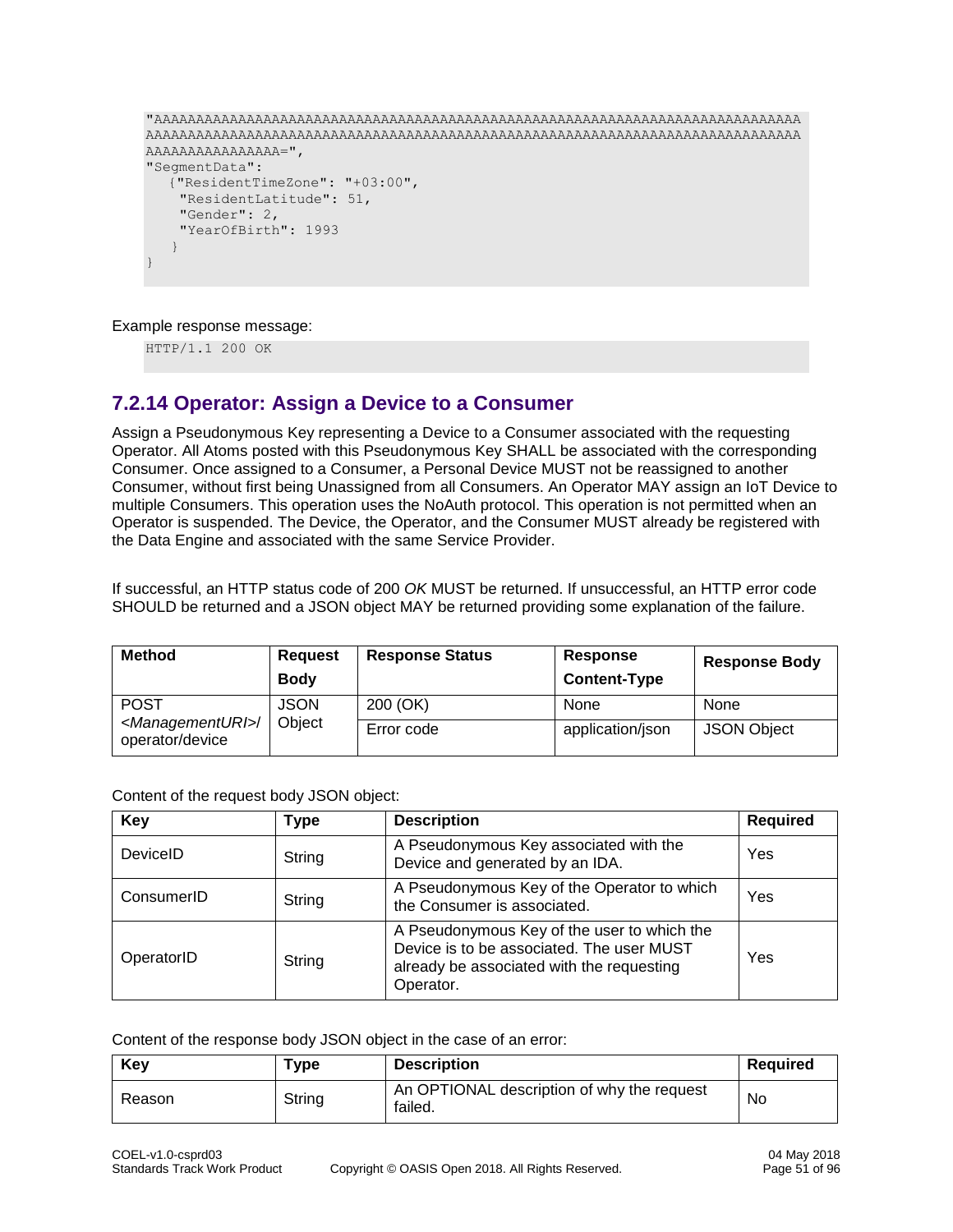# **Example**

### Example request message:

```
POST operator/device
{"DeviceID": "00000000-0000-0000-0000-000000000000",
 "OperatorID": "00000000-0000-0000-0000-000000000001",
 "ConsumerID": "00000000-0000-0000-0000-000000000002"
}
```
### Example response message:

HTTP/1.1 200 OK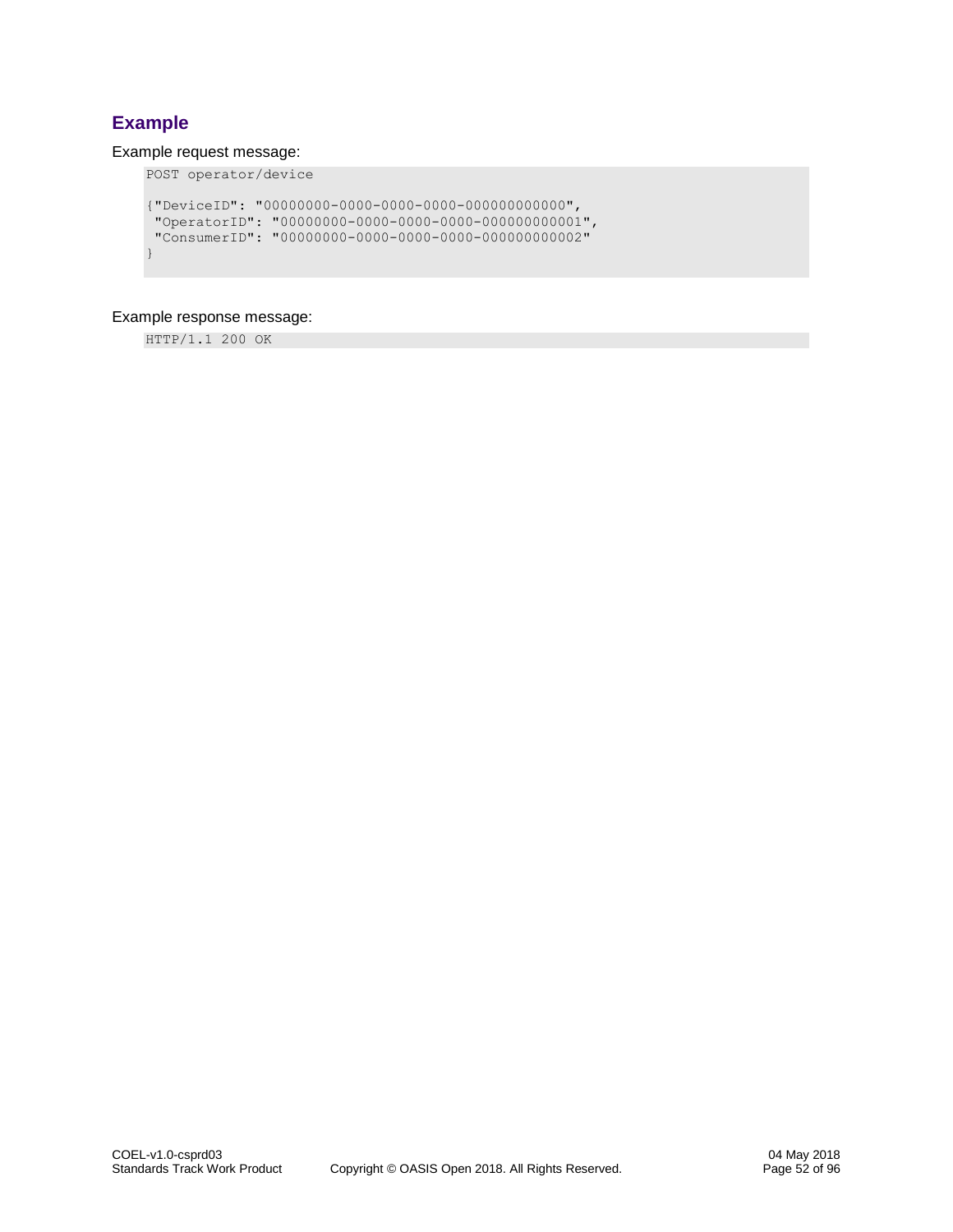# **8 COEL Behavioural Atom Protocol Interface**

# **8.1 Introduction**

This section defines the Behavioural Atom Protocol Interface (BAP) of a Data Engine. It provides operation definitions on a Data Engine for the submission of COEL Behavioural Atoms for storage.

# **8.2 COEL Behavioural Atom Protocol Interface Specification (BAP)**

# **8.2.1 Authorization Protocol**

The Data Engine cannot authenticate the sender, since the Data Engine has no relationship with the Consumer. Therefore, the authorization protocol is NoAuth.

# **8.2.2 Atom POST**

To add a COEL Behavioural Atom to the Data Engine, a POST operation SHALL be sent to the *AtomsURI* obtained from the Data Engine Information Request [\(7.2.2\)](#page-37-0). The POST SHALL include a nonempty body containing either a single JSON Atom Object or a JSON array containing one or more Atom Objects. The Content-Type of the message MUST be 'application/json'.

If the media type is present in the message, it SHALL be "application/json". Atom server implementations SHALL accept message with this media type. However, they MAY reject malformed or oversized messages.

Note that the ConsumerID or DeviceID MUST have been registered by an Operator for the Atom to be stored.

The operation MUST return a HTTP status code as outlined below:

- 202 (Accepted) and an empty response body if all of the Atoms in the request body are correctly formed. If the ConsumerID or DeviceID is not registered with the Data Engine, then the Data Engine MAY discard correctly formed Atoms while still returning a code 202.
- 400 (Bad Request) if the request body does not contain valid JSON, or if one or more of the Atoms is missing REQUIRED elements or if REQUIRED fields are missing from one or more of the Atoms.
- 500 (Internal Server Error) if an internal error occurred.

If the status is not 202 (Accepted), the response message MAY contain a JSON object containing a "Reason" field encoded as a string.

If the status is not 202 (Accepted), none of the Atoms SHALL be accepted by the Data Engine. In this case, the sender MAY submit requests for each Atom individually in order that the well-formed ones can be accepted.

### Handling Identical Atoms

The Data Engine MUST NOT store multiple copies of Identical Atoms.

### Handling of Certainty when DeviceID is present:

When an Atom is posted from a Device (i.e. the DeviceID is present and the ConsumerID is not), a copy of the Atom is stored for each ConsumerID associated with that DeviceID. Before being stored, the Certainty value (or 100 if the Certainty value is missing) is divided by the number of ConsumerIDs associated with the DeviceID. Thus Certainty, in a stored Atom, represents the probability that the Atom is associated with this Consumer.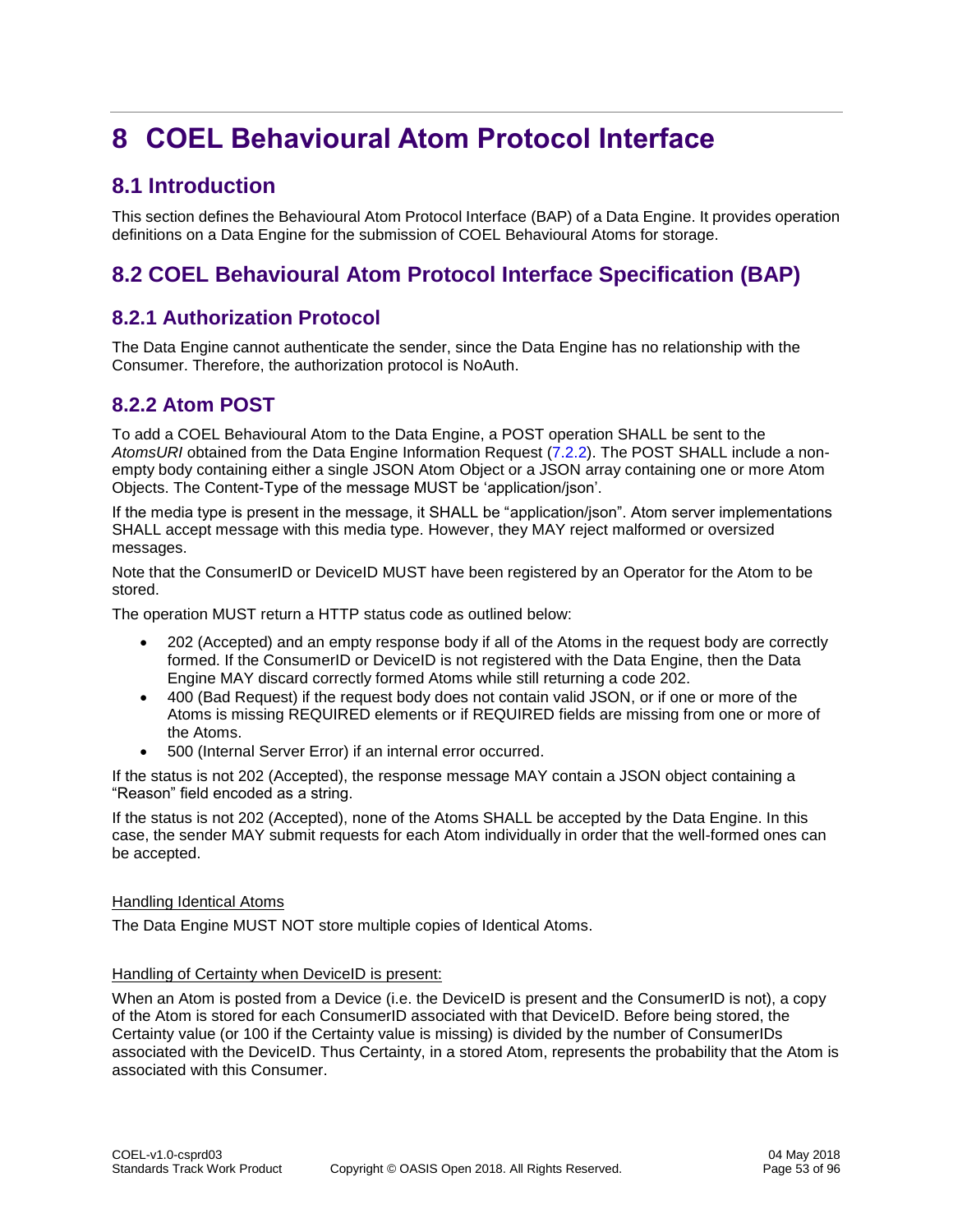| <b>Method</b>          | <b>Request</b><br><b>Body</b>      | <b>Response Status</b> | <b>Response</b><br><b>Content-Type</b> | <b>Response Body</b>           |
|------------------------|------------------------------------|------------------------|----------------------------------------|--------------------------------|
| <b>POST</b>            | <b>JSON</b>                        | 202 (Accepted)         | None                                   | None                           |
| <atomsuri>/</atomsuri> | Atom or<br>array of<br><b>JSON</b> | 400 (Bad Request)      | application/json                       | <b>JSON Object</b><br>(Reason) |
|                        | Atoms                              | 500 (Internal Error)   | application/json                       | <b>JSON Object</b><br>(Reason) |

The content of the request body JSON object is EITHER a single COEL Behavioural Atom OR a JSON array of COEL Behavioural Atoms

Content of the response body JSON object:

| Kev    | $^{\mathsf{T}}$ vpe | <b>Description</b>                                      | <b>Required</b> |
|--------|---------------------|---------------------------------------------------------|-----------------|
| Reason | String              | An OPTIONAL description of why the operation<br>failed. | No              |

# **Example**

Example request message:

```
POST <AtomsURI>/
[{
     "Header": {"Version": [1,0,1,0]},
     "Who": {"ConsumerID": "f7b0ce76-30a8-4544-aa2e-9667f6228ae5"},
     "What": {"Cluster": 4,"Class": 4,"SubClass": 1,"Element": 4},
     "When": {"UTCOffset": -3600,"Accuracy": 0,"Time": 1507864341,"Duration": 
600},
     "Reliability": 70,
    "Where": {"Exactness": 2, "Postcode": "UB4 8FE"},
    "How": {"How": 9, "Reliability": 70},
     "Context": {"Social": 4}
}]
```
Example response message:

HTTP/1.1 202 Accepted

Example request message with an incorrect content type:

```
POST <AtomsURI>/
[{
     "Header": {"Version": [1,0,1,0]},
     "Who": {"ConsumerID": "f7b0ce76-30a8-4544-aa2e-9667f6228ae5"},
 "What": {"Cluster": 4,"Class": 4,"SubClass": 1,"Element": 4},
 "When": {"UTCOffset": -3600,"Accuracy": 0,"Time": 1507864341,"Duration": 
600},
     "Reliability": "Seventy Percent",
     "Where": {"Exactness": 2, "Postcode": "UB4 8FE"},
"How": \{"How": 9\frac{1}{11}, "Reliability": "Seventy Percent"},
 "Context": {"Social": 4}
}]
```
#### Example response message:

HTTP/1.1 400 Bad Request

```
{"Reason": "Incorrect content type"}
```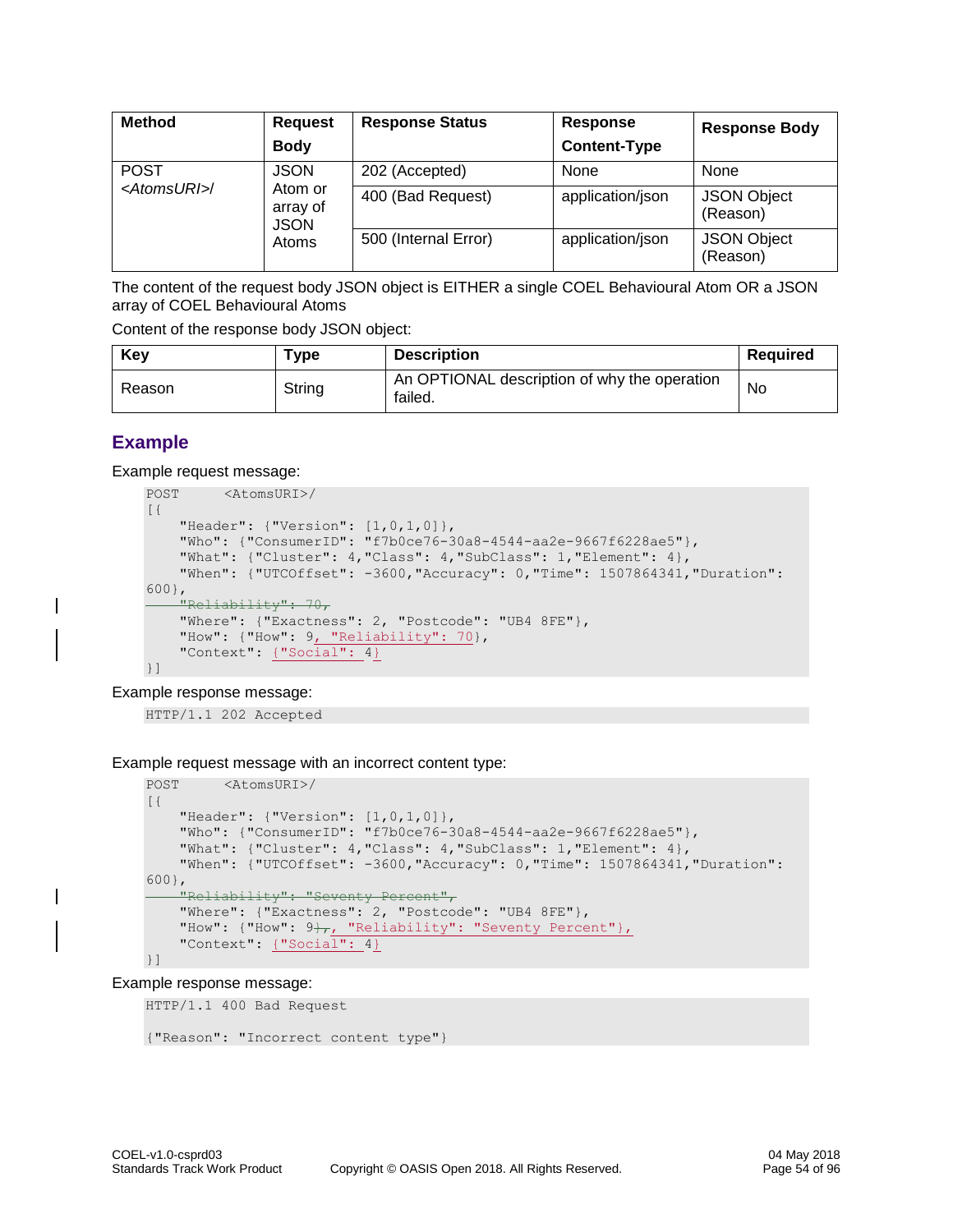# **9 Public Query Interface**

# **9.1 Introduction**

This section defines the Public Query Interface (PQI) of a Data Engine. It provides operations to retrieve the Segment Data stored when a Consumer was initially registered and a general query protocol for retrieving Atoms, including support for aggregation operations (Report Data).

# **9.2 COEL Public Query Interface Specification (PQI)**

# **9.2.1 Authentication and Authorisation**

To access both operations on the Data Engine PQI API, Service Providers MUST use the BasicAuth Protocol.

Separate credentials SHOULD be used to access the Minimal Management Interface [\(section 7\)](#page-37-1) and the Public Query Interface, reducing the likelihood of getting access to both and retrieving Atoms for all of a Service Provider's Consumers.

# **9.2.2 Query Operation**

Initiate the query contained in the body of the request and return the result of the query.

There are three possible responses to a query.

- 1) If successful and the Data Engine choses to return the query result immediately, an HTTP status code of 200 *OK* MUST be returned and the QueryResult element included in the body of the response. If the query includes an Aggregate element, the QueryResult SHALL contain is not present in a Table element, otherwise it SHALL containquery, the result contains an array of objects including a Time and an Atoms element. For aggregate queries, the QueryResult contains an array of objects including a Time and an Aggregates element.
- 2) The Data Engine MAY chose to create a separate resource where the client can obtain the query result, if for example the query response is very large. In this case the Data Engine MUST return an HTTP status code 201 *Created* and set the "Location:" header to the URL where the QueryResult can be obtained with (a possibly paged) GET request. In this case the response MAY include the ResultCreated element. The Response to issuing a GET on the Location field, MUST be one of these three same options (200, 201 or Error). This allows the data engine to further defer the result if necessary by issuing revised Availability times.
- 3) Lastly, if unsuccessful, an HTTP error code SHOULD be returned and a JSON object MAY be returned providing some explanation of the failure.

| <b>Method</b>                              | <b>Request</b>        | <b>Response Status</b> | <b>Response</b>     | <b>Response Body</b>                  |
|--------------------------------------------|-----------------------|------------------------|---------------------|---------------------------------------|
|                                            | <b>Body</b>           |                        | <b>Content-Type</b> |                                       |
| <b>POST</b><br><queryuri>/query</queryuri> | <b>JSON</b><br>Object | 200 (OK)               | application/json    | <b>JSON Object</b><br>(QueryResult)   |
|                                            |                       | 201 (Created)          | application/json    | <b>JSON Object</b><br>(ResultCreated) |
|                                            |                       | Error code             | application/json    | <b>JSON Object</b><br>(Reason)        |

# **9.2.2.1 Request**

The request body is a JSON object containing two REQUIRED elements (ConsumerID and OperatorID) and an additional two OPTIONAL elements (TimeWindow and Query). The following JSON Schema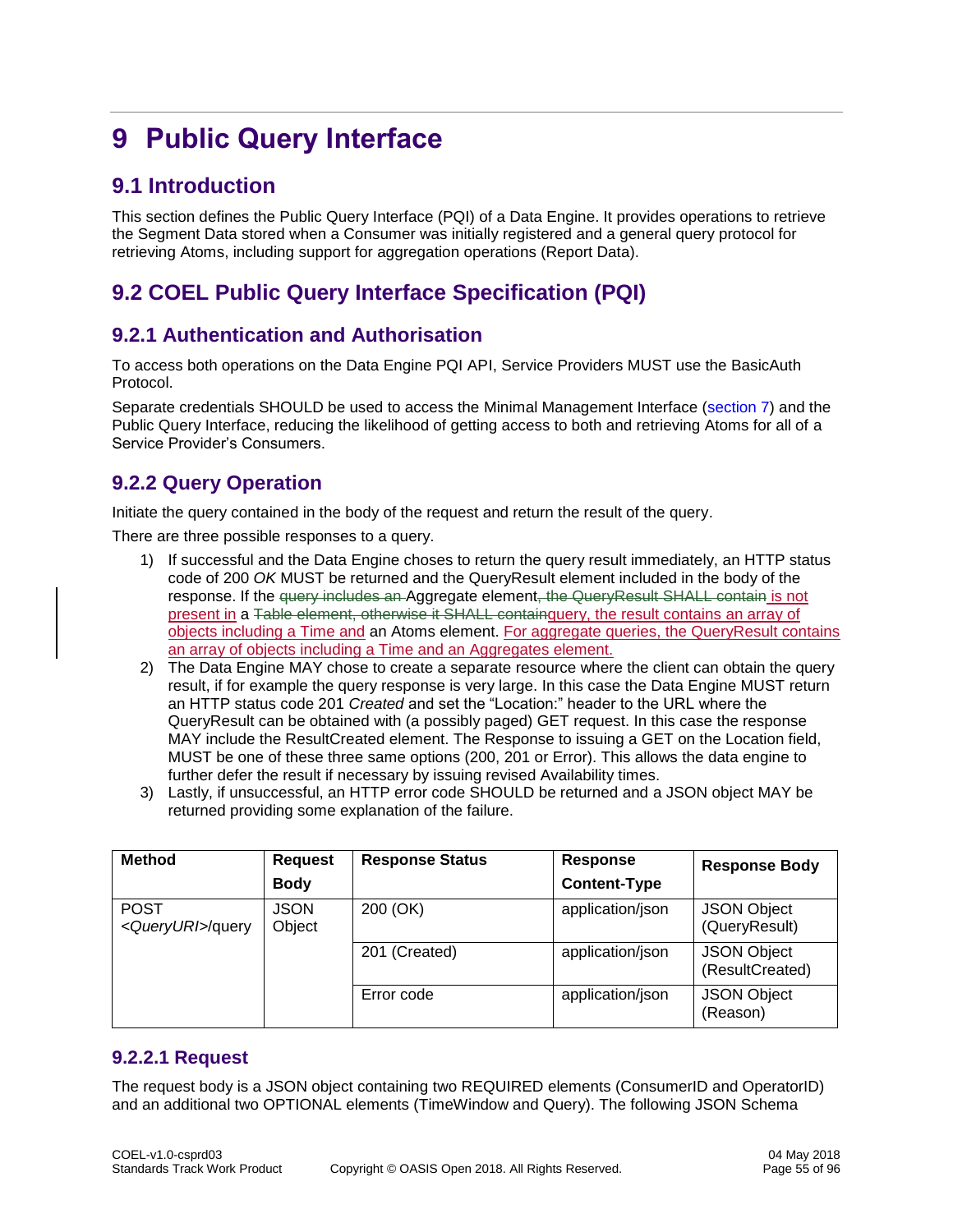defines the structure, spelling and basic type of each element and sub-element. The request body MUST comply with this schema, and with the additional constraints specified in the remainder of this section.

```
{
   "$schema": "http://json-schema.org/draft-04/schema#",
   "description": "COEL Query Request",
  "type": "object",
   "required": ["ConsumerID", "OperatorID"], 
   "additionalProperties":false,
   "properties":{
  "additionalPro
 "ConsumerID" : {"type": "string"},
 "OperatorID" : {"type": "string"}, 
 "TimeWindow" : {
        "type": "object",
         "additionalProperties":false,
         "properties":{
             "StartTime":{"type":"integer"},
             "EndTime": {"type":"integer"},
             "BlockBy": {"type":"integer"}}},
     "Query" : {
         "type": "object",
         "additionalProperties":false,
         "properties":{
             "Filter":{"type":"object",
                 "required": ["ColName", "Comparator", "Value"],
                "additionalProperties": false,
                 "properties": {
                     "ColName": {"type":"string"},
                    "Comparator": { "type": "string" },
                    "Value": {"type":"string"}}},
             "AND":{"type":"array"}, 
             "OR": {"type":"array"}, 
             "NOT":{"type":"object"}, 
             "Aggregate":{
                 "type": "object",
                 "additionalProperties":false,
                 "properties":{
                    "Columns": \frac{1}{1}"type":"array", {
                        "type":"array", 
                        "items": {
                           "type": "object",
                           "additionalProperties":false,
                          "required": ["ColName", "Aggregator"],
                          "properties":{
                          "ColName": {"type":"string"}, 
                          "Aggregator": {"type":"string"}}}}}}}}}}}}}
                    "GroupBy": {"type":"array"}}}}
+
```
### **Constraints:**

- 1. ConsumerID and the OperatorID are REQUIRED.
- 2. If the Consumer is NOT for that Operator then no data is returned.
- 3. The Query element contains no more than one Filter, AND, OR, or NOT element
- 4. An AND element contains an array of Filter, AND, OR, or NOT elements
- 5. An OR element contains an array of Filter, AND, OR, or NOT elements
- 6. A NOT element contains a exactly one Filter, AND, OR, or NOT element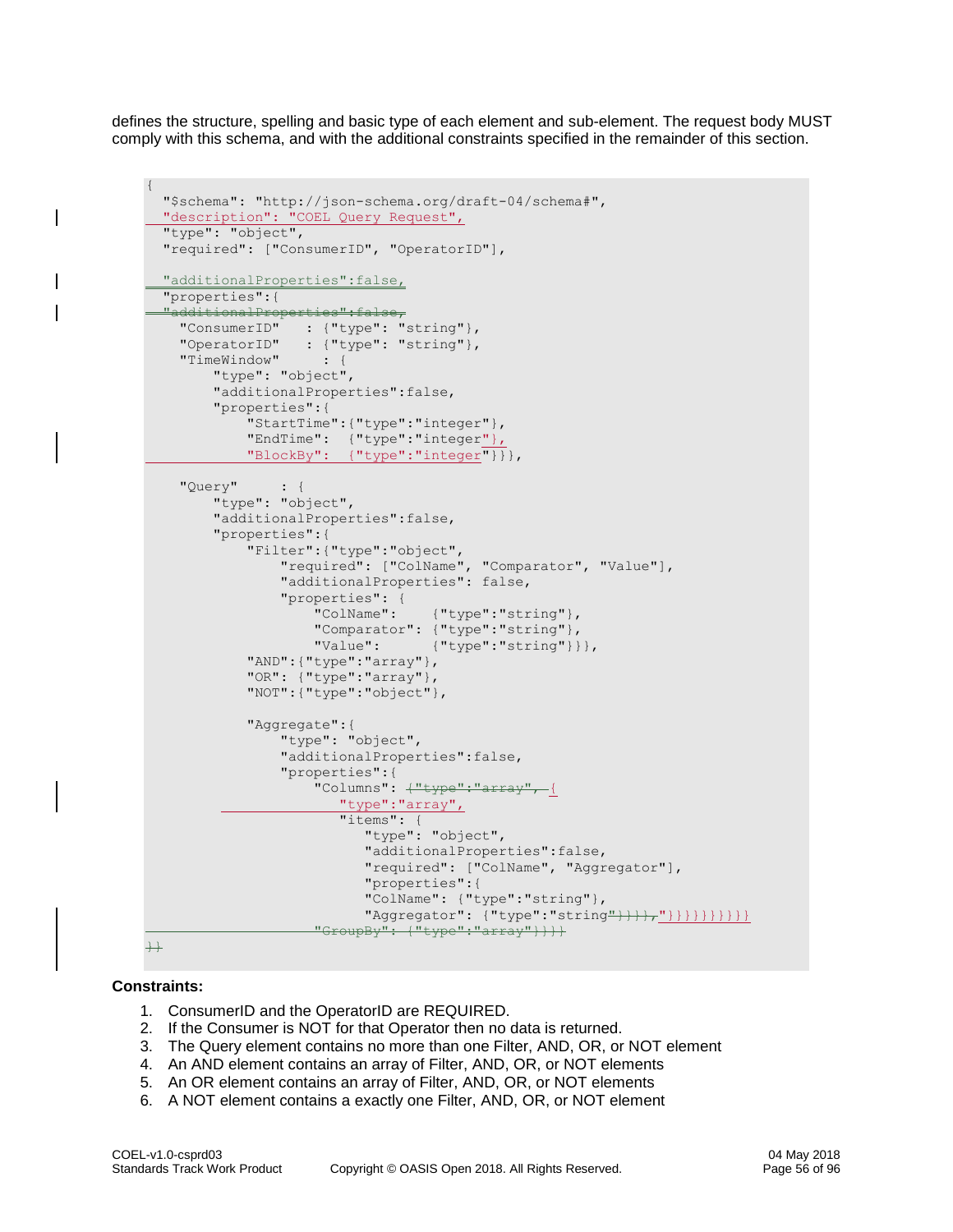Element Descriptions:

| <b>Key</b>                      |                  | <b>Type</b>        | <b>Description</b>                                                                                                                                                                                                                                                                     | <b>Required</b>                                       |
|---------------------------------|------------------|--------------------|----------------------------------------------------------------------------------------------------------------------------------------------------------------------------------------------------------------------------------------------------------------------------------------|-------------------------------------------------------|
|                                 | ConsumerID       | String             | A Pseudonymous Key representing the requesting<br>Consumer who is the subject of the query.                                                                                                                                                                                            | Yes                                                   |
| OperatorID                      |                  | String             | A Pseudonymous Key representing the<br>Consumer's Operator.                                                                                                                                                                                                                            | Yes                                                   |
| <b>TimeWindow</b>               |                  | Object             | Indicates start and end time for Atom selection.                                                                                                                                                                                                                                       | <b>No</b>                                             |
|                                 | <b>StartTime</b> | Number             | Start of time interval to be included in the query.<br>Time in seconds since 1/1/1970 UTC. If absent,<br>1/1/1970 is assumed. Where in the response,<br>Atoms SHALL be included if their time stamp is<br>between the StartTime and the EndTime.                                       | <b>NeRequir</b><br>ed if<br><b>BlockBy</b><br>present |
|                                 | EndTime          | Number             | End of time interval to be included in the query.<br>Time in seconds since 1/1/1970 UTC. If absent,<br>infinity is assumed. Where in the response, Atoms<br>SHALL be included if their time stamp is between<br>the StartTime and the EndTime.                                         | <b>NeRequir</b><br>ed if<br><b>BlockBy</b><br>present |
| <b>BlockBy</b><br><b>Number</b> |                  |                    | The size of blocks in seconds. MUST be >0.<br>Where in the response, each block SHALL<br>contain atoms, or aggregates based on atoms,<br>with When/Time field greater than or equal to the<br>StartTime plus N times BlockBy and less than the<br>StartTime plus (N + 1) time BlockBy. | $\underline{\mathsf{No}}$                             |
| Query                           |                  | Object             | The element describing the overall structure of the<br>query.                                                                                                                                                                                                                          | No                                                    |
| Filter                          |                  | Object             | The element describing which Atoms to use in the<br>query.                                                                                                                                                                                                                             | No                                                    |
|                                 | ColName          | String             | Column name.                                                                                                                                                                                                                                                                           | No                                                    |
|                                 | Comparator       | String             | One of "=", ">", ">=", "<", "<=", "!=".                                                                                                                                                                                                                                                | No                                                    |
|                                 | Value            | String             | Comparison value.                                                                                                                                                                                                                                                                      | No                                                    |
|                                 | Aggregate        | Object             | The element describing how to aggregate values<br>selected in the query.                                                                                                                                                                                                               | No                                                    |
|                                 | Columns          | Array of<br>Object | An array indicating which columns to aggregate<br>and how to aggregate them.                                                                                                                                                                                                           | No                                                    |
|                                 | Aggregator       | String             | One of AVG, SUM, COUNT, MIN, MAX, STDDEV.                                                                                                                                                                                                                                              | No                                                    |
|                                 | ColName          | String             | Column name.                                                                                                                                                                                                                                                                           | No                                                    |
|                                 | GroupBy          | Array of<br>String | One or more Column Names to group by. Each<br>unique combination of the values included in the<br>GroupBy element SHALL result in a separate row<br>in the Table element.                                                                                                              | <b>No</b>                                             |

# **9.2.2.2 Response (200)**

Content of the response body JSON object when a 200 (OK) status code is returned is either:

1) An an array of Atoms; or

A a table of data (resulting from an aggregate query).

If the aggregate element is not present in a query, the result contains an array of objects including a Time and an Atoms element. For aggregate queries, the QueryResult contains an array of objects including a Time and an Aggregates element.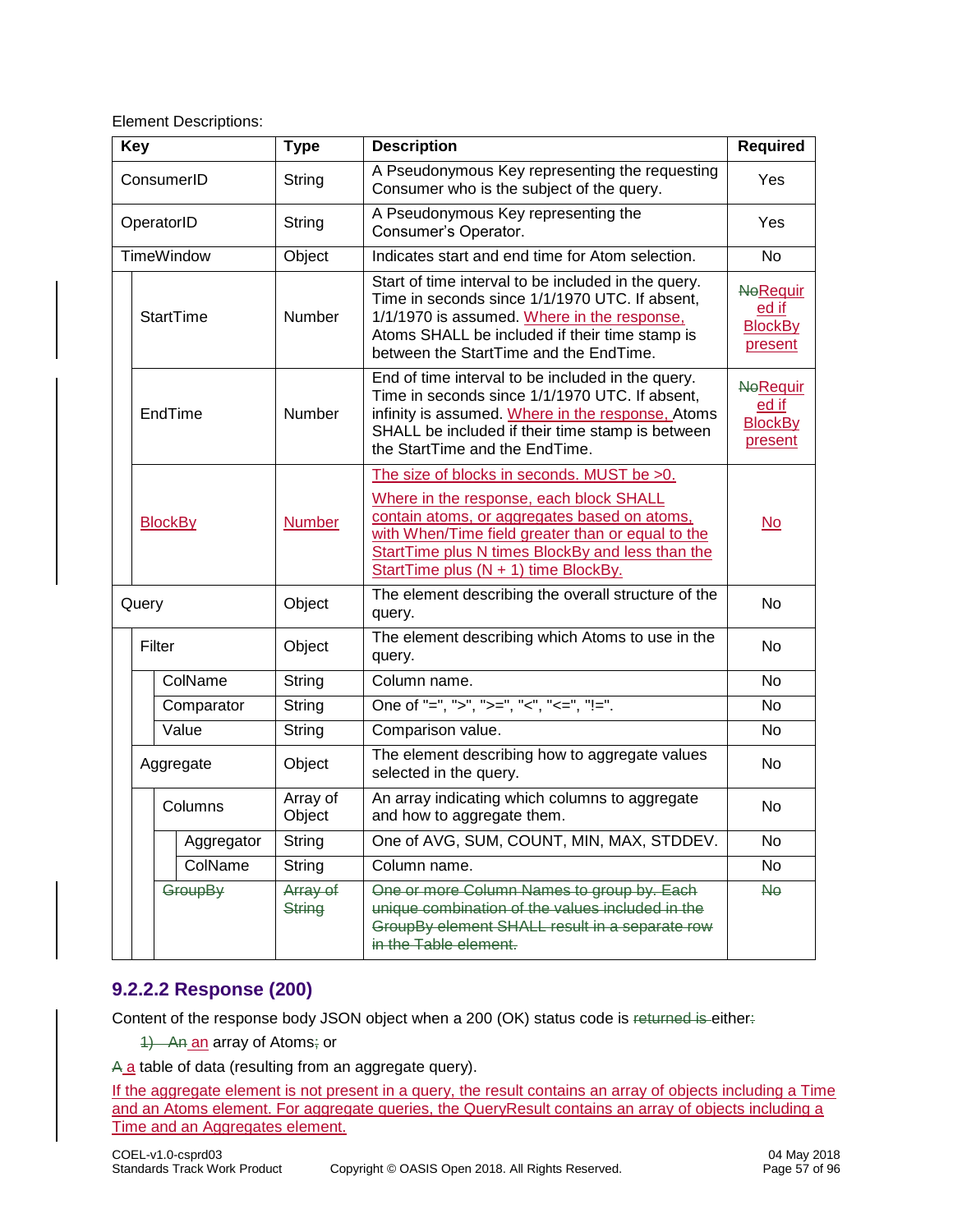Note:

• Atoms MAY be returned either in the version in which they were originally stored or in the currently supported version.

The following JSON Schema defines the structure, spelling and basic type of each element and subelement. The response body MUST comply with this schema, and with the additional constraints specified in the remainder of this section.



| Key                    | <b>Type</b>                         | <b>Description</b>                                                                                                                                                                                                                                                                                                  | <b>Required</b>                                                               |
|------------------------|-------------------------------------|---------------------------------------------------------------------------------------------------------------------------------------------------------------------------------------------------------------------------------------------------------------------------------------------------------------------|-------------------------------------------------------------------------------|
| QueryResult            | <b>Array of</b><br>Object           | If the aggregate element is not present in a<br>query, the result contains a singlean array<br>of objects including a Time and an Atoms<br>element. For aggregates and<br>groupedaggregate queries, the<br>QueryResult contains a single Tablean<br>array of objects including a Time and an<br>Aggregates element. | <b>NeYes</b>                                                                  |
| AtomsTime              | Array of<br><b>ObjectN</b><br>umber | Array of Atoms as described in section 5.2.<br>If a projection is specified only requested<br>fields of the matching Time in seconds<br>since 1/1/1970 UTC of the start of the time<br>block. Atoms are included.                                                                                                   | <b>NeRequir</b><br><u>ed if</u><br><b>Query</b><br>contains<br><b>BlockBy</b> |
| Atoms <del>Table</del> | Array of<br>Object                  | Array of Rows. Atoms as described in<br>section 5.2.                                                                                                                                                                                                                                                                | <b>NeRequir</b><br>ed if<br>Aggregat<br>es is not<br>present                  |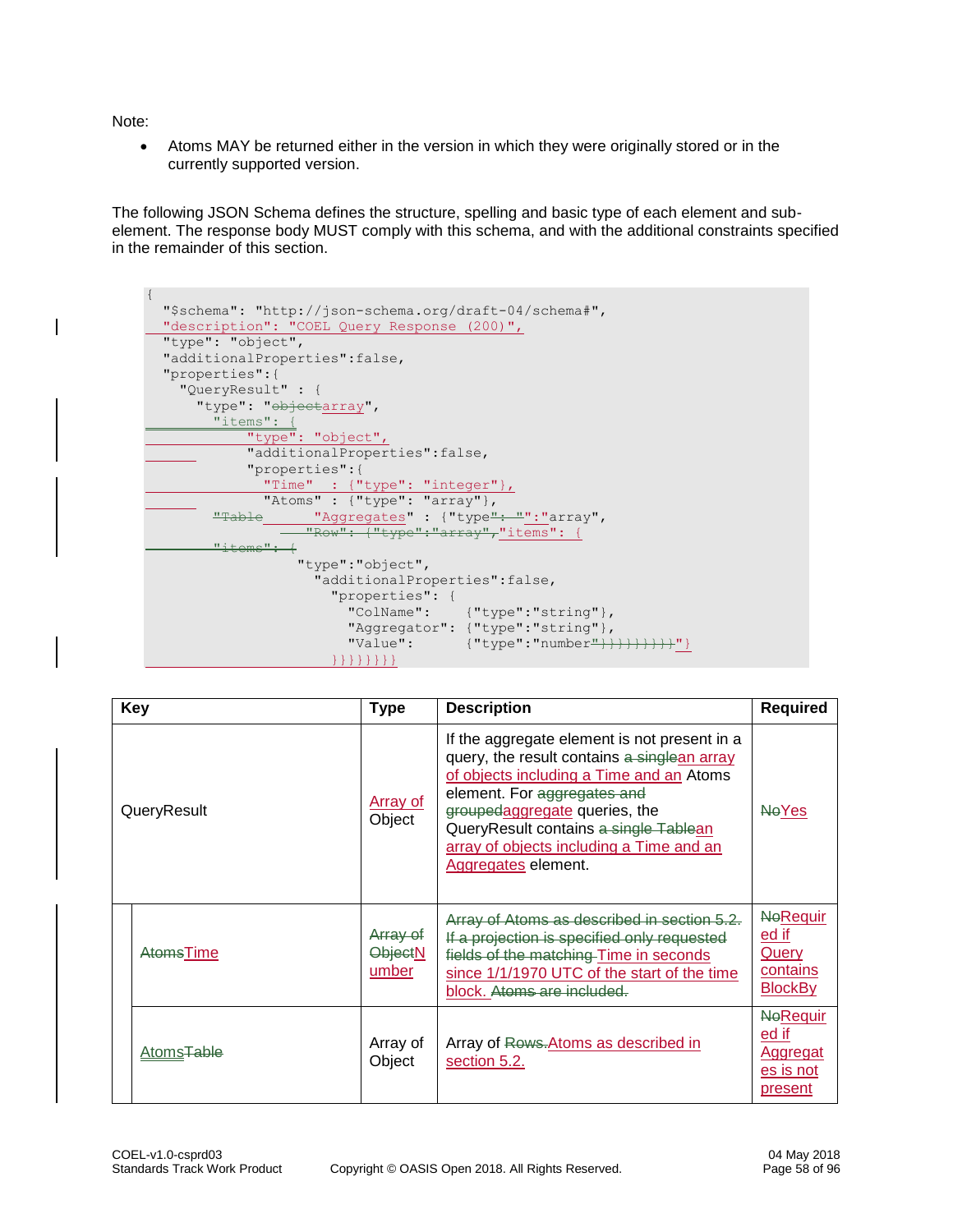| Aggregates | <b>Row</b>     | Array of<br>Object | Each element in the array represents a cell<br>of the result-table, including a-ColName,<br>Value, and (if appropriate) Aggregator<br>property | <b>NeRequir</b><br><u>ed if</u><br>Atoms is<br><u>not</u><br>present |
|------------|----------------|--------------------|------------------------------------------------------------------------------------------------------------------------------------------------|----------------------------------------------------------------------|
|            | ColName        | String             | The column name used in the query.                                                                                                             | <b>NeRequir</b><br>ed if<br><b>Aggregat</b><br>es is<br>present.     |
|            | Aggregat<br>or | String             | The aggregation function used in the<br>query.                                                                                                 | <b>No</b>                                                            |
|            | Value          | Number             | The resulting value.                                                                                                                           | <b>No</b>                                                            |

# **9.2.2.3 Response (201)**

Content of the response body JSON object when a 201 (Created) status code is returned MUST conform to the following schema:

```
{ "$schema": "http://json-schema.org/draft-04/schema#",
  "description": "COEL Query Response (201)",
  "type": "object",
   "additionalProperties":false,
  "properties":{
    "ResultCreated" : {
      "type": "object",
      "additionalProperties":false,
      "properties":{
        "Size" : {"type": "integer"},
 "Location" : {"type": "string"},
 "AvailableFrom" : {"type": "integer"},
 "AvailableUntil" : {"type": "integer"}}}}}
```
Example:

```
ated<mark>": {</mark><br>"ize": 1000
<mark>"Size":</mark><br>"Lecati
"Location": "http://...",
"AvailableFrom": 1234,
"AvailableUntil": 2345}}
```

|                      | <b>Key</b>    | Type          | <b>Description</b>                                                                                                                                | <b>Required</b> |
|----------------------|---------------|---------------|---------------------------------------------------------------------------------------------------------------------------------------------------|-----------------|
| <b>ResultCreated</b> |               | Object        | This element describes the query result's size,<br>availability and location. The fields are Size,<br>Location, AvailableFrom and AvailableUntil. | No.             |
|                      | Size          | <b>Number</b> | The expected size in bytes of the QueryResult<br>object as an integer.                                                                            | <b>No</b>       |
|                      | Location      | String        | The location (MUST be the same as in the<br>Location: header) where the QueryResult can be<br>obtained.                                           | No.             |
|                      | AvailableFrom | Number        | Time from which the QueryResult can be<br>obtained, presented in integer seconds since<br>1970/01/01 00:00Z (Unix time stamp in UTC).             | No.             |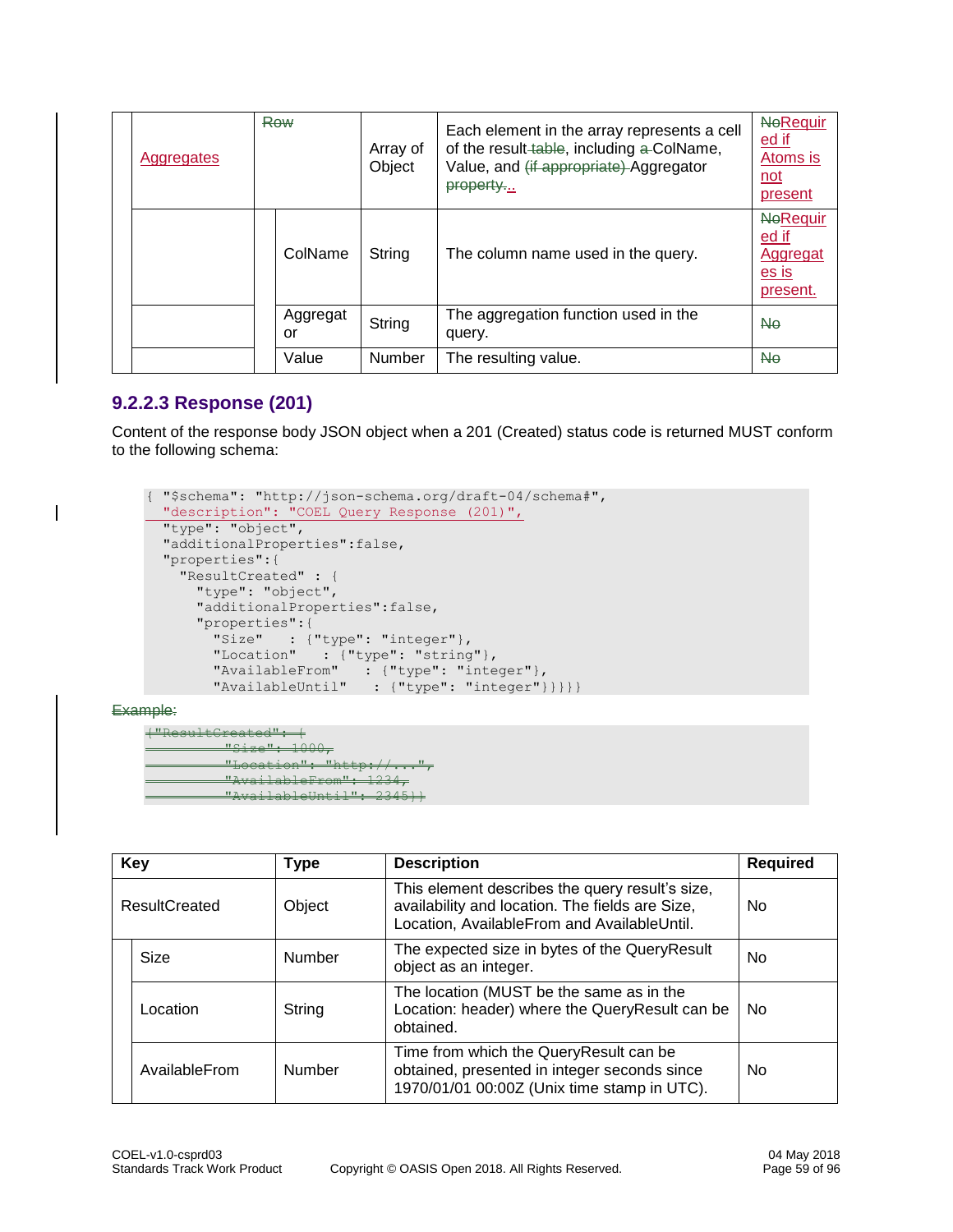# **Example**

{"ResultCreated": { "Size": 1000, "Location": "http://...", "AvailableFrom": 1234, "AvailableUntil": 2345}}

# **9.2.2.4 Response (Error)**

Content of the response body JSON object in the case of an error:

### **Example**

{"Reason": "Wrong Operator for this Consumer"}

| Key    | ™уре   | <b>Description</b>                                    | Reauired |
|--------|--------|-------------------------------------------------------|----------|
| Reason | String | An OPTIONAL description of why the request<br>failed. | No       |

# **Example**

{"Reason": "Wrong Operator for this Consumer"}

# **9.2.2.5 Column Names**

The following table contains the column names to be used in queries. These correspond to the field values of the Atoms posted to the Data Engine.

| <b>Name</b>            | Data Type                        |
|------------------------|----------------------------------|
| <b>HEADER VERSION</b>  | [Number, Number, Number, Number] |
| <b>WHEN UTCOFFSET</b>  | Number                           |
| WHEN_ACCURACY          | Number                           |
| <b>WHEN_DURATION</b>   | Number                           |
| <b>WHAT CLUSTER</b>    | Number                           |
| <b>WHAT CLASS</b>      | Number                           |
| <b>WHAT SUBCLASS</b>   | Number                           |
| <b>WHAT ELEMENT</b>    | Number                           |
| HOW HOW                | Number                           |
| <b>HOW CERTAINTY</b>   | <b>Number</b>                    |
| <b>HOW RELIABILITY</b> | Number                           |
| CONTEXT_SOCIAL         | Number                           |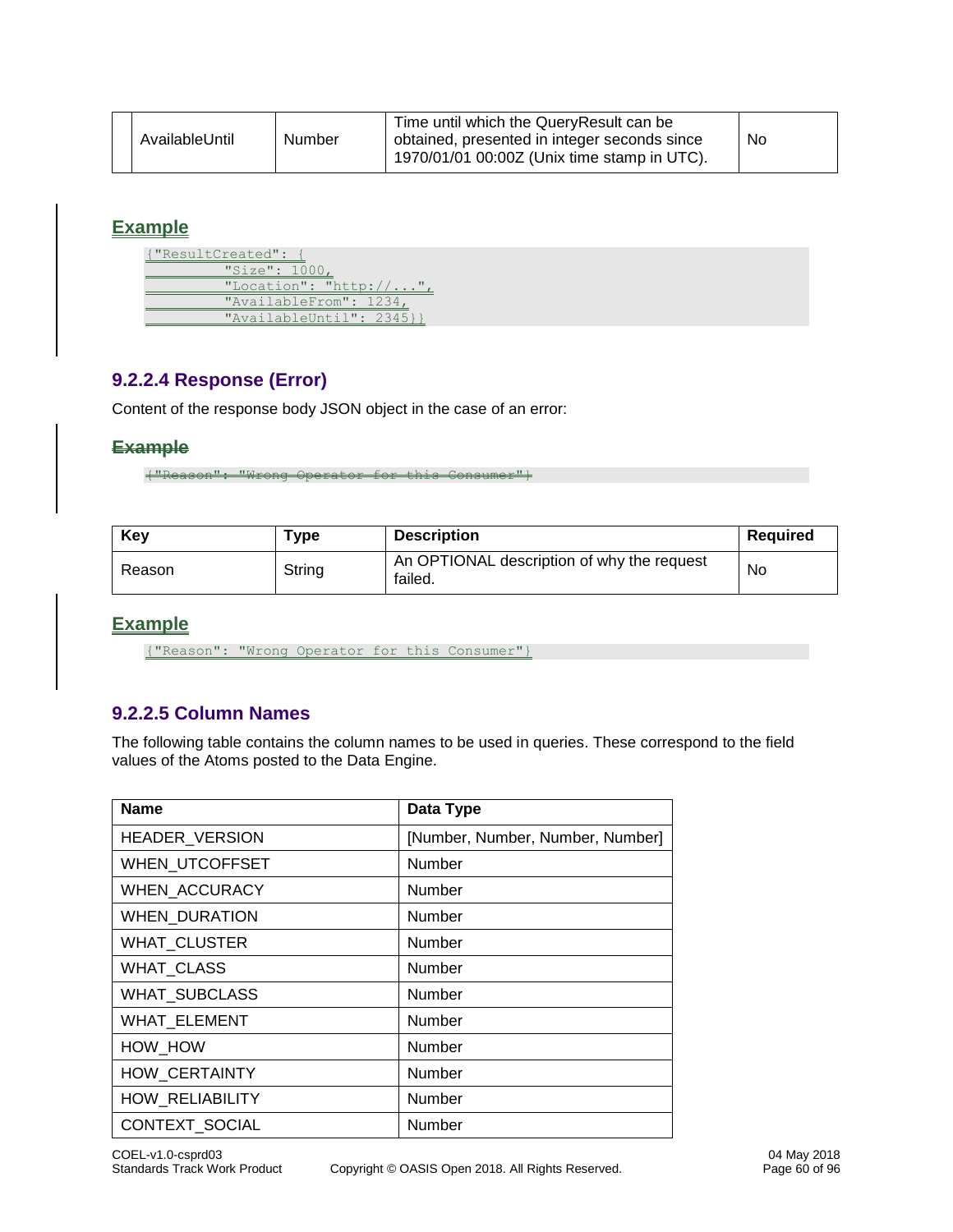| CONTEXT_WEATHER           | Number |
|---------------------------|--------|
| CONTEXT_CONTEXTTAG        | Number |
| CONTEXT_CONTEXTVALUE      | Number |
| <b>WHERE EXACTNESS</b>    | Number |
| <b>WHERE LATITUDE</b>     | Number |
| <b>WHERE LONGITUDE</b>    | Number |
| WHERE W3W                 | String |
| <b>WHERE PLACE</b>        | Number |
| WHERE_POSTCODE            | String |
| CONSENT_JURISDICTION      | String |
| CONSENT_DATE              | Number |
| CONSENT RETENTIONPERIOD   | Number |
| <b>CONSENT PURPOSE</b>    | Number |
| CONSENT_POLICYURL         | String |
| CONSENT_RECORDID          | String |
| CONSENT_RECORDSERVICE     | String |
| <b>EXTENSION INTTAG</b>   | Number |
| EXTENSION_INTVALUE        | Number |
| EXTENSION_FLTTAG          | Number |
| <b>EXTENSION FLTVALUE</b> | Number |
| EXTENSION_STRTAG          | Number |
| <b>EXTENSION STRVALUE</b> | String |

Note that inclusion of HEADER\_VERSION in a query filter clause affects the selection of data but does not affect the version of any Atoms returned by the query. The version of the result MAY be that of the current version supported by the Data Engine or that of the Atoms as originally stored. Except for WHERE\_LATITUDE, WHERE\_LONGITUDE, and EXTENSION\_FLTVALUE, which MAY be decimals, all Number values are assumed to be integers.

# **Examples**

Example request Query for an Atoms query.

```
POST query
{"ConsumerID" : "ed58fc40-a866-11e4-bcd8-0800200c9a66",
 "TimewindowOperatorID" : "ed58fc40-a866-11e4-bcd8-080090122fee",
 "TimeWindow" : {
 "StartTime" : 1415145600,
     "EndTime" : 14152320001445232000
  }
}
```
Corresponding response message:

HTTP 1.1 200 OK

```
{"QueryResult": {[
```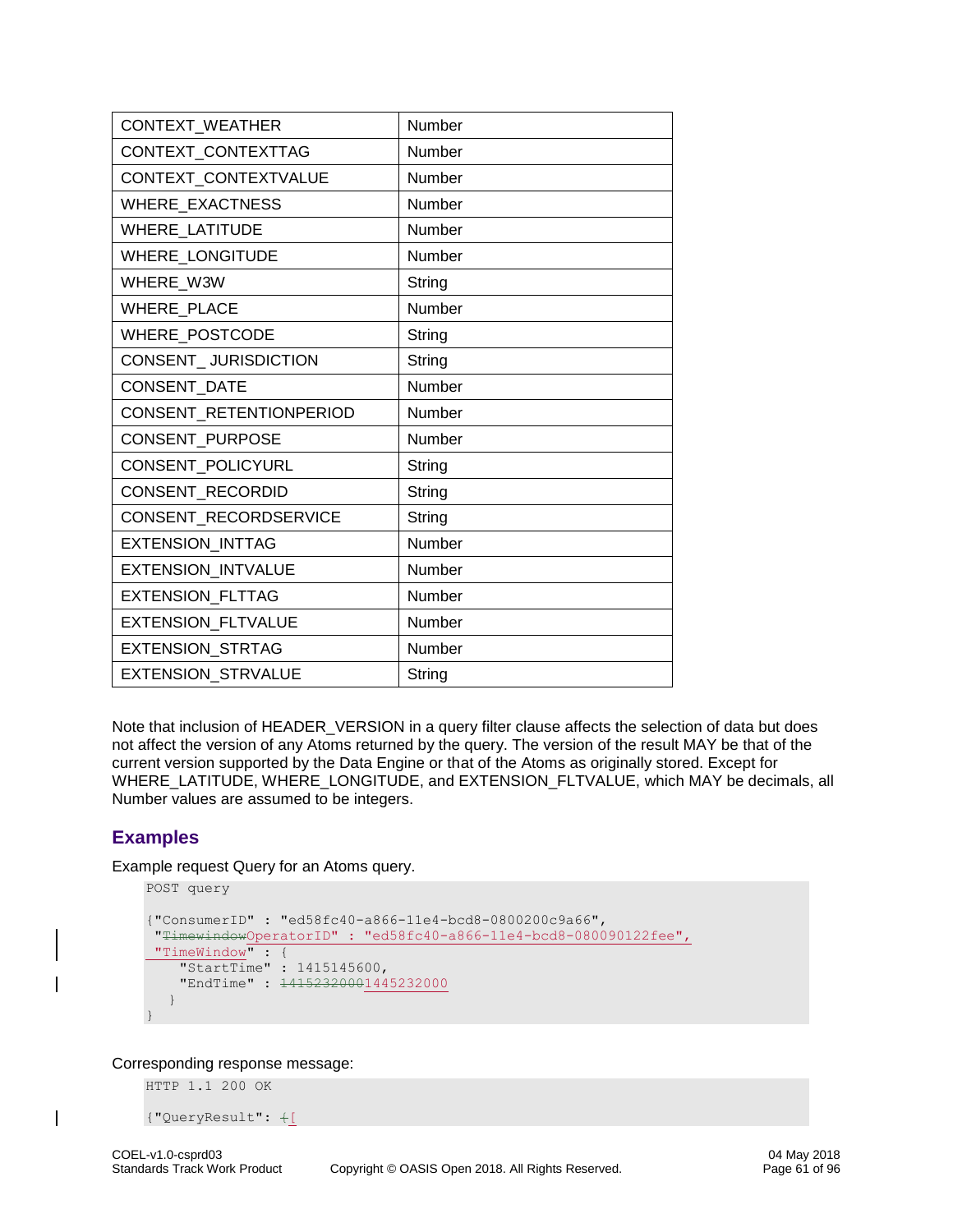```
 {"Time" : 1415145600,
\overline{\phantom{a}} "Atoms": \overline{\phantom{a}} [{"Header":{ "Version":[1,0,1,0]},
    "Who":{ "ConsumerID": "5a702670-ff63-4d1d-ba9d-077dd345ab62"},
    "What":{ "Cluster":22, "Class":1, "SubClass":1, "Element":2},
       "When":{ "Time":1433397180, "Duration":3903}},
      {"Header":{ "Version":[1,0,1,0]},
    "Who":{ "ConsumerID": "5a702670-ff63-4d1d-ba9d-077dd345ab62"},
    "What":{ "Cluster":22, "Class":1, "SubClass":1, "Element":2},
       "When":{ "Time":1433397240, "Duration":2705}}
    ++1}]}]}
```
Example request Query for an aggregate/groupblock-by query.

```
POST query
{"ConsumerID" : "ed58fc40-a866-11e4-bcd8-0800200c9a66",
 "TimewindowOperatorID" : "ed58fc40-a866-11e4-bcd8-080090122fee",
 "TimeWindow" : {
 "StartTime" : 1415145600,
 "EndTime" : 1415232000,
   }
    "BlockBy" : 10000
 },
 "Query": {
     "Aggregate": { 
         "Columns": [
              {"ColName": "WHEN_DURATION", 
             "Aggregator": "SUM"},
              {"ColName": "HOW_RELIABILITY", 
             "Aggregator": "\overline{\text{AVG}}"} ], "}]
        "GroupBy": ["WHAT ELEMENT", "WHAT SUBCLASS"] }
   "Project" : +"Include": ["WHAT CLUSTER", "WHAT CLASS"]
\longrightarrow }
   }
}
```
### Corresponding response message:

```
HTTP 1.1 200 OK
{"QueryResult": {[
    "Table": [ {"Time": 1415145600,
      "Aggregates": 
              [ {"ColName": "WHEN_DURATION", "Aggregator": "SUM","Value": 127.3},
                {\rm (``ColName'': ``How\_RELIABILITY'', ``Aggregator'': ``AVG'', ``Value'': 83}_{7} \}("ColName": "WHAT CLUSTER", "Value": 12},]
("ColName": "WHAT CLASS", "Value": 23},
                {"ColName": "WHAT_ELEMENT", "Value": 2031},
              ("ColName": "WHAT_BBBRBNI", "Value": 2001)
              \frac{1}{\sqrt{2}} {"Time": 1415155600,
     "Aggregates":
             [ {"ColName": "WHEN_DURATION", "Aggregator": "SUM","Value": 993},
             {"ColName": "HOW RELIABILITY", "Aggregator": "AVG", "Value": 12\}{\overline{\phantom{a}} \hspace{0.5cm} \overline{\phantom{a}}}: \hspace{0.2cm} {\overline{\phantom{a}} \hspace{0.5cm} \overline{\phantom{a}}}\hspace{0.2cm} {\overline{\phantom{a}} \hspace{0.5cm} \overline{\phantom{a}}}\hspace{0.2cm} {\overline{\phantom{a}} \hspace{0.5cm} \overline{\phantom{a}}}\hspace{0.2cm} {\overline{\phantom{a}} \hspace{0.5cm} \overline{\phantom{a}}}\hspace{0.2cm} {\overline{\phantom{a}} \hspace{0.5cm} \overline{\phantom{a}}}\hspace{0.2cm} {\overline( COINAMC : "WHAT_CLOUILR", "WAIRC": 12 JT.<br>("ColName": "WHAT CLASS", "Value": 23},
                {"ColName": "WHAT_ELEMENT", "Value": 2037},
                {"ColName": "WHAT_SUBCLASS", "Value": 1334} 
             \perp\begin{array}{c} \begin{array}{c} \begin{array}{c} \end{array} \end{array}\sim \sim \sim \sim \sim \sim \sim
```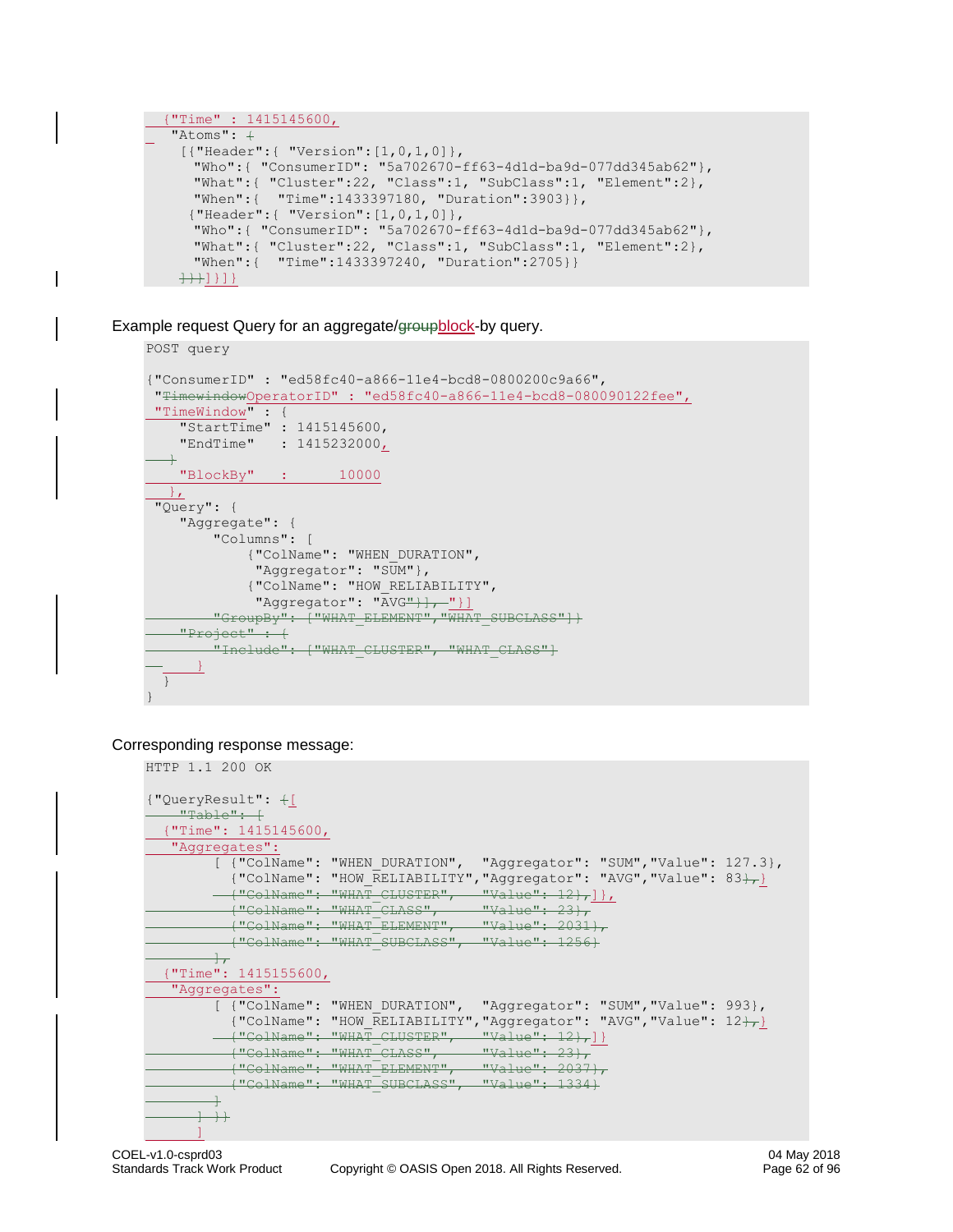# **9.2.3 Segment Data**

}

 $\overline{\phantom{a}}$ 

Request Segment Data for a Consumer.

If successful, an HTTP status code of 200 *OK* MUST be returned along with the Segment Data. If unsuccessful, an HTTP error code SHOULD be returned, in which case a JSON object MAY be returned providing some explanation of the failure.

| <b>Method</b>                                | <b>Request</b>                    | <b>Response Status</b> | Response            | <b>Response Body</b>                |
|----------------------------------------------|-----------------------------------|------------------------|---------------------|-------------------------------------|
|                                              | <b>Body</b>                       |                        | <b>Content-Type</b> |                                     |
| <b>POST</b><br><queryuri>/segment</queryuri> | 200 (OK)<br><b>JSON</b><br>Object |                        | application/json    | <b>JSON Object</b><br>(SegmentData) |
|                                              |                                   | Error code             | application/json    | <b>JSON Object</b><br>(Reason)      |

### Content of the request body JSON object:

| Key        | Type   | <b>Description</b>                                                                                            | <b>Required</b> |
|------------|--------|---------------------------------------------------------------------------------------------------------------|-----------------|
| ConsumerID | String | A Pseudonymous Key representing the<br>requesting Consumer who is the subject of the<br>segment data request. | Yes             |
| OperatorID | String | A Pseudonymous Key representing the<br>Consumer's Operator.                                                   | Yes             |

### Content of the response body JSON object when a 200 (OK) status code is returned:

| Key                     | <b>Type</b>   | <b>Description</b>                                                                                                                                                           | <b>Required</b> |
|-------------------------|---------------|------------------------------------------------------------------------------------------------------------------------------------------------------------------------------|-----------------|
| SegmentData             | Object        | An object containing residential time zone and<br>latitude, gender, and year of birth. The field<br>names are ResidentTimeZone,<br>ResidentLatitude, Gender and YearOfBirth. | No.             |
| <b>ResidentTimeZone</b> | String        | The time zone in which the Consumer generally<br>resides, as a string indicating +/-hh:mm from<br>UTC (e.g "-05:00").                                                        | No.             |
| <b>ResidentLatitude</b> | Number        | The latitude (rounded to an integer) at which the<br>Consumer generally resides.                                                                                             | No.             |
| Gender                  | <b>Number</b> | Integer representing the gender of the<br>Consumer, where:<br>$0 = \text{not known}$ ; $1 = \text{male}$ ; $2 = \text{female}$ ;<br>$9 = not applicable.$                    | <b>No</b>       |
| YearOfBirth             | <b>Number</b> | Year in which the Consumer was born as an<br>integer.                                                                                                                        | No.             |

The Gender parameter SHALL have enumerated fields reserved for compliance with **[ISO/IEC 5218].**

Content of the response body JSON object in the case of an error:

| Key | vpe | <b>Description</b> | u |
|-----|-----|--------------------|---|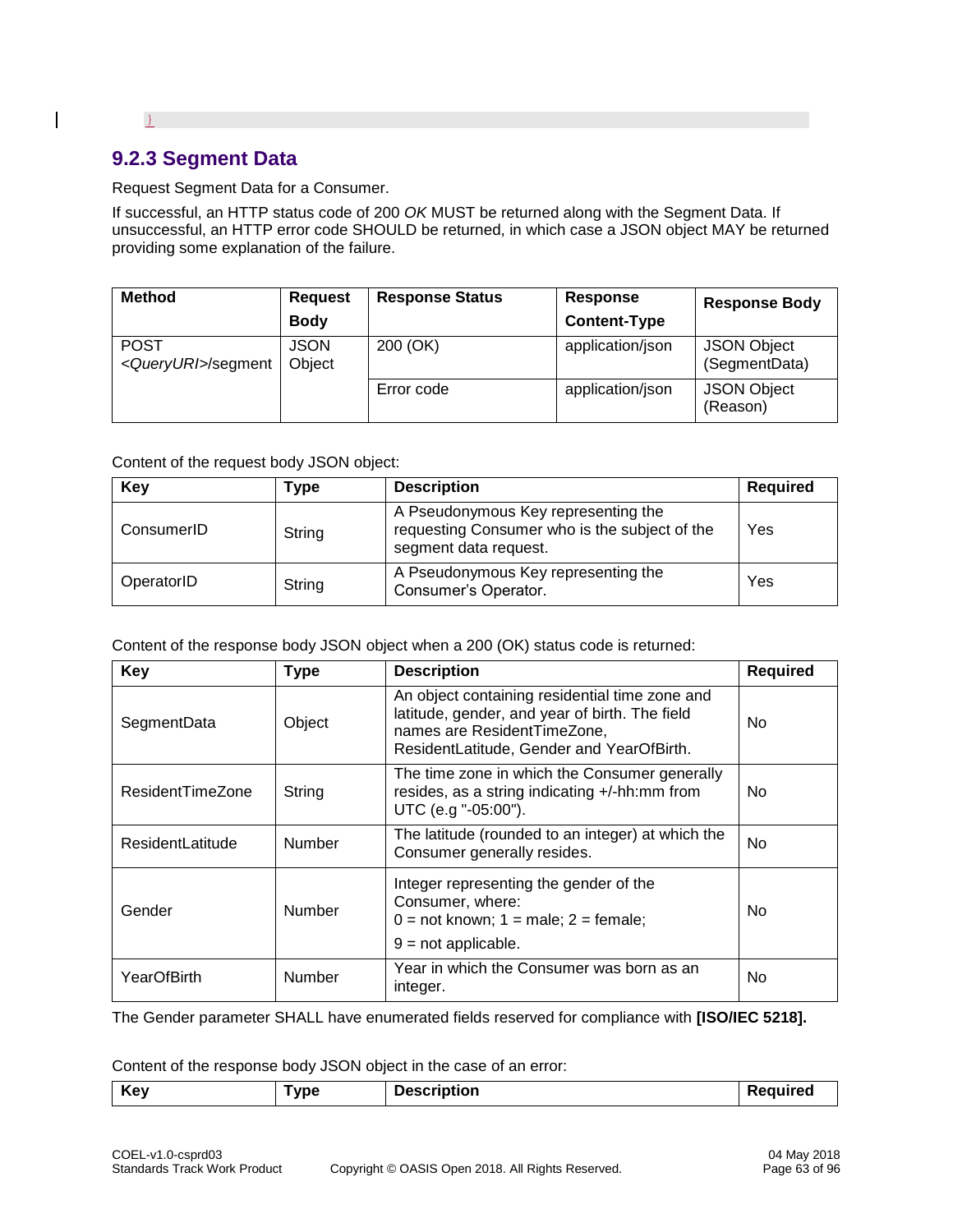| Reason | String | OPTIONAL description of why the request<br>An<br>failed. | No |
|--------|--------|----------------------------------------------------------|----|
|--------|--------|----------------------------------------------------------|----|

# **Example**

}

Example request messages:

```
POST segment
```

```
{"ConsumerID" : "ed58fc40-a866-11e4-bcd8-0800200c9a66",
"OperatorID" : "fd58dc41-a856-31d4-5558-6534237776ac"}
```
### Example response message:

```
HTTP/1.1 200 OK
{"SegmentData":
   {"ResidentTimeZone": "+03:00",
 "ResidentLatitude": 51,
     "Gender": 2,
    "YearOfBirth": 1993
    }
```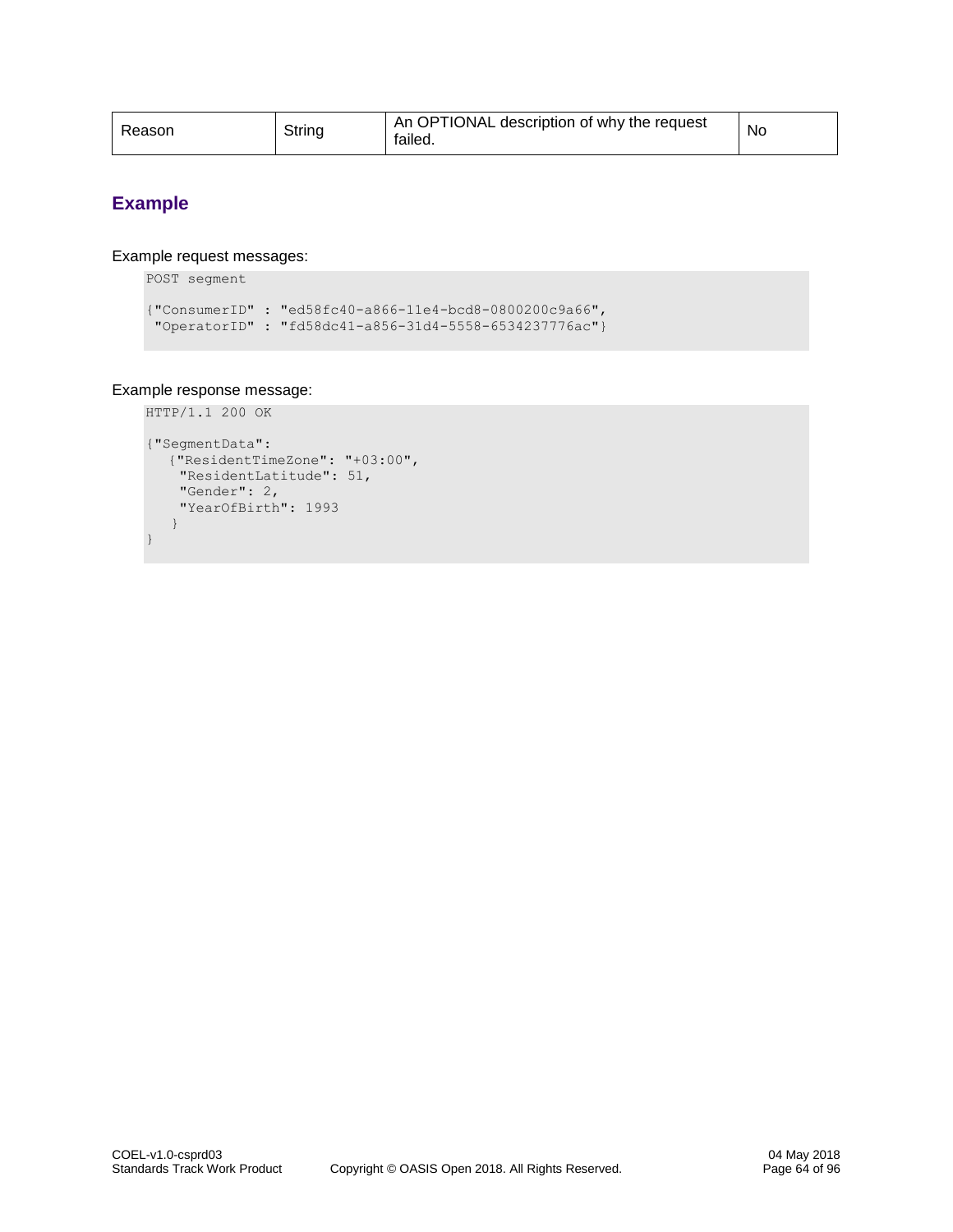# **10Identity Authority Interface**

# **10.1 Introduction**

This section defines how an Identity Authority Interface (IDA) is used to generate and subsequently validate digitally signed unique Pseudonymous Keys.



*Figure 3 : IDA / Data Engine signup sequence*

Figure 3 shows the sequence an Operator follows in signing up a new Consumer: obtain a Pseudonymous Key from IDA and then use it to signup with the Data Engine.

The signature is used so that the Data Engine can be assured that the Pseudonymous Key is genuine. Rather than using asymmetric key-pairs and distributing a public key and signing algorithm, the IDA provides the means for a receiver of a signed Pseudonymous Key to validate its signature.

It is assumed that this transaction is short – Operators only request Pseudonymous Keys when they are needed and register them shortly afterwards (ideally within minutes). The Identity Authority needs to be free to alter the means of signature (if for example it believes the mechanism used internally has been compromised). If this change happens during a transaction then validation SHALL fail. This is an unlikely event, but parties in the transaction need to be able to manage it:

- Data Engines receiving a failed validation code from the IDA pass the failure back to the Operator (see MMI: create new Operator).
- Operators receiving a failed validation code from the Data Engine discard the Pseudonymous Key and request a new one from the IDA.
- If the second attempt also fails, the Operator SHOULD try once more after a short delay (1-2 seconds) before aborting the attempt to register.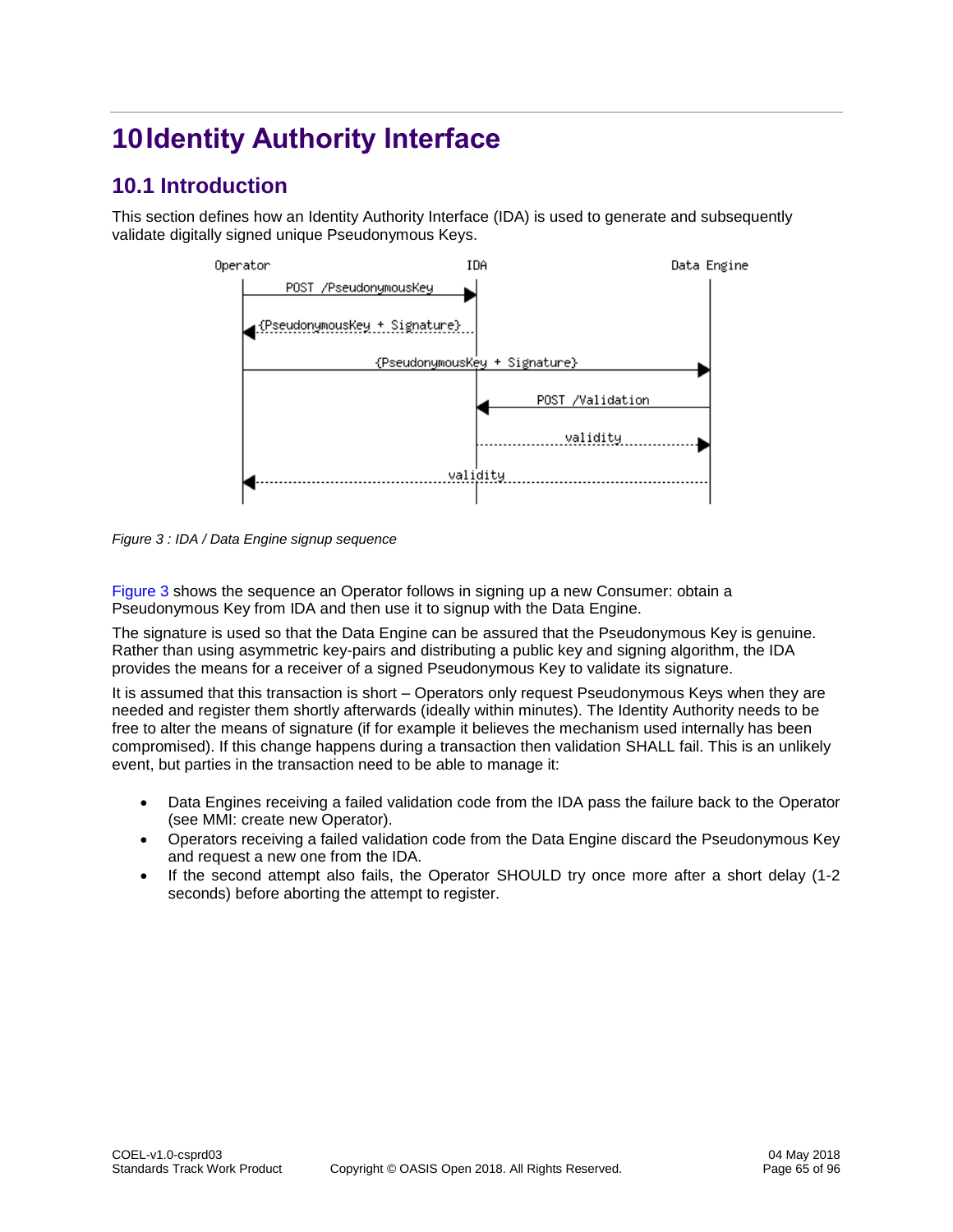

*Figure 4 : Service Provider registering a batch of DeviceIDs*

The IDA also provides a means to generate a batch of up to 1000 Pseudonymous Keys in one request as shown in Figure 4. The batch contains a single signature and the same protocol is followed for validation: The Service Provider passes the batch to the Data Engine which validates the batch with the IDA. It is expected that the Service Provider then provides this batch of IDs to a Hardware Developer to be used in Devices [\(section 7.2.8\)](#page-43-0). Pseudonymous Keys are primarily intended to represent a Consumer in the Architecture. However, Operators and Service Providers also require keys to identify themselves in their machine to machine interactions. IDA generated Pseudonymous Keys can be used for this purpose since they are devoid of DIPI and unique across the Architecture.

The IDA cannot guarantee that a Pseudonymous Key is unique for all time. Although extremely unlikely that duplicate Pseudonymous Keys will be generated, the situation is handled within the Ecosystem. The signup sequence above allows a Data Engine to reject a duplicate identifier and request a new one. If duplicate identifiers are registered in separate Data Engines, this clash will only become evident if the data for one of the Consumers is transferred into the other Data Engine. In this case the clash will be dealt with by the Service Provider as part of the data migration, by allocating a new ConsumerID.

# **10.2 COEL Identity Authority Interface Specification (IDA)**

The Identity Authority (IDA) API provides a means for Operators and/or Service Providers to generate unique Pseudonymous Keys for Consumers or Devices. A Pseudonymous Key is REQUIRED when an Operator or Service Provider registers a Consumer or Device with a Data Engine. Pseudonymous Keys are digitally signed so that Data Engines can validate them to ensure they were generated by the Identity Authority and have not been altered.

# **10.2.1 Authentication and Authorisation**

With the exception of the IDA Information Request, callers MUST use the BasicAuth Protocol for all interactions with the IDA.

The IDA information request requires only the NoAuth Protocol.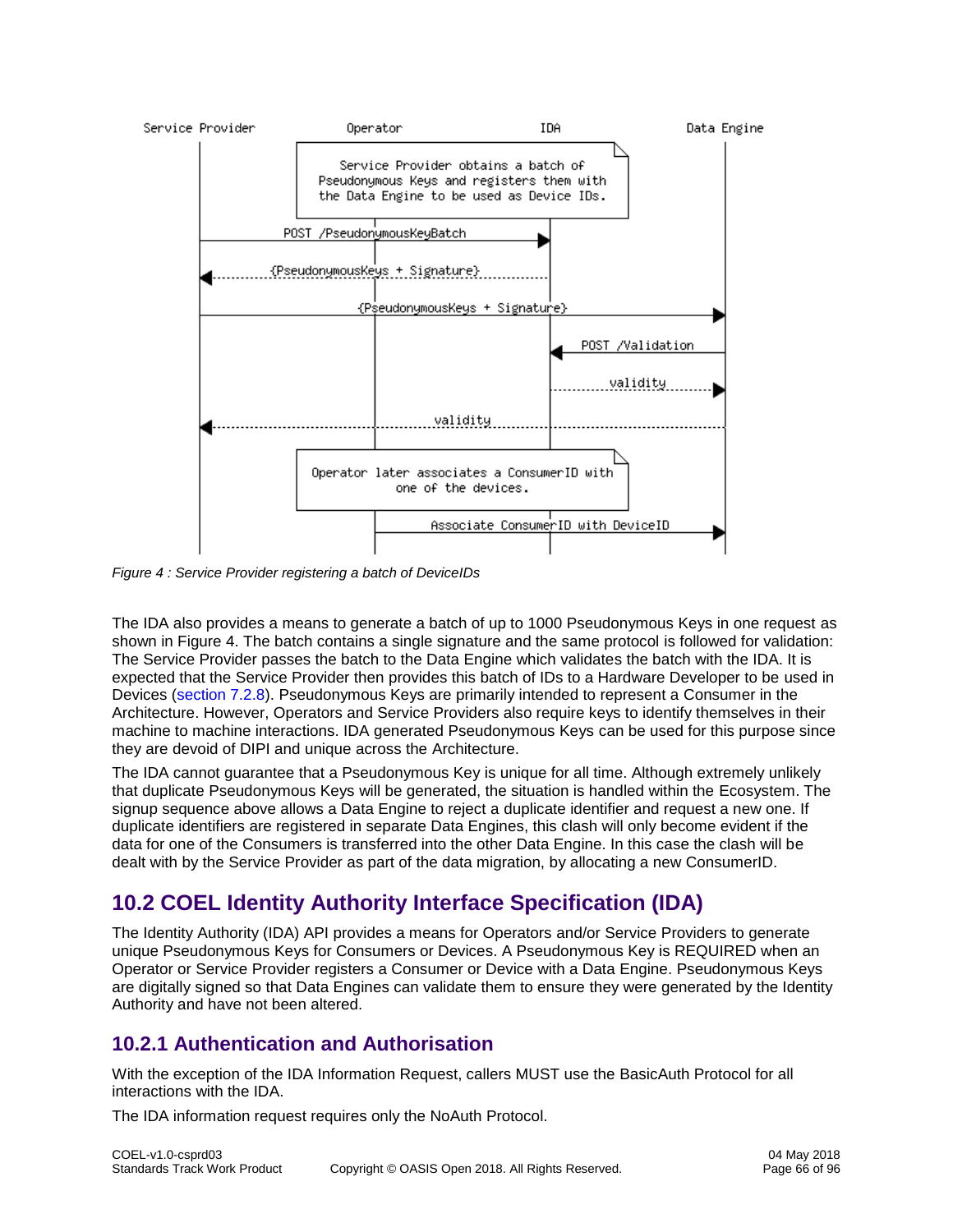Where BasicAuth is being used, each userid MUST be assigned to one of the following two roles in the IDA:

- *Generator:* Allowing the caller to generate Pseudonymous Keys
- *Validator*: Allowing the caller to validate Pseudonymous Keys

If the userid is unknown to the IDA, or the wrong password is supplied a HTTP status code *401 Invalid username or password* SHALL be returned.

If a request is made with a userid that is assigned a role that is not authorized to perform that action then the HTTP status code *403 Unauthorised* SHALL be returned.

An Identity Authority MUST NOT retain any DIPI relating to Consumers or Operators.

# **10.2.2 Information Request**

An Identity Authority SHALL publish its Home URI. Performing a GET on this URI SHALL return general information about the Identity Authority as JSON object.

| <b>Method</b>       | <b>Reguest</b> | <b>Response</b><br><b>Status</b> | <b>Response Content-</b><br>Type | <b>Response Body</b> |
|---------------------|----------------|----------------------------------|----------------------------------|----------------------|
| <b>GET</b><br>/home | None           | 200 (OK)                         | application/json                 | JSON object          |

Content of the returned JSON Object:

| <b>Key</b>                  | <b>Type</b>        | <b>Description</b>                                                                                                            | <b>Required</b> |
|-----------------------------|--------------------|-------------------------------------------------------------------------------------------------------------------------------|-----------------|
| <b>IdentityAuthorityURI</b> | String             | The URI of the Identity Authority service<br>encoded as a string.                                                             | Yes             |
| ServerTime                  | <b>Number</b>      | Current server time in UTC as an integer Unix<br>time stamp.                                                                  | Yes             |
| IdentityAuthorityStatus     | String             | The current status of the Identity Authority<br>service encoded as a string. It MUST be one of<br>"Up", "Down", or "Unknown". | Yes             |
| CoelSpecificationVersion    | Array of<br>Number | The specification version that this IDA complies<br>with (e.g. [1,0]).                                                        | <b>No</b>       |

### **Example**

Example request message:

GET /home

#### Example response message:

```
HTTP/1.1 200 OK
```

```
{"IdentityAuthorityURI": "https://www.ida.com/api", 
"IdentityAuthorityStatus": "Up",
"ServerTime": 1470822001,
"CoelSpecificationVersion": [1,0] }
```
# **10.2.3 PseudonymousKey endpoint**

The IDA SHALL provide a PseudonymousKey end-point which provides the means to generate Pseudonymous Keys for users whose API Credentials have the Generator role.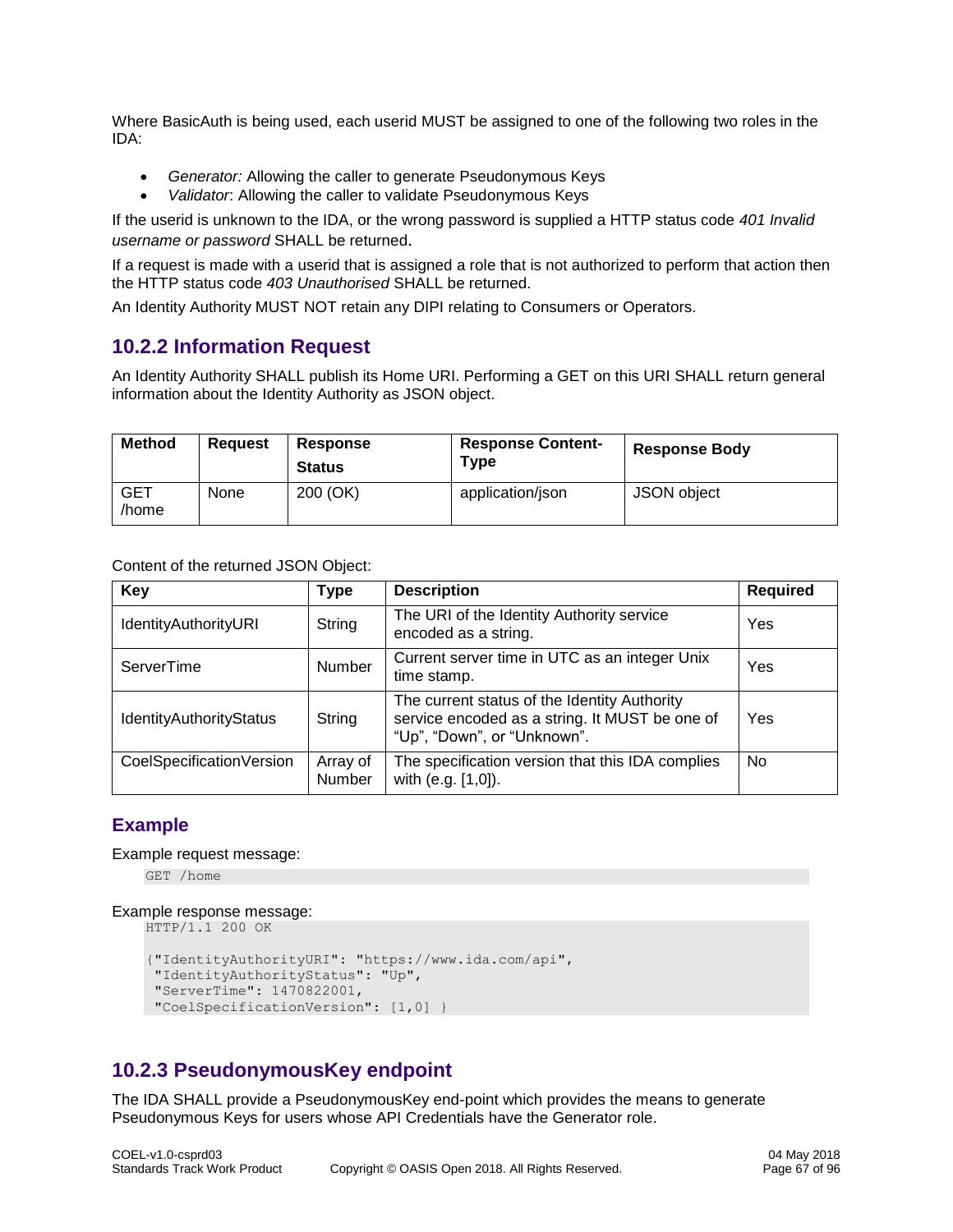The Identity Authority MAY periodically change the mechanism used to sign the response, so the response SHOULD be passed to the Data Engine shortly after generation or validation can fail.

| <b>Method</b>                                                                     | <b>Request</b><br><b>Body</b> | <b>Response Status</b> | Response<br><b>Content-Type</b> | Response<br><b>Body</b> |
|-----------------------------------------------------------------------------------|-------------------------------|------------------------|---------------------------------|-------------------------|
| <b>POST</b><br><identityauthorityuri><br/>/PseudonymousKey</identityauthorityuri> | None                          | 200 (OK)               | application/json                | <b>JSON</b>             |
|                                                                                   |                               | Any other status       | None                            | None                    |

Content of the response body JSON object:

| <b>Name</b>     | Value  | <b>Description</b>                                                                | <b>REQUIRED</b> |
|-----------------|--------|-----------------------------------------------------------------------------------|-----------------|
| PseudonymousKey | String | A Pseudonymous Key generated by the IDA.                                          | Yes             |
| TimeStamp       | String | Time stamp, in DateTime format, indicating<br>when the IDA created this response. | Yes             |
| Signature       | String | Signature proving that the IDA created this<br>response.                          | Yes             |

### **Status:**

200: The operation was successful

401/403: The operation failed due to authentication or authorization failure. The caller SHOULD confirm its credentials and retry.

500: Internal error, the caller SHOULD retry

# **Example**

### Example request message:

```
POST /PseudonymousKey
```
### Example response message

```
HTTP/1.1 200 OK
{
   "PseudonymousKey": "00000000-0000-0000-0000-000000000000",
   "TimeStamp": "2011-02-14T00:00:00",
   "Signature": "SGFDXCTVIVVIFUJUVUYBKYKJHBK=="
}
```
# **10.2.4 PseudonymousKeyBatch endpoint**

The Identity Authority SHALL provide a PseudonymousKeyBatch end-point which provides the means to generate a batch of Pseudonymous Keys in one response packet for users whose API Credentials have the Generator role. The request body SHALL contain one parameter: Size. The response SHALL contain three parameters: An array of Pseudonymous Keys; the time stamp at which the response was generated; and a signature that can be used for validation. The IDA SHALL be capable of generating batches of up to 1000 Pseudonymous Keys in each request.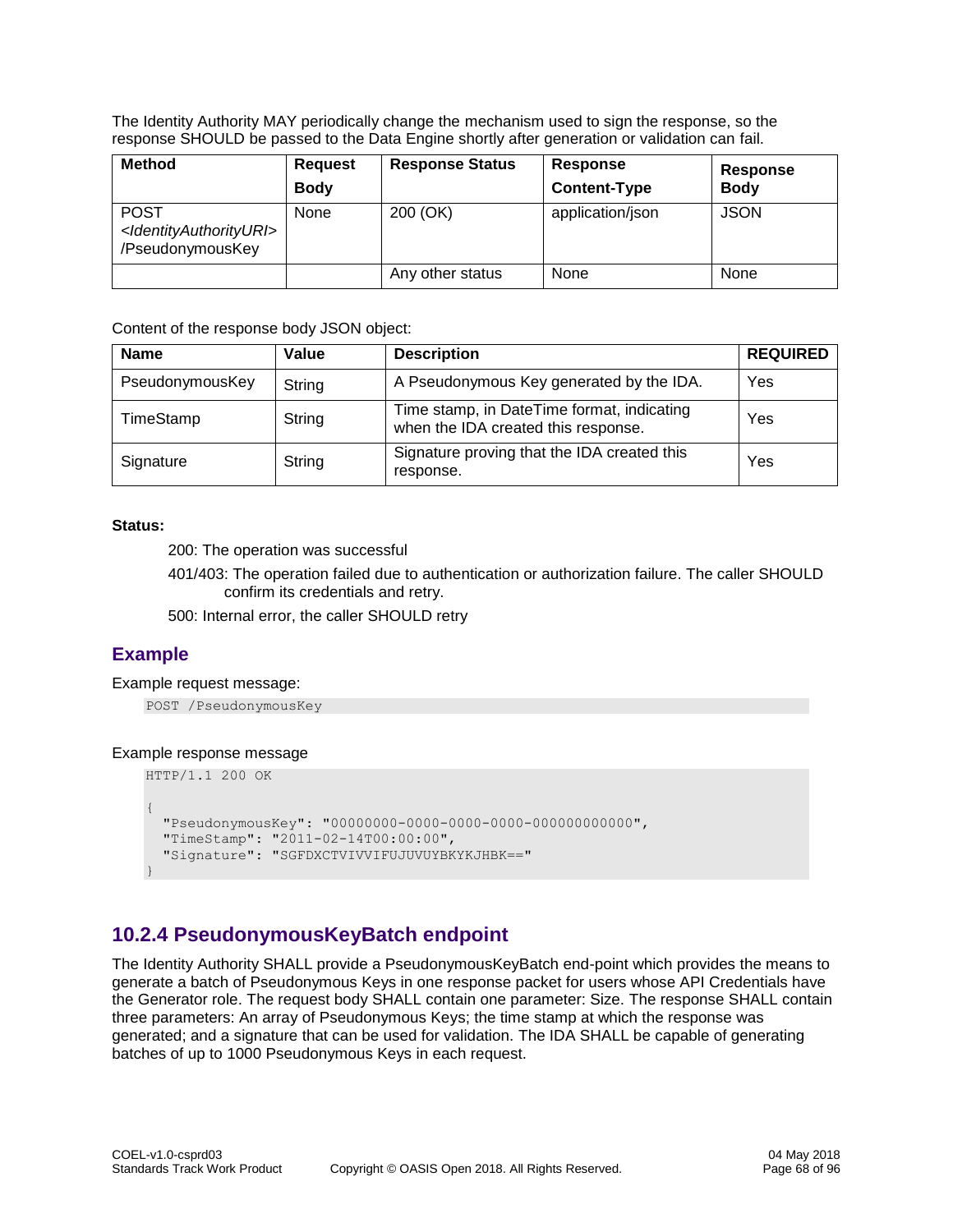| <b>Method</b>                                                                          | <b>Request</b><br><b>Body</b> | <b>Response Status</b> | <b>Response</b><br><b>Content-Type</b> | Response<br><b>Body</b> |
|----------------------------------------------------------------------------------------|-------------------------------|------------------------|----------------------------------------|-------------------------|
| <b>POST</b><br><identityauthorityuri><br/>/PseudonymousKeyBatch</identityauthorityuri> | <b>JSON</b>                   | 200 (OK)               | application/json                       | <b>JSON</b>             |
|                                                                                        |                               | Any other status       | None                                   | None                    |

| Key            | Type | <b>Description</b>                                                                     | Required |
|----------------|------|----------------------------------------------------------------------------------------|----------|
| Size<br>Number |      | The number of Pseudonymous Keys to return in<br>the batch (integer $1 < = N < 1000$ ). | Yes      |

Content of the response body JSON object:

| Key              | Type               | <b>Description</b>                                                                       | <b>Required</b> |
|------------------|--------------------|------------------------------------------------------------------------------------------|-----------------|
| PseudonymousKeys | Array of<br>String | Array of Pseudonymous Keys that can be used<br>to represent Devices in the Architecture. | Yes             |
| TimeStamp        | String             | Time stamp, in DateTime format, indicating<br>when the IDA created this response.        | Yes             |
| Signature        | String             | Signature proving that an IDA created this<br>response.                                  | Yes             |

### **Status codes:**

200: The operation was successful

- 400: The operation failed due to the request body being malformed or the size being out of range [1..1000]
- 401/403: The operation failed due to authentication or authorization failure. The caller SHOULD confirm its credentials and retry.
- 500: Internal error, the caller SHOULD retry

### **Example**

#### Example request message

```
POST /PseudonymousKeyBatch
```
{"Size": 3}

Corresponding example response message:

```
HTTP/1.1 200 OK
{
   "PseudonymousKeys": [
       "00000000-0000-0000-0000-000000000000",
       "00000000-0000-0000-0000-000000000001",
       "00000000-0000-0000-0000-000000000002"]"],
   "TimeStamp": "2011-02-14T00:00:00",
   "Signature": "SGFDXCTVIVVIFUJUVUYBKYKJHBK=="
}
```
### Example request message

POST /PseudonymousKeyBatch

{"Size": -1}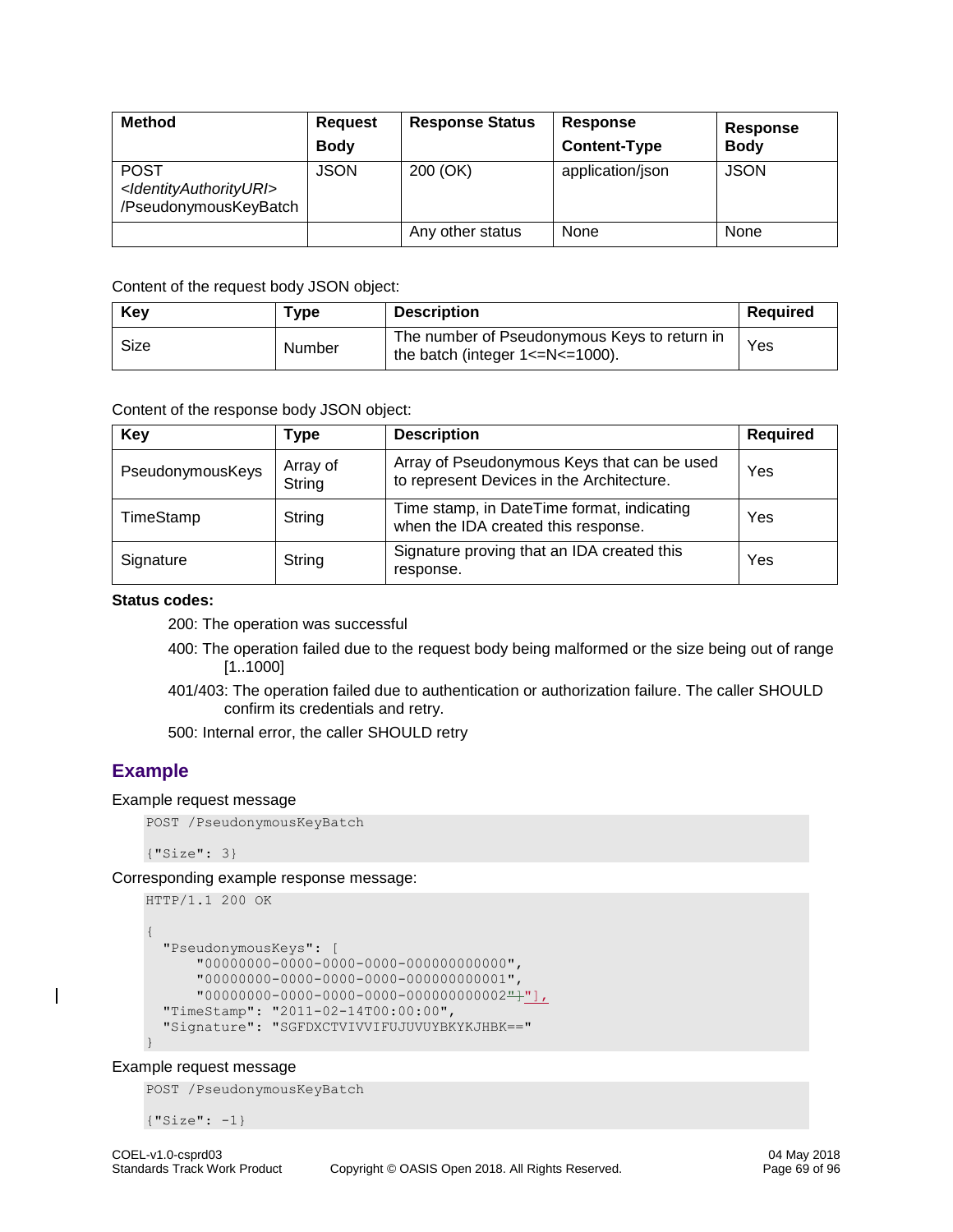Corresponding example response message:

HTTP/1.1 400 Bad Request

# **10.2.5 Validation endpoint**

The Identity Authority SHALL provide a validation end-point which provides the means to validate a signed Pseudonymous Key or a signed batch of Pseudonymous Keys for users whose API Credentials have the Validator role.

| <b>Method</b>                                                                | <b>Request</b><br><b>Body</b> | <b>Response Status</b> | Response<br><b>Content-Type</b> | Response<br><b>Body</b> |
|------------------------------------------------------------------------------|-------------------------------|------------------------|---------------------------------|-------------------------|
| <b>POST</b><br><ldentityauthorityuri><br/>/Validation</ldentityauthorityuri> | <b>JSON</b>                   | 200 (OK)               | None                            | None                    |
|                                                                              |                               | Any other status       | application/json                | <b>JSON</b>             |

The request body is formatted as either a /PseudonymousKey response packet or a /PseudonymousKeyBatch response packet. The fields from the IDA response MUST not be modified or validation SHALL fail.

Content of the request body JSON object:

| Key              | Type               | <b>Description</b>                                                 | <b>Required</b>                |  |
|------------------|--------------------|--------------------------------------------------------------------|--------------------------------|--|
| PseudonymousKey  | String             | A Pseudonymous Key generated by the IDA.                           | Exactly one                    |  |
| PseudonymousKeys | Array of<br>String | Array of Pseudonymous Keys generate by the<br>IDA                  | of these is<br><b>REQUIRED</b> |  |
| TimeStamp        | String             | Time stamp, in DateTime format, from the<br>original IDA response. | Yes                            |  |
| Signature        | String             | Signature from the original IDA response.                          | Yes                            |  |

Content of the response body JSON object:

| Key    | ${\sf \tau}$ ype | <b>Description</b>                                  | Required  |
|--------|------------------|-----------------------------------------------------|-----------|
| Reason | String           | OPTIONAL description of why the operation<br>failed | <b>No</b> |

#### **Status:**

- 200: The operation was successful. The Pseudonymous Key or batch of Pseudonymous Keys is valid.
- 410: The operation was successful (the request was properly formed and authorized) but the Pseudonymous Key or batch of Pseudonymous Keys is no longer valid.
- 400: The operation failed due to the request body being malformed.
- 401/403: The operation failed due to authentication or authorization failure. The caller SHOULD confirm its credentials and retry.
- 500: Internal error, the caller SHOULD retry

# **Example**

### Example request message POST /Validation

```
{
  "PseudonymousKey": "00000000-0000-0000-0000-000000000000",
  "TimeStamp": "2011-02-14T00:00:00",
```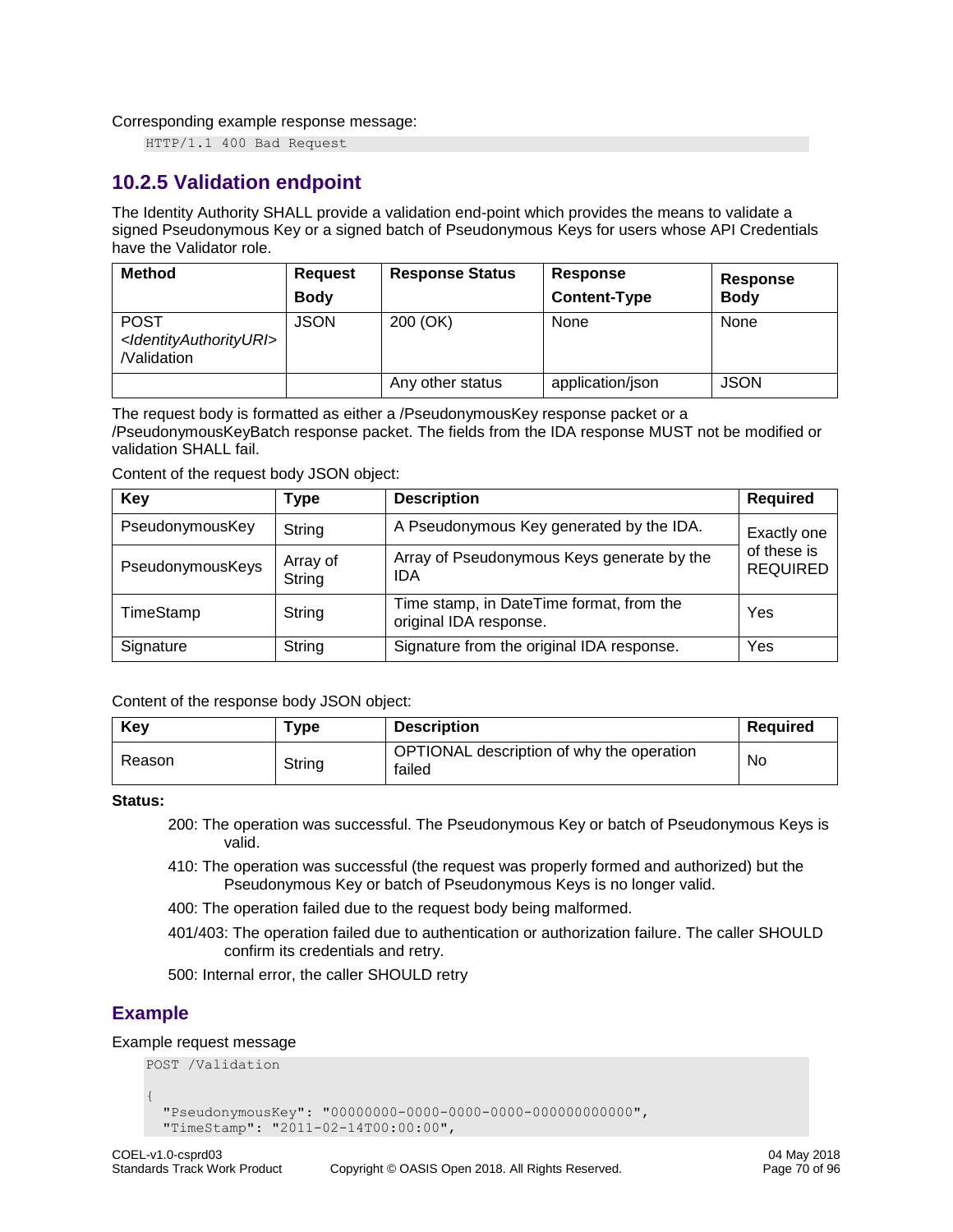```
 "Signature": "SGFDXCTVIVVIFUJUVUYBKYKJHBK=="
}
```
### Corresponding example response:

HTTP/1.1 200 OK

#### Example request message

```
POST /Validation
{
   "PseudonymousKeys": [
       "00000000-0000-0000-0000-000000000000",
       "00000000-0000-0000-0000-000000000001",
       "00000000-0000-0000-0000-000000000002"],
   "TimeStamp": "2011-02-14T00:00:00",
   "Signature": "SGFDXCTVIVVIFUJUVUYBKYKJHBK=="
}
```
### Corresponding example response:

HTTP/1.1 410 Gone

{"Reason": "IDA could not validate these keys"}

### Example request message

```
POST /Validation
{
  "PseudonymousKeys": [
      "00000000-0000-0000-0000-000000000000",
 "00000000-0000-0000-0000-000000000001",
"00000000-0000-0000-0000-0000-00000}
```
### Corresponding example response:

HTTP/1.1 400 OK

{"Reason": "The input was missing mandatory elements"}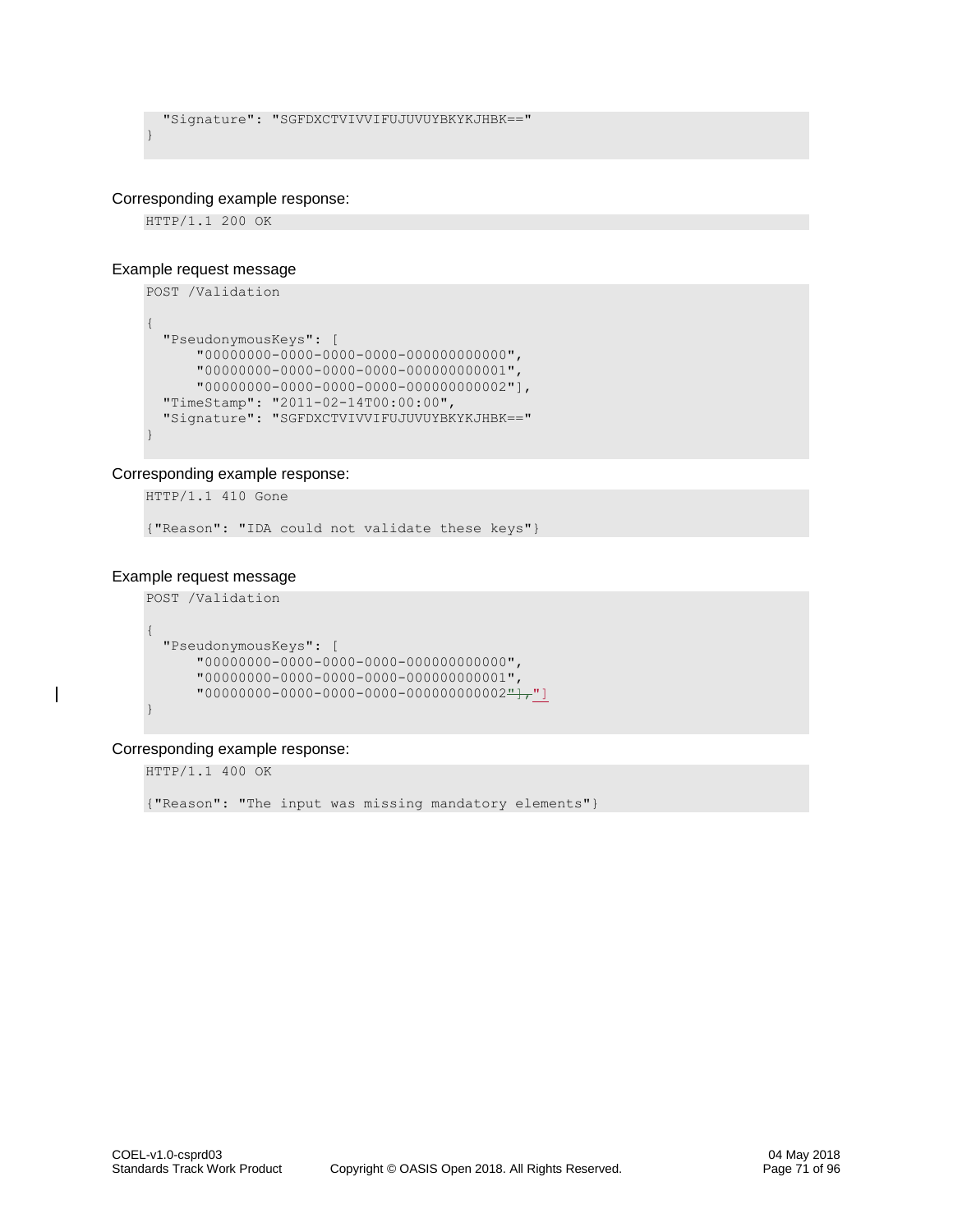# **11Privacy-by-Design Implementations (nonnormative)**

# **11.1 Introduction**

This section describes how the normative elements of the COEL Specification can be configured to achieve a privacy-by-design implementation within an Ecosystem managed by a single IDA. It sets out principles of operation, controls the roles that actors can perform and gives detailed requirements of the responsibilities of actors.

# **11.2 Principles**

# **11.2.1 Data Separation Principle (P1)**

The COEL Specification implements a separation of data types for specific roles and this principle extend this to the actors. Data Engines keep data on *what* Consumers do (COEL Behavioural Atoms) and the Operator keeps data on *who* Consumers are (DIPI). No single organisation holds both sets of data together. This means that it would need a double accidental or malicious disclosure for connected information to be released.

# **11.2.2 Data Atomisation Principle (P2)**

Data is deliberately broken down into small chunks of information by the Operator and coded with the Consumer's ConsumerID, thus each separate COEL Behavioural Atom has a very low privacy risk.

# **11.2.3 Atomised Consent Principle (P3)**

Consumers give informed consent to the Operator or are provided appropriate notice under the requirements set out in this section. This allows the Operator to sign up the Consumer with a ConsumerID. This ConsumerID is the indicator to Identity Authority and other Ecosystem actors that appropriate consent or notice is in place. The requirement for every COEL Behavioural Atom to have a ConsumerID (or associated DeviceID) in combination with the detailed consent fields, ensures each Atom has that Consumer's consent / notice written into the structure of the data. The time stamp uniquely associated with each COEL Behavioural Atom allows full auditing of this principle.

# **11.2.4 Separation of Competence Principle (P4)**

Data Engines are expert data handlers. They know how to run robust, secure and always on cloud based data services; they handle COEL Behavioural Atoms not Consumers. Service Providers are expert at manipulating behavioural data to deliver services and service content; they handle COEL Behavioural Atoms not Consumers. Operators are experts at Consumer facing services and handling DIPI; they handle Consumers not COEL Behavioural Atoms. The Identity Authority is expert at overseeing the Ecosystem.

# **11.2.5 No Conflict of Interest Principle (P5)**

Consumers need to see that there are no conflicts around their data. To ensure this, the Identity Authority acts on behalf of the Consumer in partnership with Operator, Service Provider, Data Engine and regulators.

# **11.2.6 Active Support Principle (P6)**

All actors will actively promote these principles, safeguard the structure of the Ecosystem and support good data practice for both individuals and enterprises.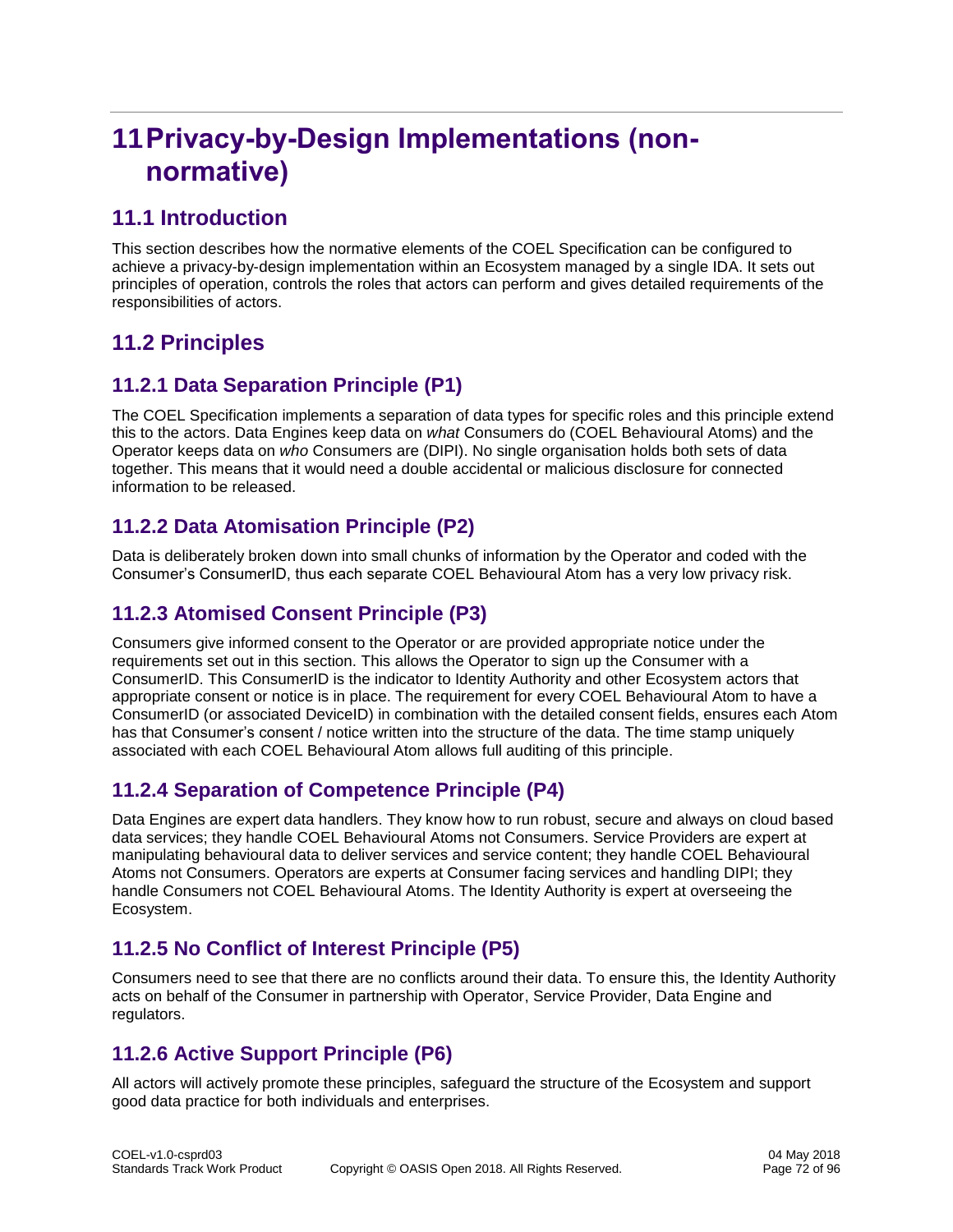### **11.2.7 Transparency Principle (P7)**

The roles and identities of all the actors in the Ecosystem who are working together on behalf of a Consumer will be clear and visible to that Consumer.

## **11.3 Actors' Responsibilities**

The roles will be performed by a number of actors that create the Ecosystem. Actors can have multiple roles but certain combinations are not permissible as described in the requirements and the table below. The table shows all the possible roles an actor can have ( $\sqrt{ }$  = role that an actor can take on;  $X =$  role that an actor cannot take on).

|       |                                   | Role                  |                |                     |              |              |                                   |                       |
|-------|-----------------------------------|-----------------------|----------------|---------------------|--------------|--------------|-----------------------------------|-----------------------|
|       |                                   | Identity<br>Authority | Data<br>Engine | Service<br>Provider | Operator     | Consumer     | Technical<br>Service<br>Developer | Hardware<br>Developer |
|       | Identity<br>Authority             | $\checkmark$          | X              | X                   | X            | X            | X                                 | Χ                     |
| Actor | Data<br>Engine                    | X                     | $\checkmark$   | X                   | X            | X            | $\checkmark$                      | $\checkmark$          |
|       | Service<br>Provider               | X                     | X              | $\checkmark$        | $\checkmark$ | X            | $\checkmark$                      | $\checkmark$          |
|       | Operator                          | X                     | X              | $\checkmark$        | $\checkmark$ | X            | $\sqrt{}$                         | $\checkmark$          |
|       | Consumer                          | X                     | $\sqrt{*}$     | X                   | X            | $\checkmark$ | $\sqrt{}$                         | $\checkmark$          |
|       | Technical<br>Service<br>Developer | X                     | X              | X                   | X            | X            | $\checkmark$                      | $\checkmark$          |
|       | Hardware<br>Developer             | X                     | X              | X                   | X            | X            | $\checkmark$                      | $\checkmark$          |

\* In the specific circumstance where the Data Engine role is fulfilled by a personal data store, the Consumer will also be the Data Engine.

#### **11.3.1 Identity Authority**

| Reauirement |                                                                             | <b>Guiding principles &amp; notes</b> |
|-------------|-----------------------------------------------------------------------------|---------------------------------------|
| will        | Maintain an IDA service with good availability $\vert$ P4<br>and timeliness |                                       |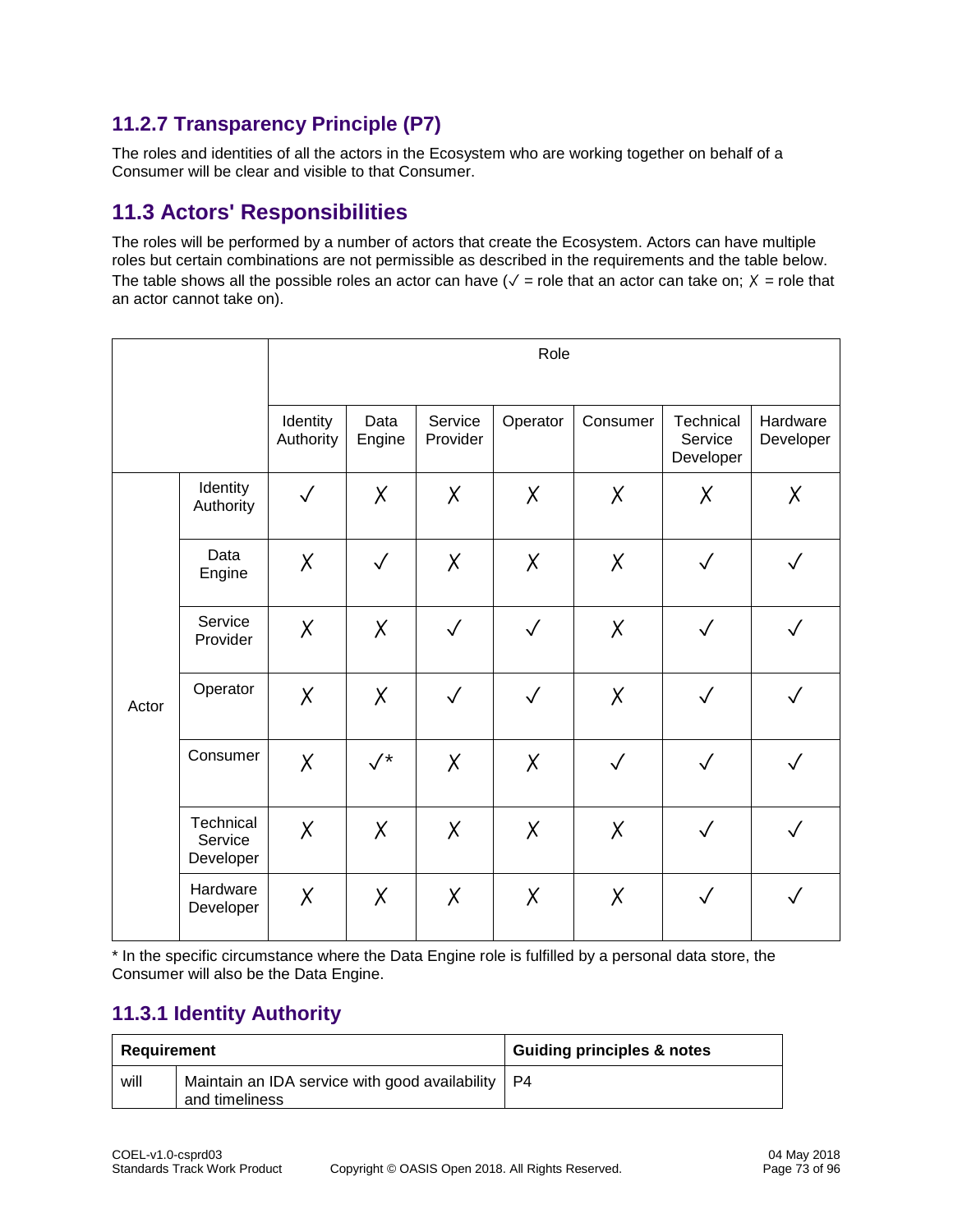|          | Provide its services on a fair, reasonable and<br>non-discriminatory basis                                                                            | P <sub>5</sub>                                                           |
|----------|-------------------------------------------------------------------------------------------------------------------------------------------------------|--------------------------------------------------------------------------|
|          | Provide Consumers with information about<br>the operation of the Ecosystem free of<br>charge                                                          | P <sub>5</sub> & P <sub>7</sub>                                          |
| will not | Take on any other role in the Ecosystem<br>(other than for the purposes of providing a<br>limited 'sandbox' test environment)                         | P4 & P5                                                                  |
|          | Gain profit or commercial advantage through<br>its role in the Ecosystem                                                                              | P <sub>5</sub>                                                           |
|          | Store COEL Behavioural Atoms                                                                                                                          | P4 & P5                                                                  |
|          | Hold any Consumer's Directly Identifying<br>Personal Information (DIPI)                                                                               | P <sub>5</sub>                                                           |
| can      | Request Data Engine support to deliver<br>population-level insights for public<br>information and the purposes of marketing<br>the COEL Specification | P <sub>6</sub>                                                           |
|          | Make a query on Data Engines to ensure a<br>specific ConsumerID has been forgotten                                                                    | P7 This allows the Identity Authority<br>to audit the forgetting process |
|          | Provide Consumers with information about<br>their status within the Ecosystem, i.e.<br>'known' or 'forgotten' and only by<br>ConsumerID and not DIPI  | <b>P5 &amp; P7</b>                                                       |
|          | Provide audit services to Data Engine,<br>Service Provider, Operator and regulators                                                                   | P <sub>6</sub>                                                           |

## **11.3.2 Data Engine**

| <b>Requirement</b> |                                                                                                                                                                                                                         | <b>Guiding principles &amp; notes</b> |
|--------------------|-------------------------------------------------------------------------------------------------------------------------------------------------------------------------------------------------------------------------|---------------------------------------|
| will               | Provide secure storage of COEL Behavioural<br>Atoms for a period to be agreed with the<br>Service Provider in line with the Consumer<br>consent or notice                                                               | P <sub>2</sub> & P <sub>3</sub>       |
|                    | Provide minimal interface services for<br>Service Providers to process joiners, movers,<br>and leavers (e.g. Operator & Consumer &<br>Device trees, registration, unique<br>Pseudonymous Key re-allocation, forgetting) | P4                                    |
|                    | Provide minimal interface services for<br>querying COEL Behavioural Atoms by<br>registered Service Providers                                                                                                            | P <sub>1</sub>                        |
|                    | Maintain an entry point for uploading COEL<br>Behavioural Atoms to the Data Engine with<br>good availability & timeliness                                                                                               | P4                                    |
|                    | Provide information to the Service Provider<br>about the location and security of the<br>infrastructure used in the delivery of services                                                                                | P7                                    |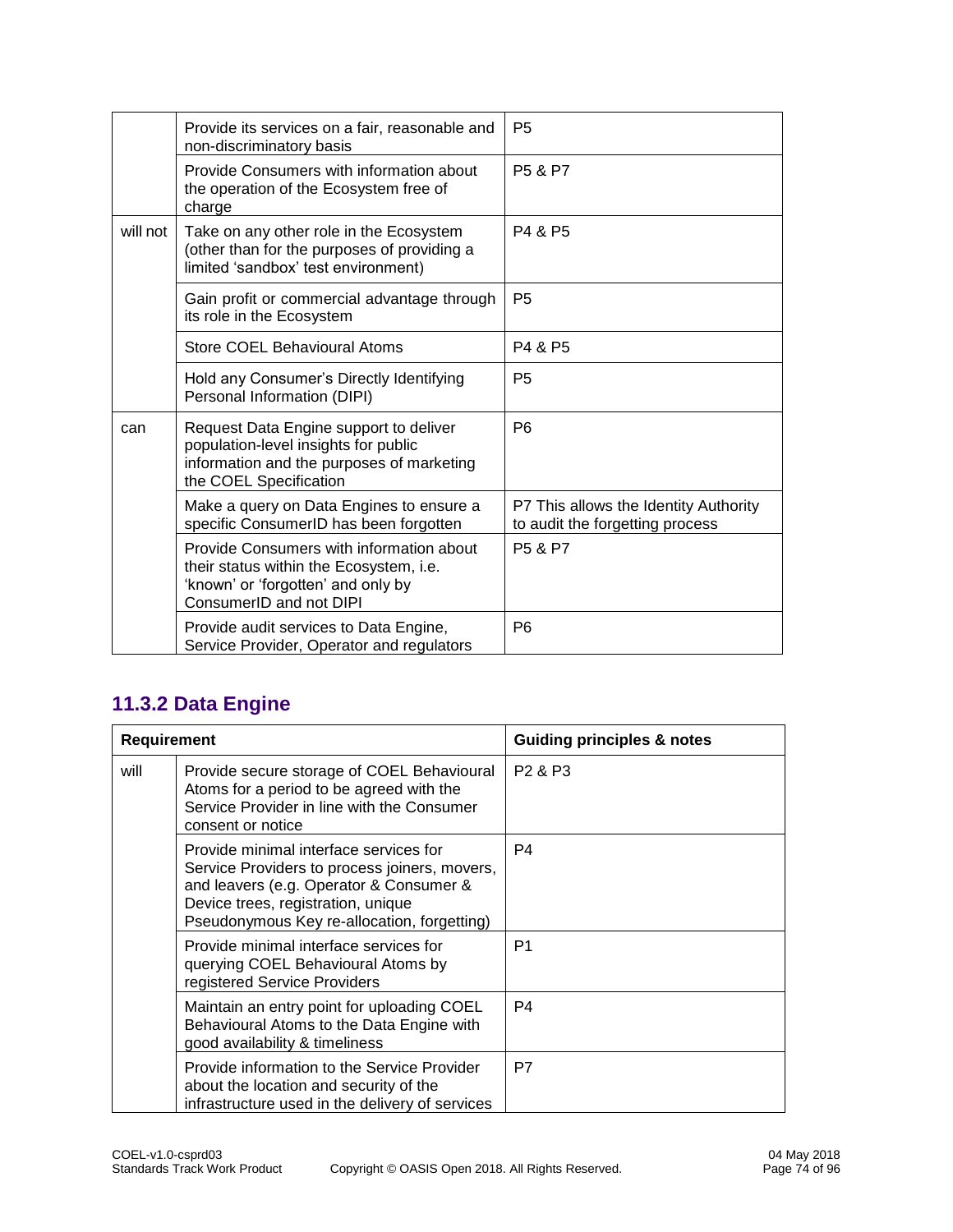| will not | Link COEL Behavioural Atom data to Directly<br>Identifying Personal Information (DIPI) from<br>external sources                                                                     | P <sub>1</sub>                                                                                      |
|----------|-------------------------------------------------------------------------------------------------------------------------------------------------------------------------------------|-----------------------------------------------------------------------------------------------------|
|          | Link COEL Behavioural Atom data directly to<br>external data storage if such link might<br>directly identify Consumers                                                              | P <sub>1</sub>                                                                                      |
|          | Hold any Consumer's Directly Identifying<br>Personal Information (DIPI)                                                                                                             | P <sub>1</sub>                                                                                      |
|          | Act as a Service Provider or Operator itself                                                                                                                                        | P1 & P4                                                                                             |
|          | Request more than the Segment Data as<br>defined in the COEL Specification (gender,<br>year of birth, time zone & latitude to 0<br>decimal points) on registration of a<br>Consumer | P <sub>1</sub>                                                                                      |
|          | Knowingly receive DIPI                                                                                                                                                              | P <sub>1</sub>                                                                                      |
|          | Levy unreasonably punitive charges for the<br>complete download of stored COEL<br><b>Behavioural Atoms</b>                                                                          | Supports good data rights practice<br>and an open, competitive Ecosystem                            |
|          | Utilise IDA unique Pseudonymous Keys<br>outside of the Ecosystem                                                                                                                    | P <sub>1</sub>                                                                                      |
| can      | Add non-personal data to the Atom store to<br>deliver enhanced services (e.g. local weather<br>data)                                                                                | P1 While COEL Behavioural Atoms<br>cannot be linked out, additional<br>information can be linked in |
|          | Use suitable aggregation techniques<br>rendering the data non-personal to provide<br>indirect services to parties other than<br>contracted Service Providers                        | P1 & P6                                                                                             |
|          | Act as a Technical Service Developer to<br>create software infrastructure that is then run<br>by one of their Service Providers                                                     | <b>P5</b>                                                                                           |
|          | Host multiple Service Providers                                                                                                                                                     |                                                                                                     |
|          |                                                                                                                                                                                     |                                                                                                     |

## **11.3.3 Service Provider**

| <b>Requirement</b> |                                                                                                                                                                         | <b>Guiding principles &amp; notes</b>                                                        |
|--------------------|-------------------------------------------------------------------------------------------------------------------------------------------------------------------------|----------------------------------------------------------------------------------------------|
| will               | Ensure that their Operators have the<br>minimum standard consent or notice with<br>Consumers                                                                            | P <sub>3</sub>                                                                               |
|                    | Ensure that their Operators have secured<br>additional consent (or equivalent due<br>process) from Consumers when sending<br>personal information outside the Ecosystem | P3 & P6                                                                                      |
|                    | When sending COEL Behavioural Atom<br>information outside the Ecosystem, remove<br>the ConsumerID                                                                       | P6 This ensures that information that<br>has left the Ecosystem can be clearly<br>identified |
|                    | Ensure that their Operators follow the full<br><b>COEL Specification</b>                                                                                                | P <sub>6</sub>                                                                               |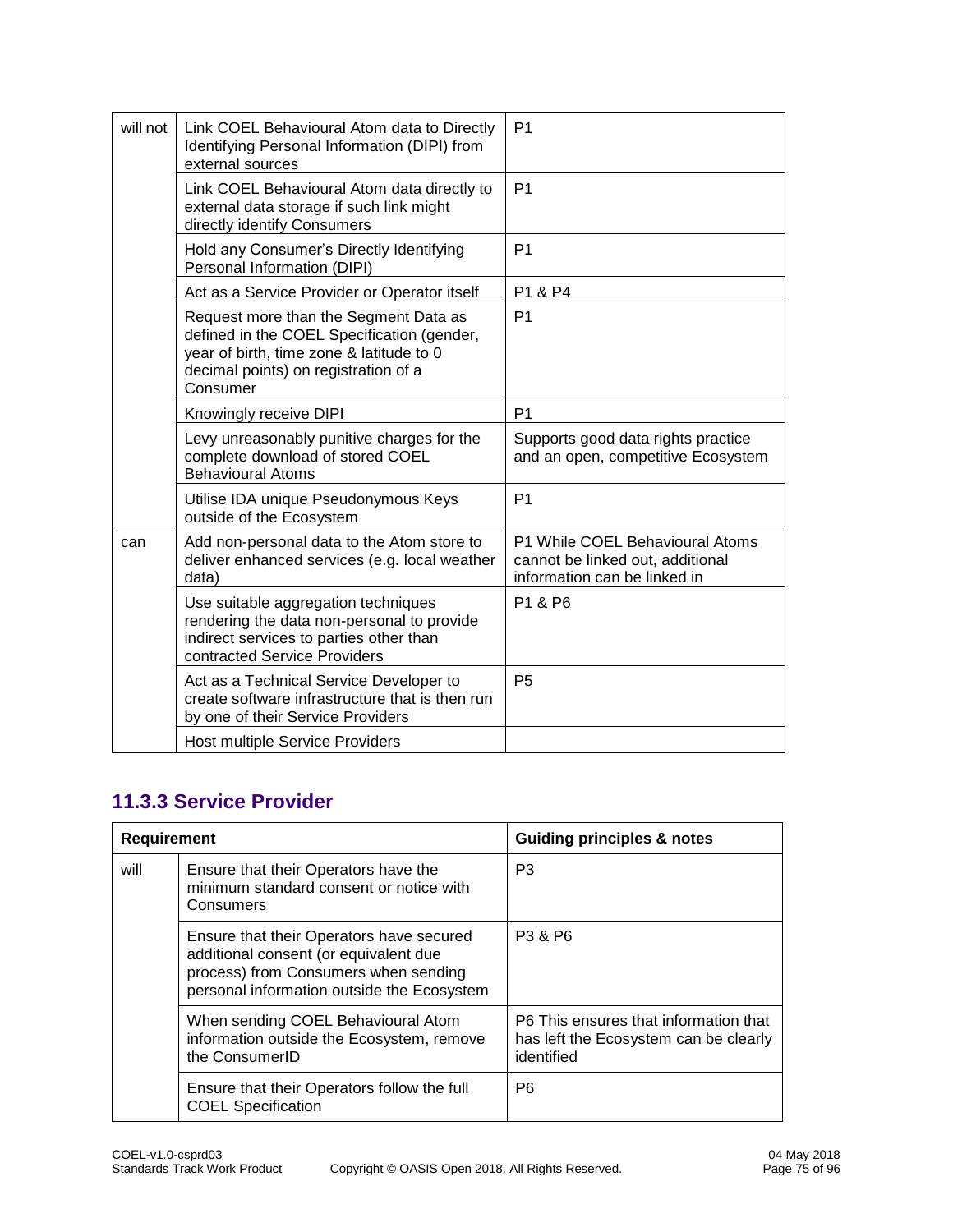|             | For any one service and at any one time,<br>have only one Data Engine                                                                              | Avoids potential data loss for the<br>Consumer and ensures the complete<br>audit map of the Ecosystem                    |
|-------------|----------------------------------------------------------------------------------------------------------------------------------------------------|--------------------------------------------------------------------------------------------------------------------------|
|             | On a request from an Operator for a<br>Consumer, supply all Segment Data, COEL<br>Behavioural Atoms and any stored Report<br>Data                  | P2 Basic tenet of good data rights<br>practice                                                                           |
|             | On a request from an Operator for a<br>Consumer to be forgotten, instruct their Data<br>Engine to remove or render data to be non-<br>personal     | P <sub>2</sub> & P <sub>3</sub>                                                                                          |
|             | On a request from an Operator, provide the<br>identity of the Data Engine                                                                          | P7                                                                                                                       |
|             | Notify Operators of any mergers and<br>acquisitions or other changes that would<br>result in a change of control over the<br>Consumers' data       | P7                                                                                                                       |
|             | Check the credentials of an Operator every<br>time a request is made to release data for a<br>ConsumerID                                           | Security                                                                                                                 |
|             | Ensure that all Operators within a specific<br>embodiment are working under equivalent<br>terms (e.g. consent, purpose, retention<br>periods etc.) | P7                                                                                                                       |
|             | Use different passwords to interact with<br>different actors in the Ecosystem (within the<br>same Service Embodiment)                              | Security                                                                                                                 |
|             | Use a different ServiceProviderID for every<br>instance of a Service Embodiment in which<br>they are an actor                                      | Security                                                                                                                 |
|             | Hold ConsumerIDs with the same security<br>level as DIPI                                                                                           | Security                                                                                                                 |
|             | Provide a secure interface to Operators such<br>that communication is done in an appropriate<br>manner with basic authentication as a<br>minimum   | Security                                                                                                                 |
|             | Allocate new ConsumerIDs in the event that<br>a clash is encountered when transferring<br>data between Data Engines.                               | Data Integrity: Deal with the rare<br>occurrence of a clash in<br>Pseudonymous Keys when merging<br>two stores of Atoms. |
| Will<br>not | Receive COEL Behavioural Atoms or DIPI<br>directly                                                                                                 | P <sub>1</sub>                                                                                                           |
| can         | Transfer its operations between Data<br>Engines                                                                                                    | Supports open, competitive<br>Ecosystem                                                                                  |
|             | <b>Host multiple Operators</b>                                                                                                                     |                                                                                                                          |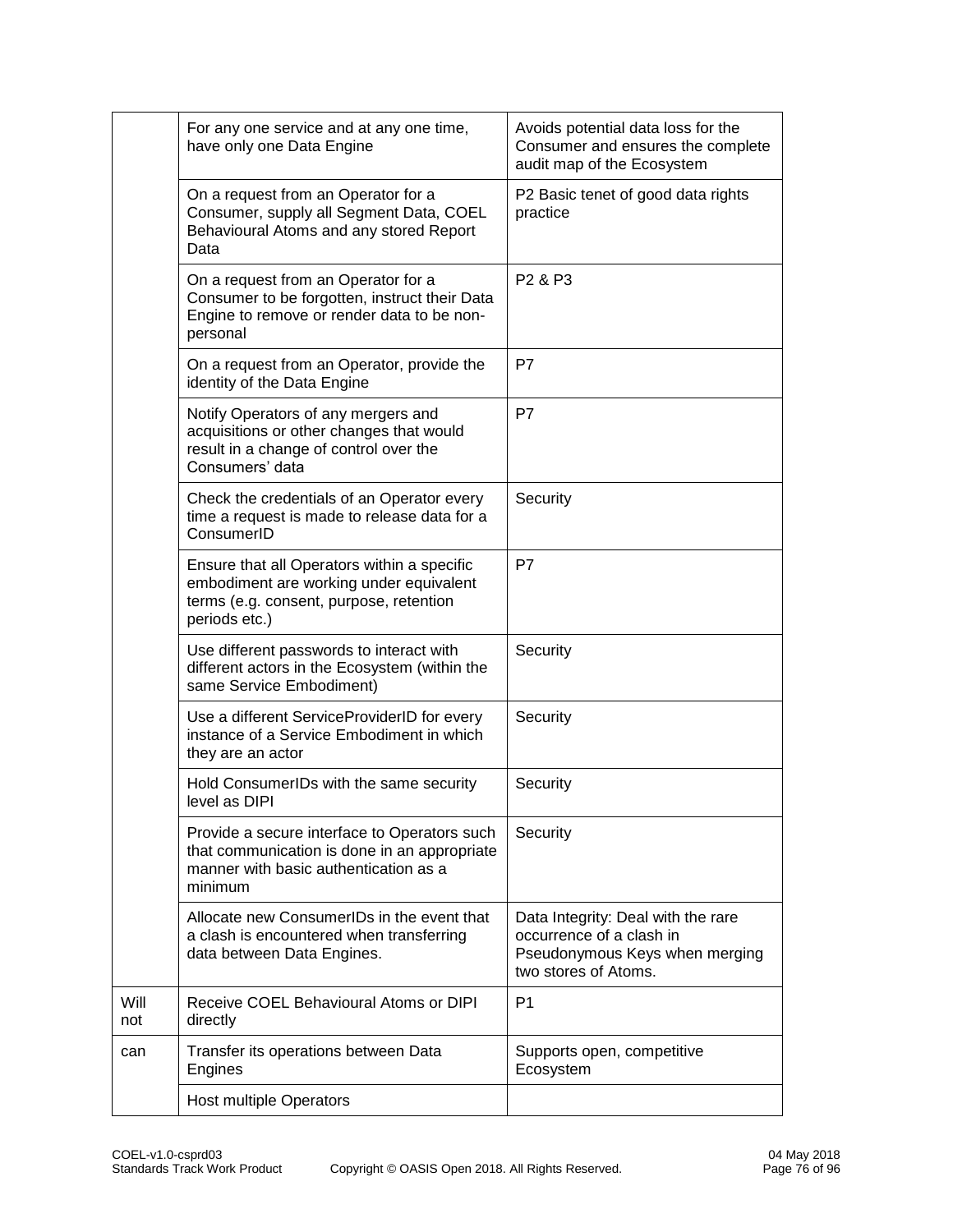An Associated Service Provider is an actor that has been permissioned access to data collected by another Service Provider to provide a service to the existing Operator or Service Provider. An Associated Service Provider has no right to grant a third-party any access to the data held by the original Service Provider. All of the technical requirements on a Service Provider above will apply to an Associated Service Provider except for Consumer requests to access or modify data held by the Data Engine which will be passed to the original Service Provider that collected the data.

#### **11.3.4 Operator**

| Requirement |                                                                                                                                              | <b>Guiding principles &amp; notes</b>                                                                |
|-------------|----------------------------------------------------------------------------------------------------------------------------------------------|------------------------------------------------------------------------------------------------------|
| will        | Ensure the minimum standard of consent or<br>notice with Consumers when allocating a<br>ConsumerID or DeviceID                               | P <sub>3</sub>                                                                                       |
|             | Secure additional consent (or equivalent due<br>process) from Consumers when sending<br>personal information outside the Ecosystem           | P3 & P6                                                                                              |
|             | When sending COEL Behavioural Atom<br>information outside the Ecosystem, remove<br>the ConsumerID and replace with DIPI                      | P6 This ensures that information that<br>has left the Ecosystem can be clearly<br>identified         |
|             | On a request from a Consumer, supply all<br>DIPI, Segment Data, COEL Behavioural<br>Atoms and any stored Report Data                         | P <sub>2</sub><br>Basic tenet of good data rights<br>practice                                        |
|             | On a request from a Consumer to be<br>forgotten, remove or render DIPI to be non-<br>personal                                                | Basic tenet of good data rights<br>practice                                                          |
|             | Provide a mechanism for the Consumer to<br>access their ConsumerID                                                                           | P7 This allows the Identity Authority<br>to audit the 'forgetting' process                           |
|             | For any one purpose and at any one time,<br>have only one Service Provider                                                                   | Avoids potential data loss for the<br>Consumer and ensure the complete<br>audit map of the Ecosystem |
|             | Clearly identify the Service Provider and Data<br>Engine to the Consumer                                                                     | P7                                                                                                   |
|             | Notify Consumers of any mergers and<br>acquisitions or other changes that would<br>result in a change of control over the<br>Consumers' data | P7                                                                                                   |
|             | Hold ConsumerIDs with the same security<br>level as DIPI                                                                                     | Security                                                                                             |
|             | Use different passwords to interact with<br>different actors in the Ecosystem (within the<br>same Service Embodiment)                        | Security                                                                                             |
|             | Use a different OperatorID for every instance<br>of a Service Embodiment in which they are<br>an actor                                       | Security                                                                                             |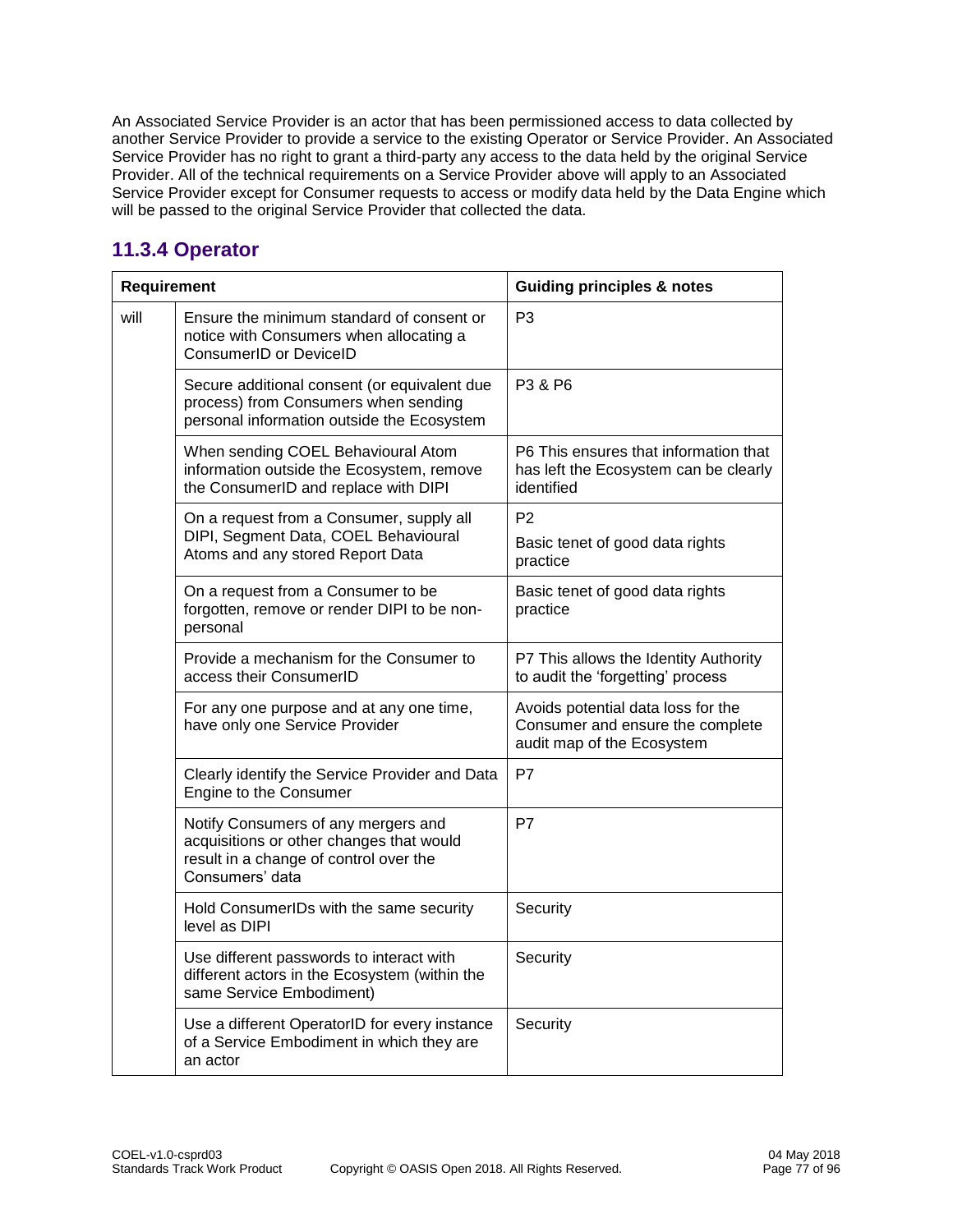| will<br>not | Store COEL Behavioural Atoms other than<br>for the purposes of transmission to the Data<br>Engine                                   | P1 |
|-------------|-------------------------------------------------------------------------------------------------------------------------------------|----|
|             | Send DIPI to a Data Engine                                                                                                          | P1 |
|             | Share DIPI with another Operator or Service<br>Provider without additional consent (or<br>equivalent due process) from the Consumer | P3 |
|             | Utilise IDA unique Pseudonymous Keys<br>outside of the Ecosystem                                                                    | P1 |
| can         | Host multiple Consumers                                                                                                             |    |

#### **11.3.5 Consumer**

| Requirement |                                                                                                         | <b>Guiding principles &amp; notes</b>       |
|-------------|---------------------------------------------------------------------------------------------------------|---------------------------------------------|
| can         | Request to be 'forgotten' in the Ecosystem                                                              | Basic tenet of good data rights<br>practice |
|             | Request the Identity Authority to audit their<br>status in the Ecosystem                                | <b>P5 &amp; P7</b>                          |
|             | Request the Operator to supply their DIPI,<br>Segment Data, Behavioural Atoms and<br><b>Report Data</b> | Basic tenet of good data rights<br>practice |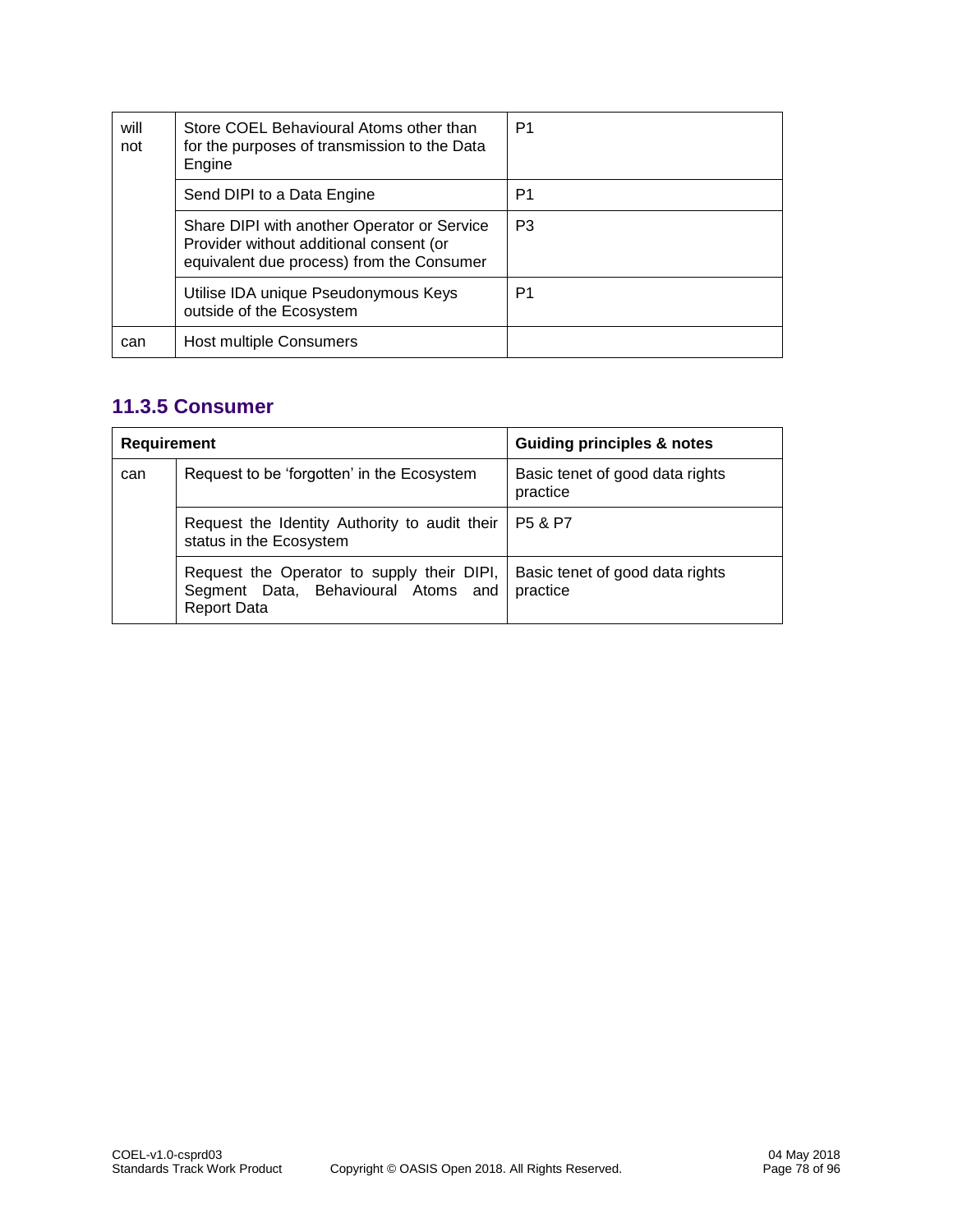## **12Identity Management (non-normative)**

The COEL Specification provides tools for the collection and processing of the Behavioural Data of individuals and therefore identity management will be essential to any overall system implementation.

The COEL Specification provides a unique Pseudonymous Key that links all data for a specific Consumer. There is no requirement for a Consumer to have only one unique Pseudonymous Key and so, in true identity terms, a unique Pseudonymous Key links data for a profile. The ability of Consumer to maintain multiple profiles is an important method by which they can control their privacy. Outside the scope of the COEL Specification, multiple unique Pseudonymous Keys (profiles) could be maintained formally or informally by a Consumer to control their personal data and visibility of combinations of their data to any Service Provider.

The unique Pseudonymous Key is a private subject key where the Operator has the responsibility to validate, assure and authenticate the identity of the Consumer to a level appropriate to the application. There is no requirement for the Consumer and Operate to initiate their relationship with a strong identity negotiation. The unique Pseudonymous Key provides a reference for the collection of data under an 'assertion of sameness' principle that could later lead to a strong identity negotiation.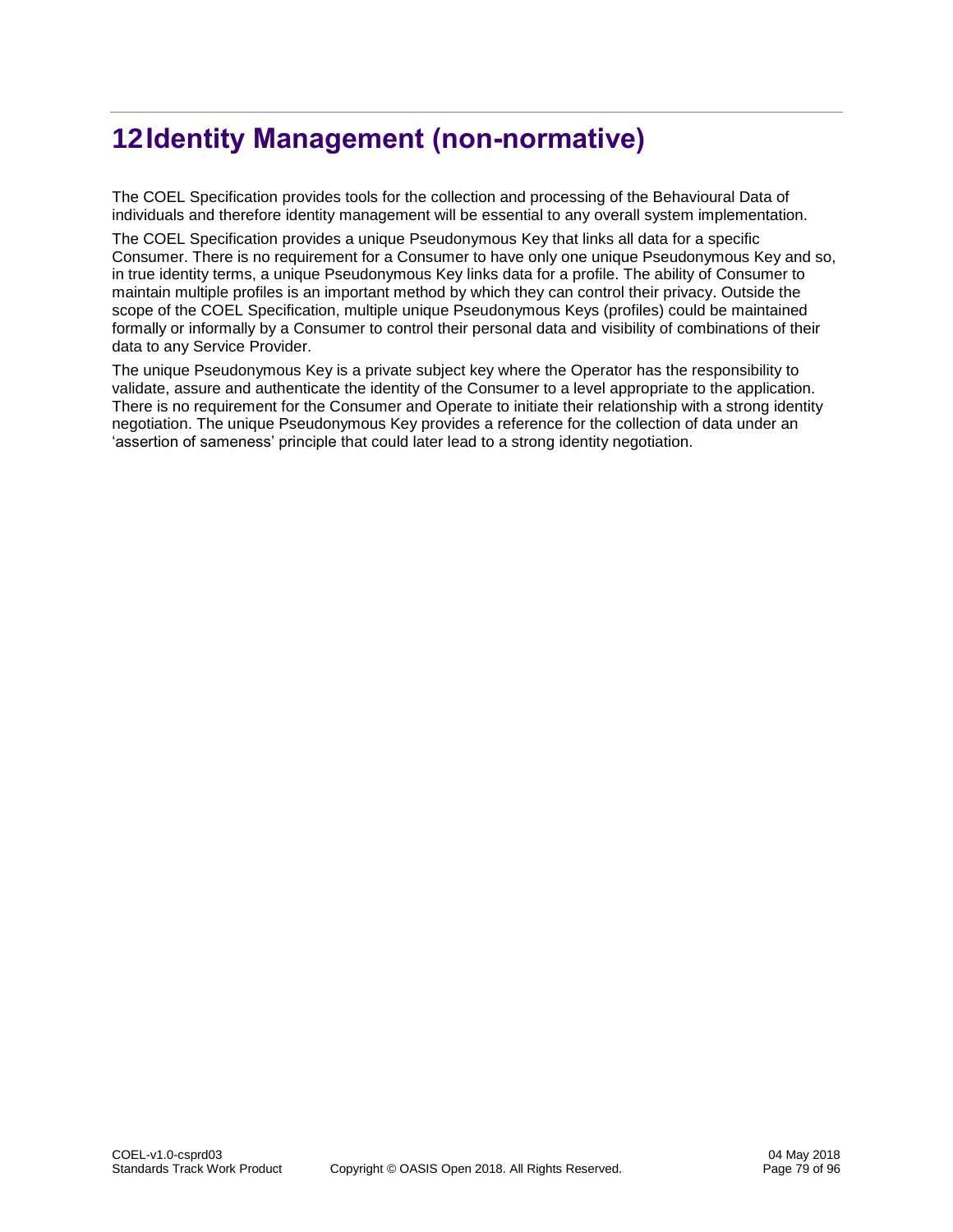## **13Conformance**

## **13.1 Conformance Targets**

Sections 4, 5, 6, 7, 8, 9 and 10 contain the following implementations that are subject to compliance:

- COEL Model
- COEL Behavioural Atom

COEL Minimal Management Interface (MMI)

- COEL Behavioural Atom Protocol Interface (BAP)
- COEL Public Query Interface (PQI)
- COEL Identity Authority Interface (IDA)

#### **13.2 Conformance Clause 1: COEL Model**

A data object conforms to this specification as COEL Model if it satisfies all the statements below:

(a) It is valid according to the structure and rules defined in section [4.2 "COEL Model](#page-24-0)  [Specification"](#page-24-0).

#### **13.3 Conformance Clause 2: COEL Behavioural Atom**

A data object conforms to this specification as COEL Behavioural Atom if it satisfies all the statements below:

(a) It is valid according to the structure and rules defined in section [5.2 "COEL Behavioural Atom](#page-29-0)  [Specification"](#page-29-0).

#### **13.4 Conformance Clause 3: COEL Minimal Management Interface**

A Data Engine process or program conforms to this specification as COEL Minimal Management Interface if it satisfies all the statements below:

- (a) It can parse and process the functions defined in section [7.2 "COEL Minimal Management](#page-37-0)  [Interface Specification \(MMI\)"](#page-37-0) according to their rules and semantics.
- (b) It generates errors as REQUIRED in error cases described in section [7.2.](#page-37-0)
- (c) It complies with the security requirements in section [6.1 "General Technical Principles"](#page-36-0).

#### **13.5 Conformance Clause 4: COEL Behavioural Atom Protocol Interface**

A Service Provider process or program conforms to this specification as COEL Behavioural Atom Protocol Interface if it satisfies all the statements below:

- (a) It classifies events with the COEL Model as defined in Clause 1: COEL Model.
- (b) It can correctly form COEL Behavioural Atoms as defined in Clause 2: COEL Behavioural Atom.
- (c) It can transmit or transfer COEL Behavioural Atoms as defined in section [8.2 "COEL](#page-52-0)  [Behavioural Atom Protocol Interface Specification \(BAP\)"](#page-52-0).
- (d) It complies with the security requirements in section [6.1 "General Technical Principles"](#page-36-0).

A Data Engine process or program conforms to this specification as COEL Behavioural Atom Protocol Interface if it satisfies all the statements below:

- (e) It can parse and recognize the elements of any conforming COEL Behavioural Atom, and generates the specified errors for those data objects that fail to conform as COEL Behavioural Atom.
- (f) It can receive COEL Behavioural Atoms as defined in section [8.2 "COEL Behavioural Atom](#page-52-0)  [Protocol Interface Specification \(BAP\)"](#page-52-0).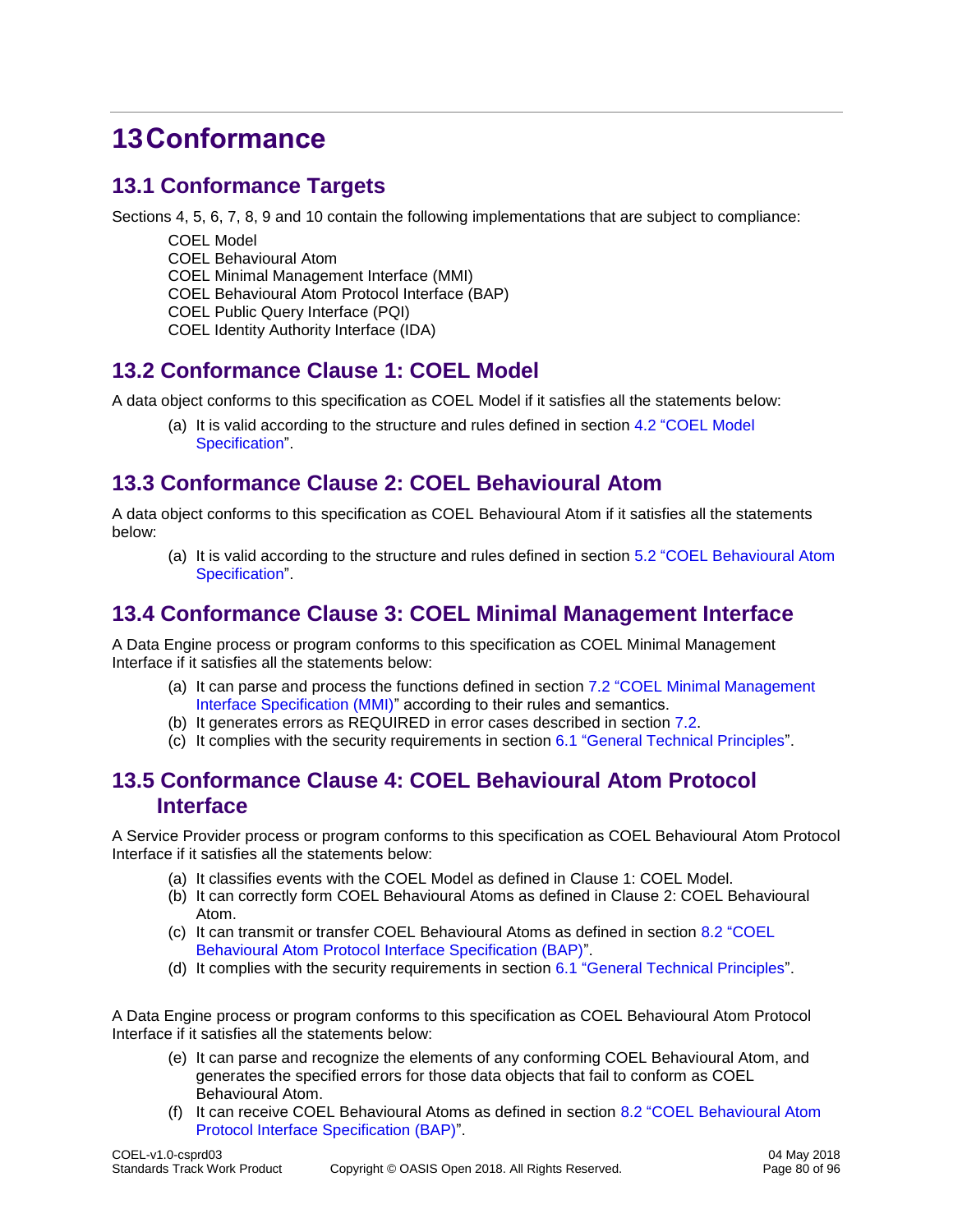- (g) It generates errors as REQUIRED in error cases described in section [8.2.](#page-52-0)
- (h) It correctly implements the Information Request defined in section [7.2.2 "COEL Minimal](#page-37-1)  [Management Interface, Information Request"](#page-37-1).
- (i) It complies with the security requirements in section [6.1 "General Technical Principles"](#page-36-0).

### **13.6 Conformance Clause 5: COEL Public Query Interface**

A Data Engine process or program conforms to this specification as COEL Public Query Interface if it satisfies all the statements below:

- (a) It can correctly form COEL Behavioural Atoms as defined in Clause 2: COEL Behavioural Atom.
- (b) It can parse and process the functions defined in section [9.2 "COEL Public Query Interface](#page-54-0)  [Specification \(PQI\)"](#page-54-0) according to their rules and semantics.
- (c) It generates errors as REQUIRED in error cases described in section [9.2.](#page-54-0)
- (d) It correctly implements the Information Request defined in section [7.2.2 "COEL Minimal](#page-37-1)  [Management Interface, Information Request"](#page-37-1).
- (e) It complies with the security requirements in section [6.1 "General Technical Principles"](#page-36-0).

## **13.7 Conformance Clause 6: COEL Identity Authority Interface**

An Identity Authority process or program conforms to this specification as COEL Identity Authority Interface if it satisfies all the statements below:

- (a) It can parse and process the functions defined in section [10.2 "COEL Identity Authority](#page-65-0)  [Interface Specification \(IDA\)"](#page-65-0) according to their rules and semantics.
- (b) It generates errors as REQUIRED in error cases described in section [10.2.](#page-65-0)
- (c) It complies with the security requirements in section [6.1 "General Technical Principles"](#page-36-0).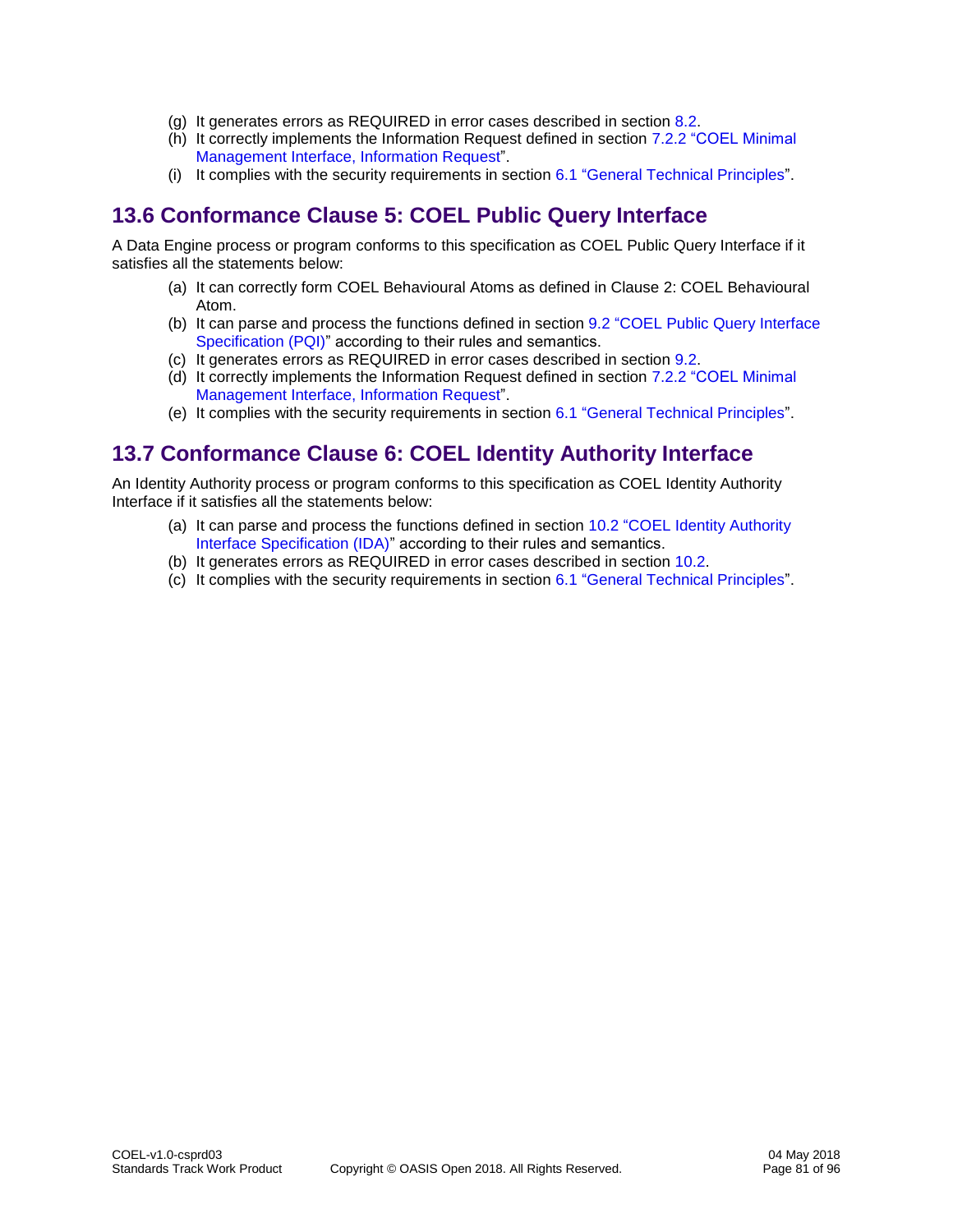# **Appendix A. Enumerated Fields**

The following tables are the normative enumerated fields for the COEL Behavioural Atoms specified in [Section 5.](#page-29-1)

| Value            | <b>Meaning</b>        |
|------------------|-----------------------|
| $\pmb{0}$        | $+/- 1$ sec (exact)   |
| 1                | $+/- 1$ min (default) |
| 2                | $+/-$ 5 mins          |
| $\sqrt{3}$       | $+/- 15$ mins         |
| 4                | $+/- 30$ mins         |
| 5                | $+/- 1 hr$            |
| 6                | $+/- 2$ hrs           |
| $\overline{7}$   | $+/- 4$ hrs           |
| 8                | $+/-$ 8 hrs           |
| $\boldsymbol{9}$ | $+/- 12$ hrs          |
| 10               | +/- 24 hrs (weekend)  |
| 11               | $+/- 72$ hrs (week)   |
| 12               | $+/- 15$ days (month) |
| 13               | +/- 91 days (season)  |
| 14               | $+/- 182$ days (year) |

#### **When: Accuracy [\(Section 5.2.4 "When"](#page-31-0))**

#### **How: How [\(Section 5.2.6 "How"](#page-32-0))**

| Value          | <b>Meaning</b>                                        |
|----------------|-------------------------------------------------------|
| 0              | Don't Know                                            |
|                | Observed                                              |
| 2              | Objectively Measured: Public Infrastructure           |
| 3              | Objectively Measured: Private Infrastructure          |
| $\overline{4}$ | <b>Objectively Measured: Fixed Computing Device</b>   |
| 5              | <b>Objectively Measured: Portable Computer</b>        |
| 6              | <b>Objectively Measured: Phones and Pocket Device</b> |
| 7              | <b>Objectively Measured: Wearables</b>                |
| 8              | <b>Objectively Measured: Implants</b>                 |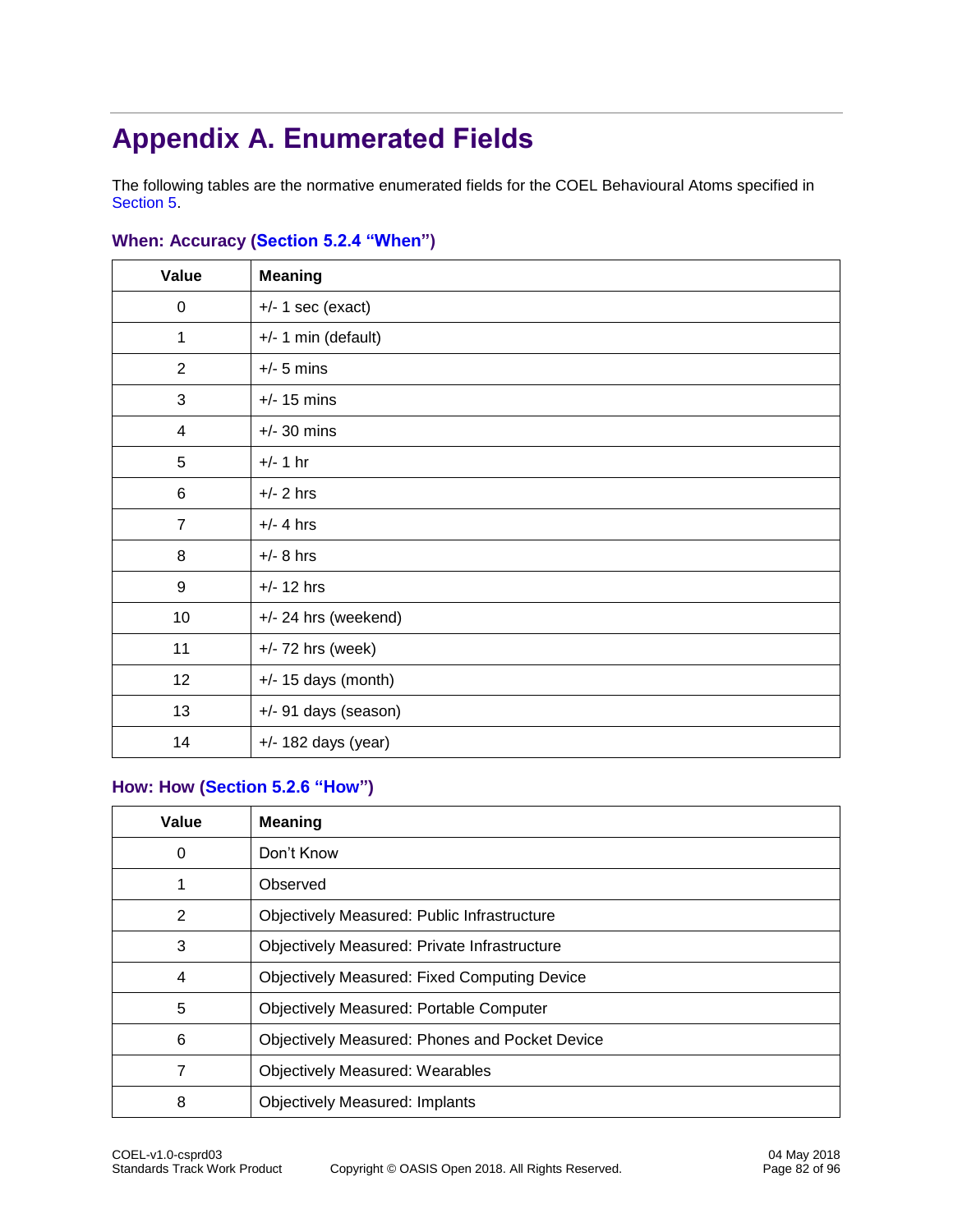| 9  | Self-Reported                            |
|----|------------------------------------------|
| 10 | Remembered                               |
| 11 | Computationally derived from other Atoms |

#### **Where: Exactness [\(Section 5.2.8 "Where"](#page-32-1))**

| Value          | <b>Meaning</b>                         |  |  |
|----------------|----------------------------------------|--|--|
| 0              | Unknown                                |  |  |
| 1              | Postcode or Zip code very long form    |  |  |
| 2              | Postcode or Zip code long form         |  |  |
| 3              | Postcode of Zip code short form        |  |  |
| 4              | Place                                  |  |  |
| 5              | GPS with accuracy between 0m and 1m    |  |  |
| 6              | GPS with accuracy between 1m and 5m    |  |  |
| $\overline{7}$ | GPS with accuracy between 5m and 10m   |  |  |
| 8              | GPS with accuracy between 10m and 15m  |  |  |
| 9              | GPS with accuracy between 15m and 20m  |  |  |
| 10             | GPS with accuracy between 20m and 25m  |  |  |
| 11             | GPS with accuracy between 25m and 30m  |  |  |
| 12             | GPS with accuracy between 30m and 50m  |  |  |
| 13             | GPS with accuracy between 50m and 100m |  |  |
| 14             | GPS with accuracy worse than 100m      |  |  |

#### **Where: Place [\(Section 5.2.8 "Where"](#page-32-1))**

| Value | <b>Meaning</b> |
|-------|----------------|
| 0     | Home           |
|       | Work           |
| ົ     | School         |

#### **Context: Social [\(Section 5.2.9 "Context"](#page-33-0))**

| Value | <b>Meaning</b> |
|-------|----------------|
| 0     | Don't Know     |
|       | Family         |
| 2     | Colleagues     |
| 3     | Guests         |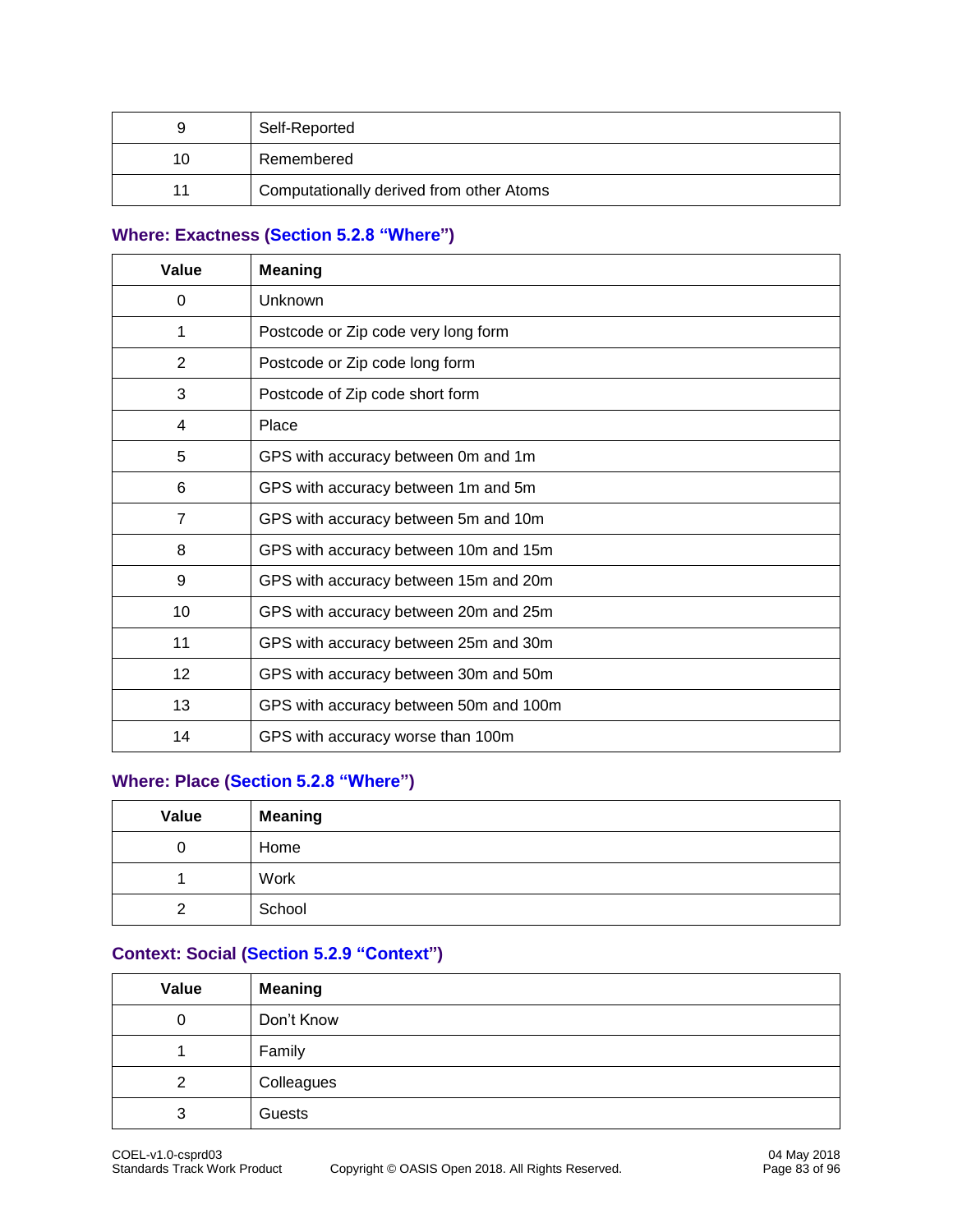| д      | Partner |
|--------|---------|
| ∽<br>ີ | Myself  |
|        | Friends |

## **Context: Weather [\(Section 5.2.9 "Context"](#page-33-0))**

| Value | <b>Meaning</b>                  |  |  |  |
|-------|---------------------------------|--|--|--|
| 200   | thunderstorm with light rain    |  |  |  |
| 201   | thunderstorm with rain          |  |  |  |
| 202   | thunderstorm with heavy rain    |  |  |  |
| 210   | light thunderstorm              |  |  |  |
| 211   | thunderstorm                    |  |  |  |
| 212   | heavy thunderstorm              |  |  |  |
| 221   | ragged thunderstorm             |  |  |  |
| 230   | thunderstorm with light drizzle |  |  |  |
| 231   | thunderstorm with drizzle       |  |  |  |
| 232   | thunderstorm with heavy drizzle |  |  |  |
| 301   | drizzle                         |  |  |  |
| 302   | heavy intensity drizzle         |  |  |  |
| 310   | light intensity drizzle rain    |  |  |  |
| 311   | drizzle rain                    |  |  |  |
| 312   | heavy intensity drizzle rain    |  |  |  |
| 313   | shower rain and drizzle         |  |  |  |
| 314   | heavy shower rain and drizzle   |  |  |  |
| 321   | shower drizzle                  |  |  |  |
| 500   | light rain                      |  |  |  |
| 501   | moderate rain                   |  |  |  |
| 502   | heavy intensity rain            |  |  |  |
| 503   | very heavy rain                 |  |  |  |
| 504   | extreme rain                    |  |  |  |
| 511   | freezing rain                   |  |  |  |
| 520   | light intensity shower rain     |  |  |  |
| 521   | shower rain                     |  |  |  |
| 522   | heavy intensity shower rain     |  |  |  |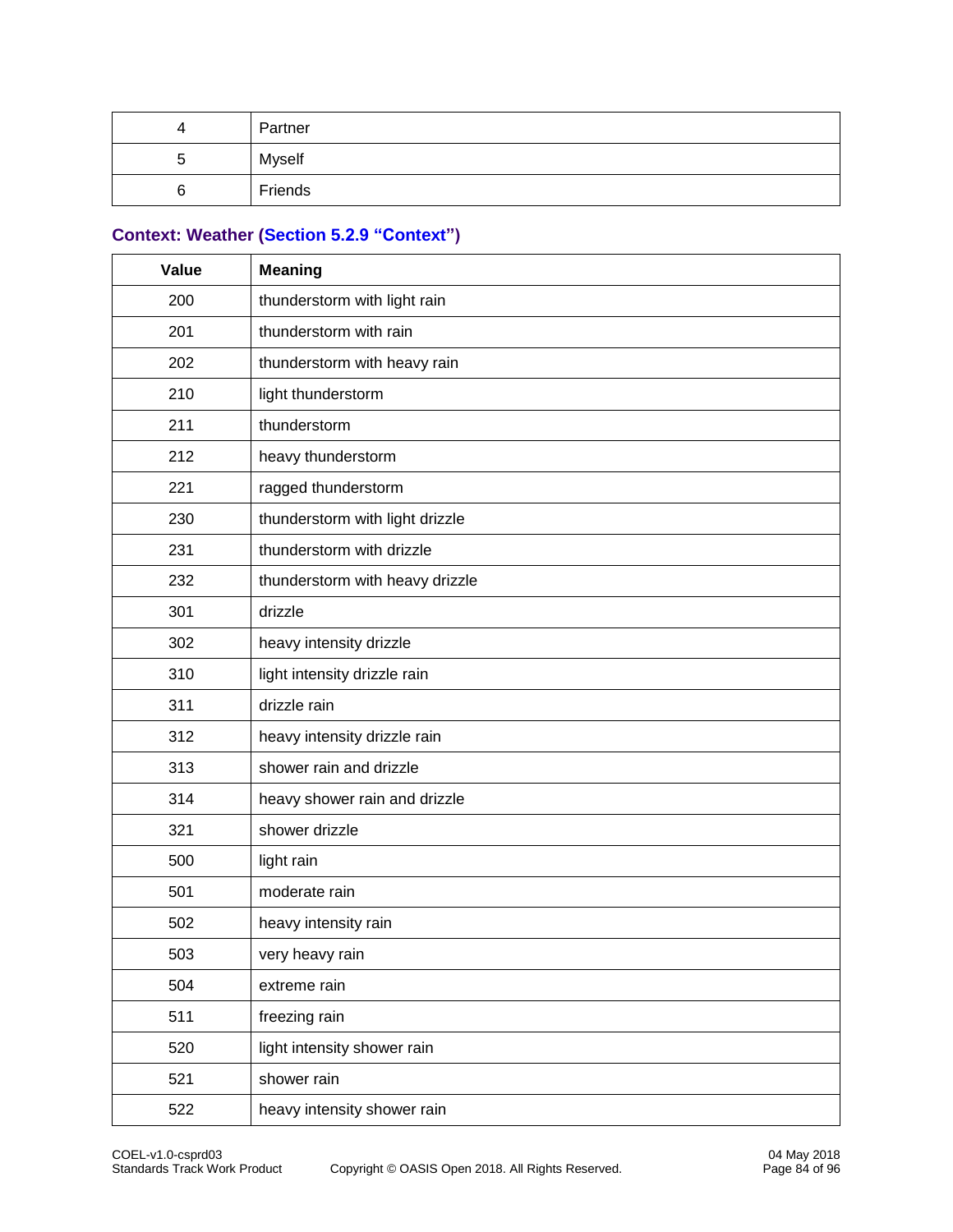| 531 | ragged shower rain  |  |  |  |
|-----|---------------------|--|--|--|
| 600 | light snow          |  |  |  |
| 601 | snow                |  |  |  |
| 602 | heavy snow          |  |  |  |
| 611 | sleet               |  |  |  |
| 612 | shower sleet        |  |  |  |
| 615 | light rain and snow |  |  |  |
| 616 | rain and snow       |  |  |  |
| 620 | light shower snow   |  |  |  |
| 621 | shower snow         |  |  |  |
| 622 | heavy shower snow   |  |  |  |
| 701 | mist                |  |  |  |
| 711 | smoke               |  |  |  |
| 721 | haze                |  |  |  |
| 731 | sand, dust whirls   |  |  |  |
| 741 | fog                 |  |  |  |
| 751 | sand                |  |  |  |
| 761 | dust                |  |  |  |
| 762 | volcanic ash        |  |  |  |
| 771 | squalls             |  |  |  |
| 781 | tornado             |  |  |  |
| 800 | clear sky           |  |  |  |
| 801 | few clouds          |  |  |  |
| 802 | scattered clouds    |  |  |  |
| 803 | broken clouds       |  |  |  |
| 804 | overcast clouds     |  |  |  |
| 900 | tornado             |  |  |  |
| 901 | tropical storm      |  |  |  |
| 902 | hurricane           |  |  |  |
| 903 | cold                |  |  |  |
| 904 | hot                 |  |  |  |
| 905 | windy               |  |  |  |
| 906 | hail                |  |  |  |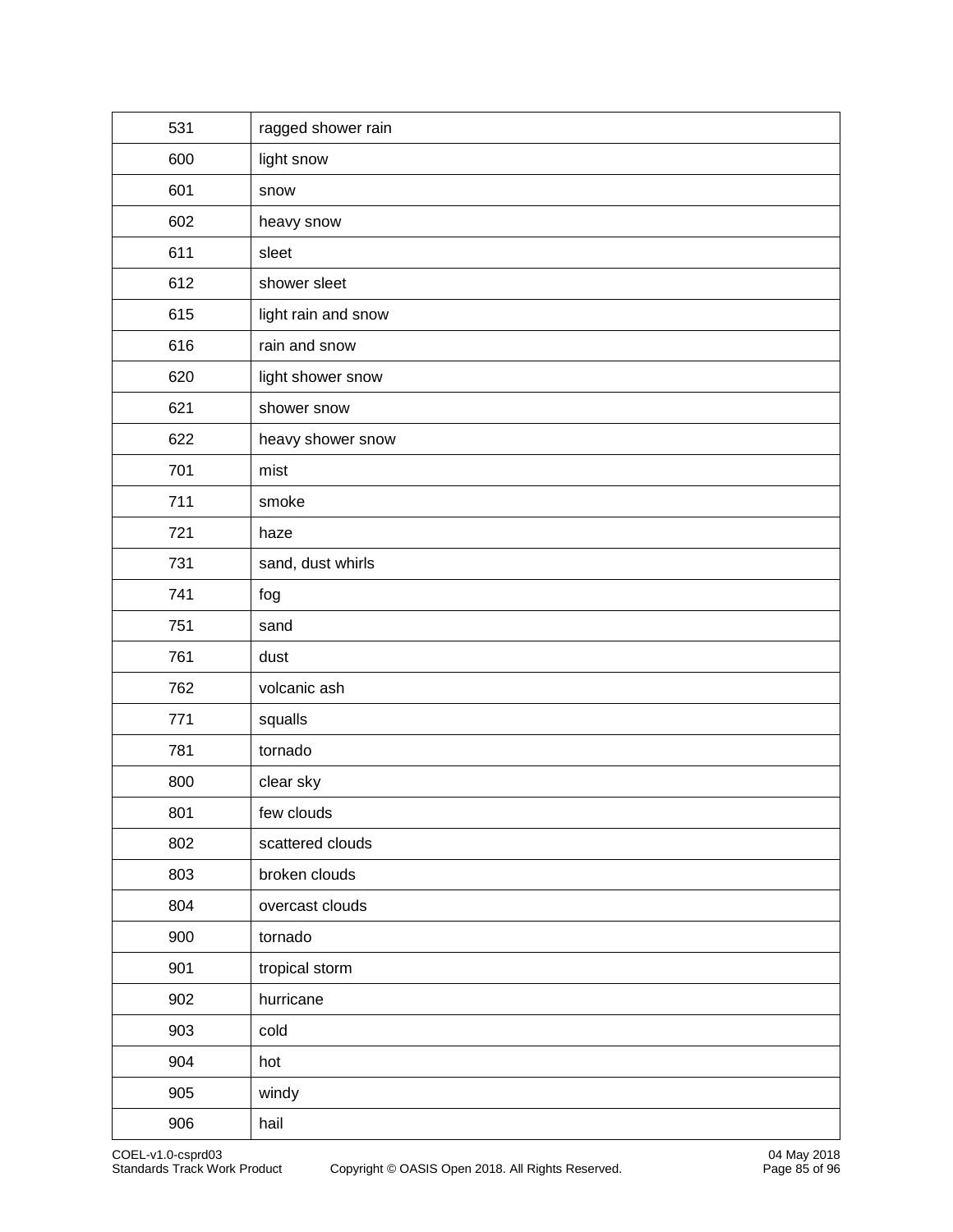| 951 | calm                 |  |  |
|-----|----------------------|--|--|
| 952 | light breeze         |  |  |
| 953 | gentle breeze        |  |  |
| 954 | moderate breeze      |  |  |
| 955 | fresh breeze         |  |  |
| 956 | strong breeze        |  |  |
| 957 | high wind, near gale |  |  |
| 958 | gale                 |  |  |
| 959 | severe gale          |  |  |
| 960 | storm                |  |  |
| 961 | violent storm        |  |  |
| 962 | hurricane            |  |  |

#### **Consent: Purpose [\(Section 5.2.10 "Consent and Notice"](#page-33-1))**

| Value          | <b>Meaning</b>                            |  |  |
|----------------|-------------------------------------------|--|--|
| 1              | Core Function                             |  |  |
| $\overline{2}$ | <b>Contracted Service</b>                 |  |  |
| 3              | Delivery                                  |  |  |
| 4              | <b>Contact Requested</b>                  |  |  |
| 5              | Personalized Experience                   |  |  |
| 6              | Marketing                                 |  |  |
| $\overline{7}$ | <b>Marketing Third Parties</b>            |  |  |
| 8              | Use for Delivery                          |  |  |
| 9              | <b>Disclosure for Marketing</b>           |  |  |
| 10             | 3rd Party Disclosure for Core Function    |  |  |
| 11             | {deliberately blank}                      |  |  |
| 12             | Legally Required Data Retention           |  |  |
| 13             | Required by Law Enforcement or Government |  |  |
| 14             | Protecting Your Health                    |  |  |
| 15             | Protecting Our Interests                  |  |  |
| 16             | Improve Performance                       |  |  |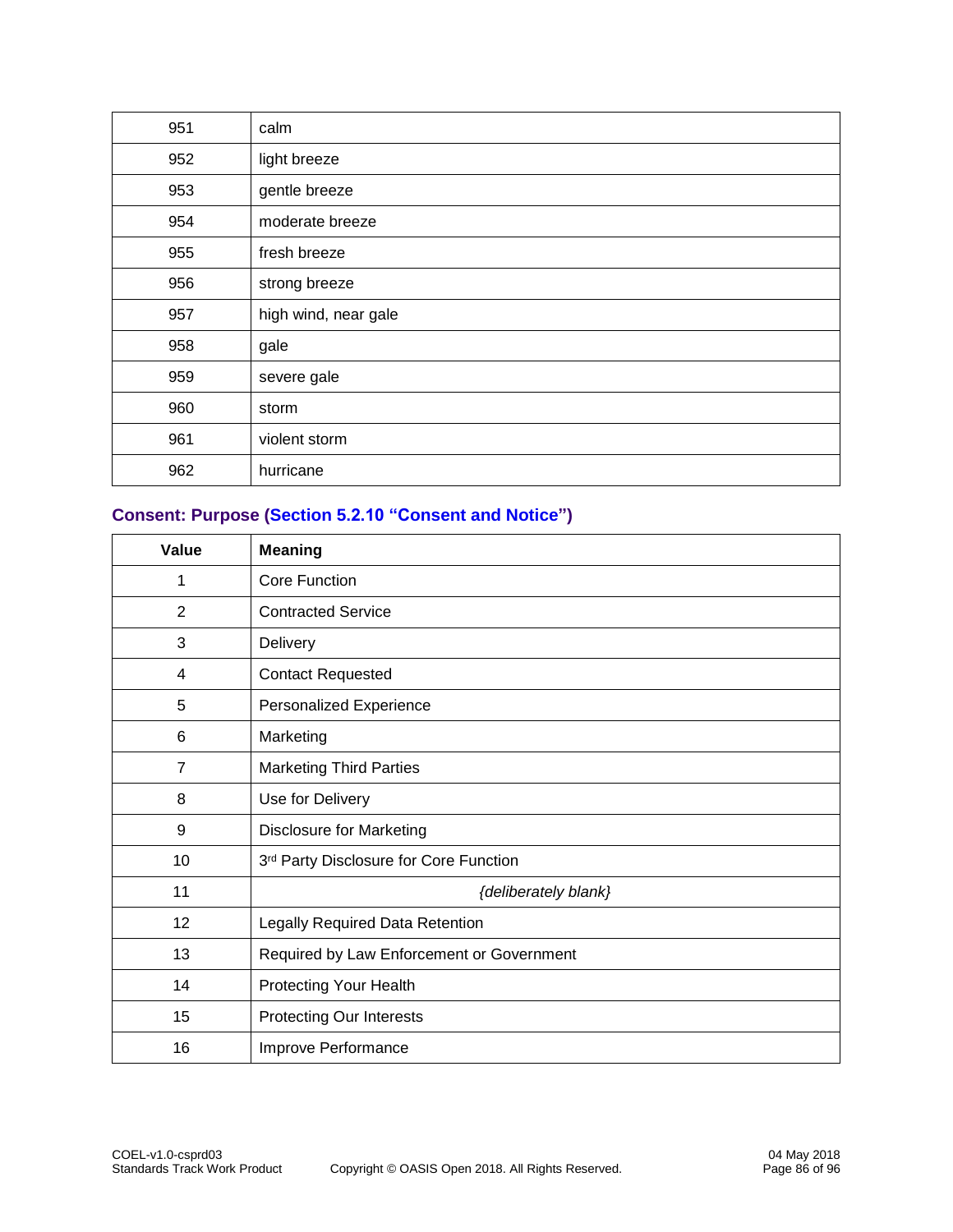| Value | <b>Meaning (Format)</b>    |  |  |  |
|-------|----------------------------|--|--|--|
| 1001  | Resting heart rate (bpm)   |  |  |  |
| 1002  | Average heart rate (bpm)   |  |  |  |
| 1003  | Maximum heart rate (bp)    |  |  |  |
| 1004  | Blood pressure (SSSDDD)    |  |  |  |
| 1005  | Weight (kg)                |  |  |  |
| 1006  | Respiratory rate (bpm)     |  |  |  |
| 1007  | Lung capacity (cl)         |  |  |  |
| 1008  | Temperature (Celsius)      |  |  |  |
| 1009  | Oxygen saturation (%)      |  |  |  |
| 1010  | Calories ingested (kcal)   |  |  |  |
| 1011  | Calories burned (kcal)     |  |  |  |
| 1012  | Steps taken (count)        |  |  |  |
| 1013  | Distance (km)              |  |  |  |
| 1014  | Climb (m)                  |  |  |  |
| 1015  | Body fat (%)               |  |  |  |
| 1016  | Metabolic equivalent (MET) |  |  |  |
| 1017  | Water intake (cl)          |  |  |  |
| 1001  | Resting heart rate (bpm)   |  |  |  |

#### **Extension: ExtIntTag / ExtFltTag [\(Section 5.2.11 "Extension"](#page-34-0))**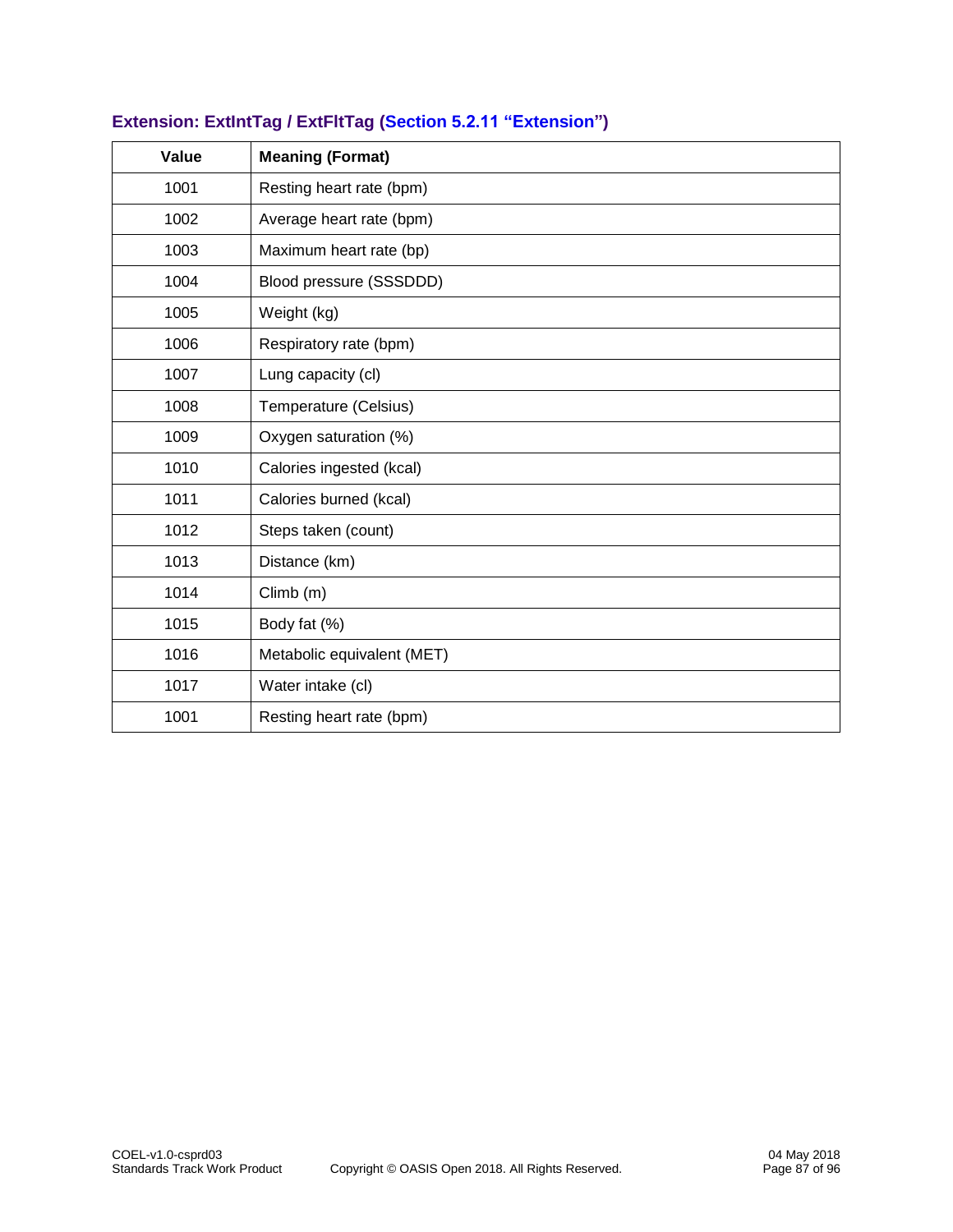# **Appendix B. Acknowledgments**

The following individuals have participated in the creation of this specification and are gratefully acknowledged:

#### **Participants:**

Paul Bruton, Individual Member Joss Langford, Activinsights Matthew Reed, Coelition David Snelling, Fujitsu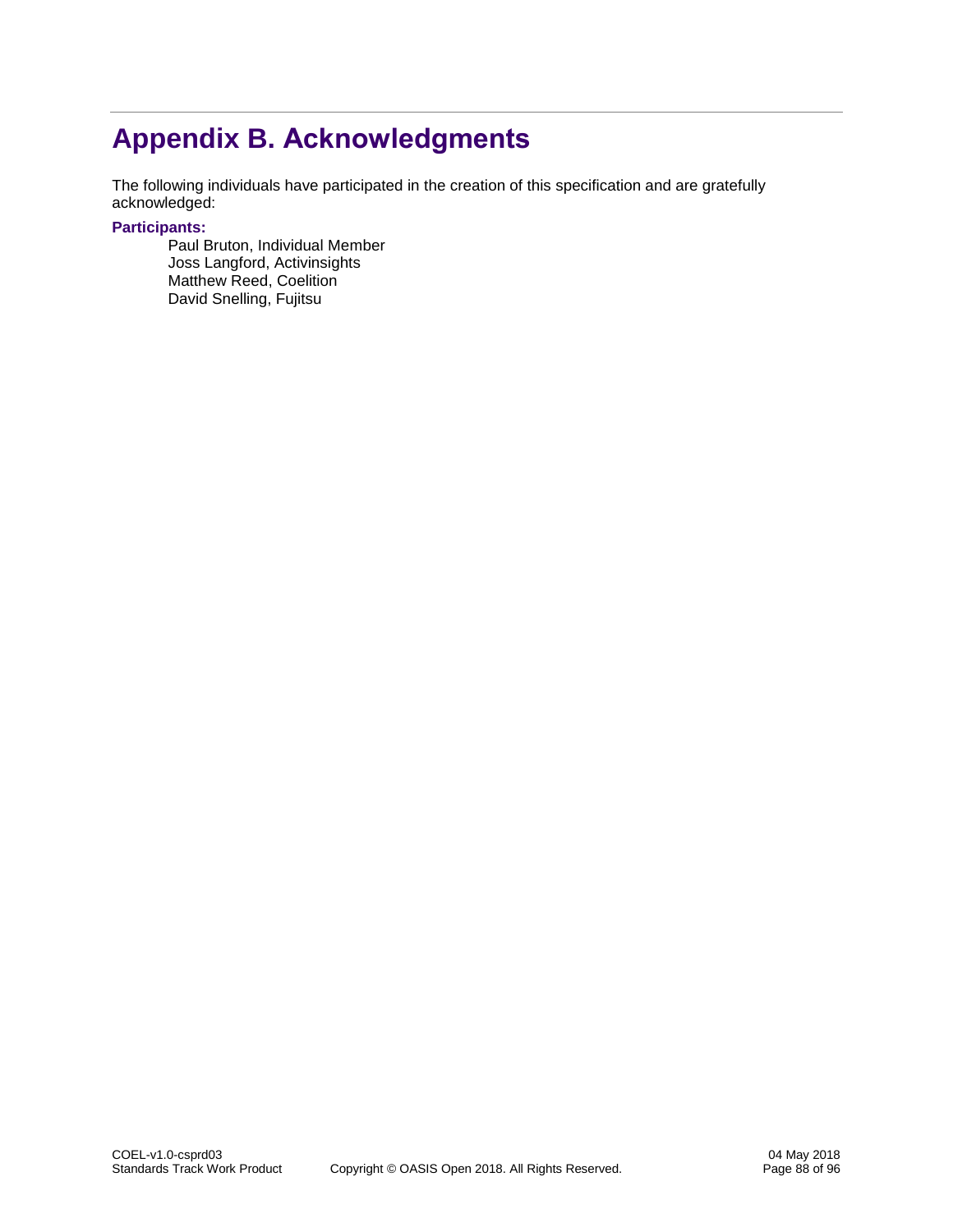# **Appendix C. Revision History**

| <b>Revision</b> | <b>Date</b> | <b>Editor</b>  | <b>Changes Made</b>                                                                                                                                                            |
|-----------------|-------------|----------------|--------------------------------------------------------------------------------------------------------------------------------------------------------------------------------|
| 0               | 23/01/2017  | David Snelling | Initial document outline                                                                                                                                                       |
| 1               |             | Joss Langford  | Atom -> Behavioural Atom<br>Added Behavioural Atom section<br>Moved IDA section<br>Standardised section formats & titles<br>Basic conformance text added                       |
| 2               | 27/01/2017  | Paul Bruton    | Added section '10: Data Engine' to separate<br>out the data engine information request from<br>the BAP. For discussion: Further restructuring<br>needed.                       |
| 3               | 27/01/2017  | Paul Bruton    | Reverted previous changes after discussion:<br>Decided to move Information Request from<br>BAP to MMI Section. Re-ordered sections<br>and conformance clauses to put MMI first |
| 4               | 02/02/2017  | David Snelling | Added first two sections of the MMI for<br>discussion.                                                                                                                         |
| 5               | 02/09/2017  | David Snelling | Updated the definitions section for<br>authorization protocols and two data types.                                                                                             |
| 6               | 21/02/2017  | Paul Bruton    | Put in references for TLS, BasicAuth. Some<br>minor corrections and comments.                                                                                                  |
| $\overline{7}$  | 24/02/2017  | Joss Langford  | Added sections for 'Privacy-by-Design',<br>'Security' & 'Identity Management'.<br>Brought over all text from RPE.                                                              |
| 8               | 24/02/2017  | Matt Reed      | Brought in materials on section 4.                                                                                                                                             |
| 9               | 01/03/2017  | Paul Bruton    | Accepted previous changes and copied in<br>IDA content to section 10.                                                                                                          |
| 10              | 01/03/2017  | Paul Bruton    | IDA content altered to fit with new style and<br>approach                                                                                                                      |
| 11              | 01/03/2017  | Paul Bruton    | Review and minor correction/comments,<br>section 1-9                                                                                                                           |
| 12              | 06/03/2017  | Paul Bruton    | Brought in content from BAP.                                                                                                                                                   |
| 13              | 06/03/2017  | Paul Bruton    | COEL-111: Corrected RFC3986 citation;<br>COEL-86: Corrected BAP examples<br>Some textual changes to BAP content.                                                               |
| 14              | 15/03/2017  | Joss Langford  | Earlier changes accepted.<br>Removed unrequired sections and updated<br>contents.                                                                                              |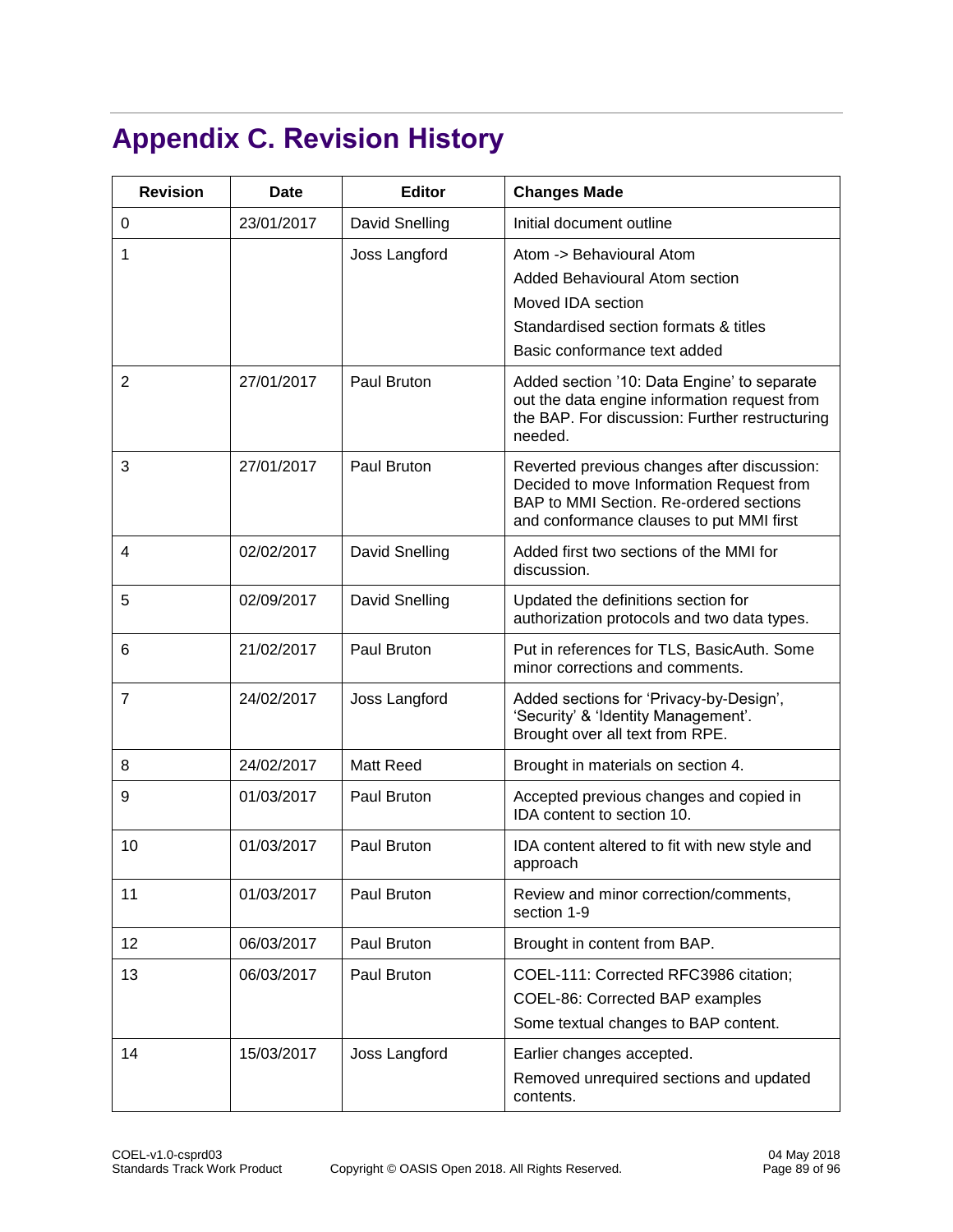|    |            |                  | Removed 'ecosystem' from sections other<br>than privacy by design & examples.                                                                                                    |
|----|------------|------------------|----------------------------------------------------------------------------------------------------------------------------------------------------------------------------------|
|    |            |                  | Contained the use of 'Classification of<br>Everyday Living' to only the front page.                                                                                              |
|    |            |                  | Forced the use of defined terms: COEL<br>Architecture, COEL Model, COEL<br>Specification, OASIS COEL-TC.                                                                         |
|    |            |                  | Re-organised Glossary but no re-write or<br>checking through doc.                                                                                                                |
| 15 | 16/03/2017 | Paul Bruton      | Section 5.3: Corrected JSON syntax of<br>example atoms.                                                                                                                          |
| 16 | 17/03/2017 | Paul Bruton      | Reviewed and Accepted Joss's changes from<br>revision 14.                                                                                                                        |
| 17 | 17/03/2017 | Paul Bruton      | Illustration of use of JSON Schema for<br>Behavioural Atom (Section 5.2)                                                                                                         |
| 18 | 17/03/2017 | Paul Bruton      | Corrected case and spelling of "Cluster,<br>Class, SubClass, Element" controlled terms.<br>Consistent use of either "COEL Behavioural<br>Atom" or "Atom"                         |
| 19 | 20/03/2017 | Paul Bruton      | Refining use of JSON Schema for<br>Behavioural Atom (Section 5.2)                                                                                                                |
| 20 | 24/03/2017 | Paul Bruton      | Accepted previous change; Minor spelling<br>corrections                                                                                                                          |
| 21 | 31/03/2017 | Joss Langford    | Reviewed some previous notes & accepted<br>changes<br>Reviewed and edited privacy-by-design                                                                                      |
|    |            |                  | section including COEL-87 tick & crosses                                                                                                                                         |
| 22 | 31/03/2017 | <b>Matt Reed</b> | Added material on Abstract, Introduction,<br>Objective, Summary of Concepts &<br>Implementations.                                                                                |
| 23 | 31/03/2017 | Paul Bruton      | Accepted changes, minor spelling corrections,<br>removed old comments.                                                                                                           |
| 24 | 3/04/2017  | Matt Reed        | Added material to sections 1.3 & 1.4                                                                                                                                             |
| 25 | 07/04/2017 | David Snelling   | Incorporated MMI operations.                                                                                                                                                     |
| 26 | 07/04/2017 | David Snelling   | Incorporated PQI operations.                                                                                                                                                     |
| 27 | 19/04/2017 | Paul Bruton      | First-pass review of MMI and PQI. Accepted<br>changes and made a few mods and<br>comments. Will review Query/Response<br>structure of PQI in more detail.                        |
|    |            |                  | Reviewed Matt's changes in 1.3 & 1.4 and<br>accepted                                                                                                                             |
| 28 | 20/04/2017 | Paul Bruton      | Additional work on PQI to define input and<br>output objects. This section is work-in-<br>progress and contains a number of examples<br>intended to illustrate the options. Once |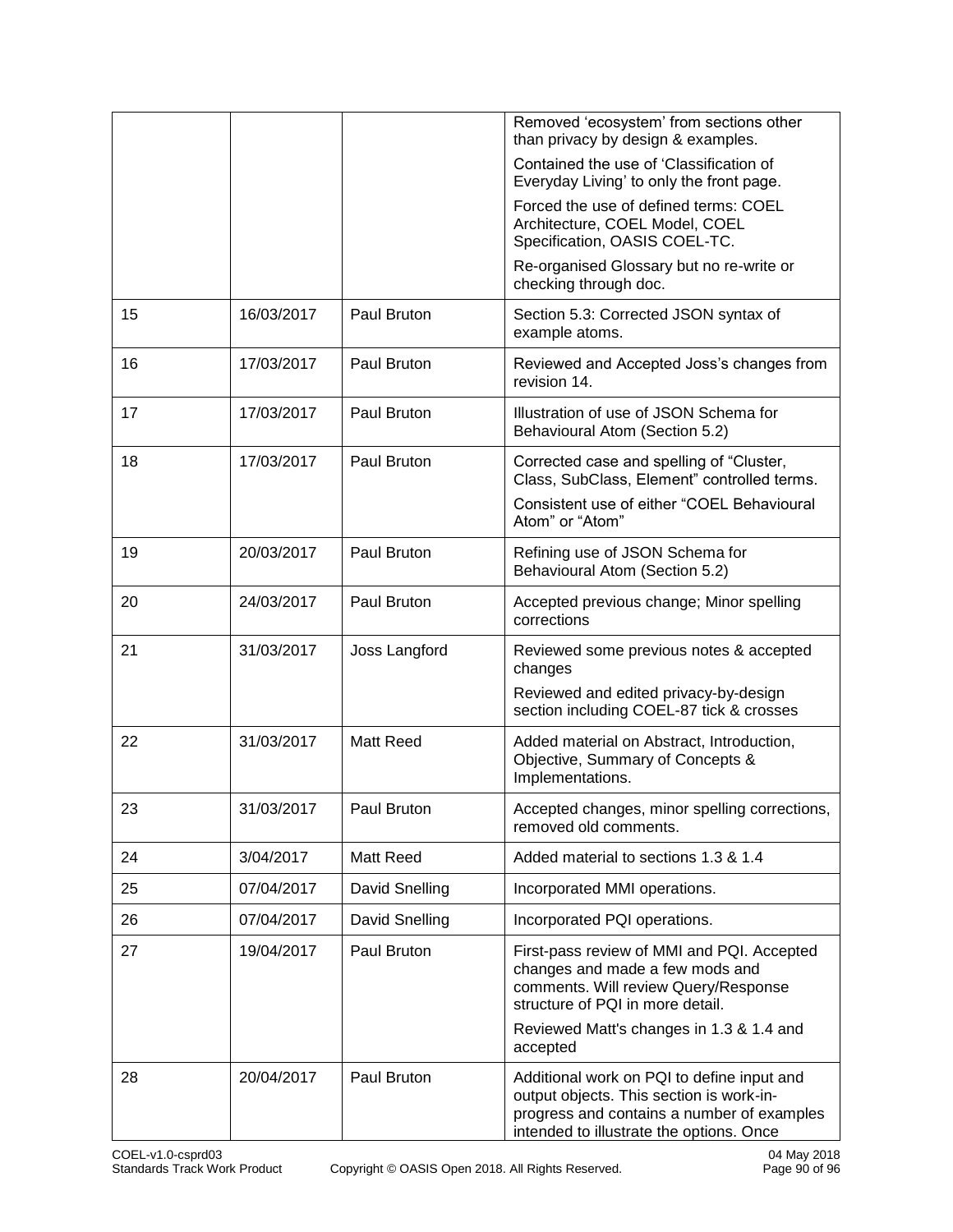|          |          |                | finalized, we will move these examples to the<br>relevant non-normative section.                                                                          |
|----------|----------|----------------|-----------------------------------------------------------------------------------------------------------------------------------------------------------|
| 29,30,31 | 28/04/17 | Joss Langford  | Edited abstract & sections 1.1 to 1.4                                                                                                                     |
|          |          |                | Messed up and fixed auto format quotes                                                                                                                    |
|          |          |                | Aligned version numbers                                                                                                                                   |
| 32       | 08/05/17 | Paul Bruton    | Accepted 29-31 changes. Clarified use of<br>BasicAuth and NoAuth protocols. Section 6<br>simplified to only encompass architecture-<br>wide requirements. |
| 33       | 08/05/17 | Paul Bruton    | Compliance clauses 3,4,5,6 reference section<br>6.1 for security                                                                                          |
| 34       | 11/05/17 | Joss Langford  | Accepted 32 & 33 changes.                                                                                                                                 |
|          |          |                | Several minor text alterations as corrections<br>or to fix comments.                                                                                      |
|          |          |                | Completed first draft of section 2 -<br>introduction to architecture.                                                                                     |
|          |          |                | Updated the complete Glossary and asserted<br>the controlled terms throughout the<br>document.                                                            |
|          |          |                | COEL-141, COEL-123 & COEL-126 applied.                                                                                                                    |
| 35       | 16/05/17 | David Snelling | COEL-84: Added text for splitting Certainty<br>among consumers associated with an IoT<br>device.                                                          |
|          |          |                | COEL-117 & COEL-137: Changed Unassign<br>device to POST from DELETE.                                                                                      |
|          |          |                | COEL-122: Reworked Atom Post return<br>codes. Now one simple scheme.                                                                                      |
|          |          |                | COEL-136 & COEL-134: Changed get<br>operators to from GET to a POST and<br>included suspended state flag.                                                 |
| 36       | 17/05/17 | Joss Langford  | Updated all informative introduction texts.                                                                                                               |
| 37       | 17/05/17 | Joss Langford  | Section 4 COEL Model updated.                                                                                                                             |
| 38       | 17/05/17 | David Snelling | Added operation for getting a list of devices<br>for a service provider. COEL-135.                                                                        |
| 39       | 17/05/17 | David Snelling | Added text to indicate that Atoms may be<br>returned with missing elements or the most<br>recent or initial version. COEL-133.                            |
| 40       | 17/05/17 | Joss Langford  | Updated Consent section and added potential<br>resolutions for COEL-85, COEL-118 & COEL-<br>120.                                                          |
|          |          |                | Updated diagrams.                                                                                                                                         |
| 41       | 19/05/17 | Paul Bruton    | Accepted changes from v35,38,39 after<br>review.                                                                                                          |
| 42       | 26/05/17 | Paul Bruton    | Reviewed Section 4 (COEL Model, v37<br>change) and accepted with few minor                                                                                |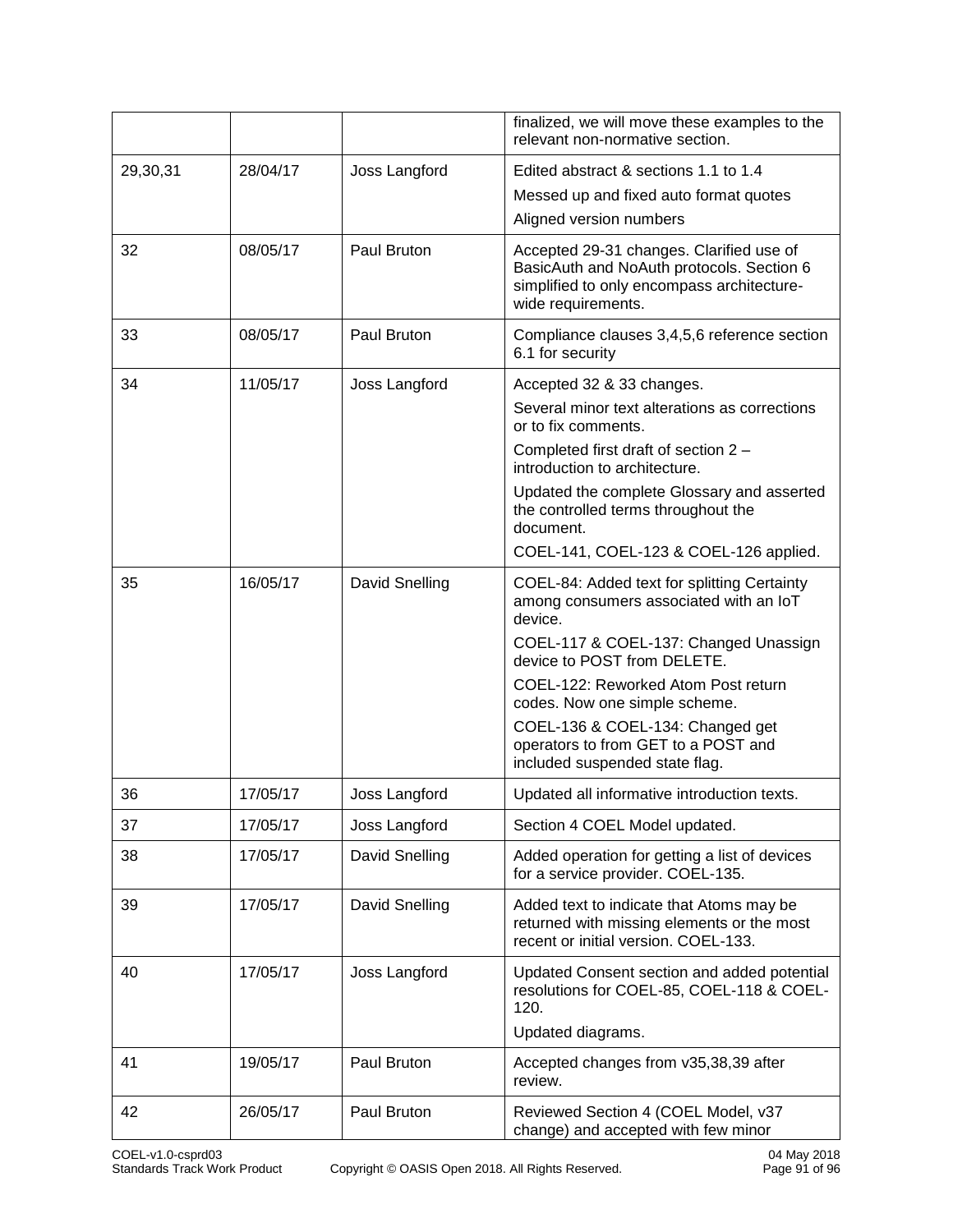|       |            |                | alterations; Accepted changes to Consent<br>element. Accepted various non-normative text<br>changes                                                                                                                                                                                                      |
|-------|------------|----------------|----------------------------------------------------------------------------------------------------------------------------------------------------------------------------------------------------------------------------------------------------------------------------------------------------------|
| 43    | 26/05/17   | Paul Bruton    | Review section 2 and accepted changes,<br>added some inline comments.                                                                                                                                                                                                                                    |
| 44    | 05/06/2017 | David Snelling | Updated against the following issues: COEL-<br>148 (Consent field names), COEL-146<br>(Length of Model Version array, and COEL-<br>139 (Notice atoms in the model).                                                                                                                                      |
| 45    | 08/06/2017 | Joss Langford  | Reviewed comments - deleted redundant<br>ones & replied to some; removed UPK<br>acronym; minor corrections; changed IDA to<br>Identity Authority to help readability in a few<br>places; tightened the use of 'specification' as<br>an uncontrolled term; accepted previous<br>changes (other than PQI). |
| 46    | 09/06/2017 | Matt Reed      | Updated Normative references [RFC2616]<br>and [RFC3986] to point to correct citations<br>that also include details of how the citation<br>has been superseded and updated.                                                                                                                               |
| 47    | 14/06/2017 | Joss Langford  | Reviewed application of COEL-95 & COEL-<br>111 (references). Applied COEL-105 to add<br>legend to roles/actors table.                                                                                                                                                                                    |
| 48    | 16/06/2017 | Paul Bruton    | COEL-102, COEL-116: Reviewed use of the<br>words 'format' and 'structure' in relation to<br>JSON objects. Removed these words or<br>replaced with 'content', 'form', 'communicate'<br>etc.                                                                                                               |
| 49    | 16/06/2017 | Paul Bruton    | COEL-97. Removed references to interfaces<br>being extensible. (MMI: 7.1, 7.2.2; PQI: 9.1;<br>IDA: 10.1, 10.2.2)                                                                                                                                                                                         |
| 50    | 26/06/2017 | David Snelling | PQI updates for issues COEL-132, COEL-<br>138, & COEL-140                                                                                                                                                                                                                                                |
| 51    | 27/06/2017 | Paul Bruton    | Accepted changes from revision 47 and 50.<br>Made a few minor changes to wording in PQI<br>section and added a few comments for<br>discussion.                                                                                                                                                           |
| 52    | 29/06/2017 | Joss Langford  | Moved all enumerated fields to Appendix and<br>applied COEL-100 resolution (weather).<br>Accepted agreed changes.                                                                                                                                                                                        |
| 53-55 | 03/07/2017 | Joss Langford  | Fixing documents corruptions.                                                                                                                                                                                                                                                                            |
| 56    | 13/07/2017 | Paul Bruton    | Reviewed 52-55 and accepted changes from<br>COEL-100. Inserted <links>. In place of<br/>section names/numbers</links>                                                                                                                                                                                    |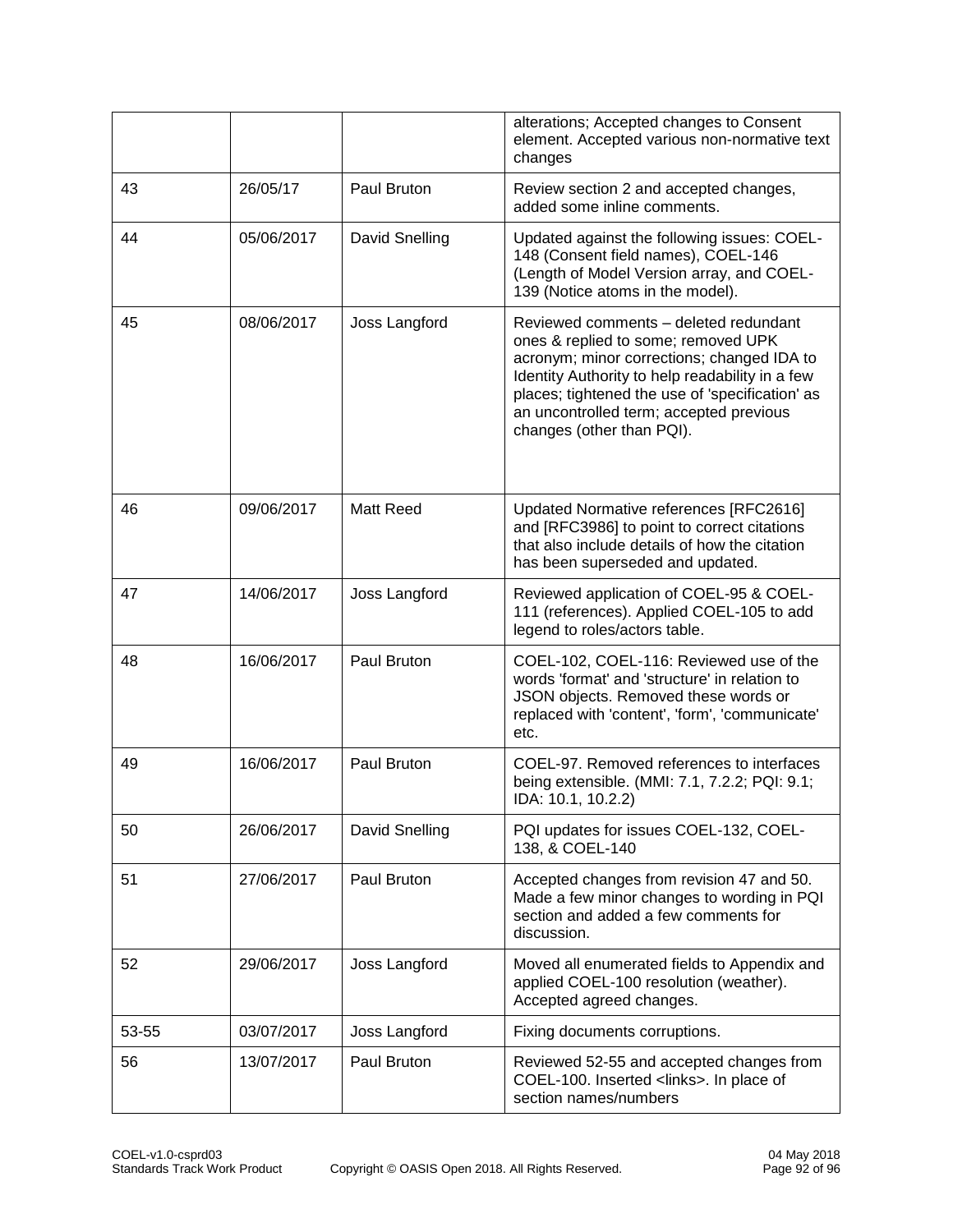| 57 | 04/08/2017 | David Snelling | Accepted edits in PQI; turned comments into<br>issues, and proposed a table style for Query<br>request and response.                                                                                                                                                                                                            |
|----|------------|----------------|---------------------------------------------------------------------------------------------------------------------------------------------------------------------------------------------------------------------------------------------------------------------------------------------------------------------------------|
| 58 | 04/08/2017 | David Snelling | Adding another approach to the table<br>proposal. Applied COEL-152. Applied COEL-<br>156.                                                                                                                                                                                                                                       |
| 59 | 05/08/2017 | Joss Langford  | Pushed COEL-158 JSON table changes<br>through rest of document.<br>Clarified use of "TimeStamp" and "time<br>stamp" removing use of "timestamp".<br>Applied COEL-150 to clarify normative & non-<br>normative content. All example sections<br>formatted to 'Heading 5' with number<br>removed.<br>COEL-153 no longer relevant. |
| 60 | 10/08/2017 | Paul Bruton    | Reviewed and accepted changes from 57-59.<br>Applied COEL-147 (Version numbers in<br>information request)<br>Applied COEL-161 (Schema for Query<br>Result. Also corrected text example of result)                                                                                                                               |
| 61 | 13/08/2017 | Joss Langford  | Applied additional changes for COEL-150.<br>Applied COEL-93 changes,<br>Applied additional changes for COEL-153.<br>Reviewed & accepted changes from 60.<br>Added Matt's review input as text changes,<br>comments or issues.                                                                                                   |
| 62 | 14/08/2017 | Paul Bruton    | Formatted table in 9.2.2.3. Added 'required'<br>field in section 5.                                                                                                                                                                                                                                                             |
| 63 | 18/08/2017 | David Snelling | Tweaked the Query response to match the<br>table description in verifying the schema<br>added to his section (COEL-161).<br>Applied COEL-154, OperatorID in Segment<br>Data request.                                                                                                                                            |
| 64 | 18/01/2017 | David Snelling | Minor edits and removed change tracking in<br>Query section.                                                                                                                                                                                                                                                                    |
| 65 | 23/08/2017 | David Snelling | Removed the Project element from Query,<br>COEL-160. Tidied errors in Query summary<br>and schema.<br>Added wording for requiring the DE to<br>distinguish non-identical Atoms, COEL-149.                                                                                                                                       |
| 66 | 24/08/2017 | Paul Bruton    | Accepted changes to Query section. Changed<br>© to (Celsius) to avoid 'auto-correction'.<br>Accepted text changes introduced from Matt's<br>review (61)                                                                                                                                                                         |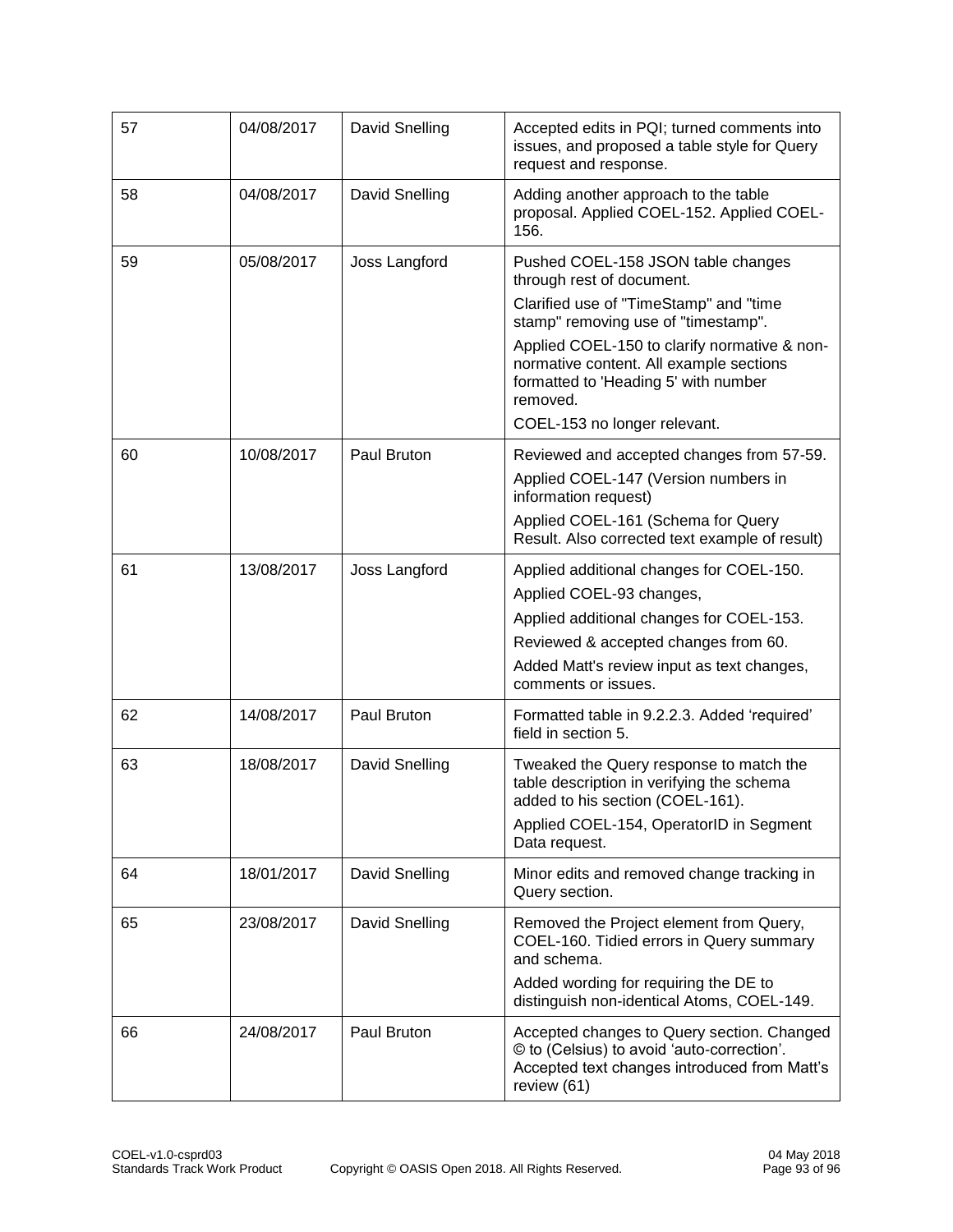| 67 | 08/09/2017 | Joss Langford  | Accepted previous changes.<br>COEL-87 (1) made all text ragged right.<br>COEL-166 applied (no charging for receiving<br>atoms removed).<br>COEL-162 applied (RFC2119 language).                                                                                                                                                                                                                                                                                             |
|----|------------|----------------|-----------------------------------------------------------------------------------------------------------------------------------------------------------------------------------------------------------------------------------------------------------------------------------------------------------------------------------------------------------------------------------------------------------------------------------------------------------------------------|
| 68 | 08/09/2017 | Paul Bruton    | Accepted previous changes.<br>While on a TC call and quorate: Removed<br>comments and created new issues where<br>required. Deleted reference to negative<br>version numbers from 4.2.2. Deleted security<br>diagram from 6.1.3. Corrected list of sections<br>referenced from 13.1.                                                                                                                                                                                        |
| 69 | 12/09/2017 | Paul Bruton    | COEL-164: Amended sections 7.2.3, 7.2.8,<br>7.2.13, 10.1, 11.3.3 to handle the rare case of<br>a duplicate Pseudonymous Key                                                                                                                                                                                                                                                                                                                                                 |
| 70 | 14/09/2017 | Joss Langford  | Previous changes accepted.<br>COEL-163: Note added to 1.4 to say figures<br>are informative only, figures renumbered /<br>formatted, references and table of figures<br>added.<br>Removed spare carriage returns other than<br>before level 2 titles.<br>COEL-165: text added to 7.1 to give guidance<br>on data protection compliance options.                                                                                                                             |
| 71 | 21/09/2017 | Paul Bruton    | Previous changes accepted (but minor<br>corrections to text in 7.1)<br>4.2.6: Added a valid subset of the COEL Model<br>showing two example Elements and their<br>SubClass, Class and Cluster. COEL-173                                                                                                                                                                                                                                                                     |
| 72 | 21/09/2017 | David Snelling | Applied issues COEL-170 and COEL-149                                                                                                                                                                                                                                                                                                                                                                                                                                        |
| 73 | 21/09/2017 | Joss Langford  | A few minor typos & capitalisations spotted &<br>corrected.<br>Resolution for COEL-175 proposed in text<br>(section 13.5).<br>Resolution for COEL-172 proposed in text:<br>'events' left as a general term relating to life &<br>Atoms used when referring to COEL encoded<br>events. 'Device' added to glossary with<br>definition and capitalized throughout where<br>appropriate. 'COEL Behavioural Atom'<br>definition updated in glossary and sections<br>1.2 & 4.2.2. |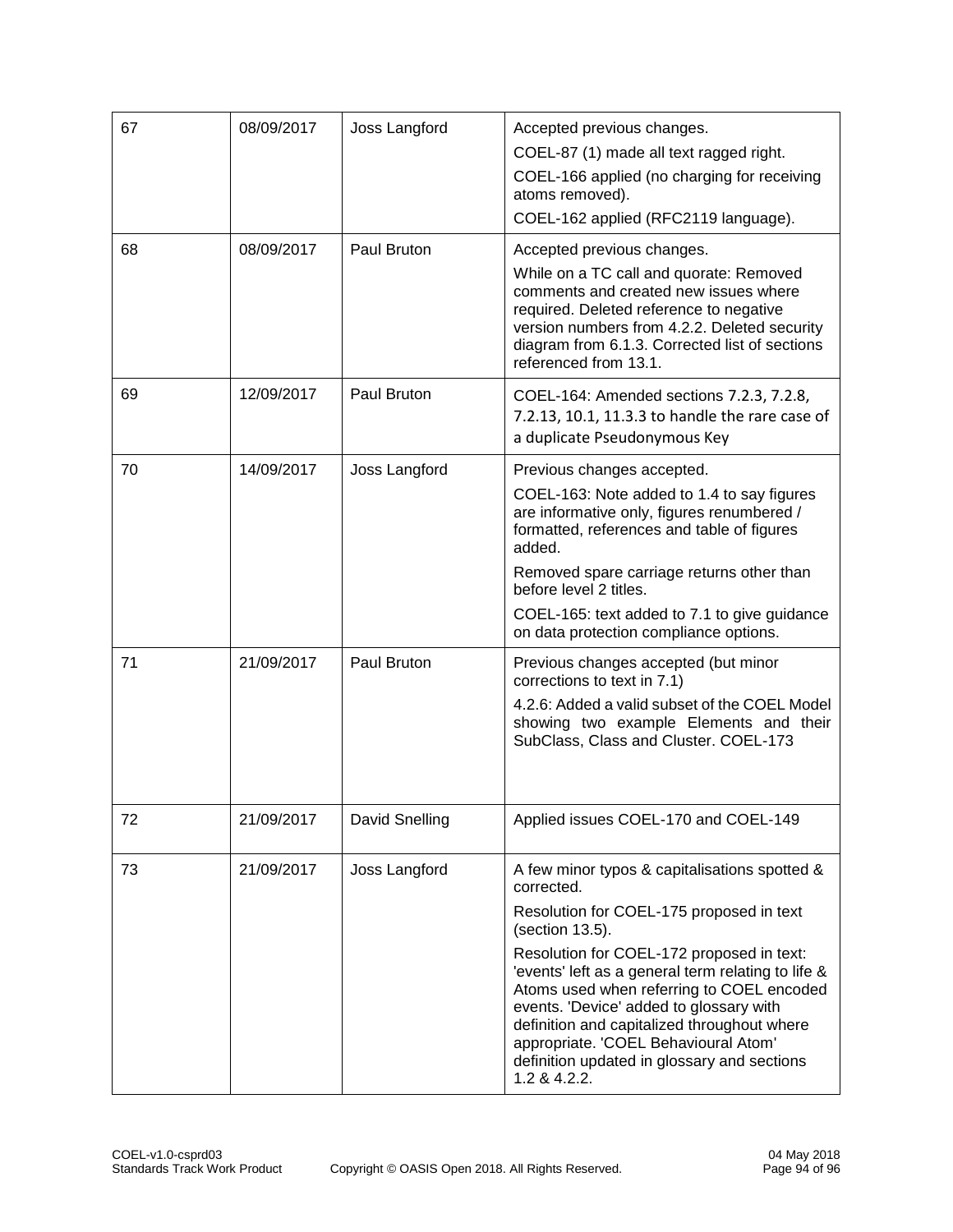| 74 | 22/9/2017  | Paul Bruton    | Accepted previous changes. One additional<br>change for COEL-172 in 5.2.5 and minor<br>correction for COEL-149 in 8.2.2.<br>COEL-177: Clarified that a new PK will be<br>used.<br>Removed 8.2.3 (COEL-170) and clarified<br>behaviour when DID and CID are not<br>registered in 8.2.2.                                                   |
|----|------------|----------------|------------------------------------------------------------------------------------------------------------------------------------------------------------------------------------------------------------------------------------------------------------------------------------------------------------------------------------------|
| 75 | 29/9/2017  | Joss Langford  | Accepted previous changes.<br>COEL-171 applied which included<br>improvements to sections 1.1, 1.2, 1.3 &<br>4.2.2.                                                                                                                                                                                                                      |
| 76 | 03/10/2017 | David Snelling | Accepted change from revision 75. Applied<br>COEL-174, creating bullet lists for MMI<br>operations in the introduction.                                                                                                                                                                                                                  |
| 77 | 08/102017  | Joss Langford  | Accepted previous changes.<br>Added COEL-176 changes for changes in<br>Segment Data.                                                                                                                                                                                                                                                     |
| 78 | 13/10/2017 | Joss Langford  | COEL-157 examples populated.<br>Minor typo & style corrections.                                                                                                                                                                                                                                                                          |
| 79 | 20/10/2017 | David Snelling | Accepted existing changes.<br>Changed IDA info request to /home COEL-<br>183.<br>Clarified Suspended operators and assured<br>and query processing COEL-182.<br>Added better examples to Atom protocol,<br>COEL-181.<br>Applied COEL-180                                                                                                 |
| 80 | 20/10/2017 | Paul Bruton    | Accepted changes from revision 79. While<br>quorate, made two minor edits: 10.2.2 'GET<br>/home' and example in 8.2.2 '400 Bad<br>Request.                                                                                                                                                                                               |
| 81 | 22/10/2017 | Joss Langford  | Standardised punctuation, formatting and<br>capitalization of key terms throughout<br>document.<br>Updated Dave's email address.<br>Updated Fig 1 to show SP - IDA link.<br>Corrected obvious errors and made minor<br>changes to improve readability.<br>Suggested wording changes in sections<br>11.3.3 to 11.3.5 to resolve COEL-185. |
| 82 | 02/11/2017 | Paul Bruton    | Accepted changes from #81. Cross-<br>references in Section 13 changed to<br>hyperlinks. More cross-references in<br>remainder of document still need to be<br>addressed.                                                                                                                                                                 |